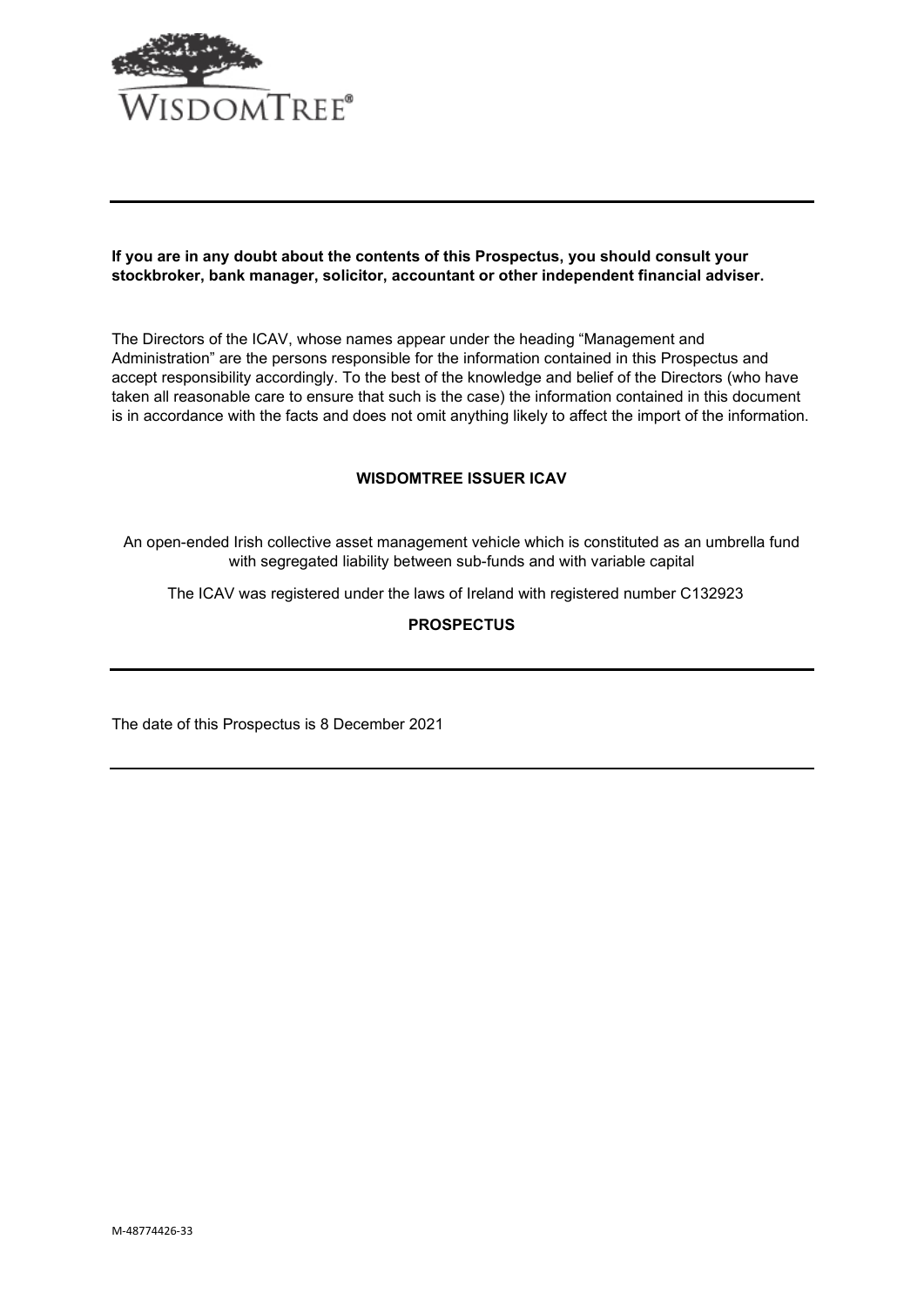### **WISDOMTREE ISSUER ICAV**

## **1. IMPORTANT INFORMATION**

# <span id="page-1-1"></span><span id="page-1-0"></span>**1.1 General**

Shares in any Fund described in this Prospectus or in any relevant Supplement as well as in the Key Investor Information Document are offered only on the basis of the information contained in those documents and the latest published annual report and audited financial statements (and, if published after such report, a copy of the latest semi-annual report and unaudited financial statements). These reports form part of this Prospectus and are, together with any relevant Supplement, available to the public at the registered office of the ICAV. To the extent there is any inconsistency between this Prospectus and a Supplement, the relevant Supplement will prevail.

No person has been authorised to give any information or to make any representation in connection with the offering or placing of Shares other than those contained in this Prospectus, any Supplement, and the reports referred to above. If given or made, such information or representation must not be relied upon as having been authorised by the ICAV. The delivery of this Prospectus (whether or not accompanied by the reports) or any issue of Shares shall not, under any circumstances, create any implication that the affairs of the ICAV have not changed since the date of this Prospectus or any relevant Supplement to this Prospectus. Statements made in this Prospectus are, except where otherwise stated, based on the law and practice at the date of this Prospectus. The ICAV will not be bound by an out of date prospectus when a new prospectus is in issue. Investors should ensure they are in possession of the most recent version.

**The ICAV is both authorised and supervised by the Central Bank. The authorisation of the ICAV is not an endorsement or guarantee of the ICAV by the Central Bank and the Central Bank is not responsible for the contents of this Prospectus. The authorisation of the ICAV by the Central Bank does not constitute a warranty by the Central Bank as to the performance of the ICAV and the Central Bank shall not be liable for the performance or default of the ICAV.**

## <span id="page-1-2"></span>**1.2 Offering of Shares**

The distribution of this Prospectus and the offering and placing of Shares in certain jurisdictions may be restricted. No persons receiving a copy of this Prospectus in any such jurisdiction may treat this Prospectus as constituting an invitation to them to purchase or subscribe for Shares, unless in the relevant jurisdiction such an invitation could lawfully be made to them. Accordingly, this Prospectus does not constitute an offer or solicitation by anyone in any jurisdiction in which such offer or solicitation is not lawful, or in which the person making such offer or solicitation is not qualified to do so, or to anyone to whom it is unlawful to make such offer or solicitation.

It is the responsibility of any persons in possession of this Prospectus and any persons wishing to apply for Shares pursuant to this Prospectus to inform themselves of, and to observe, all applicable laws and regulations of any relevant jurisdiction. Prospective applicants for Shares should inform themselves as to the legal requirements of applying and subscribing, holding or disposing of such Shares and any applicable exchange control regulations and taxes in the countries of their respective citizenship, residence, incorporation or domicile, including any requisite government or other consents and the observing of any other formalities.

Application will be made to register and distribute Shares of the ICAV in jurisdictions outside Ireland. The Manager may appoint or be required to appoint paying agents, representatives, distributors or other agents in the relevant jurisdictions. Local regulations may require such agents to maintain accounts through which subscription and redemption monies may be paid. Investors who choose or are obliged under local regulations to pay/receive subscription/redemption monies via an intermediary agent rather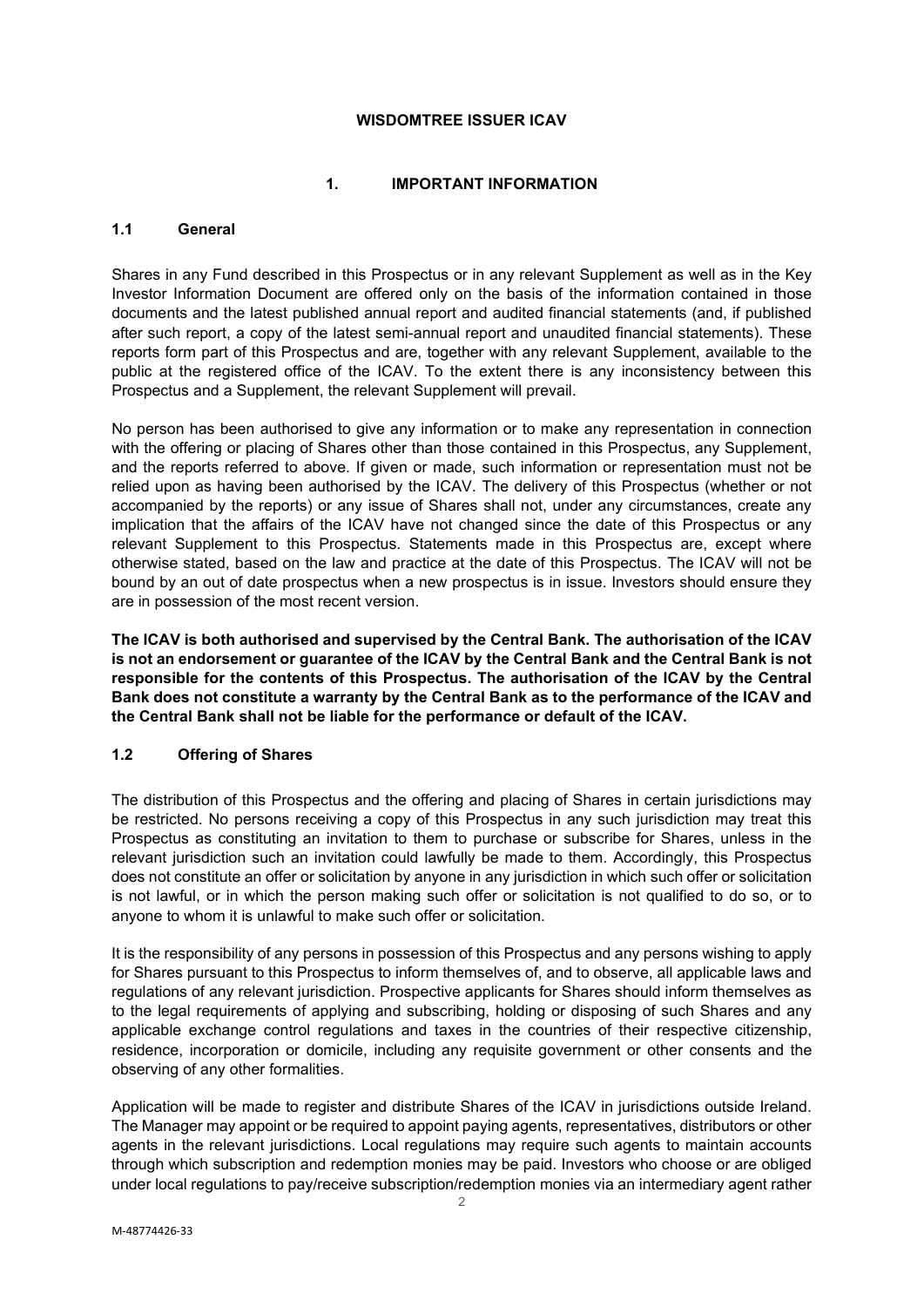than directly via the Administrator to/from the Depositary bear a credit risk in relation to that intermediate agent with respect to subscription monies prior to transmission of such monies to the Depositary for the account of the ICAV and with respect to redemption monies payable by such intermediate agent to the relevant investor.

#### 1.2.1 United Kingdom

The ICAV by way of the appropriate application to the FCA, sought and obtained recognition under section 264 FSMA as a recognised collective investment scheme so that this Prospectus may be issued or distributed in the United Kingdom without restrictions under section 238 or 239 of FSMA.

Potential investors in the United Kingdom should be aware that the ICAV is not established or authorised in the United Kingdom, and that the protections under the United Kingdom regulatory system for investments in the ICAV are limited. Investors may not be able to make claims in respect of the ICAV or the Manager under the United Kingdom Financial Services Compensation Scheme. Prospective UK resident investors must therefore rely on their own examination of the legal, taxation, financial and other consequences of any investment in the ICAV, including the risk involved. Prospective investors should not treat the contents of this Prospectus as advice relating to legal, taxation or other matters and, if in any doubt about the ICAV, its suitability, or what action should be taken, should consult a person authorised and regulated by the FCA under the FSMA and qualified to advise on investments in collective investment schemes.

The ICAV maintains at an address in the UK certain facilities in the interests of UK investors in the Funds.

## 1.2.2 United States

The Shares have not been, and will not be, registered under the 1933 Act or the securities laws of any of the states of the United States and the Shares may not be offered or sold directly or indirectly in the United States or to or for the account or benefit of any US Person, except pursuant to an exemption from, or in a transaction not subject to the regulatory requirements of, the 1933 Act and any applicable state securities laws. Any re-offer or resale of any of the Shares in the United States or to US Persons may constitute a violation of US law. The ICAV has not been and will not be registered under the 1940 Act, and investors will not be entitled to the benefit of registration.

Shares may not be, except pursuant to an exemption from or in a transaction not subject to the regulatory requirements of the 1940 Act as the case may be, acquired by a person who is deemed to be a US Person. Shares may not be acquired or owned by, or acquired with the assets of, an ERISA Plan.

Shares have not been approved or disapproved by the SEC, any state securities commission or other regulatory authority, nor have any of the foregoing authorities passed upon or endorsed the merits of this offering or the accuracy or adequacy of this Prospectus as may be amended or supplemented from time to time. Any representation to the contrary is unlawful.

The Shares are subject to restrictions on transferability and resale and may not be transferred or resold in the United States except as permitted under the 1933 Act and applicable state securities laws, pursuant to registration or exemption therefrom.

In order to ensure compliance with the restrictions referred to above, the ICAV is, accordingly, not open for investment by any US Person except in exceptional circumstances and then only with the prior consent of the Directors. Please see Appendix IV for the definition of US Person and additional information on the restrictions pertaining to US Persons.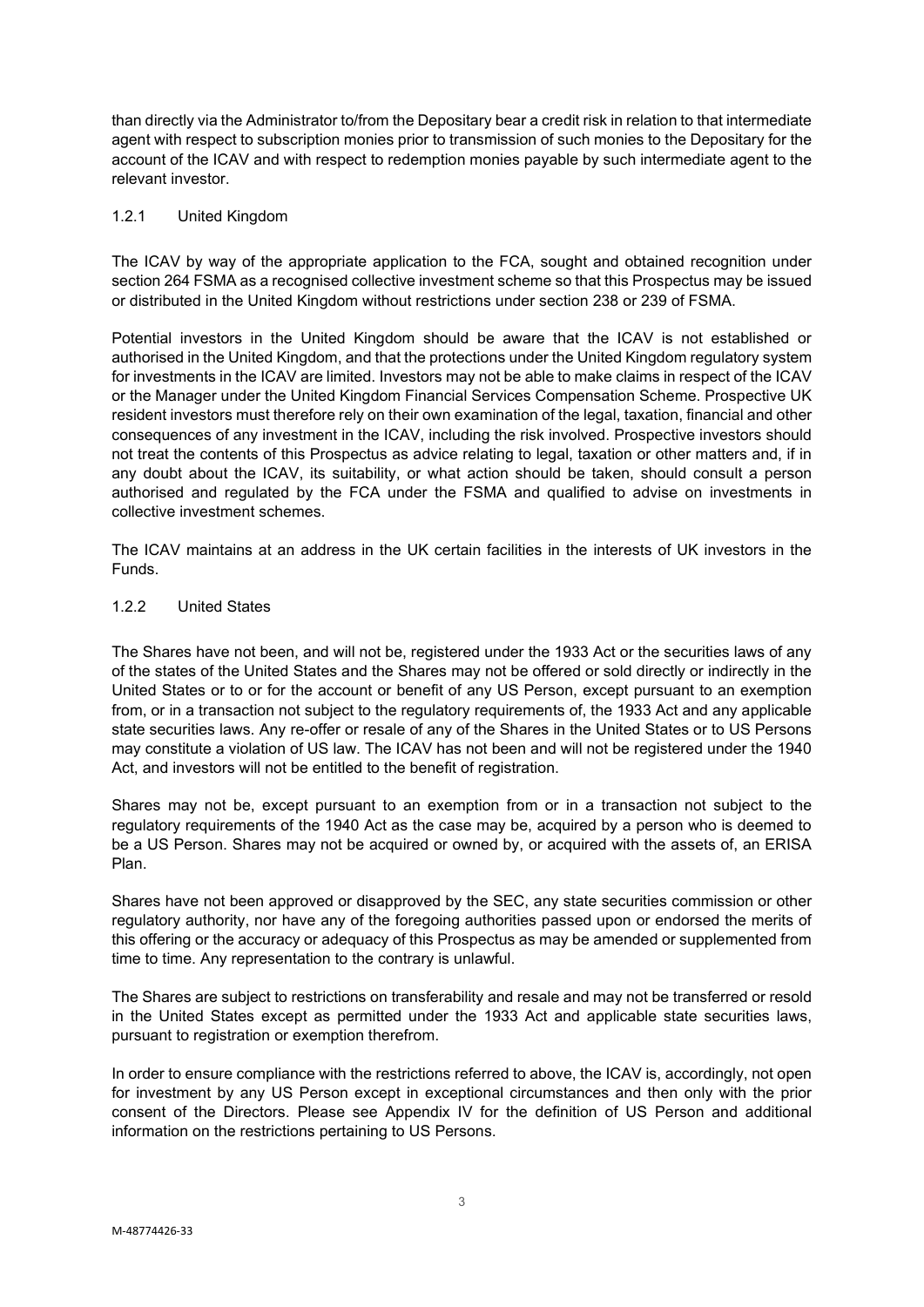A prospective investor may be required at the time of acquiring Shares to represent that such investor is not (i) a US Person precluded from acquiring, purchasing or holding Shares for the account or benefit, directly or indirectly, of a US Person, or (ii) an ERISA Plan precluded from acquiring, purchasing or holding Shares with the assets of an ERISA Plan. The granting of prior consent by the Directors to an investment does not confer on the investor a right to acquire Shares in respect of any future or subsequent application.

# <span id="page-3-0"></span>**1.3 Qualified Holders**

Shareholders are required to notify the Administrator immediately in the event that they cease to be a Qualified Holder.

Where the ICAV becomes aware that any Shares are directly or beneficially owned by any person in breach of the above restrictions, it may (i) redeem the Shares so held compulsorily, (ii) direct the Shareholder to transfer his Shares to a person qualified to own such Shares, or (iii) request the ICAV to redeem the Shares.

# <span id="page-3-1"></span>**1.4 Stock Exchange Listing**

The Funds of the ICAV will be structured as exchange-traded funds in that one or more of the Share classes of each Fund will be listed and traded on a stock exchange.

Application to list certain classes of Shares on one or more stock exchanges will be made, as determined by the Directors from time to time.

#### Euronext Dublin

**Neither the admission of the Shares to the Official List, nor to trading on the Regulated Market of Euronext Dublin, nor the approval of the listing particulars pursuant to the listing requirements of Euronext Dublin shall constitute a warranty or representation by Euronext Dublin as to the competence of service providers to or any other party connected with the ICAV, the adequacy of information contained in the listing particulars or the suitability of the ICAV for investment purposes.**

## London Stock Exchange

The Shares of certain Funds issued and available for issue have been admitted to trading on the Main Market of the London Stock Exchange. Details of Shares that have not been admitted to trading on the Main Market of the London Stock Exchange will be set out in the relevant Supplement.

## <span id="page-3-2"></span>**1.5 Translations**

This Prospectus and any Supplements may also be translated into other languages. Any such translation shall only contain the same information and have the same meaning as the English language Prospectus or relevant Supplement. To the extent that there is any inconsistency between the English language Prospectus or relevant Supplement and the Prospectus or relevant Supplement in another language, the English language Prospectus or relevant Supplement will prevail, except to the extent (but only to the extent) it is required by law of any jurisdiction where the Shares are sold, that in an action based upon disclosure in a Prospectus in a language other than English, the language of the Prospectus or relevant Supplement on which such action is based shall prevail.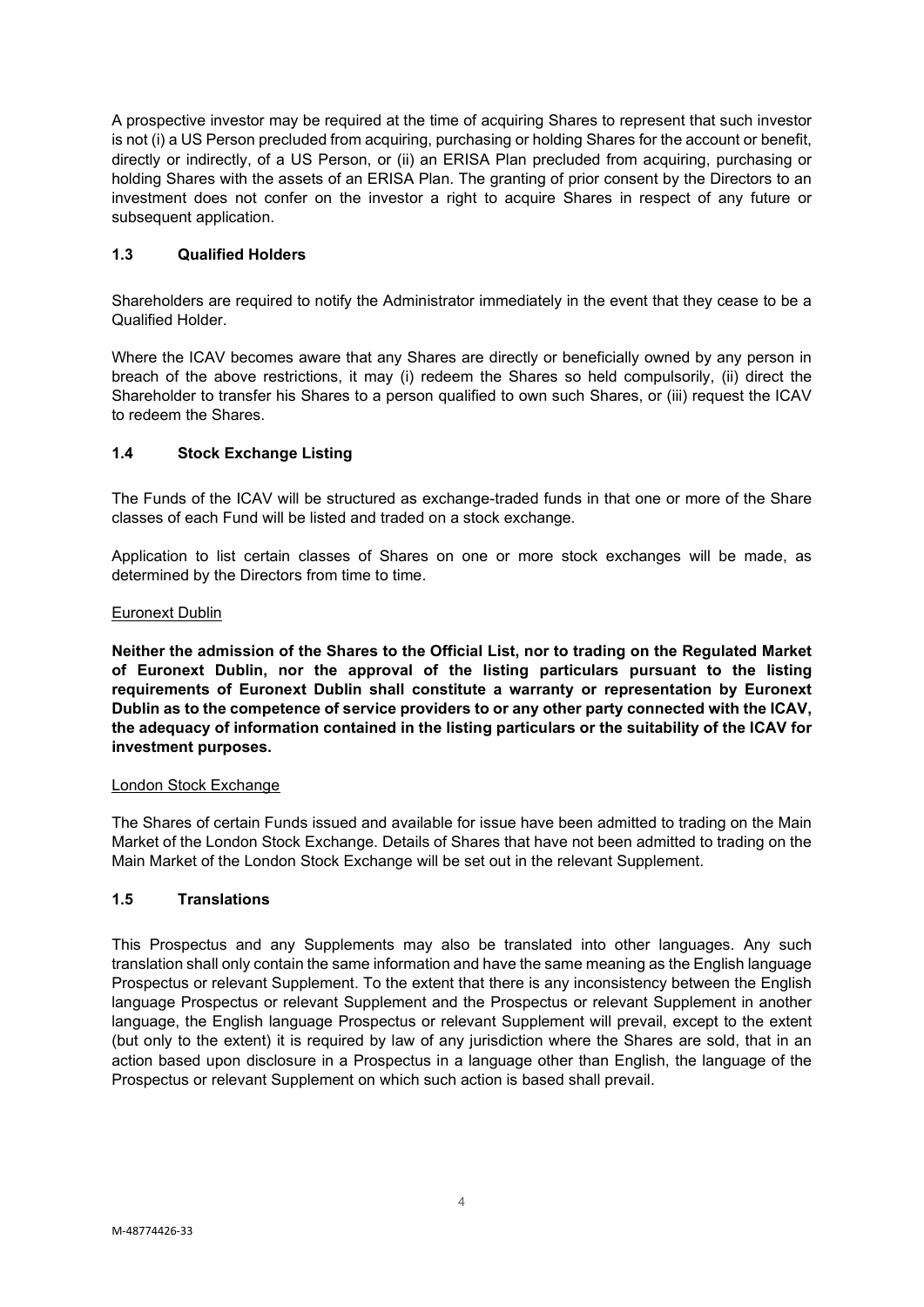# <span id="page-4-0"></span>**1.6 Definitions**

Capitalised terms used in this Prospectus shall have the meanings attributed to them in the Definitions section below.

# <span id="page-4-1"></span>**1.7 Choice of Law and Jurisdiction**

All disputes and claims as to (a) the terms of this Prospectus and any Supplement, regardless of the language in which they are translated, (b) the issue, holding, transfer or redemption of Shares, or (c) any other claim or dispute whatsoever howsoever arising out of or in connection with Shares shall be governed by and construed in accordance with the laws of Ireland. All such disputes and claims shall be submitted to the exclusive jurisdiction of the courts of Ireland.

# <span id="page-4-2"></span>**1.8 Risk Factors**

**Investors should read and consider the risk discussion under "Risk Factors" before investing in the ICAV.**

**The value of Investments and the income derived therefrom may fall as well as rise and investors may not recoup the original amount invested in a Fund. Past performance provides no guarantee for the future. The difference at any one time between subscription and redemption prices for Shares (due to the application of a Subscription Fee and / or a Redemption Fee up to a maximum of 3%) means that any investment should be viewed as medium to long term.**

**This Prospectus should be read in its entirety before making an application for Shares. If you do not understand the contents of this document you should consult an authorised financial adviser.**

# <span id="page-4-3"></span>**1.9 Profile of a typical investor in the Funds**

Each Fund is available to a wide range of investors seeking access to a portfolio managed in accordance with a specific investment objective and policy. Investors should be informed investors and have taken professional advice in relation to their ability to bear capital and income risk. An investment should only be made by those persons who are able to sustain a loss on their investment.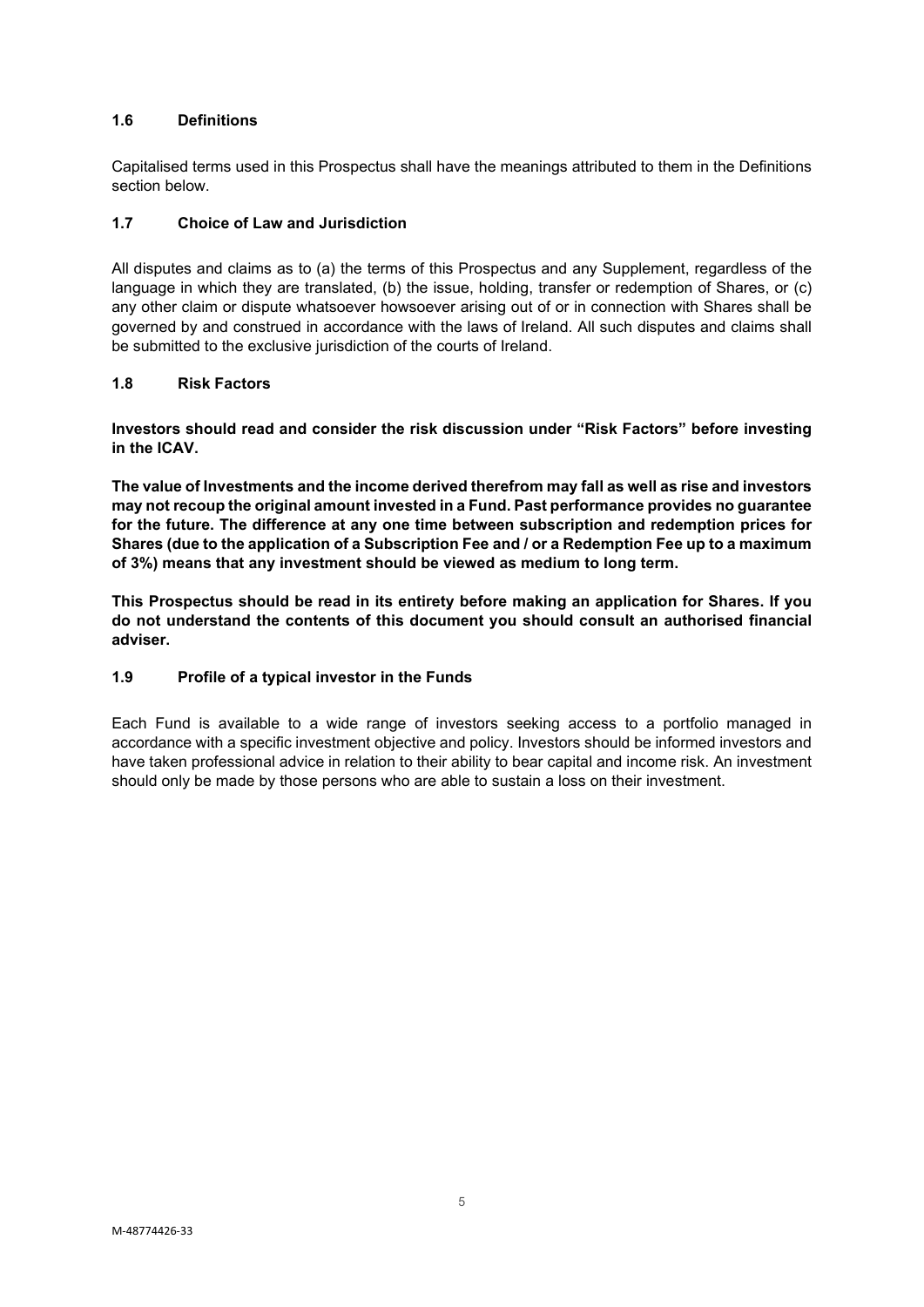# **CONTENTS**

| 1.    |                                                                                    |  |
|-------|------------------------------------------------------------------------------------|--|
| 1.1   |                                                                                    |  |
| $1.2$ |                                                                                    |  |
| 1.3   |                                                                                    |  |
| 1.4   |                                                                                    |  |
| 1.5   |                                                                                    |  |
| 1.6   |                                                                                    |  |
| 1.7   |                                                                                    |  |
| 1.8   |                                                                                    |  |
| 1.9   |                                                                                    |  |
| 2.    |                                                                                    |  |
| 3.    |                                                                                    |  |
| 4.    |                                                                                    |  |
| 5.    |                                                                                    |  |
| 5.1   |                                                                                    |  |
| 5.2   |                                                                                    |  |
| 5.3   |                                                                                    |  |
| 5.4   |                                                                                    |  |
| 5.5   | Limitations, and management of limitations, on investment in Index constituents 21 |  |
| 5.6   |                                                                                    |  |
| 5.7   |                                                                                    |  |
| 5.8   |                                                                                    |  |
| 5.9   |                                                                                    |  |
|       |                                                                                    |  |
| 6.    |                                                                                    |  |
| 6.1   |                                                                                    |  |
| 6.2   |                                                                                    |  |
| 7.    |                                                                                    |  |
| 8.    |                                                                                    |  |
| 9.    |                                                                                    |  |
| 10.   |                                                                                    |  |
|       |                                                                                    |  |
|       |                                                                                    |  |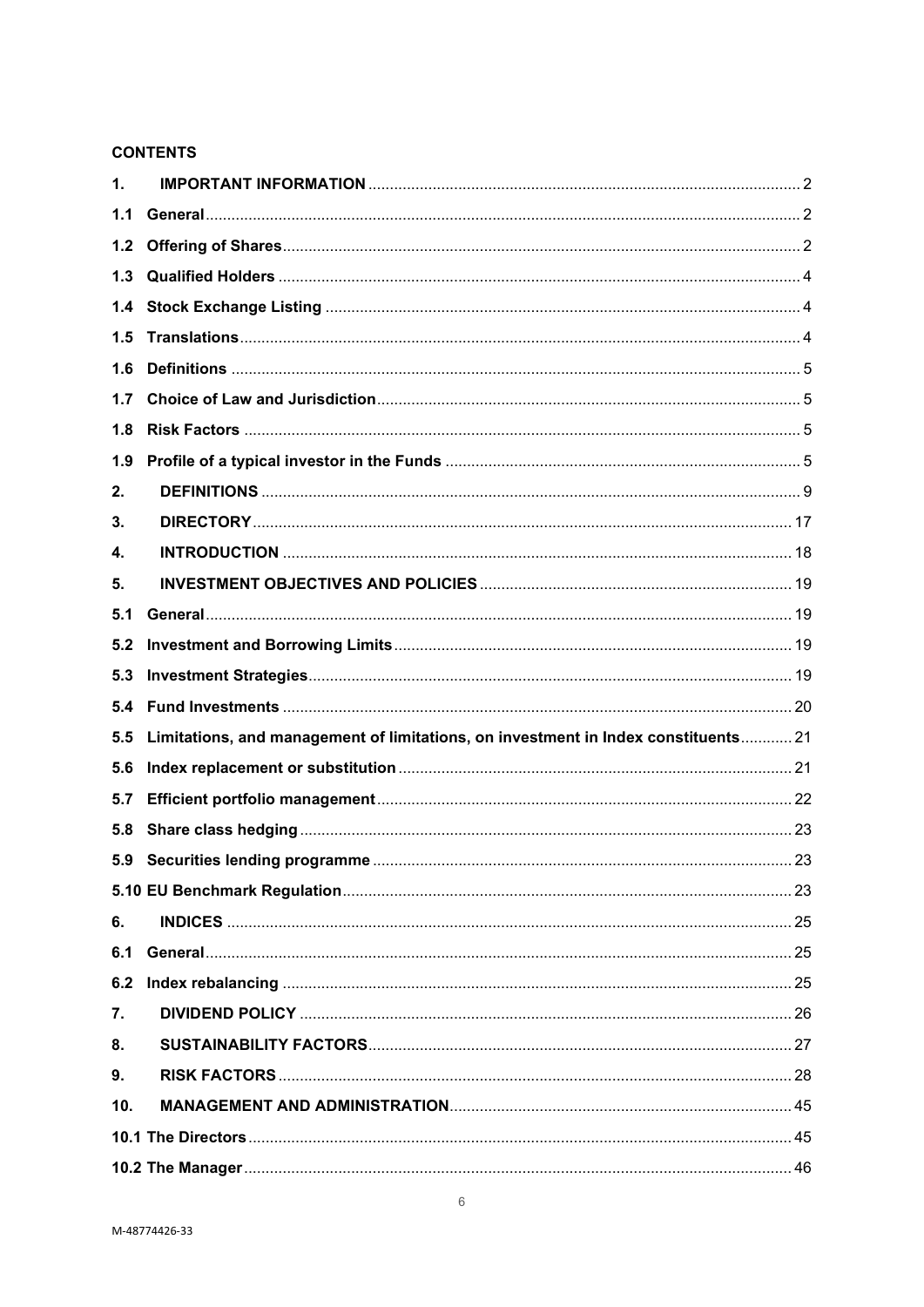| 10.10 |                                                                       |  |  |
|-------|-----------------------------------------------------------------------|--|--|
| 10.11 |                                                                       |  |  |
| 11.   |                                                                       |  |  |
|       |                                                                       |  |  |
|       |                                                                       |  |  |
|       |                                                                       |  |  |
| 12.   |                                                                       |  |  |
| 13.   |                                                                       |  |  |
|       |                                                                       |  |  |
|       |                                                                       |  |  |
|       |                                                                       |  |  |
|       |                                                                       |  |  |
|       |                                                                       |  |  |
|       |                                                                       |  |  |
|       |                                                                       |  |  |
|       |                                                                       |  |  |
|       |                                                                       |  |  |
| 13.10 |                                                                       |  |  |
| 13.11 |                                                                       |  |  |
| 13.12 |                                                                       |  |  |
| 13.13 |                                                                       |  |  |
| 13.14 | Anti-Money Laundering and Countering Terrorist Financing Measures  65 |  |  |
| 13.15 |                                                                       |  |  |
| 14.   |                                                                       |  |  |
|       |                                                                       |  |  |
|       |                                                                       |  |  |
|       |                                                                       |  |  |
| 15.   |                                                                       |  |  |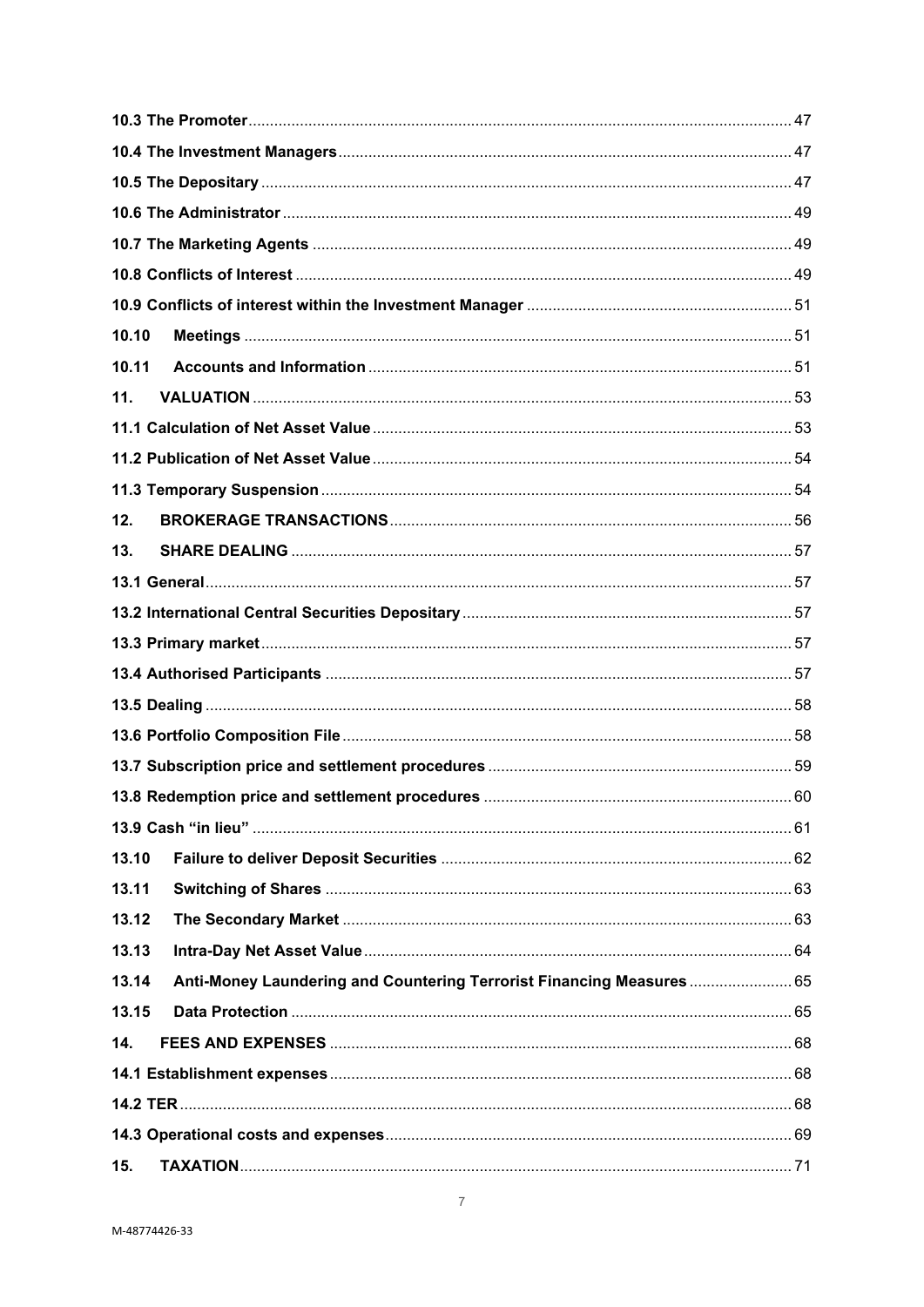| 16.                                                                                                 |  |  |  |
|-----------------------------------------------------------------------------------------------------|--|--|--|
|                                                                                                     |  |  |  |
|                                                                                                     |  |  |  |
|                                                                                                     |  |  |  |
|                                                                                                     |  |  |  |
|                                                                                                     |  |  |  |
|                                                                                                     |  |  |  |
|                                                                                                     |  |  |  |
|                                                                                                     |  |  |  |
|                                                                                                     |  |  |  |
| 16.10                                                                                               |  |  |  |
|                                                                                                     |  |  |  |
|                                                                                                     |  |  |  |
|                                                                                                     |  |  |  |
| Investment Techniques and Instruments for Efficient Portfolio Management/Direct Investment Purposes |  |  |  |
|                                                                                                     |  |  |  |
|                                                                                                     |  |  |  |
|                                                                                                     |  |  |  |
|                                                                                                     |  |  |  |
|                                                                                                     |  |  |  |
|                                                                                                     |  |  |  |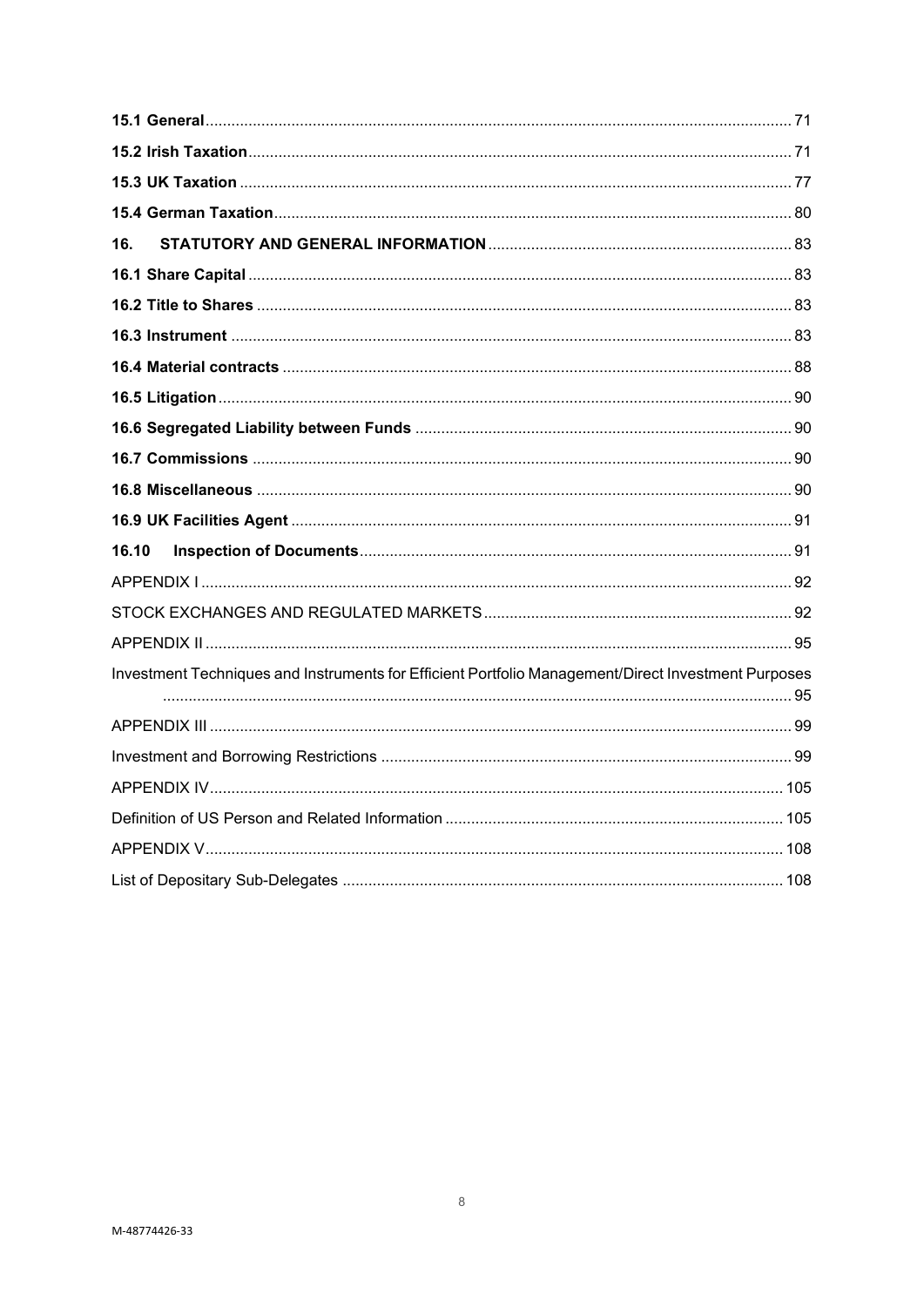## **2. DEFINITIONS**

<span id="page-8-0"></span>**"Act"**, the Irish Collective Asset-Management Vehicles Acts 2015 and 2020 (No. 2 of 2015 and No. 31 of 2020), as amended and as may be further amended, supplemented, replaced or re-enacted from time to time and includes any regulations made thereunder by ministerial order and any conditions that may be imposed from time to time thereunder by the Central Bank whether by notice or otherwise affecting the ICAV.

**"Administrator"**, State Street Fund Services (Ireland) Limited, and/or such other person as may be appointed, with the prior approval of the Central Bank, to provide administration services to the ICAV.

**"Administration Agreement"**, the agreement made between the Manager and the Administrator dated 2 October 2014 (as amended) and as may be amended from time to time in accordance with the requirements of the Central Bank.

**"AIF",** means an alternative investment fund.

**"Authorised Participant"**, a market maker or broker-dealer or other entity in the primary market trading process which has entered into a Participant Agreement with the ICAV.

**"Base Currency"**, in relation to a Fund, the currency in which the Net Asset Value of that Fund is calculated, as specified in the relevant Supplement.

**"Business Day"**, in relation to a Fund, such day or days as specified in the relevant Supplement and/or such other day as the Directors may from time to time determine and notify in advance to Shareholders.

**"Cash Component"**, in relation to a Creation Unit, the amount of cash equal to the difference between the Net Asset Value of the Shares comprising a Creation Unit (being the Net Asset Value per Share multiplied by the number of Shares in a Creation Unit) and the value of Deposit Securities.

**"Cash Transaction Charge"**, the charge disclosed in the Portfolio Composition File which is used by the Investment Manager to discharge the Duties and Charges which arise for the Fund on the occasion of a cash subscription or redemption.

**"Central Bank"**, the Central Bank of Ireland or any successor thereof.

**"Central Bank Requirements"**, the requirements of the Central Bank pursuant to the Regulations and the Central Bank (Supervision and Enforcement Act 2013 (Section 48(1)) (Undertakings for Collective Investment in Transferable Securities) Regulations 2019 as same may be amended or replaced from time to time.

**"Central Securities Depository"**, the operator of a Securities Settlement System.

"**Common Depositary**", Citibank Europe plc, being the entity nominated by the relevant International Central Securities Depositary, or such other entity as may be nominated from time to time, to hold the Global Certificate in respect of the Shares.

"**Common Depositary's Nominee**", Citivic Nominees Limited, the nominee of the Common Depositary, or such other entity as may be appointed from time to time, which will be the sole registered holder of all Shares.

**"Courts Service"**, is responsible for the administration of moneys under the control or subject to the order of the Courts.

**"Creation Unit"**, in respect of a Fund, the number of Shares of any class for which an Authorised Participant must subscribe or redeem as specified in the relevant Fund Supplement.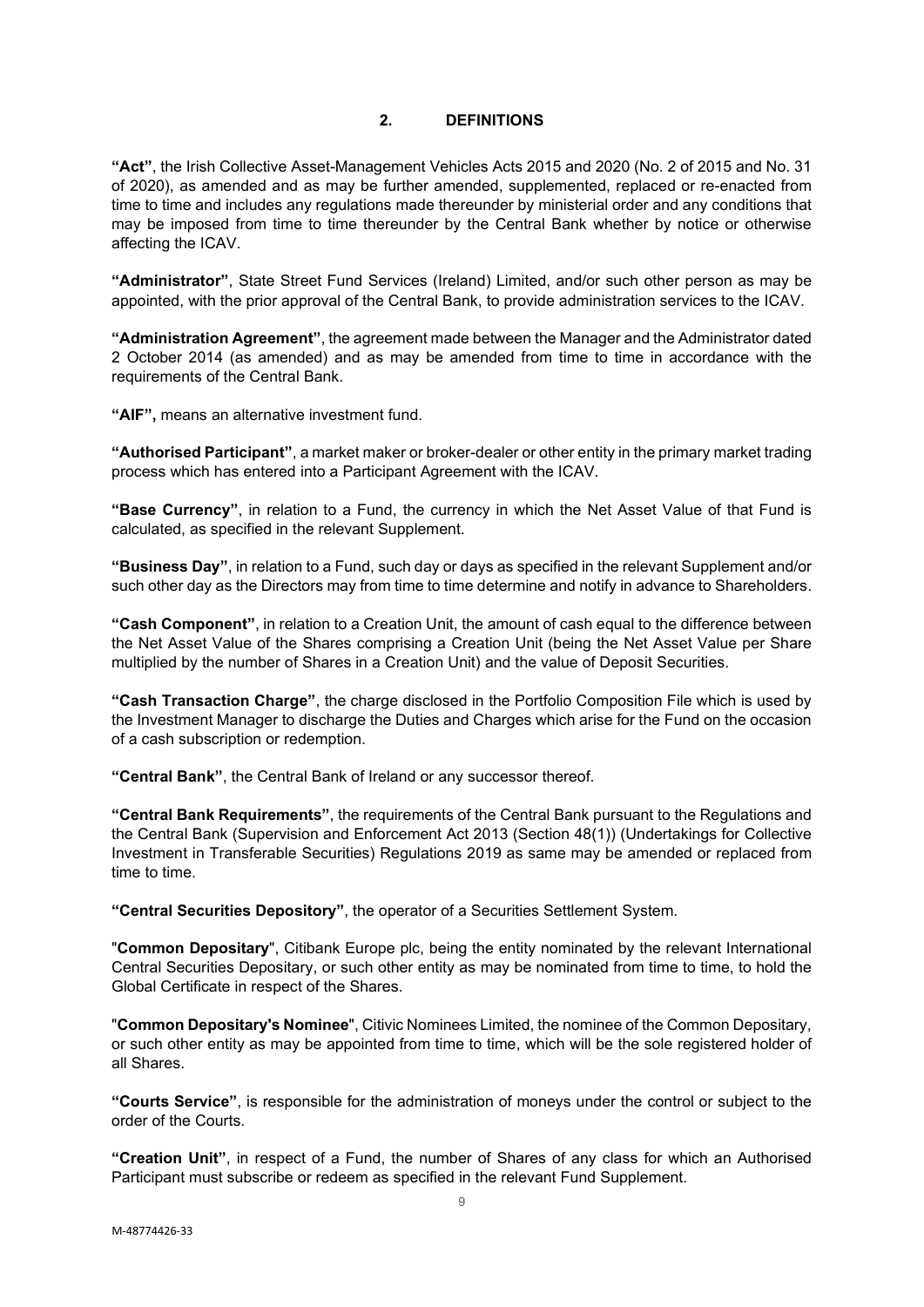**"Depositary"**, State Street Custodial Services (Ireland) Limited or such other person as may be appointed, with the prior approval of the Central Bank, to act as depositary to the ICAV.

**"Dealing Day"**, in relation to a Fund, such day or days as specified in the relevant Supplement (and/or such other day as the Directors may from time to time determine and notify in advance to Shareholders) provided always that there shall be at least two Dealing Days in each calendar month at regular intervals.

**"Dealing Deadline"**, means, in relation to any dealing applications for Shares of a Fund, the time or times on each Business Day by which Order Forms in respect of a Dealing Day must be received by the Administrator as specified in the relevant Supplement.

**"Deposit Securities"**, in relation to a Creation Unit, a designated portfolio of Investments which are transferred to a Fund on the occasion of a subscription or transferred to a redeeming Shareholder on the occasion of a redemption. **"Fixed Deposit Securities"** are Deposit Securities that comprise a representative sample of the securities contained in an Index. **"Negotiated Deposit Securities"** are Deposit Securities identified by the Investment Manager as appropriate Investments of a Fund but which may require to be customised (for example by way of sale or purchase or by way of adjustment of underlying exposure) so as to represent Index constituents.

**"Depositary Agreement"**, the agreement between the ICAV, the Manager and the Depositary dated 13 May 2016 as may be amended from time to time in accordance with the requirements of the Central Bank.

**"Depositary Receipt"**, an equity-related security which evidences ownership of underlying securities. Depositary Receipts may include American Depositary Receipts ("**ADRs**"), European Depositary Receipts ("**EDRs**"), Global Depositary Receipts ("**GDRs**") or Non-Voting Depository Receipts ("**NVDRs**"), which are receipts issued in Thailand that evidence a similar arrangement.

**"Directive"**, Directive No. 2009/65/EC of the Council of the European Parliament of 13 July 2009 as amended by Directive 2014/91/EU of the European Parliament and of the Council of 23 July 2014 amending Directives 2009/65/EC on the coordination of laws, regulations and administrative provisions relating to undertakings for collective investment in transferable securities (UCITS) as regards depositary functions, remuneration policies and sanctions and as may be further amended from time to time.

**"Directors"**, the board of directors of the ICAV or any duly authorised committee thereof.

**"Duties and Charges"**, all stamp duties and other duties, taxes, governmental charges, imposts, levies, exchange costs and commissions (including foreign exchange spreads), custodian and subcustodian charges, transfer fees and expenses, agents' fees, brokerage fees, commissions, bank charges, registration fees and other duties and charges, including any provision for the spread or difference between the price at which any Investment was valued for the purpose of calculating the Net Asset Value per Share of any Fund and the estimated or actual price at which any such Investment is purchased or expected to be purchased, in the case of subscriptions to the relevant Fund, or sold or expected to be sold, in the case of redemptions from the relevant Fund, including, for the avoidance of doubt, any charges or costs arising from any adjustment to any FDI required as a result of a subscription or redemption, whether paid, payable or incurred or expected to be paid, payable or incurred in respect of the Investment, increase or reduction of all of the cash and other assets of the ICAV or the creation, acquisition, issue, conversion, exchange, purchase, holding, repurchase, redemption, sale or transfer of Shares (including, if relevant the issue or cancellation of certificates for Shares) or Investments by or on behalf of the ICAV.

**"Equivalent Measures"**, apply to an investment undertaking where the Irish Revenue have given the investment undertaking notice of approval in accordance with Section 739D (7B) of the Taxes Act and the approval has not been withdrawn.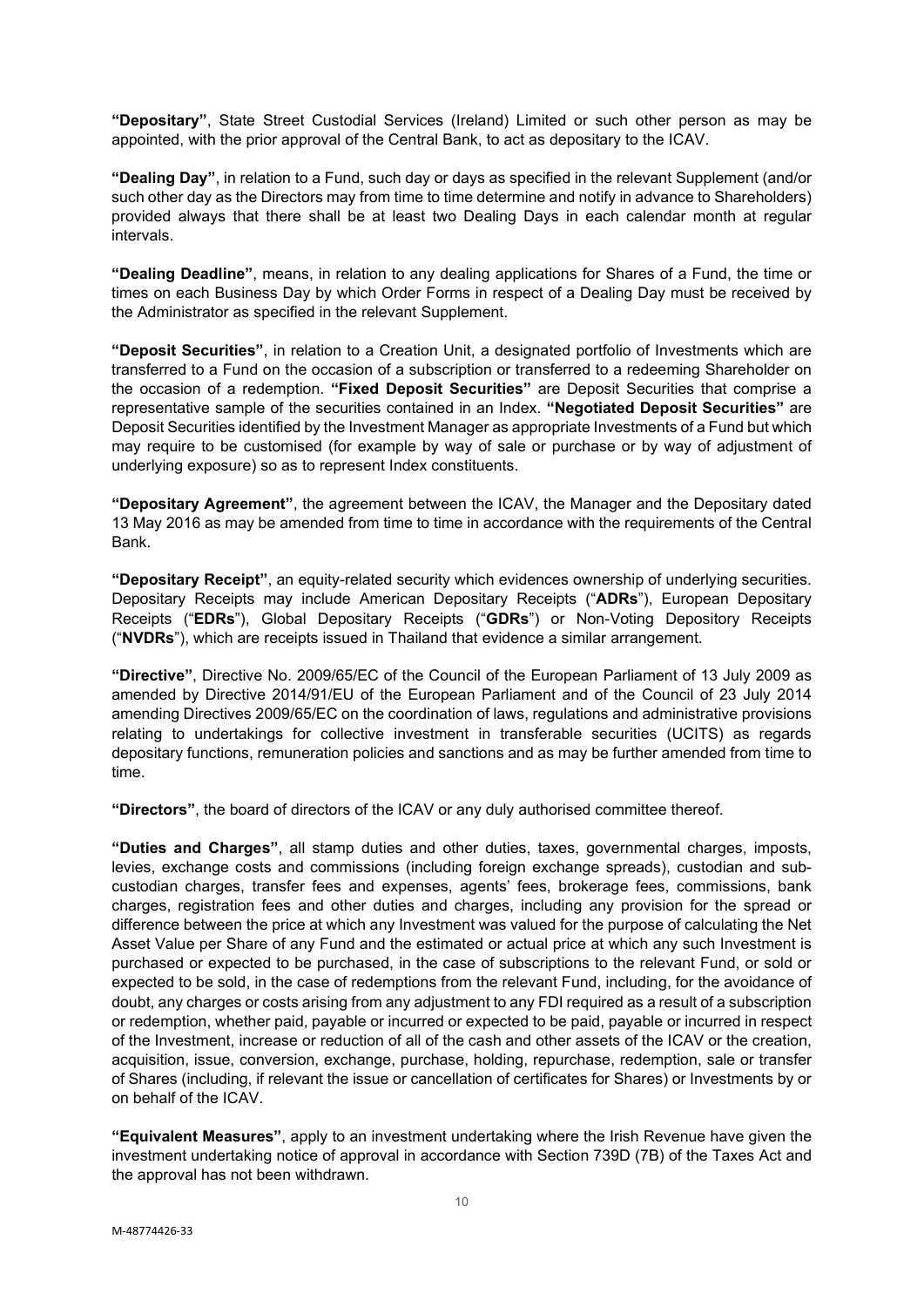**"ERISA Plan"**, (i) any retirement plan subject to Title I of the United States Employee Retirement Income Security Act of 1974, as amended ("ERISA"); or (ii) any individual retirement account or plan subject to Section 4975 of the United States Internal Revenue Code of 1986, as amended.

**"EU Marketing Agent"** WisdomTree Ireland Limited which provides marketing and support services to the ICAV in relation to the EU, and/or such other person as may be appointed, with the prior approval of the Central Bank.

**"EU Benchmark Regulation"** means Regulation (EU) 2016/1011 of the European Parliament and the council of 8 June 2016 on indices used as benchmarks in financial instruments and financial contracts or to measure the performance of investment funds and amending Directives 2008/48/EC and 2014/17/EU and Regulation (EU) NO 596/2014 and as may be amended or replaced from time to time.

**EU Taxonomy Regulation** means Regulation EU 2020/852 of the European Parliament and of the Council of 18 June 2020 on the establishment of a framework to facilitate sustainable investment, and amending SFDR.

**"Euro"** and **"€"**, the single European currency unit referred to in Council Regulation (EC) No. 974/98 on 3 May 1998 on the introduction of the euro.

**"European Economic Area"** or **"EEA"**, the European Economic Area, the participating member states of which are the Member States, Norway, Iceland and Liechtenstein.

**"Exchange Traded Notes"** or **"ETNs"**, ETNs generally are senior, un/secured, unsubordinated debt securities issued by a sponsor, such as an investment bank. ETNs are traded on exchanges and the returns are linked to the performance of underlying securities, instruments or market indices.

**"Exempted Irish Investor"**, (a) an Intermediary within the meaning of Section 739B of the Taxes Act; (b) a pension scheme which is an exempt approved scheme within the meaning of Section 774 of the Taxes Act or a retirement annuity contract or a trust scheme to which Section 784 or 785 of the Taxes Act applies; (c) a company carrying on life business within the meaning of Section 706 of the Taxes Act; (d) an investment undertaking within the meaning of Section 739B(1) of the Taxes Act; (e) an investment limited partnership within the meaning of Section 739J of the Taxes Act; (f) a special investment scheme within the meaning of Section 737 of the Taxes Act; (g) a unit trust to which Section 731(5)(a) of the Taxes Act applies; (h) a charity being a person referred to in Section 739D(6)(f)(i) of the Taxes Act; (i) a qualifying management company within the meaning of Section 734(1) of the Taxes Act; (i) a specified company within the meaning of Section 734(1) of the Taxes Act; (k) a person entitled to exemption from income tax and capital gains tax under Section 784A(2) of the Taxes Act where the Shares held are assets of an approved retirement fund or an approved minimum retirement fund; (l) a person who is entitled to exemption from income tax and capital gains tax by virtue of Section 787I of the Taxes Act and the Shares are assets of a PRSA; (m) a credit union within the meaning of Section 2 of the Credit Union Act, 1997; (n) an Irish Resident company investing in a money market fund being a person referred to in Section 739D(6)(k)(I) of the Taxes Act; (o) the National Pensions Reserve Fund Commission or a Commission Investment Vehicle; (p) the National Treasury Management Agency or a Fund investment vehicle (within the meaning of section 37 of the National Treasury Management Agency (Amendment) Act 2014) of which the Minister for Finance is the sole beneficial owner, or the State acting through the National Treasury Management Agency (q) a company that is or will be within the charge to corporation tax in accordance with Section 110(2) of the Taxes Act, in respect of payments made to it by the ICAV; (r) the Motor Insurers Bureau of Ireland in respect of an investment made by it of moneys paid to the Motor Insurers Insolvency Compensation Fund under the Insurance Act 1964 (amended by the Insurance (Amendment) Act 2018); or (s) any other Irish Resident or Irish Ordinary Resident who may be permitted to own Shares under taxation legislation or by written practice or concession of the Revenue Commissioners without giving rise to a charge to tax in the ICAV or jeopardising tax exemptions associated with the ICAV giving rise to a charge to tax in the ICAV, provided that they have completed a Relevant Declaration (for all cases above).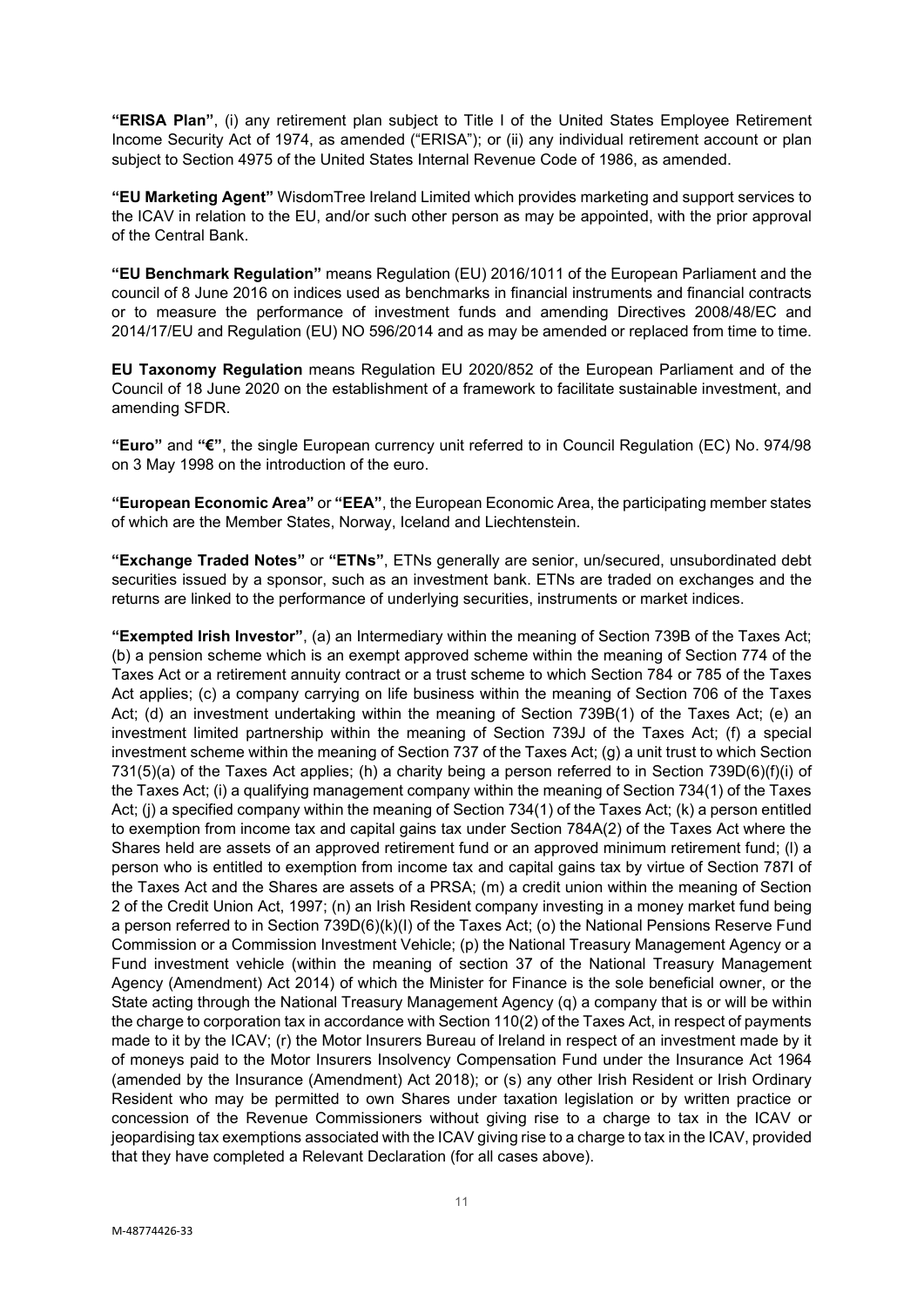**"FCA"**, the Financial Conduct Authority of the United Kingdom.

**"FDI"**, financial derivative instruments.

**"Foreign Person"**, a person who is neither an Irish Resident nor an Irish Ordinary Resident for tax purposes who has provided the ICAV with the Relevant Declaration under Schedule 2B of the Taxes Act and in respect of whom the ICAV is not in possession of any information that would reasonably suggest that the Relevant Declaration is incorrect or has at any time been incorrect.

**"FSMA"**, the Financial Services and Markets Act 2000 of the United Kingdom, as may be amended or replaced from time to time.

**"Fund"**, a fund of assets established for one or more classes of Shares which is invested in accordance with the investment objectives applicable to such fund and which forms part of the ICAV.

**"Global Certificate"**, a global share certificate issued by the ICAV to the Common Depository (or its nominee) for the Shares.

**"Global Supplement"**, a Supplement the sole purpose of which is to list the Funds of the ICAV currently authorised by the Central Bank.

**"ICAV"**, means the Irish collective asset-management vehicle whose name appears in the heading to this Prospectus.

**"Index"**, in relation to a Fund, the index a Fund will seek to track or replicate and against which its return will be compared.

**"Index Provider"**, the entity which created and maintains an Index as more particularly referred to in a Supplement.

"**Instrument**", means the instrument of incorporation of the ICAV as may be amended from time to time.

**"Intermediary"**, a person who:- (i) carries on a business which consists of, or includes, the receipt of payments from an investment undertaking on behalf of other persons; or (ii) holds shares in an investment undertaking on behalf of other persons.

"**International Central Securities Depositary**" or "**ICSD**", an international Central Securities Depositary being currently Euroclear Bank S.A./N.V. and Clearstream Banking S.A., Luxembourg and any successor entities thereto.

**"Irish Ordinary Resident"**, (i) in the case of an individual, means an individual who is ordinarily resident in Ireland for tax purposes; (ii) in the case of a trust, means a trust that is ordinarily resident in Ireland for tax purposes. The term "ordinary residence" as distinct from "residence" relates to a person's normal pattern of life and denotes residence in a place with some degree of continuity. An individual who has been resident in Ireland for three consecutive tax years becomes ordinarily resident with effect from the commencement of the fourth tax year. An individual who has been ordinarily resident in Ireland ceases to be ordinarily resident at the end of the third consecutive year in which s/he is not resident. Thus an individual who is resident and ordinarily resident in the State in 2021 and departs the State in that year will remain ordinarily resident up to the end of the tax year in 2024.

**"Irish Resident"**, (i) in the case of a company, means a company that is resident in Ireland for tax purposes; (ii) in the case of an individual, means an individual who is resident in Ireland for tax purposes; (iii) in the case of a trust, means a trust that is resident in Ireland for tax purposes.

**"Investment"**, any investment which is permitted by the Regulations and the Instrument.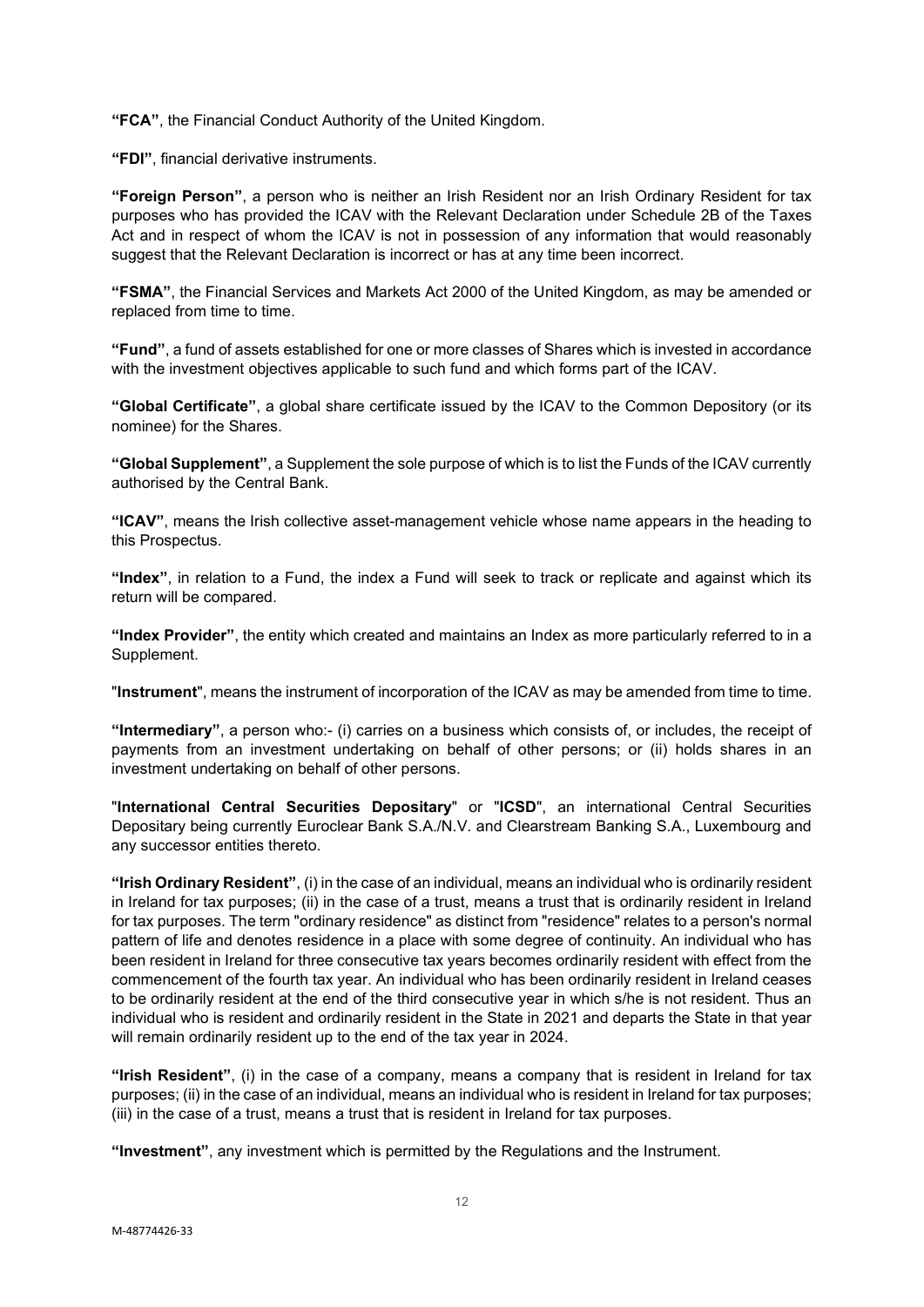**"Investment Manager"**, means currently either of Assenagon Asset Management S.A. or Irish Life Investment Managers Limited as may be appointed in respect of the relevant Fund and/or such other person as may be appointed, in accordance with the requirements of the Central Bank, to provide investment management services to any of the Funds.

**"Investment Management Agreement"**, means, in respect of the relevant Fund, the agreement between the Manager and the relevant Investment Manager for that Fund as may be amended from time to time in accordance with the requirements of the Central Bank.

**"KIID"**, the key investor information document issued in respect of Shares of a Fund pursuant to the Regulations, as may be amended from time to time in accordance with the Central Bank Requirements.

**"LSE"**, the London Stock Exchange.

**"Manager"**, WisdomTree Management Limited, a limited liability company incorporated in Ireland.

**"Management Agreement"**, the agreement between the ICAV and the Manager dated 2 October 2014 as may be amended from time to time in accordance with the requirements of the Central Bank.

**"Marketing and Support Services Agreement"**, the agreement made between the Manager and the EU Marketing Agent dated 4 March 2019 as may be amended from time to time in accordance with the requirements of the Central Bank.

**"Marketing and Support Services Agreement"**, the agreement made between the Manager and the UK Marketing Agent dated 2 October 2014 as may be amended from time to time in accordance with the requirements of the Central Bank.

**"Member State"**, a member state of the European Union from time to time.

"**Money Market Funds Regulation**", means Regulation (EU) 2017/1131 of the European Parliament and of the Council of 14 June 2017 on money market funds.

**"Net Asset Value"**, the net asset value of a Fund or Shares (as the case may be) determined in accordance with the Instrument.

**"OECD"**, the Organisation for Economic Co-operation and Development.

**"Order Form"**, such form as the Directors may prescribe, to be used for the purpose of dealing in Shares in a Fund on the Primary Market. **"Subscription Order Form"**, is the Order Form to be used for the purposes of subscriptions. **"Redemption Order Form"** is the Order Form to be used for the purpose of redemptions.

**"OTC"**, over the counter.

**"Participant Agreement"**, the agreement entered into between an applicant and the ICAV which enables the applicant to act as an Authorised Participant and to subscribe for or redeem Shares in the ICAV.

**"Personal portfolio investment undertaking"** or **"PPIU"**, an investment undertaking, under the terms of which some or all of the property of the undertaking, may be or was, selected by, or the selection of some or all of the property may be, or was, influenced by – the investor, a person acting on behalf of the investor, a person connected with the investor, a person connected with a person acting on behalf of the investor, the investor and a person connected with the investor, or a person acting on behalf of both the investor and a person connected with the investor.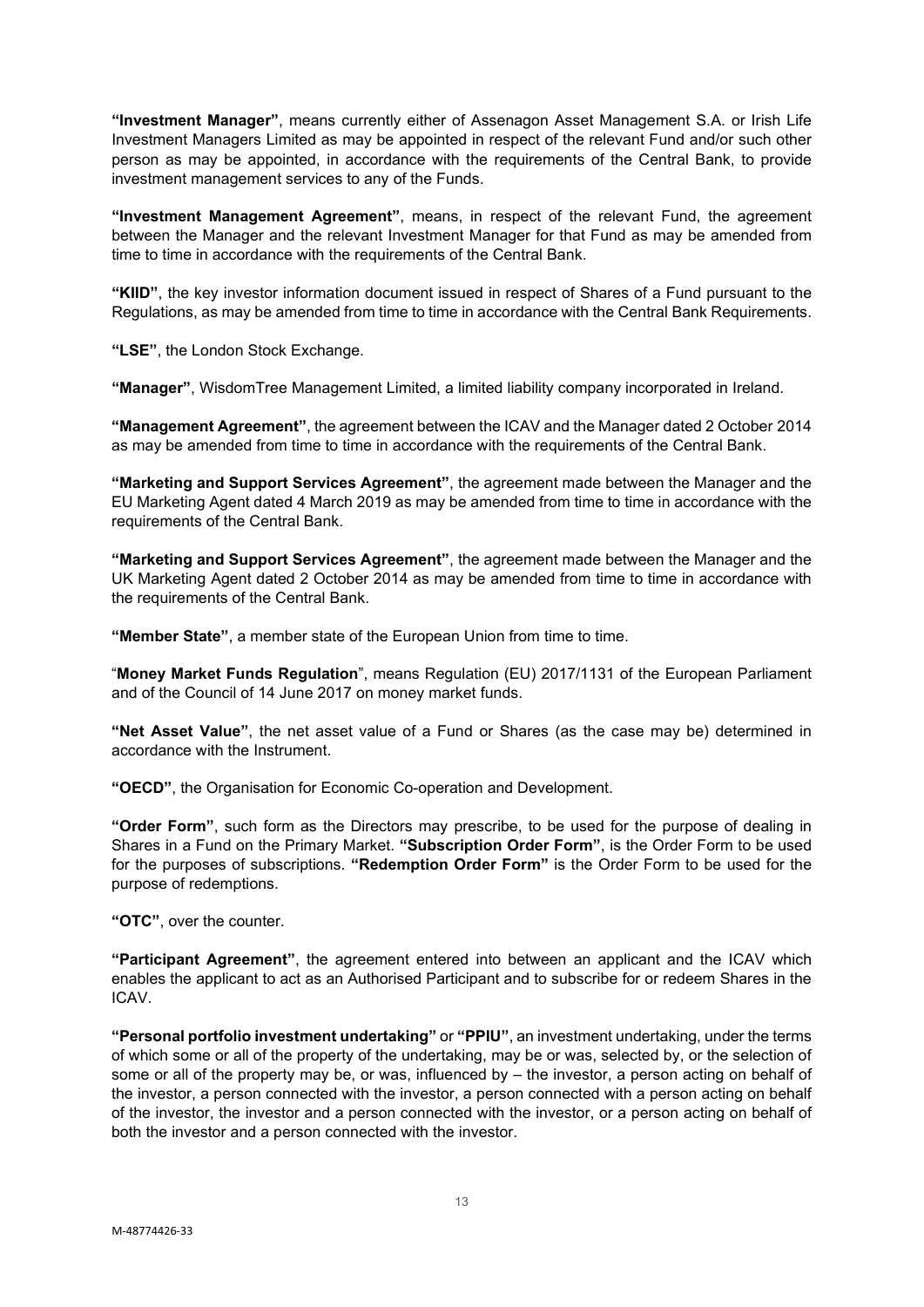**"Portfolio Composition File"**, in relation to the subscription for and redemption of Creation Units in a specific Fund, a schedule setting out the portfolio of Investments, Cash Component and securities customisation charge (if applicable) (for in-kind deals in a Fund) and the amount of cash and Cash Transaction Charge (if applicable) (for cash deals in a Fund) to be (a) transferred to the ICAV in respect of a Fund (on the occasion of a subscription) or (b) to be delivered by the ICAV in respect of a Fund (on the occasion of a redemption).

**"Primary Market"**, the off exchange market on which Shares of a Fund are created and redeemed directly with the ICAV.

**"Promoter"**, WisdomTree Asset Management, Inc.

**"Prospectus"**, this document as it may be amended from time to time in accordance with the Central Bank Requirements together with, where the context requires or implies, any Supplement or addendum.

**"Publication Time"**, the time the Portfolio Composition File is published by the Administrator as specified in the relevant Supplement.

**"Qualified Holder"**, any person, corporation or entity other than (i) a US Person as defined under Rule 902 (k) of the 1933 Act; (ii) an ERISA Plan; (iii) any other person, corporation or entity to whom a sale or transfer of Shares, or in relation to whom the holding of Shares (whether directly or indirectly affecting such person, and whether taken alone or in conjunction with other persons, connected or not, or any other circumstances appearing to the Directors to be relevant) would (a) cause the ICAV to be required to register as an "investment company" under the 1940 Act, (b) would cause the Shares in the ICAV to be required to be registered under the 1933 Act, (c) would cause the ICAV to become a "controlled foreign corporation" within the meaning of the US Internal Revenue Code of 1986, (d) would cause the ICAV to have to file periodic reports under section 13 of the US Exchange Act of 1934, (e) would cause the assets of the ICAV to be deemed to be "plan assets" of a Benefit Plan Investor, or (f) would cause the ICAV otherwise not to be in compliance with the 1940 Act, the 1933 Act, the US Employee Retirement Income Security Act of 1974, the US Internal Revenue Code of 1986 or the US Exchange Act of 1934; or (iv) a custodian, nominee, trustee or the estate of any person, corporation or entity described in (i) to (iii) above.

**"Recognised Clearing System"**, a "recognised clearing system" so designated by the Irish Revenue Commissioners.

**"Redemption Fee"**, the fee payable by an investor to the Manager on the occasion of redemption of Shares in a Fund as set out in the relevant Supplement.

"**Register**", the register of Shareholders maintained on behalf of the ICAV.

"**Registrar**", the Administrator or such company as may from time to time be appointed, with the responsibility in each case of providing registration services to the ICAV in accordance with the requirements of the Central Bank.

**"Regulated Markets"**, the stock exchanges and/or regulated markets listed in Appendix I and in the relevant Supplement, if any.

**"Regulations"**, European Communities (Undertakings for Collective Investment in Transferable Securities) Regulations 2011 as amended by the European Union (Undertakings for Collective Investment in Transferable Securities) (Amendment) Regulations 2016, as same may be further amended or replaced from time to time.

**"Relevant Declaration"**, the declaration relevant to the Shareholder as set out in Schedule 2B of the Taxes Act. The Relevant Declaration for investors who are neither Irish Resident nor Irish Ordinary Resident (or Intermediaries acting for such investors) is set out in the Subscription Order Form.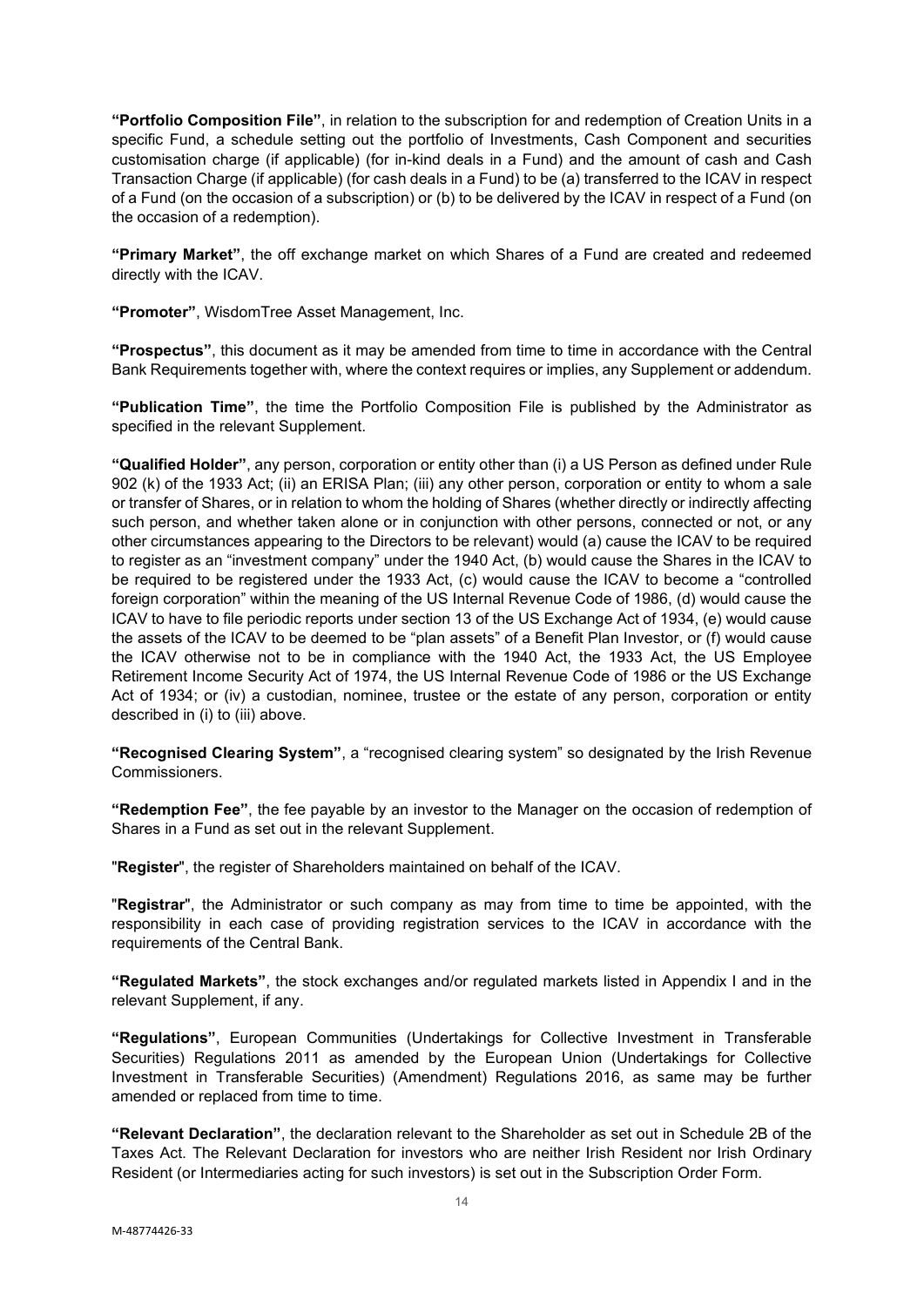**"Relevant Period"**, a period of 8 years beginning with the acquisition of a Share by a Shareholder and each subsequent period of 8 years beginning immediately after the preceding relevant period.

**"SEC"**, the US Securities and Exchange Commission.

**"Secondary Market"**, the market on which Shares of a Fund are traded other than directly with the ICAV.

**"Securities Settlement System"**, a system whose activity consists of the execution of orders to transfer the title to, or interest in a security.

"**SFDR**", Regulation (EU) 2019/2088 of the European Parliament and of the Council of 27 November 2019 on sustainability-related disclosures in the financial services sector as modified, amended, consolidated or re-enacted from time to time.

**"SFTR"**, Regulation (EU) 2015/2365 of the European Parliament and of the Council of 25 November 2015 on transparency of securities financing transactions and of reuse and amending Regulation (EU) No 648/2012, as may be amended or replaced from time to time.

**"Share"**, a participating share of no par value in the capital of the ICAV issued in accordance with the Instrument and with the rights provided for under the Instrument in respect of a Fund.

**"Shareholder"**, the registered holder of a Share in a Fund of the ICAV.

**"Sterling"**, **"GBP"** or **"Stg£"**, the lawful currency of the United Kingdom.

"**Stock Connect**" means a securities trading and clearing linked programme to achieve mutual stock market access between the People's Republic of China ("**PRC**") (Shanghai and Shenzhen Stock Exchanges) and Hong Kong Securities Clearing Company Limited and enables the ICAV to trade eligible China A Shares listed on the relevant stock exchange(s) in the PRC.

**"Subscriber Shares"**, shares of €1 each in the capital of the ICAV designated as "Subscriber Shares" in the Instrument and issued for the purposes of incorporating the ICAV.

**"Subscription Fee"**, the fee payable by an investor to the Manager on the occasion of subscription for Shares in a Fund and as set out in the relevant Supplement.

**"Supplement"**, any document issued by the ICAV expressed to be a supplement to this Prospectus.

**"Sustainability Risk"**, an environmental, social or governance event or condition that, if it occurs, could cause an actual or a potential material negative impact on the value of the investment. The particular sustainability risks which may apply to the Funds are included in the section entitled **Risk Factors**.

**"Taxable Irish Person"**, any person, other than (i) a Foreign Person; or (ii) an Exempted Irish Investor.

**"Taxes Act"**, the Taxes Consolidation Act, 1997 as may be amended or replaced from time to time.

**"TER"**, total expense ratio.

**"Tracking Error"**, the volatility of the difference between the return of an index tracking or index replicating Fund and the return of the relevant Index, or relevant Hedged Index (as may be defined in the Supplement for the relevant Fund).

**"UCITS"**, an Undertaking for Collective Investment in Transferable Securities established pursuant to the Directive, as amended.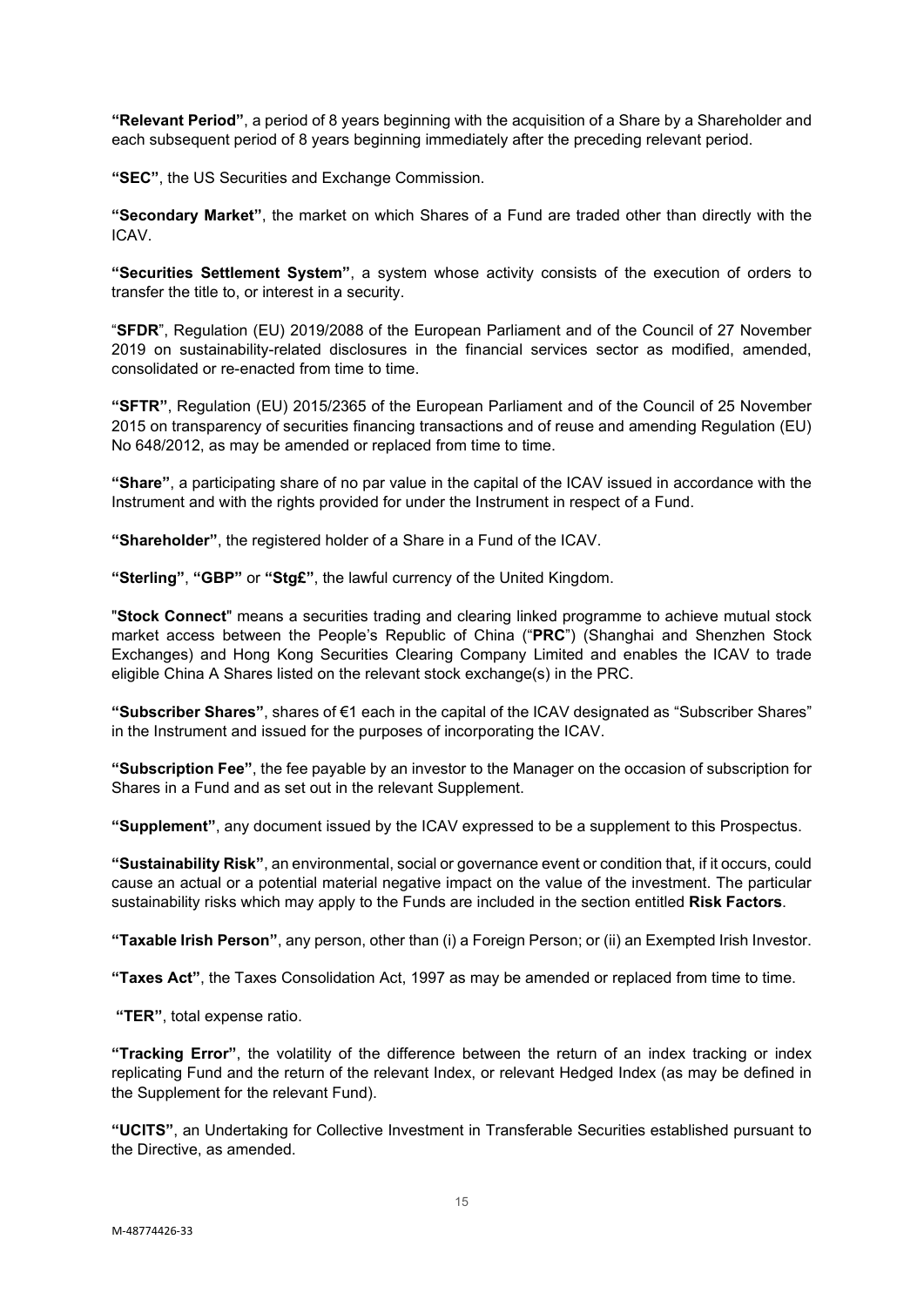**"UKLA"**, the United Kingdom Listing Authority, part of the UK Financial Conduct Authority.

**"UK Marketing Agent"**, WisdomTree UK Limited which provides marketing and support services to the ICAV in relation to the UK, and/or such other person as may be appointed, with the prior approval of the Central Bank.

**"United Kingdom"** and **"UK"**, the United Kingdom of Great Britain and Northern Ireland.

**"United States"** and **"US"**, the United States of America, its territories, possessions, any State of the United States and the District of Columbia.

**"US Dollar"**, **"USD"** or **"US\$"**, the lawful currency of the United States.

**"US Person"**, is defined in Appendix IV of this Prospectus and generally means any person or entity deemed by the SEC from time to time to be a "US Person" under Rule 902(k) of the 1933 Act or other person or entity as the Directors may determine. The Directors may amend the definition of "US Person" without notice to Shareholders as necessary in order best to reflect then-current applicable US law and regulation. US Persons may not purchase Shares in the ICAV without the prior approval of the Directors.

**"Valuation Point"**, such time on any Business Day by reference to which the Net Asset Value of a Fund and the Net Asset Value per Share are calculated as set out in the relevant Supplement.

**"1933 Act"**, the Securities Act of 1933 (of the United States), as amended.

**"1940 Act"**, the Investment Company Act of 1940 (of the United States), as amended.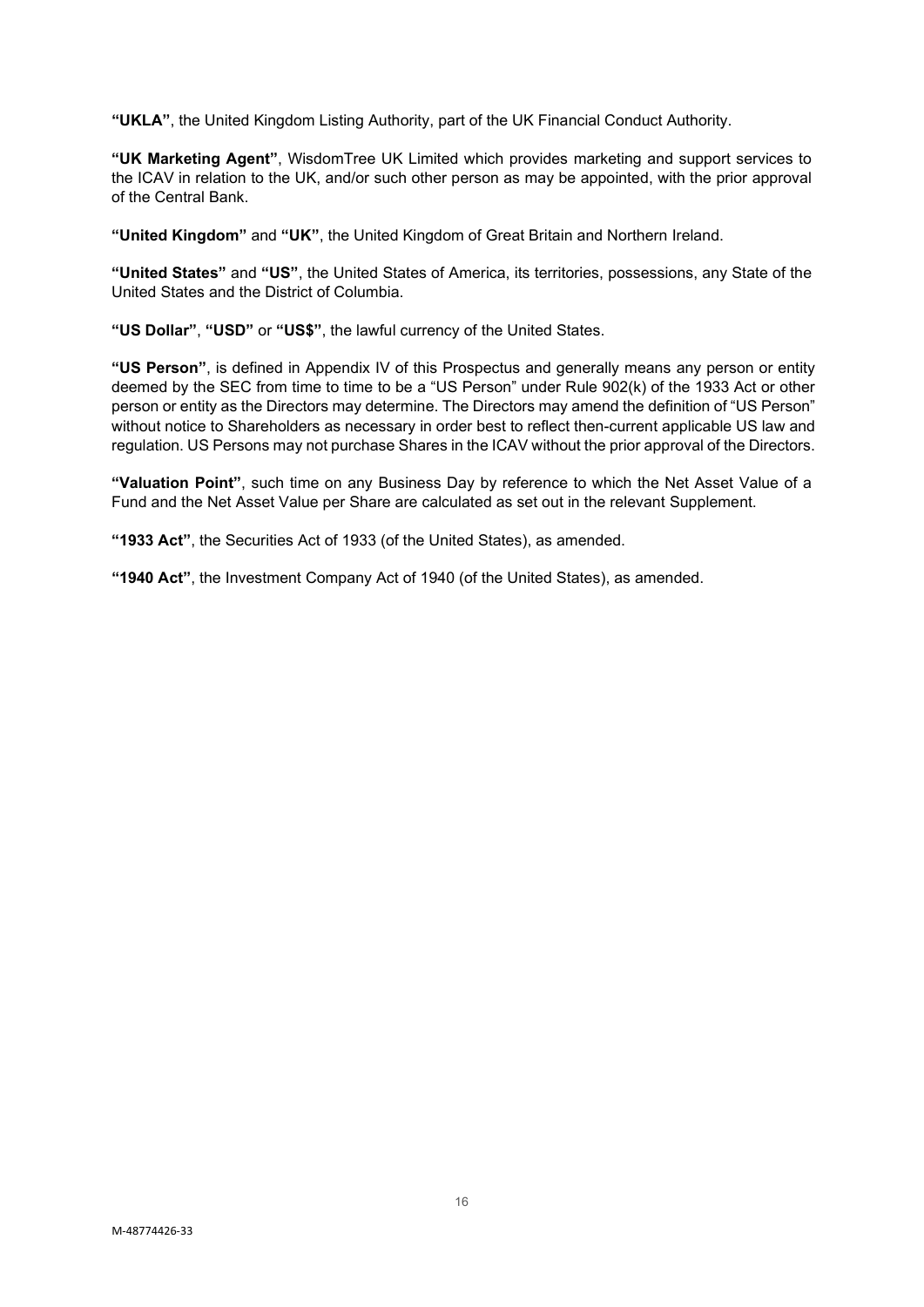# **3. DIRECTORY**

<span id="page-16-0"></span>The Directors of the ICAV, whose business address is at: 25-28 North Wall Quay Dublin 1 Ireland are as follows:

> Vincent Dodd Denise Kinsella Nadia Samuels Peter Ziemba Alexis Marinof Bryan Governey Anne-Marie King

#### **Depositary**

State Street Custodial Services (Ireland) Limited 78 Sir John Rogerson's Quay Dublin 2 Ireland

#### **Listing Sponsor**

Davy Davy House 49 Dawson Street Dublin 2 Ireland

#### **EU Marketing Agent**

WisdomTree Ireland Limited 25-28 North Wall Quay Dublin 1 Ireland

#### **Directors Registered Office Manager**

25-28 North Wall Quay Dublin 1 Ireland

#### **Secretary**

Goodbody Secretarial Limited International Financial Services Centre North Wall Quay Dublin 1 Ireland

#### **Investment Manager**

Assenagon Asset Management S.A. Aerogolf Center 1B Heienhaff 1736 Senningerberg Luxembourg

## **UK Facilities Agent UK Marketing Agent**

WisdomTree UK Limited 3 Lombard Street London EC3V 9AA United Kingdom

#### **Legal Advisers (as to Irish law)**

A&L Goodbody International Financial Services Centre North Wall Quay Dublin 1 Ireland

WisdomTree Management Limited 25-28 North Wall Quay Dublin 1 Ireland

#### **Securities Lending Agent**

State Street Bank GmbH 20 Churchill Place Canary Wharf London E14 5HJ United Kingdom

#### **Investment Manager**

Irish Life Investment Managers Limited Beresford Court Beresford Place Dublin 1 Ireland

### **Administrator, Registrar and Transfer Agent**

State Street Fund Services (Ireland) Limited 78 Sir John Rogerson's Quay Dublin 2 Ireland

# **Auditors**

Ernst & Young Ernst & Young Building Harcourt Centre Harcourt Street Dublin 2 Ireland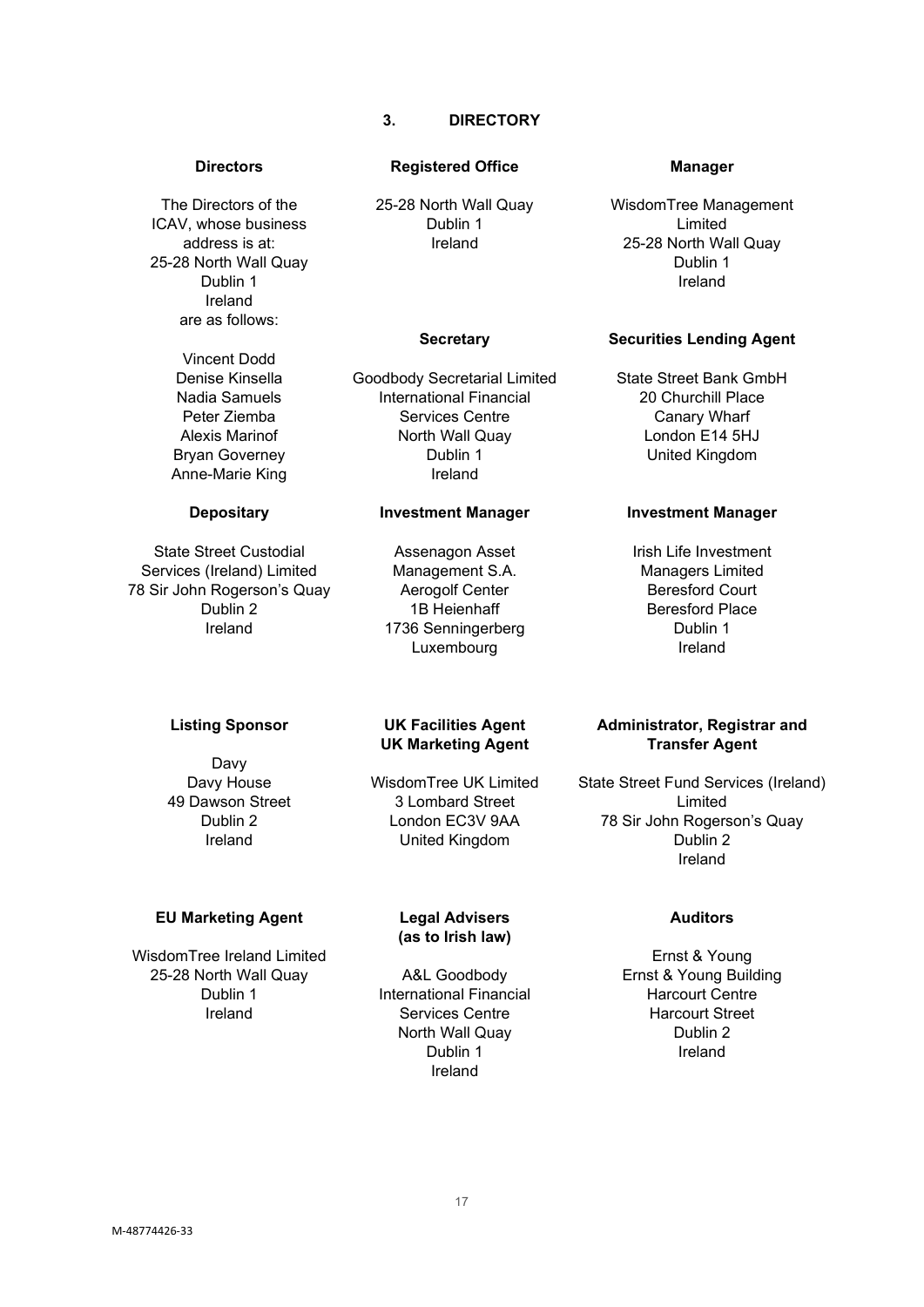# **WISDOMTREE ISSUER ICAV**

#### **4. INTRODUCTION**

<span id="page-17-0"></span>The ICAV was registered as an umbrella Irish collective asset-management vehicle with segregated liability between its Funds pursuant to Part 2, Chapter 1 of the Act and is authorised by the Central Bank pursuant to the Regulations.

The share capital of the ICAV may be divided into different classes of Shares with one or more classes issued in relation to a Fund. The creation of further Funds will require the prior approval of the Central Bank and the creation of any class of Shares will be effected in accordance with the requirements of the Central Bank.

Investors should note that the assets of each Fund will be separate from one another and will be invested in accordance with the investment objective and policies applicable to each such Fund and that Shares of Funds may be issued on different terms and conditions. The Shares of each Fund will rank pari passu with each other in all respects except as to all or any of currency of denomination of the class, the dividend policy, the level of fees and the expenses to be charged, the number of Shares that comprise a Creation Unit or as the Directors may otherwise determine. In addition, each Fund may have more than one Share class allocated to it. If there are different classes of Shares constituting a Fund, details relating to the separate classes may be dealt with in a single Supplement or in separate supplements for each class. The Base Currency of each Fund will be determined by the Directors and will be set out in the relevant Supplement. Details of the current Funds of the ICAV are set out in the Global Supplement. Each Supplement shall form part of and should be read in the context of and together with this Prospectus.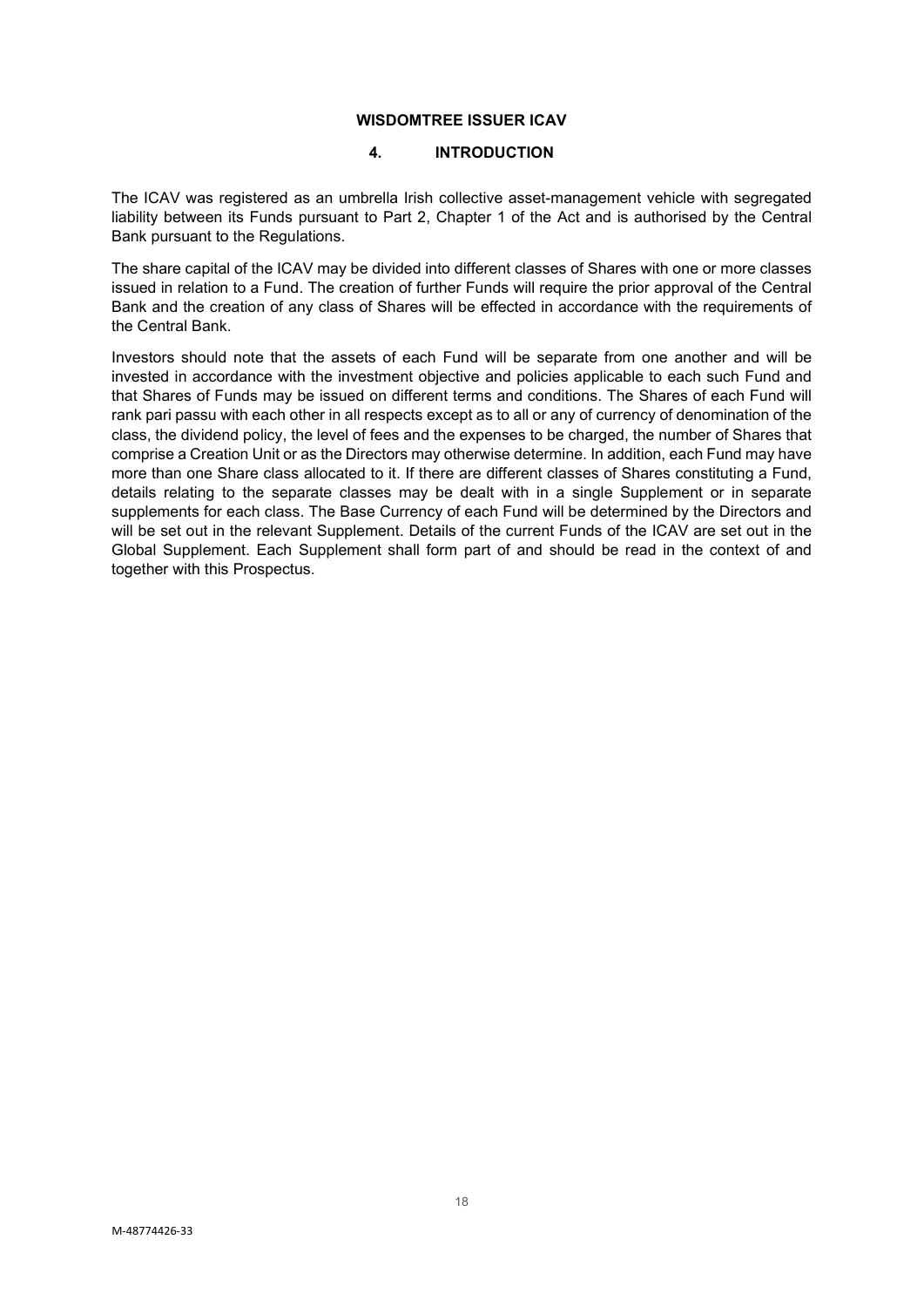## **5. INVESTMENT OBJECTIVES AND POLICIES**

## <span id="page-18-1"></span><span id="page-18-0"></span>**5.1 General**

The specific investment objectives and policies for each Fund will be formulated by the Directors at the time of the creation of that Fund and set out in the relevant Supplement. Any alteration to the investment objective or a material alteration to the investment policy of any Fund at any time will be subject to the prior approval in writing of all of the Shareholders of the relevant Fund, or, if a general meeting of the Shareholders of such Fund is convened, by a majority of the votes cast at such meeting. The Directors may implement non-material alterations to a Fund's investment policy from time to time. Shareholders will be given reasonable advance notice of the implementation of any alteration to the investment objective or policy of a Fund so as to enable them to redeem their Shares prior to such implementation.

#### <span id="page-18-2"></span>**5.2 Investment and Borrowing Limits**

Investment of the assets of each Fund must comply with the Regulations. A detailed statement of the general investment and borrowing restrictions applicable to all Funds is set out in Appendix III to the Prospectus. The Directors may impose further restrictions in respect of any new Fund, details of which will be set out in the relevant Supplement.

The Directors may also from time to time impose such further investment restrictions as, in the opinion of the Investment Manager, may be compatible with or be in the interest of the Shareholders in order to comply with the laws and regulations of the countries where Shareholders of the ICAV are located or the Shares are marketed.

The ICAV has been authorised by the Central Bank with the flexibility for each Fund to invest up to 100% of a Fund's assets in transferable securities and money market instruments issued by a Member State, its local authorities, a non-Member State, or public international bodies of which one or more Member States are members.

It is intended that the ICAV should, subject to the prior approval of the Central Bank, have power to avail itself of any change in the investment restrictions laid down in the Regulations which would permit investment by the ICAV in securities, FDI or in any other assets which, as at the date of this Prospectus, is restricted or prohibited under the Regulations. The ICAV will give Shareholders reasonable notice of its intention to avail itself of any such change which is material in nature and the Prospectus will be updated accordingly.

Notwithstanding the general investment and borrowing restrictions applicable to all Funds are set out in Appendix III to the Prospectus, the investments made by a Fund in the units or shares of other collective investment schemes (CIS) may not exceed, in aggregate, 10% of the assets of the relevant Fund.

# <span id="page-18-3"></span>**5.3 Investment Strategies**

The principal investment strategy used by a Fund will be disclosed in its investment objective. Typically a Fund will pursue either a replicating strategy or a representative sampling strategy. Irrespective of the strategy pursued, there are circumstances where it may not be possible or practicable for a Fund to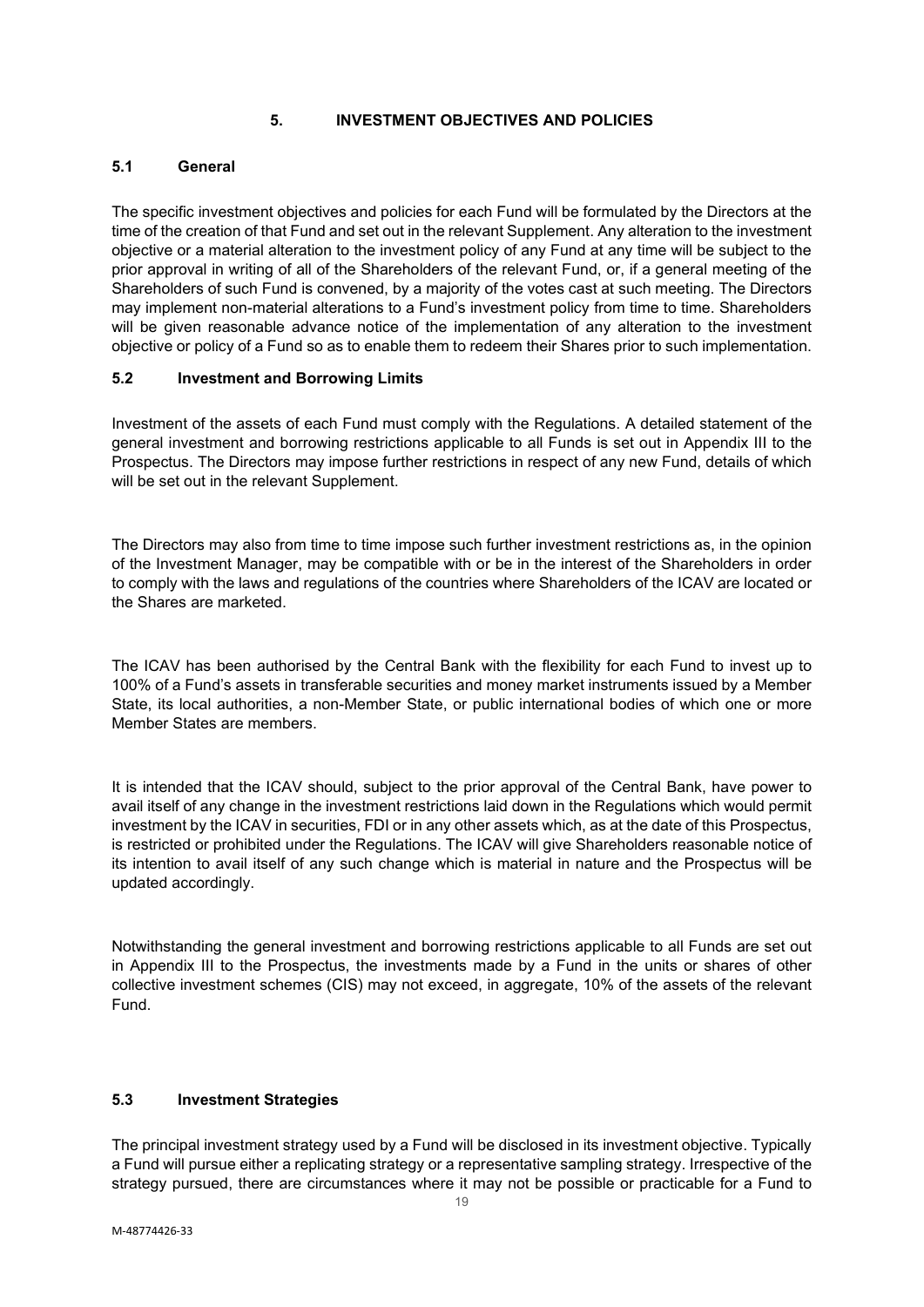hold Index constituents (for example where there is a period of illiquidity in an Index constituent). Also, as a result of market movements between periodic Index rebalancings the weighting of an Index, a constituent may exceed the regulatory investment restrictions. In such circumstances the Investment Manager will seek to reduce the Fund's exposure to the relevant constituent to seek to return the Fund to within the permitted limits. The Investment Manager may achieve this through representative sampling or by holding a security which is not an Index constituent but which the Investment Manager otherwise believes will help track the performance of the relevant Index.

## 5.3.1 Replicating strategy

Where a Fund intends to pursue a replicating strategy it will seek to hold all of the securities of an Index generally with the same weightings of that Index. Funds utilising this strategy will indicate the intention in their investment policy.

#### 5.3.2 Representative sampling strategy

Where a Fund intends to pursue a representative sampling strategy it will generally invest in a sample of the Index constituents whose risk, return and other characteristics resemble the risk, return and other characteristics of the Index as a whole.

The quantity of holdings in a Fund using a representative sampling strategy will be based on a number of factors, including asset size of the Fund. In addition, from time to time, constituents are added to or removed from an Index and consequently the attributes of an Index, such as sectors, industries or countries represented in an Index and weightings, may change. A Fund may sell Investments that are represented in an Index, or purchase securities that are not yet represented in an Index, in anticipation of their removal from or addition to an Index or to reflect various corporate actions or other changes to an Index. Further, in seeking to track the performance of an Index a Fund may overweight or underweight securities in an Index or purchase or sell securities not in the Index.

Additional, specific sampling techniques may be set out in a Fund's Supplement from time to time.

## <span id="page-19-0"></span>**5.4 Fund Investments**

The Investments of each Fund are limited to investments permitted by the Regulations. The Investments which a Fund may purchase will normally be listed or traded on the Regulated Markets set out in Appendix I.

A Fund may also (subject to the investment concentration limits set out in Appendix III) and where consistent with its investment policy, acquire unlisted Investments, may invest in open-ended collective investment undertakings (whether listed or unlisted, including other Funds of the ICAV), may invest in equity securities (such as common stock and shares of companies), government bonds, Exchange Traded Notes, money market instruments (including short-term obligations, negotiable certificates of deposit and commercial paper rated investment grade at the time of purchase), tracking stocks (a class of stock whose value is linked to a specific business unit or operating division within a larger company and which is designed to "track" the performance of such business unit or division), and Depositary Receipts.

The Investment Manager may also, where set out in the investment policy of a Fund, for direct investment purposes use FDI including, but not limited to, forward foreign currency contracts, futures (which may, for example, be used to manage cash flows on a short term basis by holding the future to gain exposure to an asset class pending direct investment), foreign currency futures contracts (which may be used to protect against currency fluctuations), options on futures contracts, currency and other swap agreements (each of which will be used to assist the Investment Manager in achieving a Fund's objective and which may assist the Investment Manager in the efficient generation of exposure to Index constituents, production of a return similar to the return of the Index, management of cash flows,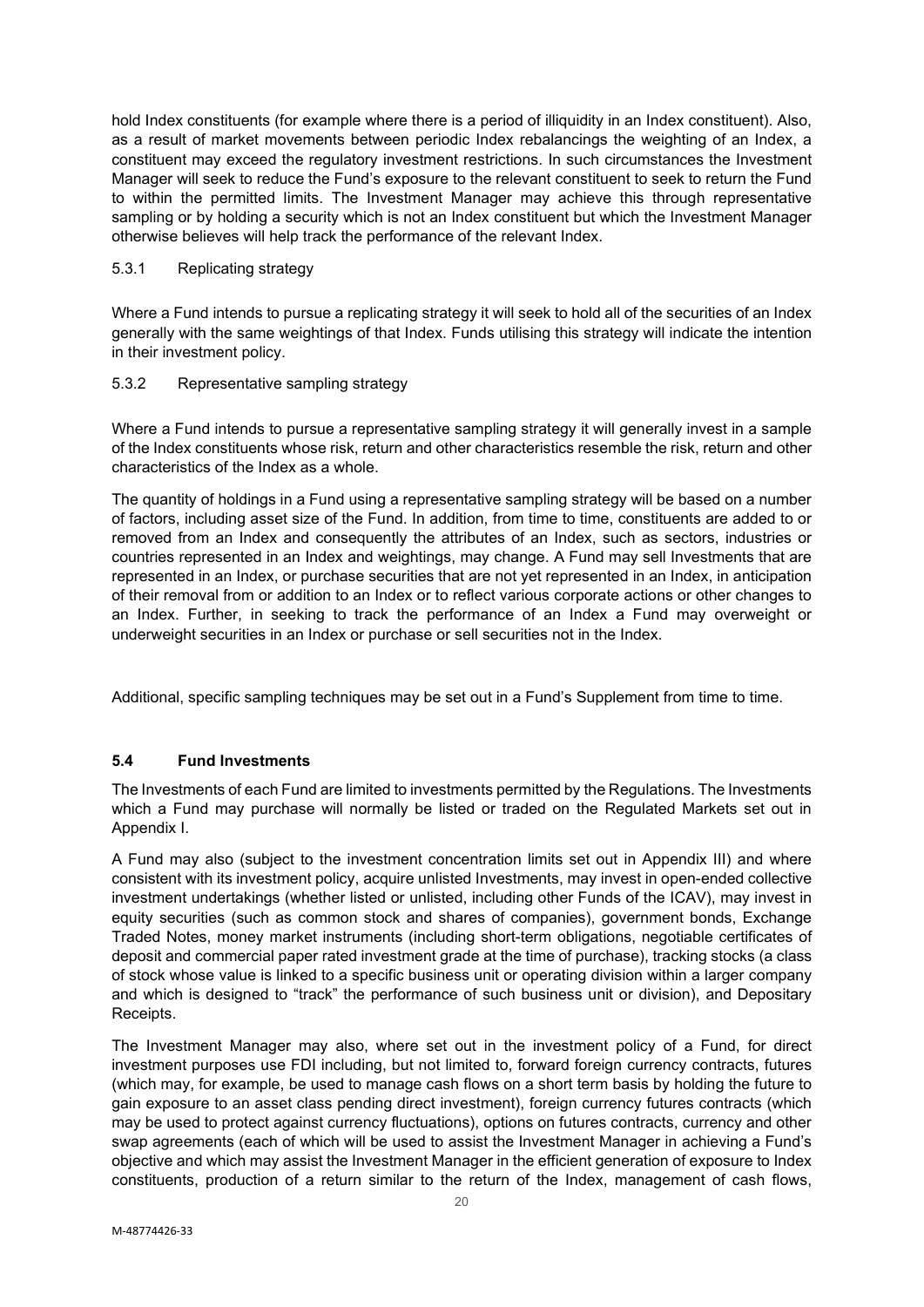reduction of transaction costs or taxes, minimising of Tracking Error or for such other reasons as it deems of benefit to a Fund in the context of the Fund's investment objective). Funds of the ICAV that do not currently use FDI will, prior to engaging in any FDI transactions arrange for a risk management process to be submitted to and cleared by the Central Bank in accordance with the requirements of the Central Bank. Where a Fund intends to use FDI this will be specified in its investment policy.

Each Fund may also hold ancillary liquid assets.

# <span id="page-20-0"></span>**5.5 Limitations, and management of limitations, on investment in Index constituents**

There may be a number of circumstances where holding Index constituents may be prohibited by regulation, or may not otherwise be in the interests of Shareholders. These circumstances (including a description of the manner in which they may be managed by the Investment Manager in relation to a Fund) are set out below. Such circumstances include, but are not limited to, the following:

- (i) restrictions on the proportion of each Fund's value which may be held in individual securities arising from compliance with the Regulations;
- (ii) the Index constituents change from time to time. The Investment Manager may adopt a variety of strategies when trading a Fund to bring it in line with the changed index. For example where a security which forms part of the Index is not available or a market for such security does not exist, a Fund may instead hold Depositary Receipts relating to such securities or may hold FDI;
- (iii) from time to time, securities in the Index may be subject to corporate actions. The Investment Manager has discretion to manage these events in the most efficient manner;
- (iv) a Fund may hold ancillary liquid assets and may have dividends or income receivable which the Investment Manager may equitise pending distribution;
- (v) securities held by a Fund and included in the Index may, from time to time, become illiquid or otherwise unobtainable at fair value. In these circumstances, the Investment Manager may use a number of techniques, including purchasing securities whose returns, individually or collectively, are seen to be well-correlated to desired constituents of the Index or purchasing a sample of stocks in the Index;
- (vi) the Investment Manager will have regard to the costs of any proposed portfolio transaction. It may not necessarily be efficient to execute transactions which bring the Fund perfectly in line with the Index at all times; and
- (vii) a Fund may sell securities that are represented in the Index in anticipation of their removal from the Index, or purchase securities not represented in the Index in anticipation of their addition to the Index.

## <span id="page-20-1"></span>**5.6 Index replacement or substitution**

The ICAV reserves the right to substitute another index for the Index specified for a Fund where: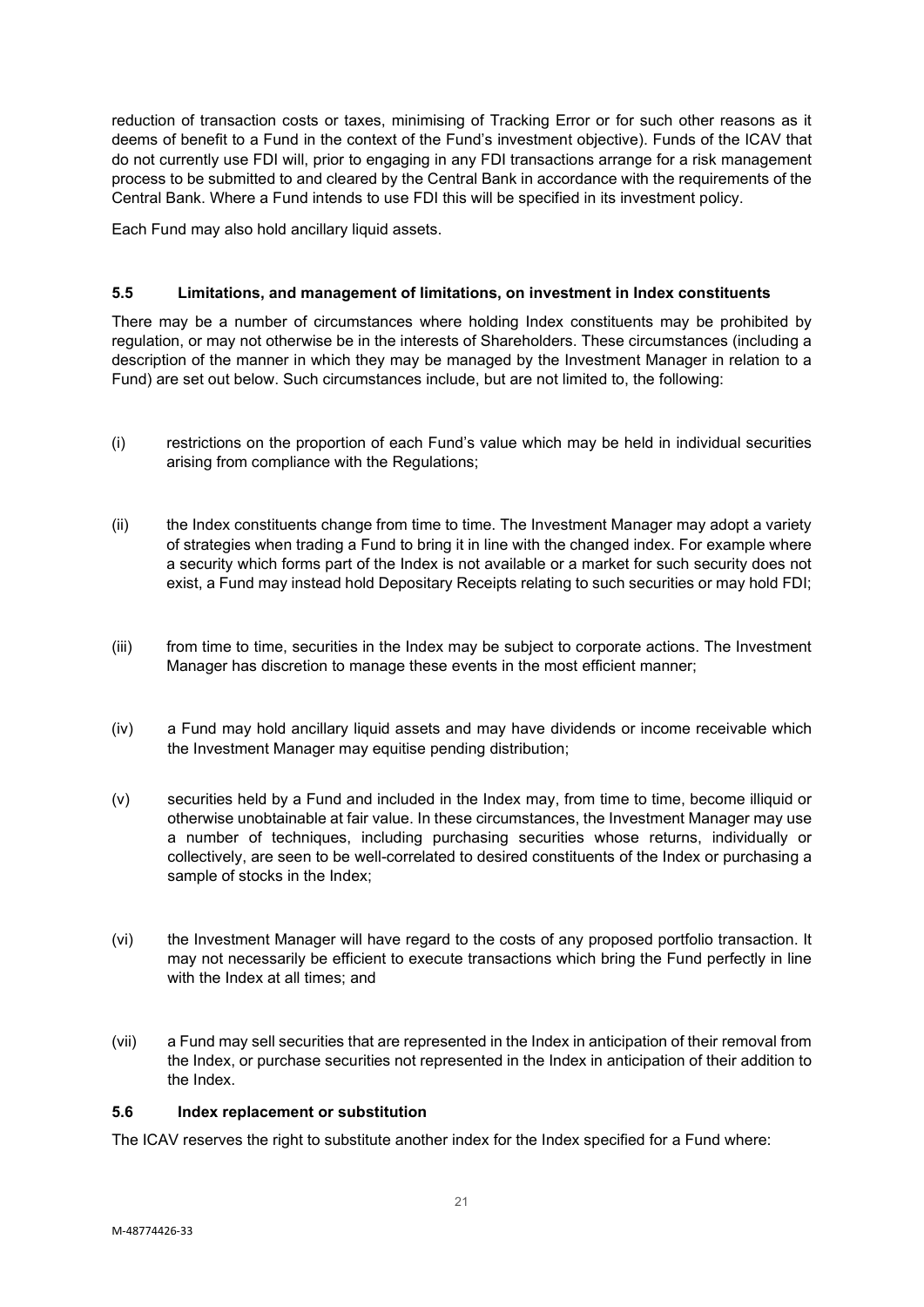- (a) the weightings of constituent securities of the Index would cause the Fund to be in breach of the Regulations or become subject to adverse treatment under any relevant taxation rules or regulations;
- (b) the Index or index series ceases to exist;
- (c) a new index becomes available which supersedes the Index;
- (d) a new index becomes available which is regarded as the market standard for investors in the particular market and/or would be regarded as greater benefit to the Shareholders than the Index;
- (e) it becomes difficult to invest in securities comprised within the Index;
- (f) the Index Provider increases its charges to a level which the Directors of the ICAV considers too high;
- (g) the quality (including accuracy and availability of data) of the Index has, in the opinion of the Directors, deteriorated;
- (h) a liquid futures market relating to the transferable securities included in the Index ceases to be available; or
- (i) where an index becomes available which more accurately represents the likely tax treatment of the investing Fund in relation to the component securities in that index.

The general discretion referred to above is not exhaustive and Directors reserve the right to change a Fund's Index in any other circumstances as they consider appropriate. In any such instance, the substitute index would measure substantially the same market segment as the original Index, the relevant Fund Supplement will be updated, the Directors will change the name of a Fund (if appropriate) and Shareholders will be advised of the changed index. Any change to an Index, or to the name of a Fund will be approved in advance by the Central Bank.

Where any of the above changes cause a change to the investment objective or a material change to the investment policy of a Fund, approval of the Fund's Shareholders will be sought in advance of the change.

## <span id="page-21-0"></span>**5.7 Efficient portfolio management**

**The Investment Manager may, on behalf of a Fund and subject to the conditions and within the limits laid down by the Central Bank, employ techniques and instruments relating to transferable securities and money market instruments for efficient portfolio management purposes. Transactions for the purposes of efficient portfolio management may be undertaken with a view to achieving** the reduction of risk, the reduction of cost, or the generation of additional capital or income for a Fund with an appropriate level of risk and taking into account the risk profile of that Fund**. Techniques and instruments used by the Funds for efficient portfolio management purposes** are set out in Appendix II. **Such techniques and instruments may include Investments in FDI such as futures, options and swaps, the entry into securities lending transactions,** repurchase and/or reverse repurchase agreements. All revenues arising from efficient portfolio management activities, net of direct and indirect operational costs will be retained by the Fund.

New techniques and instruments may be developed which may be suitable for use by the ICAV and the ICAV (subject as aforesaid and to the requirements of the Central Bank) may employ such techniques and instruments. Where a Fund intends to use these instruments for direct investment purposes, details will be disclosed in the Fund's investment policy.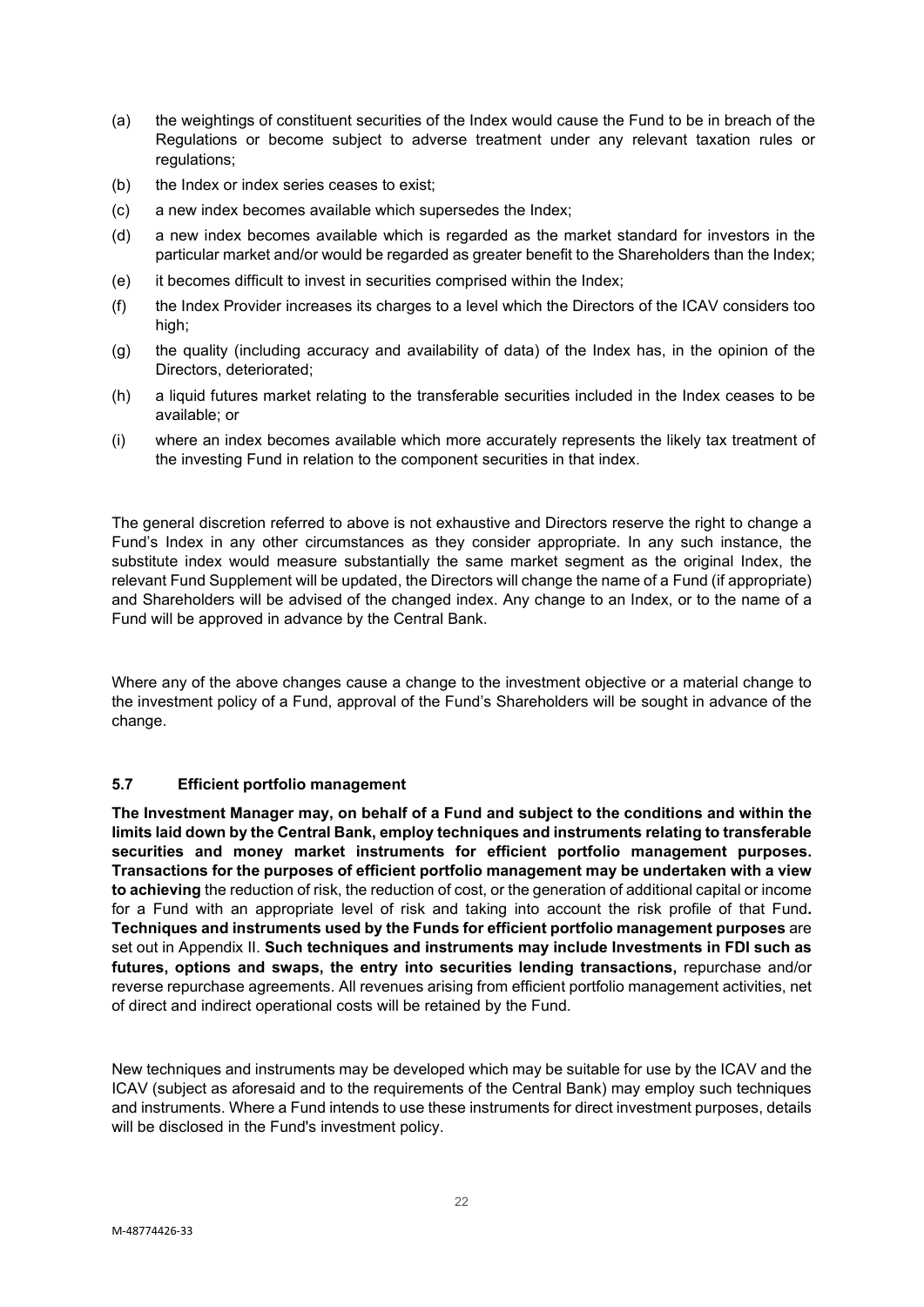Unless otherwise provided in the relevant Fund's Supplement, the ICAV, on behalf of a Fund, does not currently engage in any 'Securities Financing Transactions' as such term is defined in accordance with the SFTR.

However, in relation to 'Total Return Swaps' as such term is defined in accordance with the SFTR, Funds which offer hedged share classes (**"Hedged Share Classes"**) may engage in total return swaps for currency hedging purposes only. The maximum proportion of the Net Asset Value of a Fund which offers Hedged Share Classes that can be subject to total return swaps is 100%. The expected proportion of the Net Asset Value of a Fund which offers Hedged Share Classes that will be subject to total return swaps is 80%.

# <span id="page-22-0"></span>**5.8 Share class hedging**

Where a Fund seeks to hedge against currency fluctuations, while not intended, this could result in over-hedged or under-hedged positions due to external factors outside the control of the Fund. The ICAV in respect of the relevant Fund, shall ensure that under-hedged positions do not fall short of 95% of the proportion of the Net Asset Value of a class which is to be hedged and keep any under-hedged under review to ensure it is not carried forward from month to month. However, over-hedged positions will not exceed 105% of the Net Asset Value of the Hedged Share Class and hedged positions will be kept under review to ensure that positions materially in excess of 100% of the Net Asset Value will not be carried forward from month to month. To the extent that hedging is successful for a particular Hedged Share Class the performance of the Hedged Share Class is likely to move in line with the performance of the underlying assets with the result that Shareholders in that Hedged Share Class will not gain if the Hedged Share Class currency falls against the Base Currency and/or the currency in which the assets of the particular Fund are denominated.

Any costs related to such hedging shall be borne separately by the relevant Hedged Share Classes. All gains/losses which may be made by any Hedged Share Classes of a Fund as a result of such hedging transactions shall accrue to the relevant Hedged Share Class. Hedging transactions shall be clearly attributable to the relevant Hedged Share Classes.

# <span id="page-22-1"></span>**5.9 Securities lending programme**

The ICAV, on behalf of a Fund may enter into securities lending programme for the purposes of efficient portfolio management and subject to the conditions and limits set out in the Central Bank Requirements. The Manager has appointed State Street Bank GmbH to act as the ICAV's securities lending agent for the purposes of managing the securities lending programme. State Street Bank GmbH is part of the same group of companies as the Depositary. Under the terms of securities lending agreements which the securities lending agent will enter into on behalf of a Fund, the Fund will be entitled to receive revenue by way of a securities lending fee. The securities lending agent will retain a portion of the fee which will cover the direct and indirect operational costs of the securities lending activity (such as the costs of effecting the loans, the costs of managing collateral and the securities lending agent's fee (which will be at normal commercial rates)). The Fund will be entitled to the balance of the securities lending fee. Details of revenue arising from the securities lending activity (as well as details of the direct and indirect operational costs and fees) shall be included in the ICAV's semi-annual and annual reports.

# <span id="page-22-2"></span>**5.10 EU Benchmark Regulation**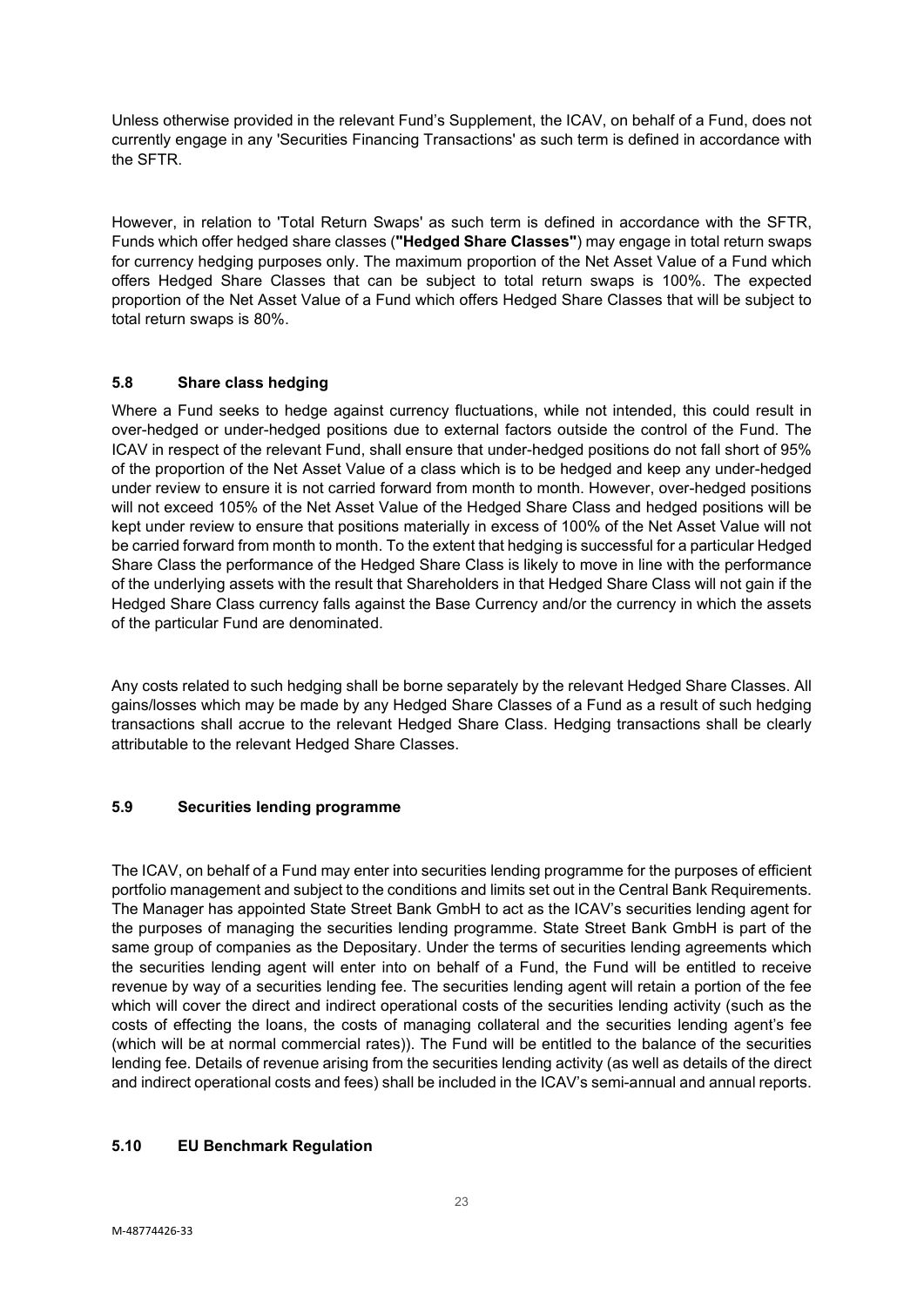The EU Benchmark Regulation entered into force in June 2016 and became fully applicable in the EU on 1 January 2018 (save that certain provisions, including those related to 'critical benchmarks', which took effect as at 30 June 2016), subject to certain transitional provisions. The EU Benchmark Regulation applies to 'contributors' to, 'administrators' of, and 'users' of benchmarks in the EU. The EU Benchmark Regulation will, among other things, (a) require EU benchmark administrators to be authorised or registered and to comply with requirements relating to the administration of benchmarks, (b) prohibit the use in the EU of benchmarks provided by EU administrators which are not authorised or registered in accordance with the EU Benchmark Regulation, and (c) prohibit the use in the EU of benchmarks provided by non-EU administrators which are not (i) authorised or registered and subject to supervision in a jurisdiction in respect of which an 'equivalence' decision has been adopted in accordance with the EU Benchmark Regulation, or (ii) where such equivalence decision is pending, 'recognised' by the competent authorities of the applicable EU Member State(s). An exception to this is that a benchmark provided by a non-EU administrator can itself be endorsed for use in the EU by an EU authorised or registered administrator or an EU-based supervised entity, following authorisation of the endorsement by the relevant competent authority.

The EU Benchmark Regulation requires the ICAV to produce and maintain a robust contingency plan setting out the actions that it would take in the event that a benchmark (as defined by the EU Benchmark Regulation) materially changes or ceases to be provided.

The ICAV is required under the EU Benchmark Regulation to use only benchmarks which are provided by authorised benchmark administrators that are present in the register of administrators maintained by the European Securities and Markets Authority, pursuant to Article 36 of the EU Benchmark Regulation.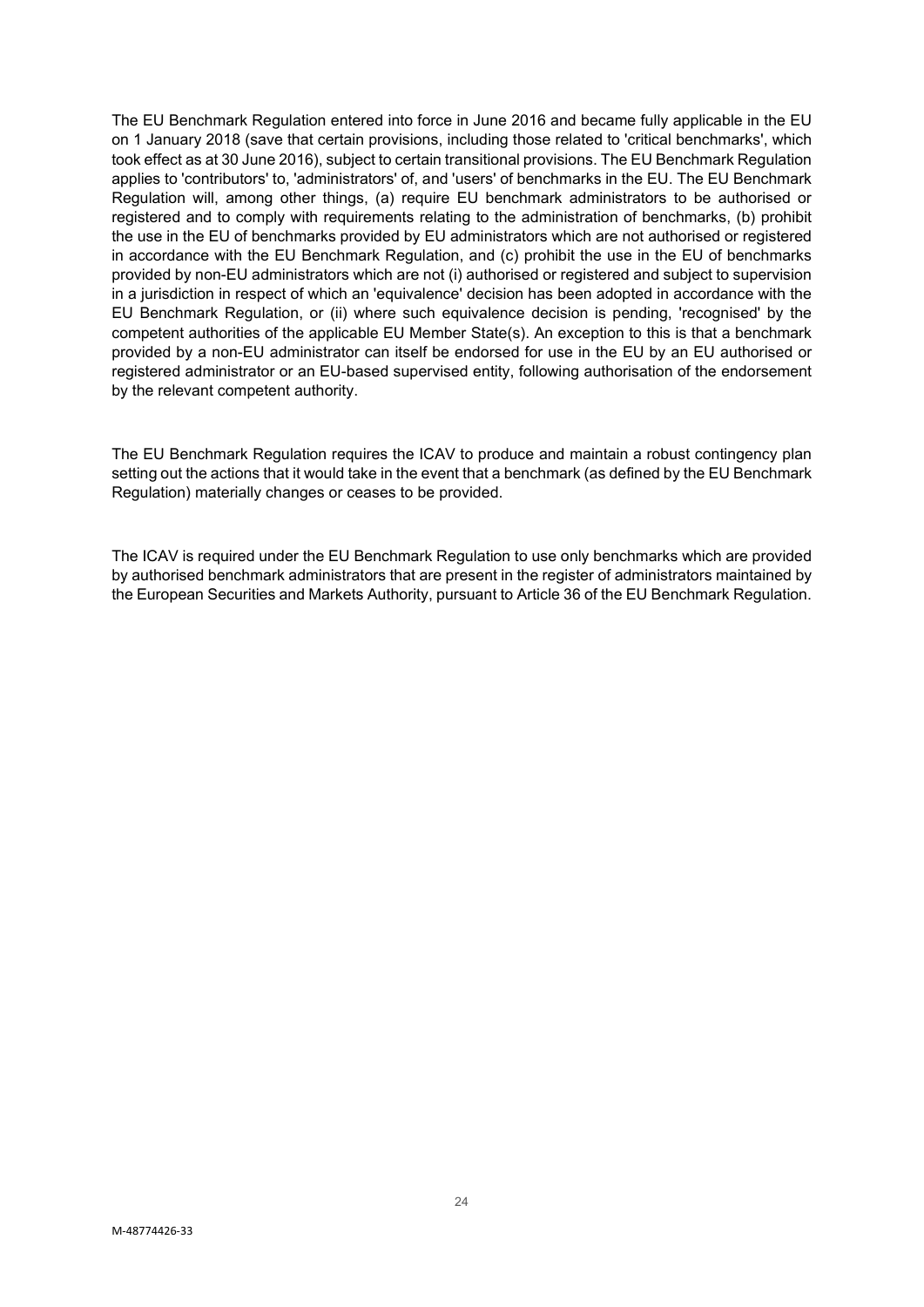**6. INDICES**

## <span id="page-24-1"></span><span id="page-24-0"></span>**6.1 General**

Each Fund will seek to track or replicate the performance of an Index. The Investment Manager will seek to minimise (insofar as this is possible and practicable) Tracking Error. In doing so, as the Index constituents may change over time, the Investment Manager will rely solely on the Index Provider for information as to the composition and weighting of the Index constituents. If the Investment Manager is unable to obtain or process such information in relation to an Index on any Business Day, the most recently published composition and/or weighting of that Index will be used for the purpose of management of the Fund's Investments. There is no assurance that an Index will continue to be calculated and published on the basis described in this Prospectus or that it will not be amended significantly without reference to the ICAV or a Fund.

## <span id="page-24-2"></span>**6.2 Index rebalancing**

Rebalancing is the process by which an Index Provider periodically publishes changes in an Index to reflect the inclusion or exclusion of securities depending on the relevant Index rules. During a rebalance, securities are screened by an unaffiliated third party, retained by the Index Provider to calculate the Index, to determine whether they comply with the Index Provider's index methodology and are eligible to be included in an Index. Based on this screening, securities that meet Index requirements are added to the applicable Index, and securities that do not meet such requirements are dropped from the applicable Index. In response to market conditions, security and sector weights may fluctuate between annual Index rebalance dates. An Index Provider may also carry out unscheduled rebalances to an Index. An unscheduled rebalance may take place to adjust the constituents in an Index (for reasons which may include an error in a previous rebalancing).

When the constituents of an Index change, a Fund will typically seek to realign its Investments and exposures to more closely reflect the Index. To achieve this, Investments must be bought and sold. This rebalancing will incur costs (such as brokerage, exchange trading costs or other fees, charges, interest, taxes or levies incurred in connection with acquiring or disposing of Investments) which are borne by the Fund and are not reflected in the calculation of the Index. These costs may therefore impact a Fund's Tracking Error.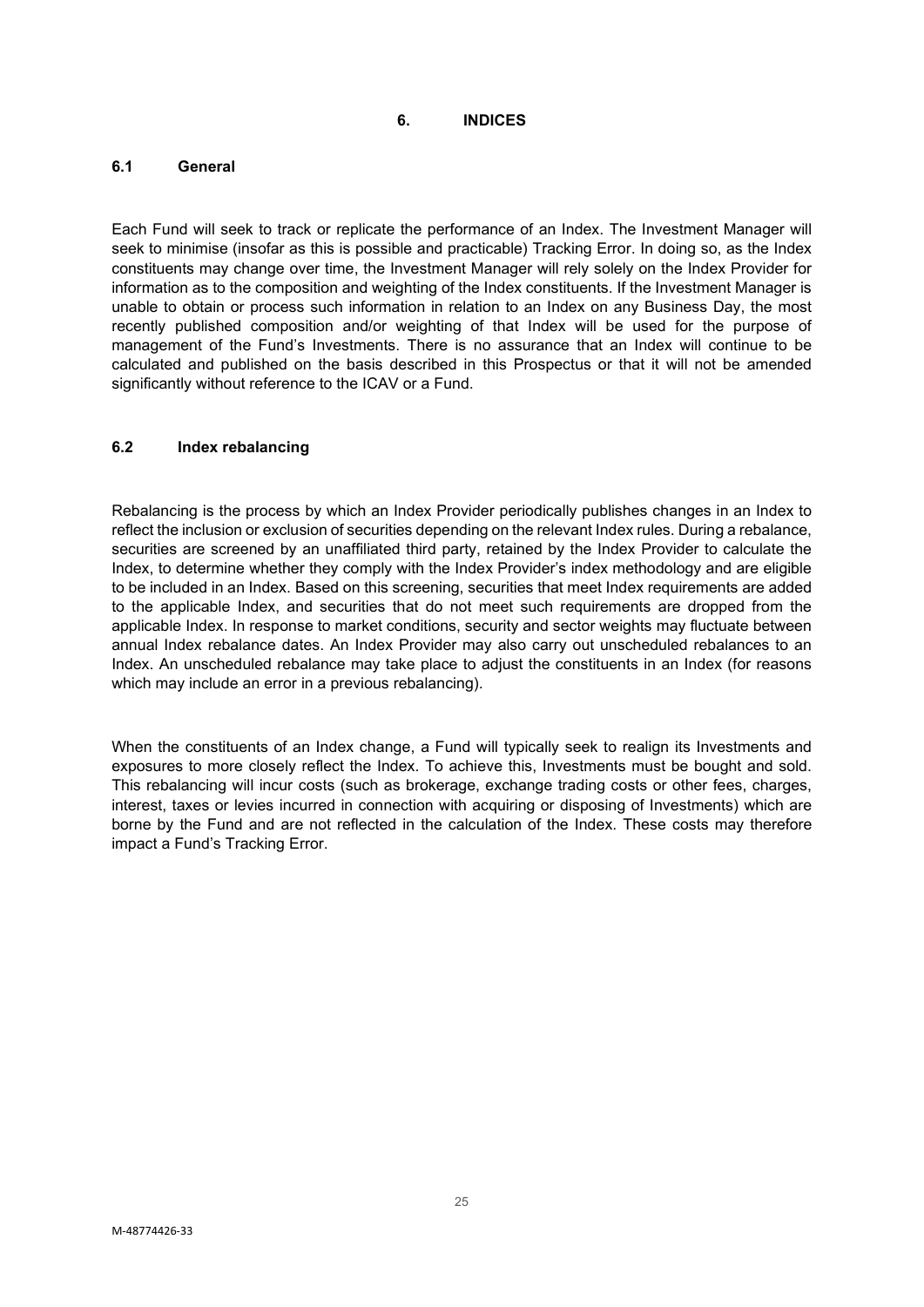# **7. DIVIDEND POLICY**

<span id="page-25-0"></span>The Directors intend to distribute all or substantially all of the net income (interest and dividends, less expenses) of the Fund attributable to Shares. Dividends shall be payable in the currency of denomination of a Fund's distributing Share class to Shareholders. Normally, dividends will be declared with the frequency detailed in the Supplement for the relevant Fund. Details relating to dividend payments can be found on www.wisdomtree.eu.

Shareholders who wish to receive dividend payments in any other currency should contact the Administrator to ascertain if this service is available. Any such foreign exchange conversions of dividend payments will be at the expense and risk of the Shareholder. Distributions of income in cash will be wired to the bank account designated by the Shareholder in the Participant Agreement or as designated in the Shareholder's arrangement with the Recognised Clearing System.

Any dividend unclaimed after six years from the date when it first becomes payable shall be forfeited automatically, without the necessity for any declaration or other action by the ICAV.

In the event Directors resolve to change the dividend policy of a Share class full details of the change in dividend policy will be reflected in a revised Supplement and all Shareholders will be notified in advance.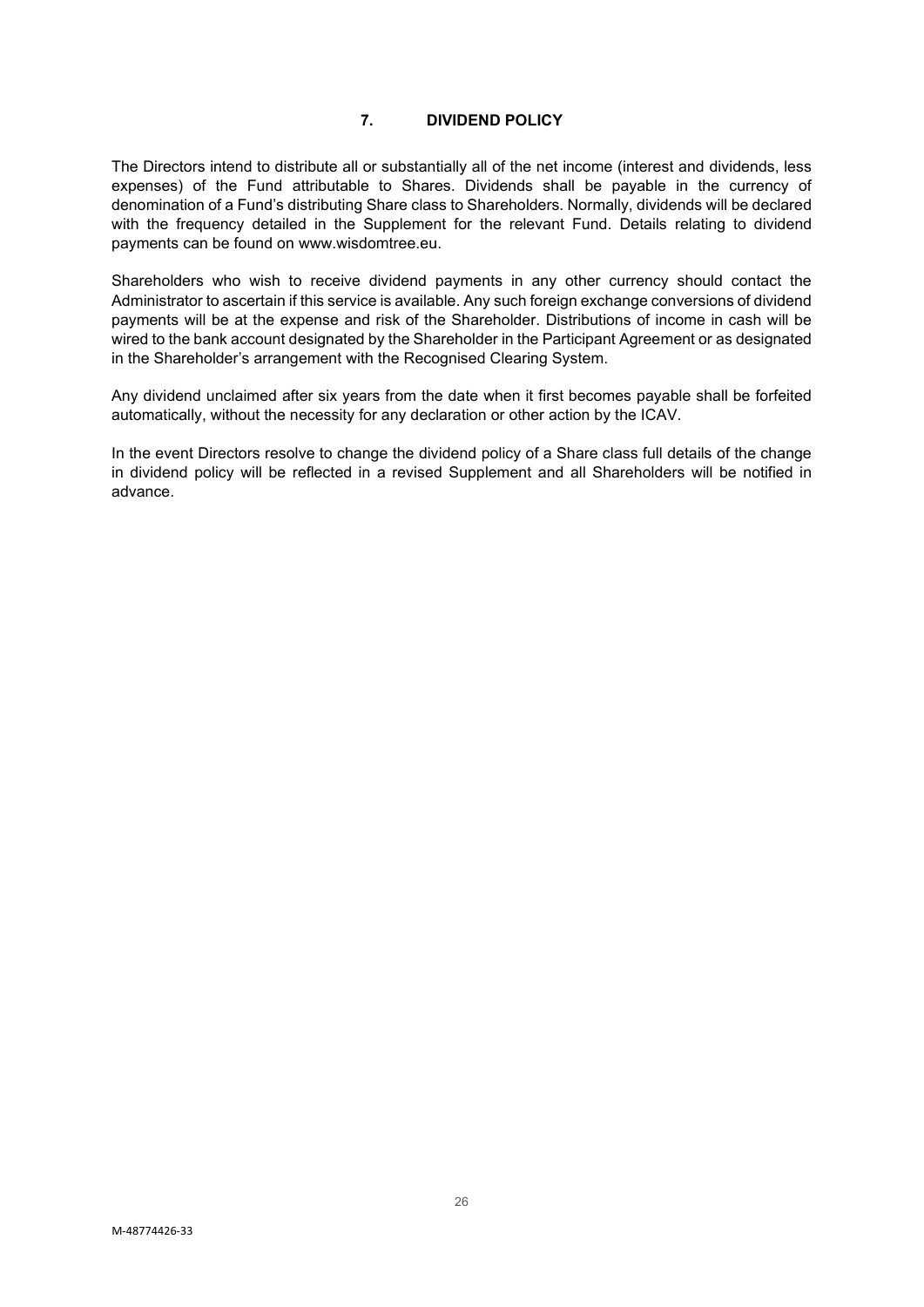## **8. SUSTAINABILITY FACTORS**

<span id="page-26-0"></span>The SFDR requires that the Manager disclosure the manner in which Sustainability Risks are integrated into investment decision-making and the results of the assessment of the likely impacts of Sustainability Risks on the returns of the Funds.

The extent to which Sustainability Risks represent potential or actual material risks to the Funds is not considered by the Investment Manager in its investment decision making where the aim of the Fund is to replicate the composition or track the performance of an Index. Where a Fund seeks to track the performance of an Index which excludes securities based on environmental, social or governance criteria, this will be reflected in the relevant Supplement.

The Manager may consider environmental, social or governance factors as part of the Index selection process and will aim to work with Index Providers to mitigate Sustainability Risks where possible. The factors which will be considered by the Manager will vary depending on the Index in question, but typically include the themes addressed by the Sustainability Risk.

The Manager will assess whether Sustainability Risks may have on an impact on the return of an Index during the Index selection process for any new Funds or where an Index is being replaced for an existing Fund. Where possible, the Manager will work with the relevant Index Provider to mitigate Sustainability Risks, which may have an adverse impact on a Fund's return.

Assessment of Sustainability Risks is complex and requires subjective judgements, which may be based on data which is difficult to obtain and may be incomplete, estimated, out of date or otherwise materially inaccurate. Even when identified, there can be no guarantee that the Manager and/or the Index Provider will correctly assess the impact of Sustainability Risks on the investments or proposed Investments of a Fund.

The impacts following the occurrence of a Sustainability Risk may be numerous and may vary depending on the specific risk, region and asset class. In general, where a Sustainability Risk occurs in respect of an asset, there could be a negative impact on, or entire loss of, its value.

Any Sustainability Risk can either represent a risk on its own or have an impact on other risks and contribute significantly to other risks, such as market risks, operational risks, liquidity risks or counterparty risks.

The Manager does not currently consider the principal adverse impacts of their investment decisions on sustainability factors. The Manager has opted against doing so, primarily as the regulatory technical standards supplementing SFDR which will set out the content, methodology and information required in the principal adverse sustainability impact statement, have been delayed. The Manager intends to consider the principal adverse impacts of investment decisions on sustainability factors once there is sufficient data available for the Manager to achieve the required regulatory technical standards.

Under the EU Taxonomy Regulation, a Fund is required to disclose how and to what extent the Investments underlying a Fund are invested in environmentally sustainable economic activities and how those underlying investments contribute to the environmental objectives of climate change mitigation and / or climate change adaptation.

The regulatory technical standards (**RTS**) which provide the detailed content and presentation of this disclosure information are not available as at the date of this Prospectus and are scheduled to be effective from 1 July 2022. These disclosures will be subject to change once those RTS are in force.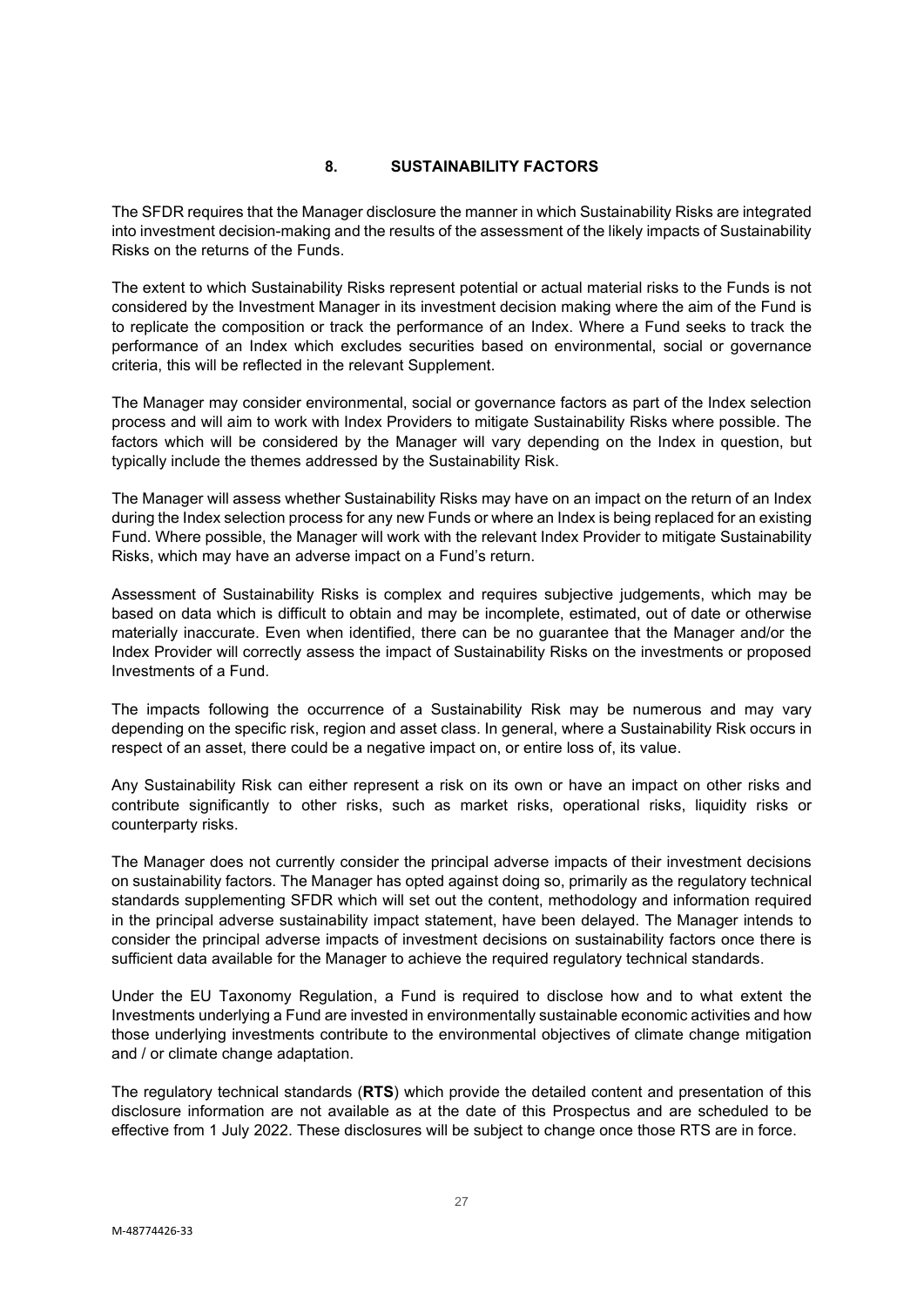Investments underlying a Fund do not take into account the EU criteria for environmentally sustainable economic activities where the Fund does not integrate any kind of sustainability into the investment process. Where a Fund does take into account EU criteria for environmentally sustainable economic activities, this will be reflected in the relevant Supplement.

# <span id="page-27-0"></span>**9. RISK FACTORS**

An investment in the ICAV and in any Fund should be made with an understanding that the value of a Fund's Investments may fluctuate in accordance with changes in the financial condition of an issuer or counterparty, changes in specific economic or political conditions that affect a particular security or issuer and changes in general economic or political conditions. An investor in a Fund could lose the value of its investment over short or long periods of time.

Potential investors should therefore consider the risk factors below before investing in the ICAV or in any Fund. Additional risk information specific to individual Funds is specified in the Supplement for that Fund. This section is not intended to be a complete explanation and other risks may be relevant from time to time. In particular, the ICAV's and each Fund's performance may be affected by changes in market, economic and political conditions, and in legal, regulatory and tax requirements.

An investment in the ICAV and in any Fund should also be made with an understanding of the risks inherent in an investment in equity securities, including the risk that the financial condition of issuers may become impaired or that the general condition of the stock market may deteriorate (either of which may cause a decrease in the value of a Fund's Investments and therefore a decrease in the value of shares of the Fund). Common stocks are susceptible to general stock market fluctuations and to volatile increases and decreases in value as market confidence and perceptions change. These investor perceptions are based on various and unpredictable factors, including expectations regarding government, economic, monetary and fiscal policies; inflation and interest rates; economic expansion or contraction; and global or regional political, economic or banking crises.

**Absence of Active Market Risk**. Although the Shares of a Fund are traded on more than one stock exchange, there can no assurance that an active trading market for such shares will develop or be maintained.

**Brexit Risk.** The United Kingdom ceased to be a Member State of the European Union with effect from 31 January 2020 and was subsequently subject to a transition period which ended on 31 December 2020 during which the UK continued to have access to the EU single market and the UK and the EU negotiated the terms of their future relationship. The Trade and Cooperation Agreement between the EU and the UK agreed on 24 December 2020 does not include an EU-wide arrangement for financial services.

Ireland remains a member of the EU and the ICAV and the Funds remain EU-regulated UCITS. However, the ICAV may be negatively impacted by changes in law and tax treatment resulting from the United Kingdom's departure from the EU particularly as regards any United Kingdom situate investments which may potentially be held by a Fund in question. In addition, United Kingdom domiciled investors in a Fund(s) may be impacted by changes in law, particularly as regards United Kingdom taxation of their investment in a Fund, resulting from the UK's departure from the EU.

There is likely to be a degree of continued market uncertainty regarding this exit process which may also negatively impact the value of investments held by a Fund(s).

**Capital controls and sanctions risk.** Economic conditions, such as volatile currency exchange rates and interest rates, political events, military action and other conditions may, without prior warning, lead to government intervention (including intervention by the government of an investor's country of residence with respect to other governments, economic sectors, foreign companies and related securities and interests) and the imposition of capital controls and/or sanctions, which may also include retaliatory actions of one government against another government, such as seizure of assets. Capital controls and/or sanctions include the prohibition of, or restrictions on, the ability to own or transfer currency, securities or other assets, which may potentially include derivative instruments related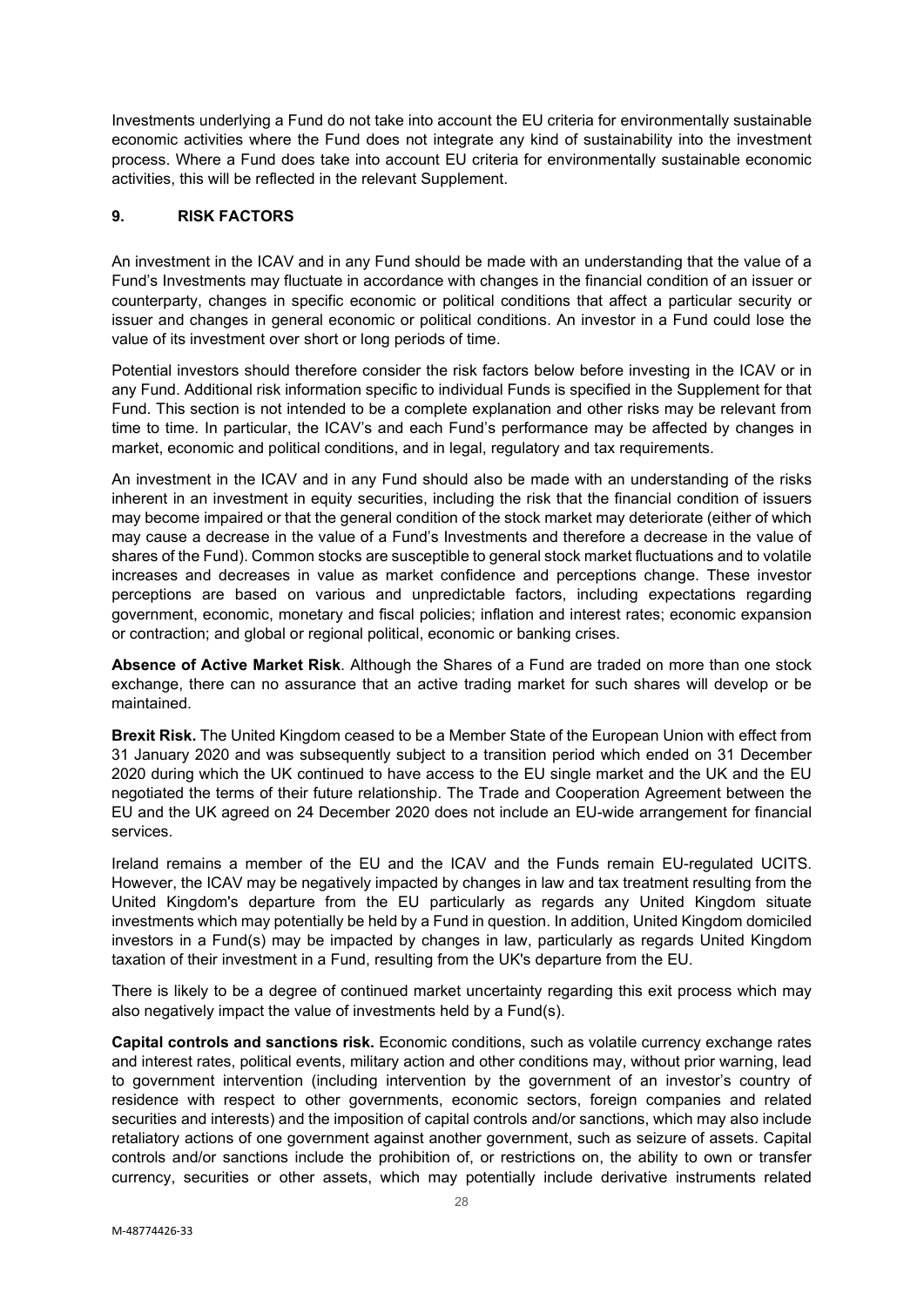thereto. Levies may be placed on profits repatriated by foreign entities (such as a Fund). Capital controls and/or sanctions may also impact the ability of a Fund to create and redeem Shares or to buy, sell, transfer, receive, delivery or otherwise obtain exposure to, foreign securities or currency, negatively impact the value and/or liquidity of such instruments, adversely affect the trading market and price for Shares of a Fund, and cause a Fund to decline in value.

**Corporate debt securities risk.** Investors should note that cash interest rates vary over time. The price of debt securities will generally be affected by changing interest rates. A Fund may invest in corporate debt securities from companies with a range of credit worthiness. A default by the issuer of a debt security may result in a reduction in the value of that Fund. Although certain Funds may invest in debt securities that invest and trade in the secondary market, the secondary market for corporate debt securities can often be illiquid and therefore it may be difficult to achieve fair value on purchase and sale transactions.

**Counterparty risk.** Where a Fund enters into FDI transactions or places cash in bank deposit accounts, this exposes the Funds to the credit of its counterparties and their ability to satisfy the terms of such contracts. In the event of a bankruptcy or insolvency of a counterparty, a Fund could experience delays in liquidating positions and significant losses, including declines in the value of investments during the period in which a Fund seeks to enforce its rights, inability to realise any gains on its investments during such period and fees and expenses incurred in enforcing its rights.

**Counterparty risk to the Depositary**. The ICAV will be exposed to the credit risk of the Depositary as a counterparty or any depositary used by the Depositary where cash is held by the Depositary or other depositaries. In the event of the insolvency of the Depositary or other depositaries, the ICAV will be treated as a general creditor of the Depositary or other depositaries in relation to cash holdings of the Funds. The Funds' securities are however maintained by the Depositary or other depositaries in segregated accounts and should be protected in the event of insolvency of the Depositary or other depositaries. Were such a counterparty to have financial difficulties, even if a Fund is able to recover all of its capital intact, its trading could be materially disrupted in the interim, potentially resulting in material losses.

**Country risk.** The value of a Fund's assets may be subject to uncertainties such as changes in a country's government policies, taxation, restrictions on foreign investment, currency decisions, applicable laws and regulations, or any natural disasters or political upheaval, will weaken a country's securities markets.

**Currency risk.** A Fund's Base Currency will typically reflect the currency of denomination of the relevant Index. Where the Index constituents are denominated in currencies other than the Base Currency, Investments of a Fund may be acquired in currencies which are not in the Fund's Base Currency. Unless stated in its investment policy, the Investment Manager will not utilise hedging, techniques to seek to mitigate a Fund's currency exposure. The Fund will therefore be subject to exchange rate risk and the cost of acquiring Investments may be adversely or favourably affected by fluctuations in the exchange rate of the different currencies. For emerging market countries, volatility in currency markets can be heightened. Depending on an investor's currency of reference, currency fluctuations between that currency and the Base Currency may adversely affect the value of an investment in a Fund. Adverse movements in currency exchange rates can result in a decrease in return and a loss of capital. In addition, currency hedging transactions, while potentially reducing the currency risks to which a Fund would otherwise be exposed, involve certain other risks, including the risk of a default by a counterparty. Where a Fund engages in foreign exchange transactions which alter the currency exposure characteristics of its investments the performance of a Fund may be strongly influenced by movements in exchange rates as currency positions held by that Fund may not correspond with the securities positions held. Shares may be denominated in a currency other than that traded on a stock exchange in which case exchange rate fluctuations may have a negative effect on the returns of a Fund.

**Cyber Security risk.** With the increased use of technologies such as the internet to conduct business, the ICAV, Authorised Participants, service providers (including the Investment Manager, Administrator and Depositary) and the relevant listing exchange are susceptible to operational, information security and related "cyber" risks both directly and through their service providers. Similar types of cyber security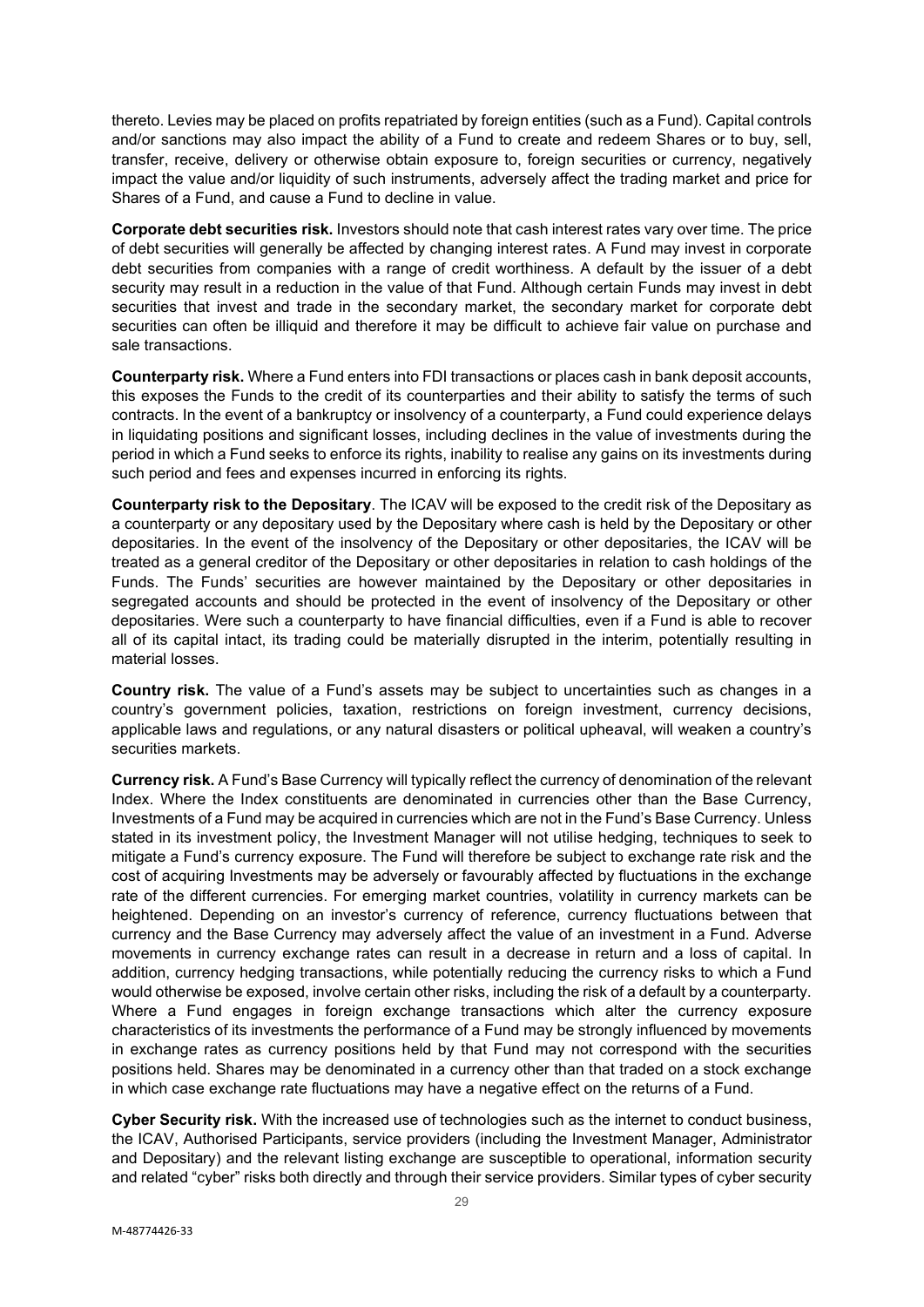risks are also present for issuers of securities in which a Fund invests, which could result in material adverse consequences for such issuers, and may cause a Fund's investment in such portfolio companies to lose value. Unlike many other types of risks faced by a Fund, these risks typically are not covered by insurance. In general, cyber incidents can result from deliberate attacks or unintentional events. Cyber attacks include, but are not limited to, gaining unauthorised access to digital systems (e.g. through "hacking" or malicious software coding) for purposes of misappropriating assets or sensitive information, corrupting data, or causing operational disruption. Cyber attacks may also be carried out in a manner that does not require gaining unauthorised access, such as causing denial-ofservice attacks on websites (i.e. efforts to make network services unavailable to intended users). Cyber security failures by or breaches of the systems of a Fund's adviser, distributor and other service providers (including, but not limited to the Investment Manager, Administrator, Depositary, Index Providers, Registrar, Transfer Agent and fund accountants), market makers, Authorised Participants or the issuers of securities in which a Fund invests, have the ability to cause disruptions and impact business operations, potentially resulting in: financial losses, interference with a Fund's ability to calculate its Net Asset Value, disclosure of confidential trading information, impediments to trading, submission of erroneous trades or erroneous creation or redemption orders, the inability of a Fund or its service providers to transact business, violations of applicable privacy and other laws, regulatory fines, penalties, reputational damage, reimbursement or other compensation costs, or additional compliance costs. In addition, cyber attacks may render records of a Fund's assets and transactions, shareholder ownership of a Fund's shares, and other data integral to the functioning of a Fund inaccessible or inaccurate or incomplete. Substantial costs may be incurred by a Fund in order to resolve or prevent cyber incidents in the future. The ICAV cannot control the cyber security plans and systems put in place by service providers to the Funds, issuers in which a Fund invests, market makers or Authorised Participants. The Funds and Shareholders could be negatively impacted as a result.

**Dealing Day risk.** A Fund may not trade on a particular Dealing Day or it may have suspended the calculation of its Net Asset Value (and as a result the subscription and redemption of Shares) on a particular Dealing Day, notwithstanding that foreign exchanges on which a Fund's investments may be listed or traded. As a result the value of the securities in the Fund's portfolio may change on days when Shareholders or other investors will not be able to purchase or sell a Fund's Shares.

**Depositary Receipts.** Depositary Receipts may not necessarily be denominated in the same currency as the underlying securities into which they may be converted. A Fund will not invest in any unlisted Depositary Receipts or any Depositary Receipt that the Investment Manager deems to be illiquid or for which pricing information is not readily available. In addition, all Depositary Receipts generally must be sponsored; however, a Fund may invest in unsponsored Depositary Receipts under certain limited circumstances. The issuers of unsponsored Depositary Receipts are not obligated to disclose material information and, therefore, there may be less information available regarding such issuers and there may not be a correlation between such information and the market value of the Depositary Receipts. The use of Depositary Receipts may increase tracking error relative to an underlying Index.

**Emerging markets risk.** The economies of individual emerging countries may differ favourably or unfavourably from the economy of a developed country in such respects as growth of gross domestic product, rate of inflation, currency depreciation, asset reinvestment, resource self-sufficiency and balance of payments position. Further, the economies of emerging countries generally are heavily dependent upon international trade and, accordingly, have been, and may continue to be adversely affected by trade barriers, exchange controls, managed adjustments in relative currency values and other protectionist measures imposed or negotiated by the countries with which they trade. These economies also have been and may continue to be adversely affected by economic conditions in the countries with which they trade. The economies of certain of these countries may be based, predominantly, on only a few industries and may be vulnerable to changes in trade conditions. They may also have higher levels of debt or inflation. There are, therefore, certain risks involved in investing in securities of companies and governments of emerging market countries that are in addition to the usual risks inherent in investment in securities of more developed countries. These risks include: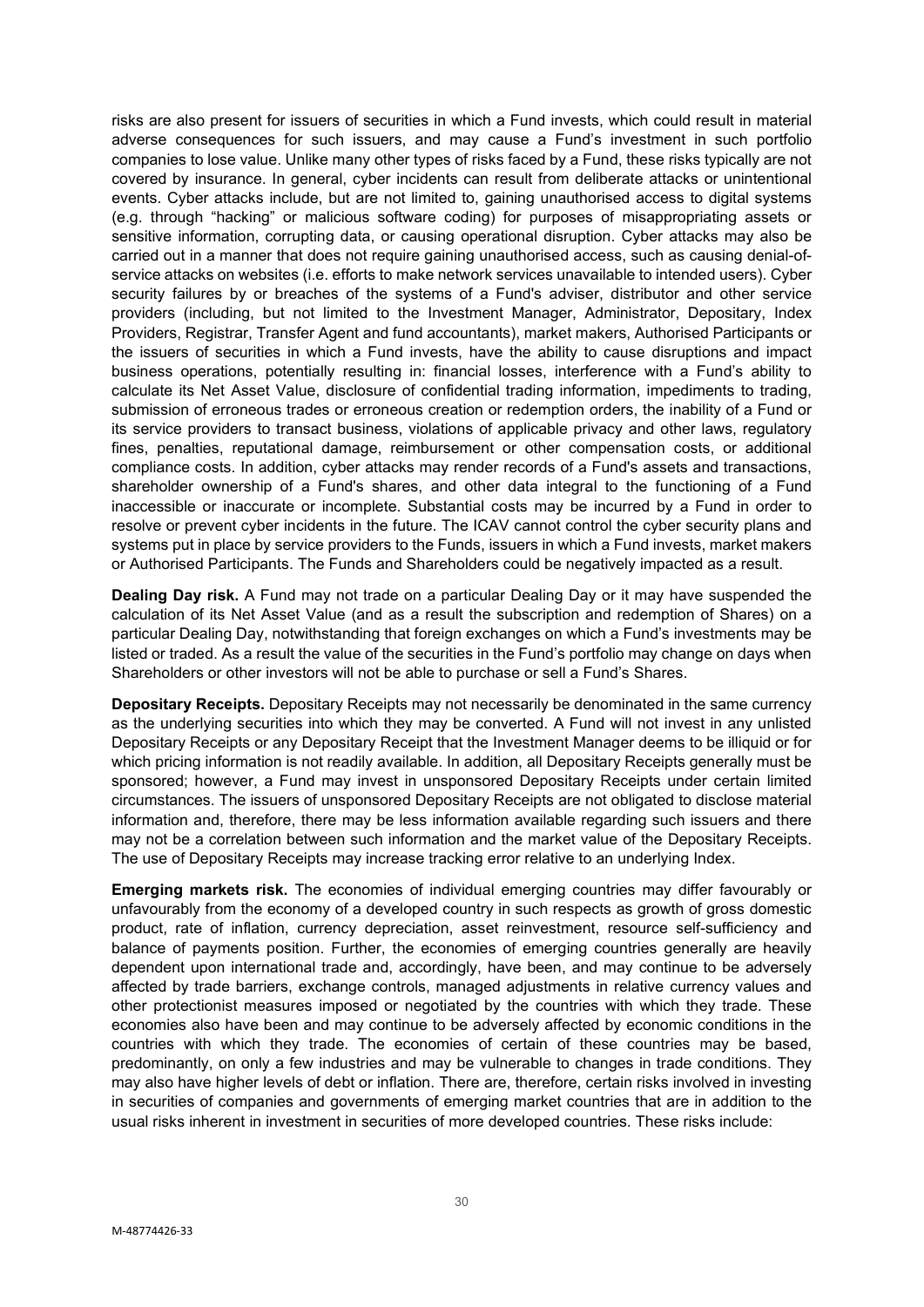#### Auditing and accounting standards risk

The legal infrastructure and accounting, auditing and reporting standards in some countries in which a Fund may invest may not provide the same degree of information to investors as would generally apply internationally. In particular, valuation of assets, depreciation, exchange differences, deferred taxation, contingent liabilities and consolidation may be treated differently from international accounting standards.

#### Depositary risk

Custody risk refers to the risks inherent in the process of clearing and settling trades and to the holding of securities by local banks, agents and depositories. Local agents are held to local standards of care and in general, the less developed a country's securities market is, the greater the likelihood of custody problems.

#### Currency risk

Currency risk arises from fluctuations in currency exchange rates; revaluation of currencies; future adverse political and economic developments and the possible imposition of currency exchange blockages or other foreign governmental laws or restrictions.

#### Expropriation risk

With respect to certain emerging market countries, there is a possibility of expropriation, nationalisation, confiscatory taxation and limitations on the use or removal of funds or other assets of a Fund, including the withholding of dividends.

#### Inflation risk

Although many companies in which a Fund may hold shares may have operated profitably in the past in an inflationary environment, past performance is no assurance of future performance. Inflation may adversely affect any economy and the value of companies' shares.

#### Legal risk

Many of the laws that govern foreign investment, equity securities transactions and other contractual relationships in certain countries, particularly in developing countries, are new and largely untested. In certain emerging market countries there may be considerable uncertainty around the legislative framework for the purchase and sale of investments and in relation to beneficial interests in those investments and there can be no assurance regarding how the courts or agencies of those emerging market countries will react to issues arising from the Fund's investment in such countries and arrangements contemplated in relation thereto.

Laws, orders, rules, regulations and other legislation currently regulating the investment strategies contemplated may be altered, in whole or in part, and a court or other authority of an emerging market country may interpret any relevant existing legislation in such a way that the investment strategies contemplated are rendered illegal, null or void, whether retroactively or otherwise, or in such a way that the investment of the Fund is adversely affected. There may be unpublished legislation in force now or at any future time in any emerging market country which conflicts with or supersedes published legislation and which may substantially affect the investment strategies contemplated.

There is no guarantee that any arrangements made, or agreement entered into, between the Depositary and any sub-custodian, agent or correspondent will be upheld by a court of any emerging market country, or that any judgement obtained by the Depositary or the ICAV against any such sub-custodian, agent or correspondent in a court of any jurisdiction will be enforced by a court of an emerging market country.

Legislation regarding companies in emerging market countries, specifically those laws in respect of fiduciary responsibility of directors and/or administrators and disclosure may be in a state of evolution and may be of a considerable less stringent nature than corresponding laws in more developed countries.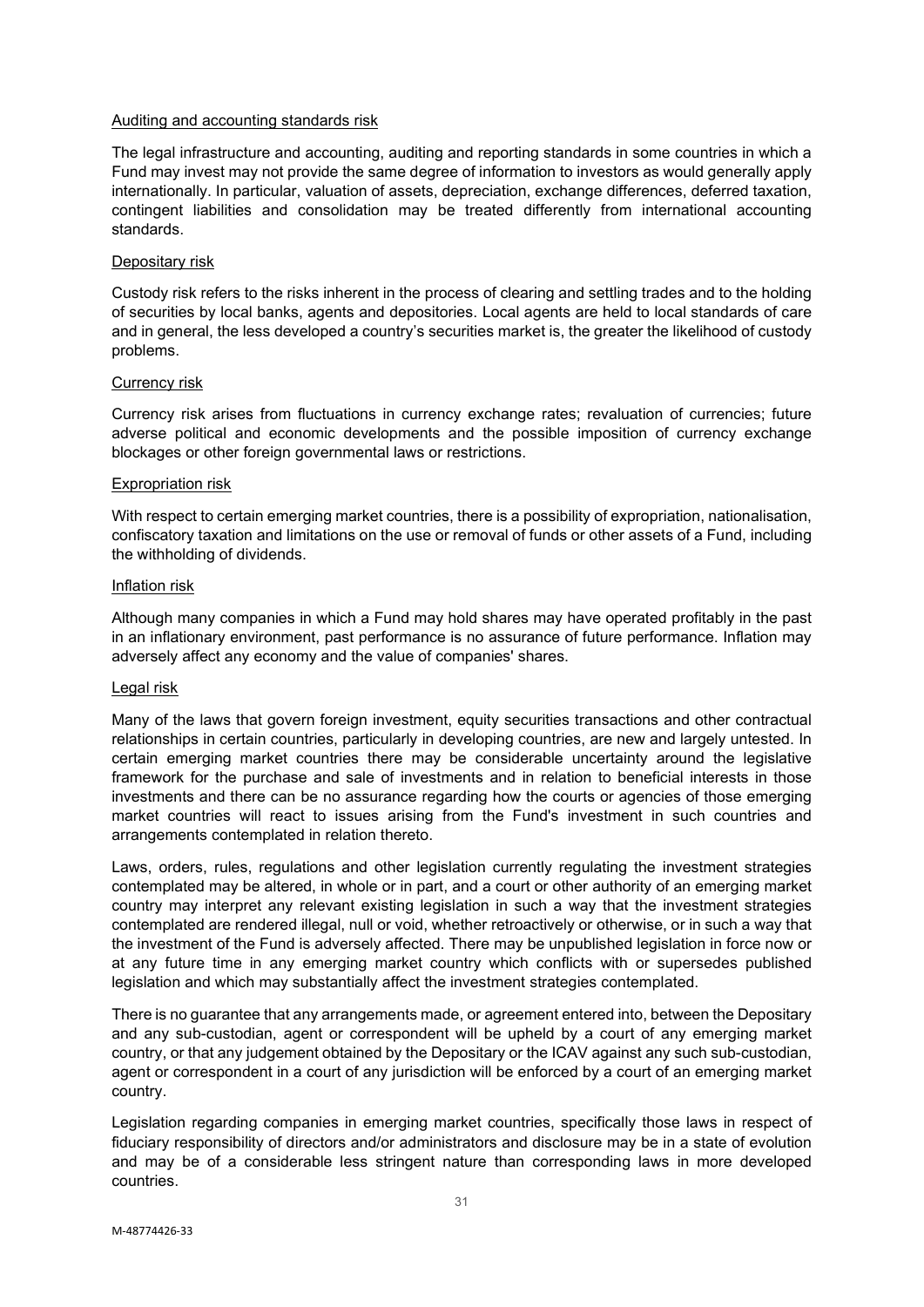As a result, a Fund may be subject to a number of unusual risks, including inadequate investor protection, contradictory legislation, incomplete, unclear and changing laws, ignorance or breaches of regulations on the part of other market participants, lack of established or effective avenues for legal redress, lack of standard practices and confidentiality customs characteristic of developed markets and lack of enforcement of existing regulations. Furthermore, it may be difficult to obtain and enforce a judgement in certain countries in which assets of a Fund are invested. There can be no assurance that this difficulty in protecting and enforcing rights will not have a material adverse effect on a Fund and its operations. In addition, the income and gains of a Fund may be subject to withholding taxes imposed by foreign governments for which Shareholders may not receive a full foreign tax credit. Furthermore, it may be difficult to obtain and enforce a judgement in a court outside of Ireland.

#### Liquidity risk

Securities of many companies of emerging market countries may be less liquid and the prices more volatile than those securities of comparable companies in non-developing markets countries. Investment in foreign securities may also result in higher operating expenses due to the cost of converting foreign currency into the base currency of a Fund, higher valuation and communications costs and the expense of maintaining securities with foreign custodians.

#### Political risk

Emerging market countries may also be subject to higher than usual risks of political changes, government regulation, social instability or diplomatic developments (including war) which could adversely affect the economies of the relevant countries and thus the value of investments in those countries. Governments of many emerging market countries have exercised and continue to exercise substantial influence over many aspects of the private sector through ownership or control of many companies. The future actions of those governments could have a significant effect on economic conditions in emerging markets, which in turn, may adversely affect companies in the private sector, general market conditions and prices and yields of certain of the securities of a Fund.

#### Settlement risk

Certain emerging market countries are known to experience long delays between the trade and settlement dates of securities purchased or sold.

**FDI Risk.** Where disclosed in the relevant Supplement a Fund may invest in FDI in accordance with the requirements of the Central Bank. The FDI that may be used or invested in are futures, forwards, options, swaps, credit default swaps, inflation swaps (which may be used to manage, subject to the limits and conditions set out in Appendix II, inflation risk) swaptions, contracts for difference, interest rate swaps and warrants. These derivative positions may be executed either on exchange or over the counter. Such FDI tend to have a greater volatility than the securities to which they relate and they bear a corresponding greater degree of risk. The primary risks associated with the use of such derivatives are (i) failure to predict accurately the direction of the market movements and (ii) market risks, for example, lack of liquidity or lack of correlation between the change in the value of the underlying asset and that of the value of a Fund's derivatives. These techniques may not always be possible or effective in enhancing returns or mitigating risk. A Fund's investment in over the counter derivatives is subject to the risk of counterparty default. In addition, a Fund may have to transact with counterparties on standard terms which it may not be able to negotiate and may bear the risk of loss because a counterparty does not have the legal capacity to enter into a transaction, or if the transaction becomes unenforceable due to relevant legislation and regulation. To the extent that a Fund invests in FDI, a Fund may take a credit risk with regard to parties with whom it trades and may also bear the risk of settlement default.

**Fund suspension risk.** The ICAV may suspend calculation of the Net Asset Value and the subscription and redemption of Shares of one or more Funds under certain circumstances. During such suspension it may be difficult for an investor to buy or sell Shares, and the market price may not reflect the Net Asset Value per Share. In the event that the ICAV has to suspend the subscription and/or redemption of Shares of a Fund, or if a stock exchange on which a Fund's underlying investments are traded is closed, it is expected that the price at which an investor buys or sells shares may represent a larger discount or premium to the Net Asset Value per Share than might otherwise be the case.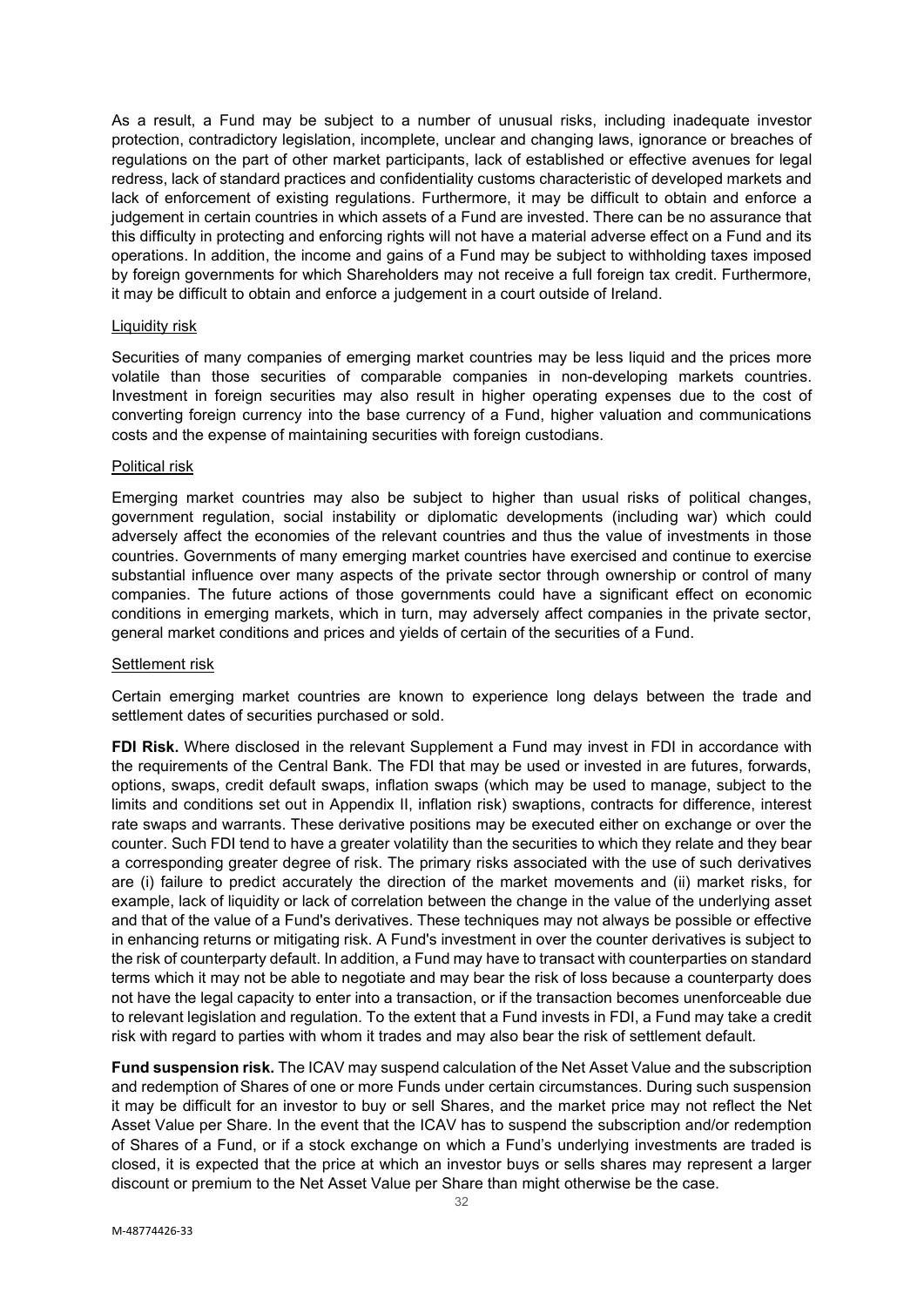**Geopolitical risk.** Some countries and regions in which a Fund may invest have experienced security concerns, war or threats of war and aggression, terrorism, economic uncertainty, natural and environmental disasters and/or systemic market dislocations that have led, and in the future may lead, to increased short-term market volatility and may have adverse long-term effects on local country and world economies and markets generally. Such geopolitical and other events may also disrupt securities markets and, during such market disruptions, a Fund's exposure to the other risks described herein will likely increase. Each of which may negatively impact a Fund's investments.

**Government debt securities risk.** Investors should note that in periods of low inflation the positive growth of Funds that invest in government debt securities may be limited.

**ICSD Risk.** Investors that settle or clear through an International Central Securities Depositary will not be a registered Shareholder in the relevant Fund and they will hold an indirect interest in such Shares. Therefore, investors will not be able to exercise the rights associated with being a Shareholder directly with the ICAV. Investor's rights in respect of Shares in the Funds will be governed by their agreement with their nominee, broker or International Central Securities Depositary, as appropriate.

The Common Depositary is contractually bound to collate all votes received from the applicable International Central Securities Depositaries (which reflects votes received by the applicable International Central Securities Depositary from participants) and the Common Depositary's Nominee should vote in accordance with such instructions. However, the ICAV has no power to ensure the Common Depositary relays notices of votes in accordance with their instructions. The ICAV cannot accept voting instructions from any persons, other than the registered holder of the Global Certificate, which for the Funds will be the Common Depositary Nominee.

Upon instruction of the Common Depositary Nominee, redemption proceeds and any dividends declared are paid by the ICAV or its authorised agent to the applicable International Central Securities Depositary. Investors shall have no claim directly against the ICAV in respect of redemption proceeds or dividend payments due in respect of shares represented by the Global Certificate and the obligations of the ICAV will be discharged by payment to the applicable International Central Securities Depositary upon the instruction of the Common Depositary's Nominee.

If an applicant on the primary market submits a dealing request and subsequently fails or is unable to settle and complete the dealing request, as the applicant is not a registered Shareholder of the ICAV, the ICAV will have no recourse to that applicant other than its contractual right to recover such costs. In the event that no recovery can be made from the applicant any costs incurred as a result of the failure to settle will be borne by the relevant Fund and its investors.

**Issuer-specific risk.** Changes in the financial condition of an issuer or counterparty, changes in the specific economic or political conditions that affect a particular type of security or issuer, and changes in the general economic or political conditions can affect a security's or instrument's value. The value of securities of smaller, less well-known issuers can be more volatile than that of larger issuers. Issuerspecific events can have a negative impact on the value of a Fund.

**Index risk.** A Fund will seek to track Index returns regardless of the current or projected performance of the Index or of securities comprising the Index. As a result, a Fund's performance may be less favourable than that of a portfolio managed using an active investment strategy. The structure and composition of an Index will affect the performance, volatility and risk of the Index (in absolute terms and by comparison with other indices), and consequently, the performance, volatility and risk of the Fund.

The performance of a Fund may be negatively affected by a general decline of the securities or the market segment relating to an Index. Each Fund invests in securities included in or representative of an Index regardless of their investment merit. The securities in an Index or each Fund's portfolio may underperform the returns of other securities or indexes that track other economic sectors, countries, regions, markets or asset classes. Various types of securities or indices tend to experience cycles of outperformance and underperformance in comparison to general securities markets.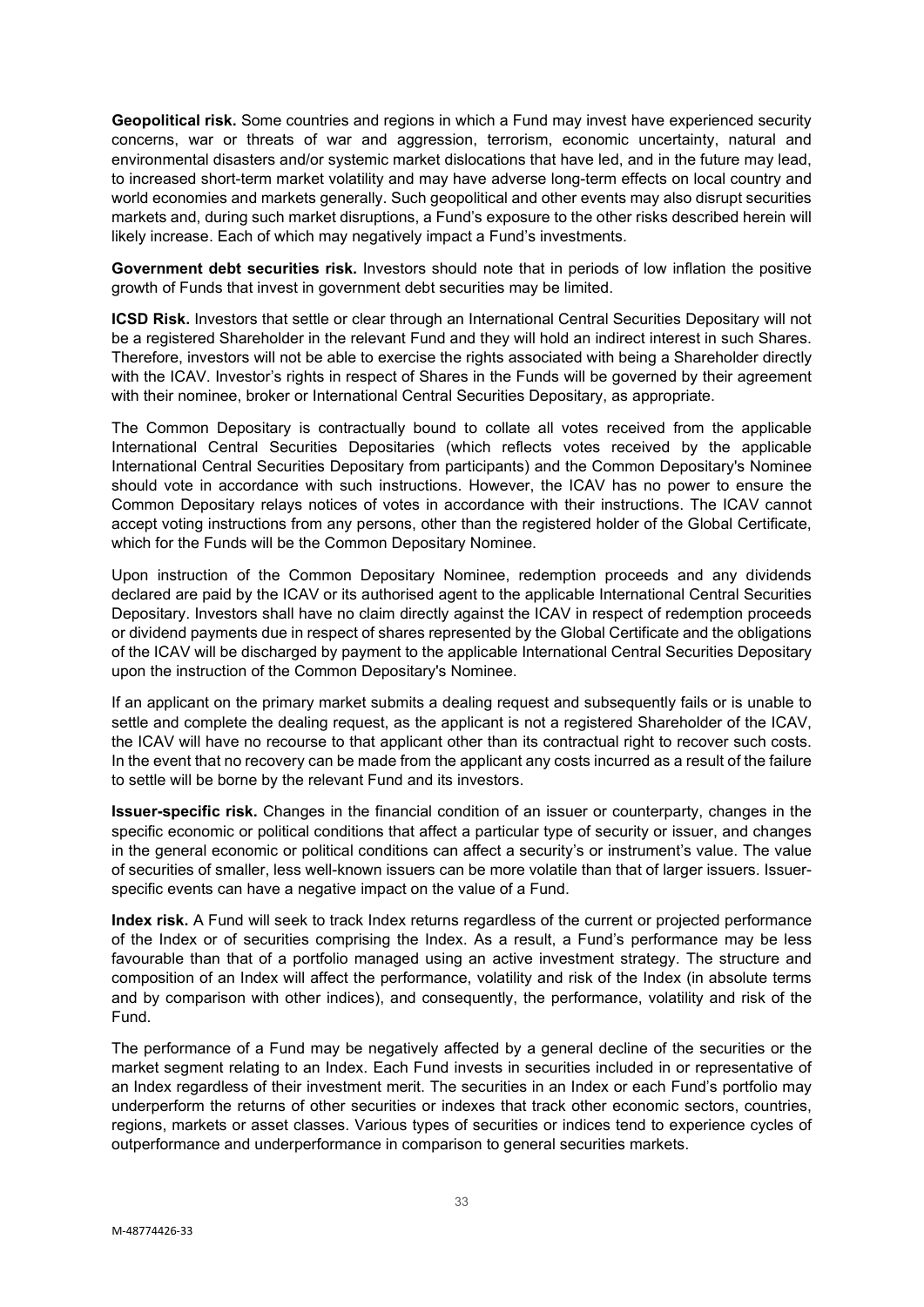While Index Providers do provide descriptions of what each Index is designed to achieve, Index Providers do not generally provide any warranty or accept any liability in relation to the quality, accuracy or completeness of data in respect of their indices, nor any guarantee that the published indices will be in line with their described index methodologies. Errors in respect of the quality, accuracy and completeness of the data may occur from time to time. In addition, apart from scheduled rebalances, Index Providers may carry out additional ad hoc rebalances to their indices in order to, for example, correct an error in the selection of index constituents. Where the Index of a Fund is rebalanced and the Fund in turn rebalances its portfolio to bring it in line with its Index, any transaction costs arising from such portfolio rebalancing will be borne by the Fund and, by extension, its Shareholders. Unscheduled rebalances to the Index may also expose the Fund to Tracking Error. Therefore, errors and additional ad hoc rebalances carried out by an Index Provider to a Fund's Index may increase the costs of the Fund. No Index Provider has any obligation to take the needs of the ICAV or the Shareholders into consideration in determining, composing or calculating any Index. The ICAV has neither control nor input into the determination of the composition or calculation of any Index.

**Index replicating and tracking risk.** There is no guarantee that the investment objective of any Fund will be achieved. In particular, no financial instrument enables the returns of any Index to be reproduced or tracked exactly. Changes in the investments of any Fund and re-weightings of an Index may give rise to various transaction costs (including in relation to the settlement of foreign currency transactions), operating expenses or inefficiencies which may adversely impact a Fund's tracking of the performance of an Index. Furthermore, the total return on investment in the Shares will be reduced by certain costs and expenses which are not taken into account in the calculation of the applicable Index. A Fund is not expected to track or replicate the performance of its respective Index at all times with perfect accuracy. A Fund is, however, expected to provide investment results that generally correspond to the price and yield of its respective Index.

**Index sampling risks.** It may be expensive and inefficient to buy and sell all Index constituents and so a Fund may, where disclosed in its investment policy, use "sampling" techniques to select securities. In such circumstances the Investment Manager may select a representative sample of securities that approximates the full Index in terms of key risk factors and other characteristics. These factors include price/earnings ratio, industry weights, country weights, market capitalisation, dividend yield, and other financial characteristics of stocks. While a Fund keeps currency, country, industry sector and subsector exposure within tight boundaries compared with that of its Index, there is the risk that the securities selected for the Fund, in the aggregate, will not provide investment performance matching that of the relevant Index.

**Investing in unlisted securities.** Although a Fund will generally invest in listed securities, pursuant to the Regulations a Fund has the right to invest up to 10% of its Net Asset Value in securities which are not traded on a Regulated Market. In such situations, a Fund may therefore be unable to readily sell such securities.

**Investment risk.** There is no assurance that any appreciation in the value of Investments will occur, or that the investment objectives of any Fund will be achieved.

**Investment style risk.** Each Fund invests in the securities included in, or representative of, its Index regardless of their investment merit. A Fund does not attempt to outperform its Index or take defensive positions in declining markets. As a result, a Fund's performance may be adversely affected by a general decline in the market segments relating to its Index. The returns from different types of securities in which a Fund invests may underperform returns from the various general securities markets or different asset classes. Different types of securities (for example, large-, mid- and small-capitalisation stocks) tend to go through cycles of doing better – or worse – than the general securities markets. In the past, these periods have lasted for as long as several years.

**Liquidity consideration.** The ICAV's ability to invest and liquidate the assets of Funds which have invested in the securities of smaller companies may, from time to time, be restricted by the liquidity of the market for smaller company securities in which the Fund, or any collective investment scheme in which the Fund is invested.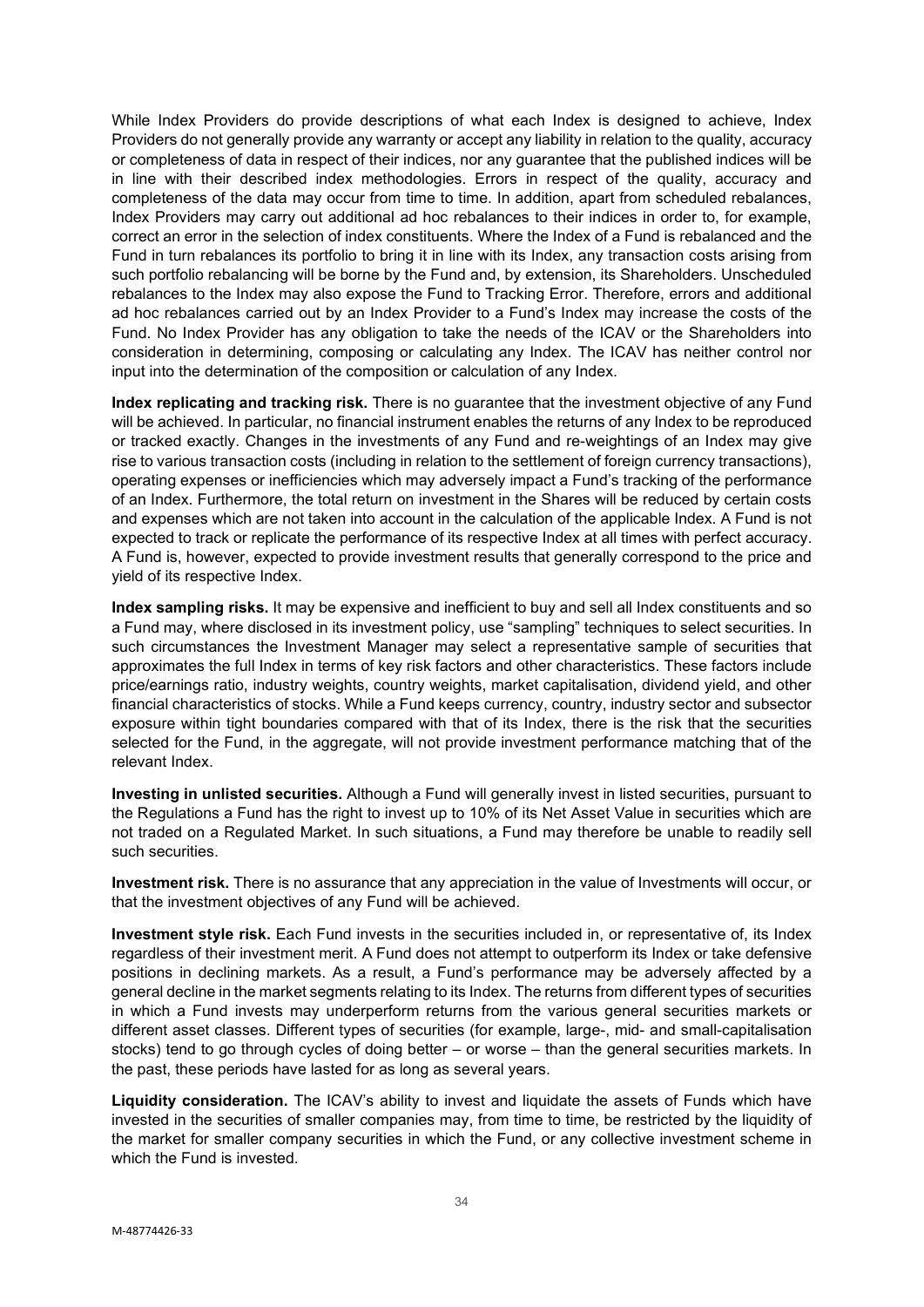**Liquidity and pricing risk.** The shares of newly established companies may be less liquid than the shares of more mature and established companies. Newly established companies, as compared with more mature and established companies, may have a shorter history of operations, may not have as great an ability to raise additional capital and may have a smaller public market for their shares. Volatility in the price of Shares in a Fund may arise from fluctuations in the exchange rates of currencies in which the Fund's assets are held, as well as from fluctuations in the price of equities or interest rates in relation to other transferable securities in which the Fund may be invested.

Investments in emerging markets are less liquid and more volatile than the world's leading stock markets and this may result in greater fluctuations in the price of Shares in a Fund. There can be no assurance that there will be any market for an Investment acquired in an emerging market and such lack of liquidity may adversely affect the value or ease of disposal of such Investments. Additionally, there may be instances where illiquid Investments are traded through and priced by one broker only, which may also adversely affect the value or ease of disposal of such Investments.

**Pandemic Risk**. An outbreak of an infectious disease, pandemic or any other serious public health concern could occur in any jurisdiction in which a Fund may invest, leading to changes in regional and global economic conditions and cycles which may have a negative impact on the Fund's investments and consequently its Net Asset Value. Any such an outbreak may also have an adverse effect on the wider global economy and/or markets which may negatively impact a Fund's investments more generally. In addition a serious outbreak of infectious disease may also be a force majeure event under contracts that the ICAV has entered into with counterparties thereby relieving a counterparty of the timely performance of the services such counterparties have contracted to provide to the Funds (the nature of the services will vary depending on the agreement in question). In a worst case scenario, this may result with the Funds being delayed in calculating their Net Asset Value, processing dealing in Shares, undertaking independent valuations of the Funds or processing trades in respect of the Funds. However each of the Depositary, the Administrator and the Investment Manager have business continuity plans in place which are tested regularly and, at the date of this Prospectus, are working efficiently such that services to the Funds provided by such service providers have not been materially impacted by the outbreak of Covid-19.

**Portfolio turnover risk.** A Fund will purchase and sell securities without regard to the effect on portfolio turnover. Higher portfolio turnover will cause a Fund to incur additional transaction costs. A Fund whose Index is oriented to a specific economic sector, country or region will concentrate in the securities of issuers relating to that economic sector, country or region, and will be particularly subject to the risks of adverse political, industrial, social, regulatory, technological and economic events affecting such sector, country or region.

**Suspension risk.** The ICAV may suspend calculation of the Net Asset Value and the subscription and redemption of Shares of one or more Funds under certain circumstances. During such suspension it may be difficult for an investor to buy or sell Shares, and the market price may not reflect the Net Asset Value per Share. In the event that the ICAV has to suspend the subscription and/or redemption of Shares of a Fund, or if a stock exchange on which a Fund's underlying investments are traded is closed, it is expected that the price at which an investor buys or sells Shares may represent a larger discount or premium to the Net Asset Value per Share than might otherwise be the case.

In certain markets trading on the local exchange may be carried out by one or a small number of local market account holders. If such account holder(s) fail(s) to deliver stock or monies in relation to a trade, there is a risk of suspension in relation to all Funds which effect their trading on the local market through such account holder(s). This risk may be increased where a Fund participates in a securities lending programme. Suspension in either case may increase the costs of the Fund.

**Market risk.** The trading price of fixed income securities, equity securities, commodities and other instruments fluctuates in response to a variety of factors. These factors include events impacting the entire market or specific market segments, such as political, market and economic developments, as well as events that impact specific issuers. The Net Asset Value of a Fund, like security and commodity prices generally, will fluctuate within a wide range in response to these and other factors. Events in 2008, 2009, 2010 and 2011 have resulted in a prolonged and significant market downturn and a high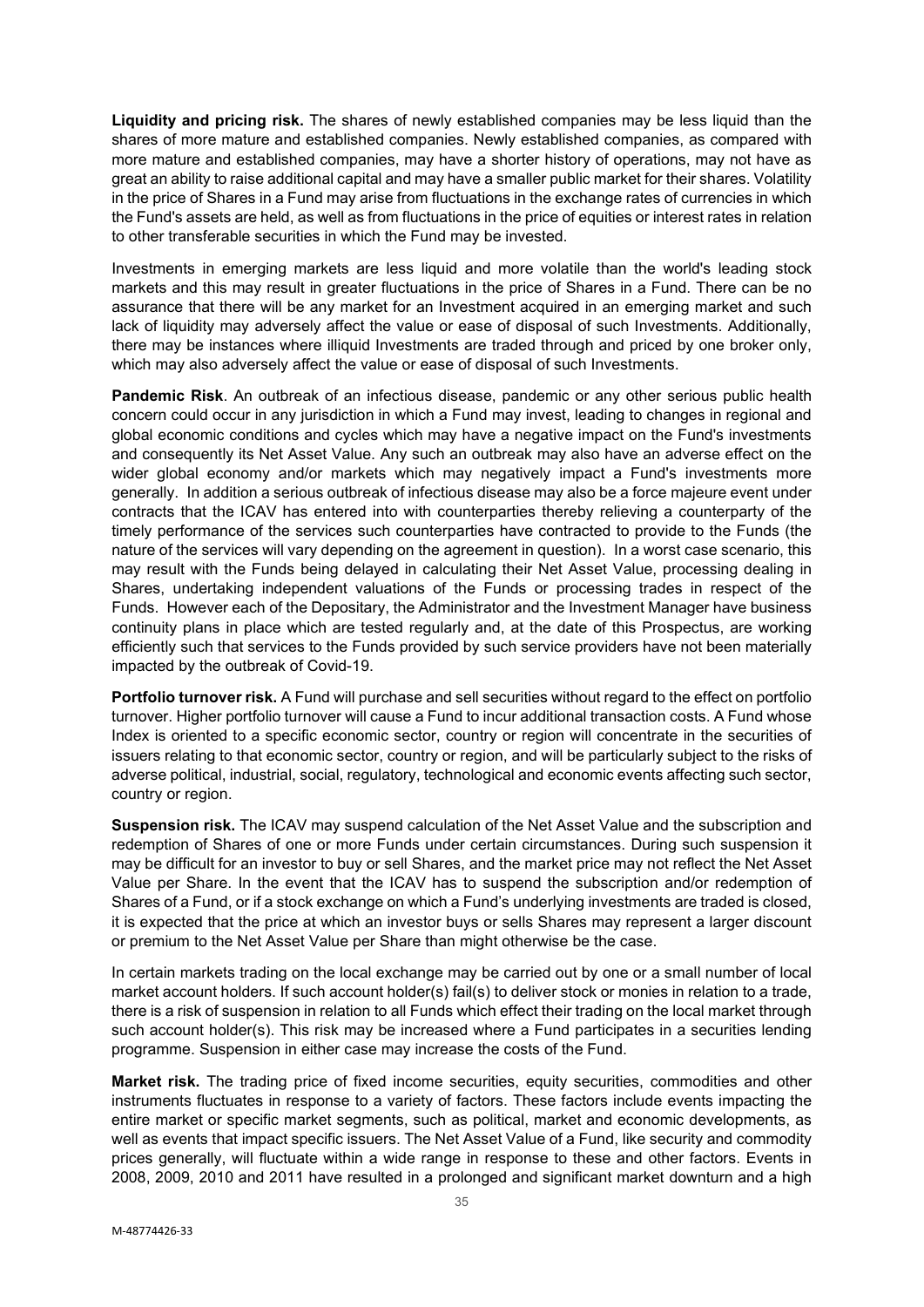degree of market volatility. Possible continuing market turbulence may have an adverse effect on Fund performance. As a result, an investor could lose the value of its investment over short or even long periods.

**Non-correlation risk.** The performance of the Funds is measured against a specified Index. However, as with all index funds, the performance of a Fund and its Index may different from each other for a variety of reasons. For example, each Fund incurs operating costs not incurred by its Index. In addition, a Fund may not be fully invested in the securities of its Index at all times or may hold securities not included in its Index and may be subject to pricing differences, differences in the timing of dividend accruals, operational inefficiencies and/or the need to comply with investment and borrowing restrictions as set out under the heading "**Investment and Borrowing Restrictions**". A Fund may be subject to foreign ownership limitations and, as a result, may not be able to invest in certain securities to the same extent as its Index. The use of sampling techniques may affect a Fund's ability to achieve close correlation with its Index. A Fund using a representative sampling strategy generally can be expected to have a greater non-correlation risk and this risk may be heightened during times of increased market volatility or other unusual market conditions.

**Secondary Market risks.** Shares of a Fund will be traded on exchange, the Secondary Market. The price at which Shares are traded on the Secondary Market will differ from the Net Asset Value of Shares due to factors which include the extent of supply and demand on the stock exchange on which the Shares are traded. The ICAV cannot predict the level at which Shares will be traded and whether they will trade at, below, or above their Net Asset Value per Share. The Net Asset Value per Share and the Secondary Market price of Shares are expected to track each other through arbitrage. An Authorised Participant or other professional investor calculating the bid and offer price of Shares will take account of the Net Asset Value of Shares, the requisite amounts of securities of the Index in respect of Creation Units including transfer taxes (if applicable), the costs of subscribing for Shares and custody costs (amongst others). Where the notional price of purchasing the securities comprising the Index corresponding to a subscription for a Creation Unit is less or more than the Secondary Market price of Shares in a Creation Unit, then an Authorised Participant may choose to arbitrage the Fund by subscribing for or redeeming Creation Units.

Investors on the Secondary Market may purchase Shares through a broker, Authorised Participant or other market maker. In such circumstances, the investor may not be entered as a Shareholder or appear on the ICAV's register of Shareholders. Where an investor does not appear on the ICAV's register of Shareholders, any such investor will not have rights exercisable by Shareholders, such as voting rights or rights to participate at meetings of the ICAV or of a Fund.

**Secondary Market price of Shares risk.** As with all exchange traded funds, Shares of a Fund will be bought and sold on the Secondary Market at market prices. Although it is expected that the market price of the Shares will approximate the Fund's Net Asset Value per Share, there may be times when the market price and the Net Asset Value per Share vary significantly, including due to supply and demand of the Fund's Shares and/or during periods of market volatility. As a result an investor may pay more or less than the Net Asset Value per Share when you buy Shares on the Secondary Market. Correspondingly, an investor may receive more or less than the Net Asset Value per Share when Shares are sold on the Secondary Market. Where an investor purchases Shares at a time when the market price is at a premium to the Net Asset Value per Share or sells Shares at a time when the market price is at a discount to the Net Asset Value per Share, an investor may sustain losses.

**Securities lending risk.** Where a Fund engages in stocklending transactions it will receive collateral from a borrower in respect of each transaction. Despite holding collateral, a Fund could still be exposed to a risk of loss should a borrower default on its obligation to return the borrowed securities. As with any extensions of credit, there are risks of delay, recovery or even loss. Should the borrower of securities fail to return the security or default in any of its obligations under any securities lending transaction, the collateral provided in connection with such transaction will be called upon. The value of the collateral will be maintained to equal or exceed the daily marked to market value of the securities on loan. However there is a risk that the value of the collateral may fall below the value of the securities on loan and if the Fund is not able to recover the securities loaned, the collateral will be sold and cash proceeds will be used to replace securities in the marketplace. Any shortfall in the cash proceeds available to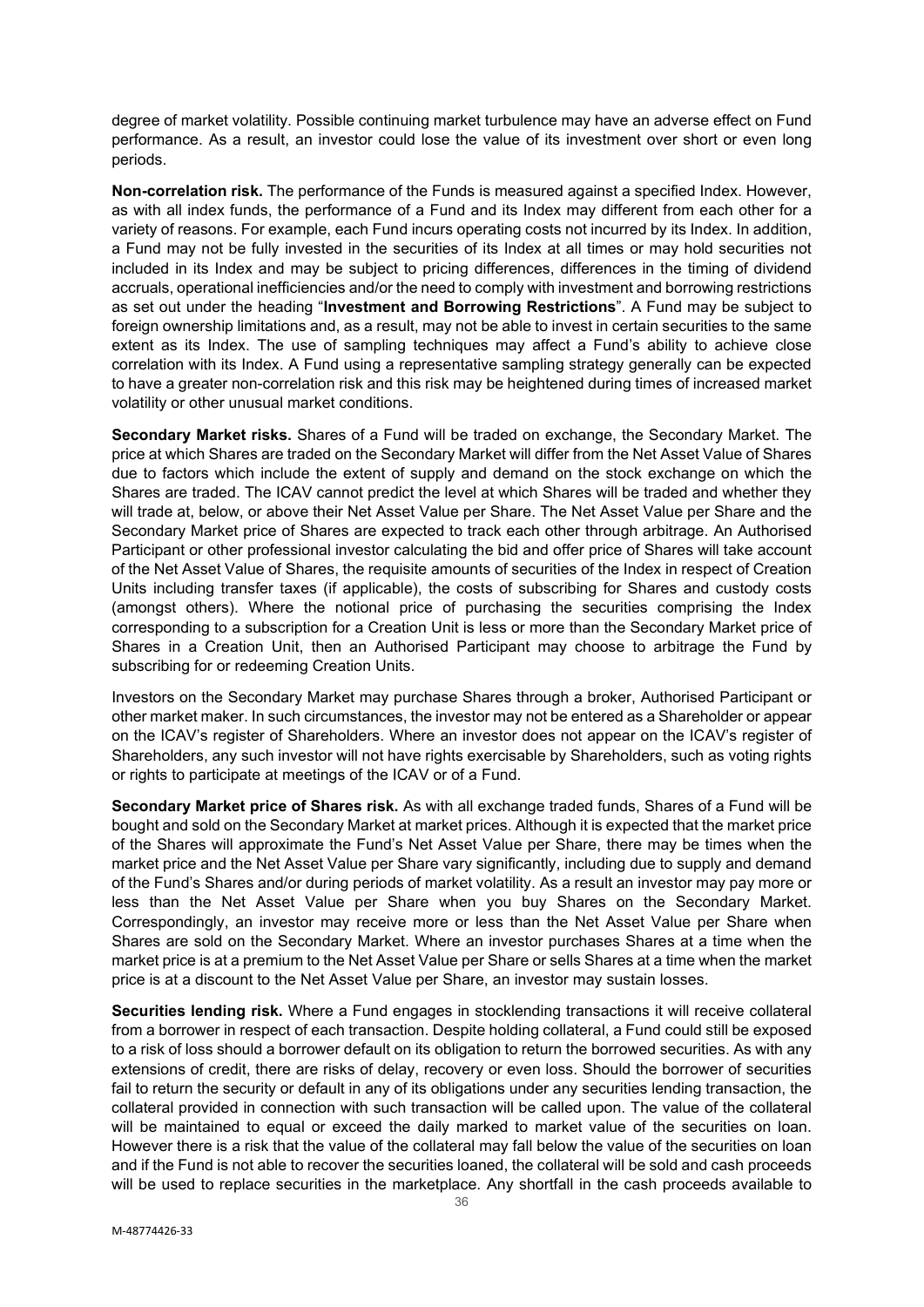replace the loaned securities shall be at the credit risk of the stocklending agent, under their contractual indemnification. In addition, as a Fund may invest cash collateral received it will be exposed to the risk associated with such investments, such as loss in value or a failure or default of the issuer of the relevant security.

**Segregated liability risk.** The ICAV is structured as an umbrella fund with segregated liability between its Funds. As a matter of Irish law, the assets of one Fund will not be available to meet the liabilities of another. However the ICAV is a single legal entity that may operate or have assets held on its behalf or be subject to claims in other jurisdictions that may not necessarily recognise such segregation.

**Settlement risk.** Some Funds may have dealing procedures which provide for the settlement of subscriptions monies after the cut off time for receipt of Order Forms. These Funds bear the risk that an Authorised Participant fails to pay some or all of the relevant subscription monies or that such payments are not made within the timeframe set out in the relevant Supplement. The ICAV may pursue such investors to recover any losses suffered by the relevant Fund. However, the relevant Fund may suffer a loss if the ICAV is unable to recover these losses from such investors.

**Stock Connect risk**. The Shanghai-Hong Kong Stock Connect is a securities trading and clearing linked programme developed by Hong Kong Exchanges and Clearing Limited ("**HKEX**"), Shanghai Stock Exchange ("**SSE**") and China Securities Depositary and Clearing Corporation Limited ("**CSDCC**").

The Shanghai-Hong Kong Stock Connect comprises a Northbound Shanghai Trading Link and a Southbound Hong Kong Trading Link. Under the Northbound Shanghai Trading Link, Hong Kong and overseas investors (including the Fund), through their Hong Kong brokers and a securities trading service company as established by The Stock Exchange of Hong Kong Limited ("**SEHK**"), may be able to trade eligible China A shares listed on SSE by routing orders to SSE.

Subject to the requirements of the Central Bank, the Fund may seek exposure to stocks issued by companies listed on the PRC stock exchanges via Stock Connect. Stock Connect is a new trading programme that links the stock markets in PRC and Hong Kong and may be subject to additional risk factors. The relevant regulations are untested and subject to change. The programme is subject to quota limitations which may restrict the Fund's ability to invest in China A Shares through the programme on a timely basis and as a result, the Fund's ability to access the China A Shares market (and hence to pursue its investment strategy) will be adversely affected. Where a suspension in the trading through the Stock Connect is effected, the Fund's ability to access the PRC market will be adversely affected. The PRC regulations impose certain restrictions on selling and buying. Hence the Fund may not be able to dispose of holdings of China A Shares in a timely manner. Also, a stock may be recalled from the scope of eligible stocks for trading via the Stock Connect. This may adversely affect the investment portfolio or strategies of the Fund, for example, when the Investment Manager wishes to purchase a stock which is recalled from the scope of eligible stocks. Due to the differences in trading days, the Fund may be subject to a risk of price fluctuations in China A Shares on a day that the PRC stock market is open for trading but the Hong Kong stock market is closed.

The China A Shares traded through Shanghai-Hong Kong Stock Connect are issued in scripless form, so investors will not hold any physical China A Shares.

Under Stock Connect, China A Shares listed companies and trading of China A Shares are subject to market rules and disclosure requirements of the China A Shares market. Any changes in laws, regulations and policies of the China A Shares market or rules in relation to Stock Connect may affect share prices. Foreign shareholding restrictions and disclosure obligations are also applicable to China A Shares.

The Investment Manager will be subject to restrictions on trading (including restriction on retention of proceeds, maximum cross-boundary investment quota and a daily quota) in China A Shares as a result of its interest in the China A Shares. The Investment Manager is solely responsible for compliance with all notifications, reports and relevant requirements in connection with their interests in China A Shares.

Under the current PRC rules, once an investor holds up to 5% of the shares of a company listed on the SSE, the investor is required to disclose his interest within three working days and during which he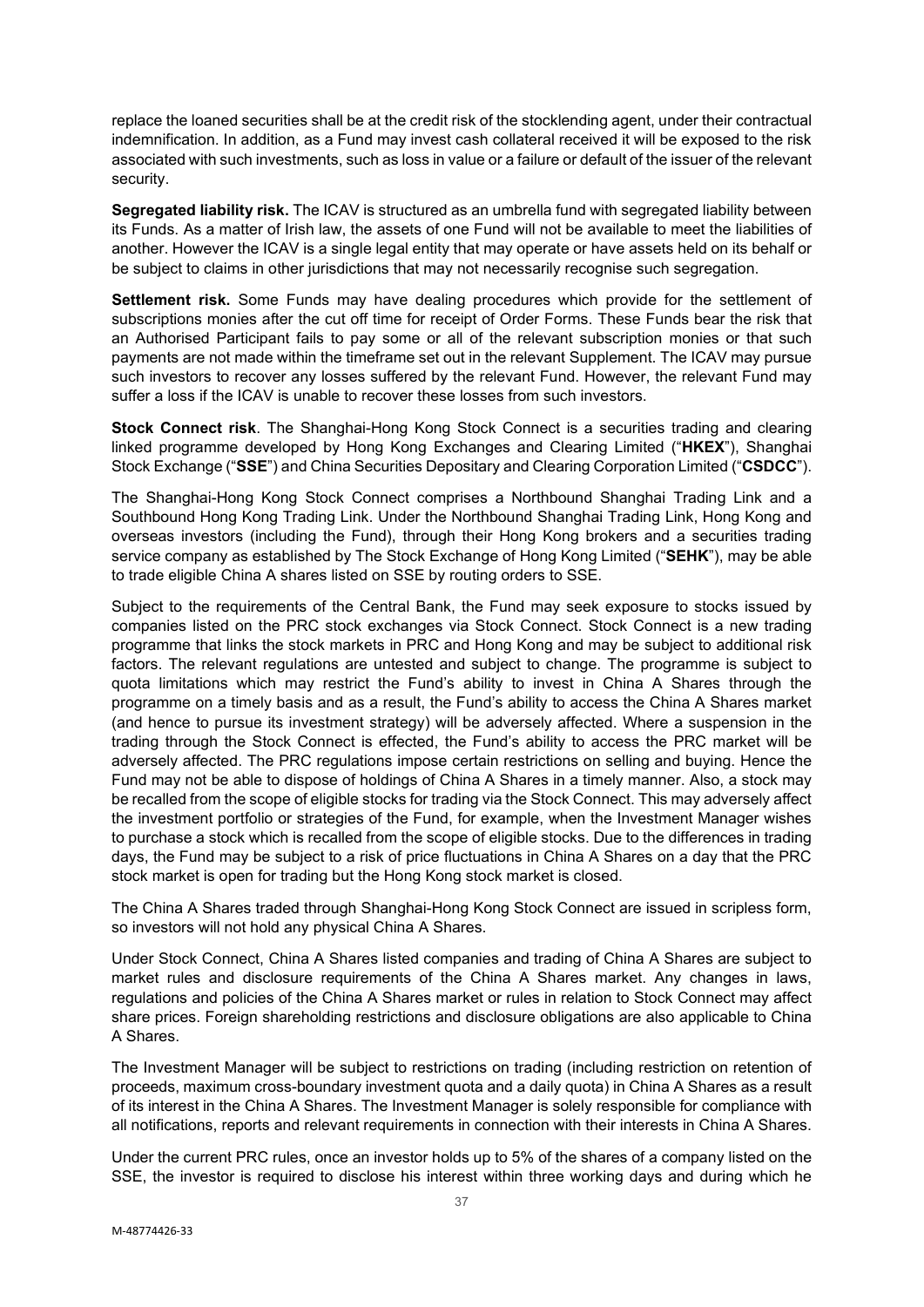cannot trade the shares of that company. The investor is also required to disclose any change in his shareholding and comply with related trading restrictions in accordance with the PRC rules. Overseas investors holding China A Shares via Stock Connect are subject to the following restrictions (i) shares held by a single foreign investor (such as the ICAV) investing in a listed company must not exceed 10% of the total issued shares of such listed company; and (ii) total shares held by all foreign investors (i.e. Hong Kong and overseas investors) who make investment in a listed company must not exceed 30% of the total issued shares of such listed company. If the shareholding of a single investor in a China A Share listed company exceeds the above restrictions, the investor would be required to unwind his position on the excessive shareholding according to a last-in-first-out basis within a specific period.

Trading in securities through the Stock Connect may be subject to clearing and settlement risk. Investors in Hong Kong and PRC can trade and settle shares listed on the other market via the exchange and clearing house in their home market. If the clearing house defaults on its obligation to deliver securities / make payment, the Fund may suffer delays in recovering its losses or may not be able to fully recover its losses.

According to existing PRC practices, the Fund as a beneficial owner of China A Shares traded via Stock Connect cannot appoint proxies to attend shareholders' meetings on its behalf. China A Shares traded through Stock Connect are held by the sub-custodian in accounts in the CSDCC maintained by the HKEX. HKEX in turn holds the China A Shares, as the nominee holder, through an omnibus securities account in its name registered with CSDCC for the Stock Connect. The precise nature and rights of the Fund as the beneficial owners of the China A Shares through HKEX as nominee are not well defined under mainland Chinese law and there have been few cases involving a nominee account structure in the mainland Chinese courts.

- **PRC Tax Status**. In connection with investment in PRC securities, various PRC taxes may be imposed on the Fund. The following statements do not constitute tax advice and are intended only as a general guide to current PRC law as at the date of this document. PRC law and PRC taxes are subject to change at any time, possibly with retrospective effect. These statements relate only to certain limited aspects of the PRC taxation treatment of the Fund. Investors should consult their own tax advisor with regard to PRC tax implications associated with an investment in the ICAV.
	- PRC Corporate Income Tax ("**CIT**"). If the Fund is considered as a tax resident enterprise of the PRC, it should be subject to CIT at 25% on its worldwide taxable income. If the Fund is considered a non-tax resident enterprise with an establishment or place of business ("**PE**") in the PRC, the profits and gains attributable to that PE should also be subject to CIT at 25%.

The Manager and the Investment Manager intend to manage and operate the Fund in such a manner that the Fund should not be treated as a tax resident enterprise of the PRC or a non-tax resident enterprise with a PE in the PRC for CIT purposes, although this cannot be guaranteed.

• Dividends. Pursuant to the "Notice about the tax policies related to the Shanghai-Hong Kong Stock Connect" (Caishui [2014] No. 81) ("**Notice No. 81**") promulgated by the Ministry of Finance, the State Administration of Taxation (the "**SAT**") and the CSRC on 14 November 2014, the Fund is subject to WIT at 10% on dividends received from China A Shares traded via Shanghai-Hong Kong Stock Connect.

The specific tax regulation in relation to Shenzhen-Hong Kong Stock Connect has not yet been issued. Subject to the formal confirmation by the Mainland China tax authorities and/or other regulatory authorities, the same treatments are expected to be applies to Shenzhen-Hong Kong Stock Connect.

• Capital gains. Pursuant to Notice No. 81, CIT will be temporarily exempted on capital gains derived by Hong Kong and overseas investors (including the Fund) on the trading of China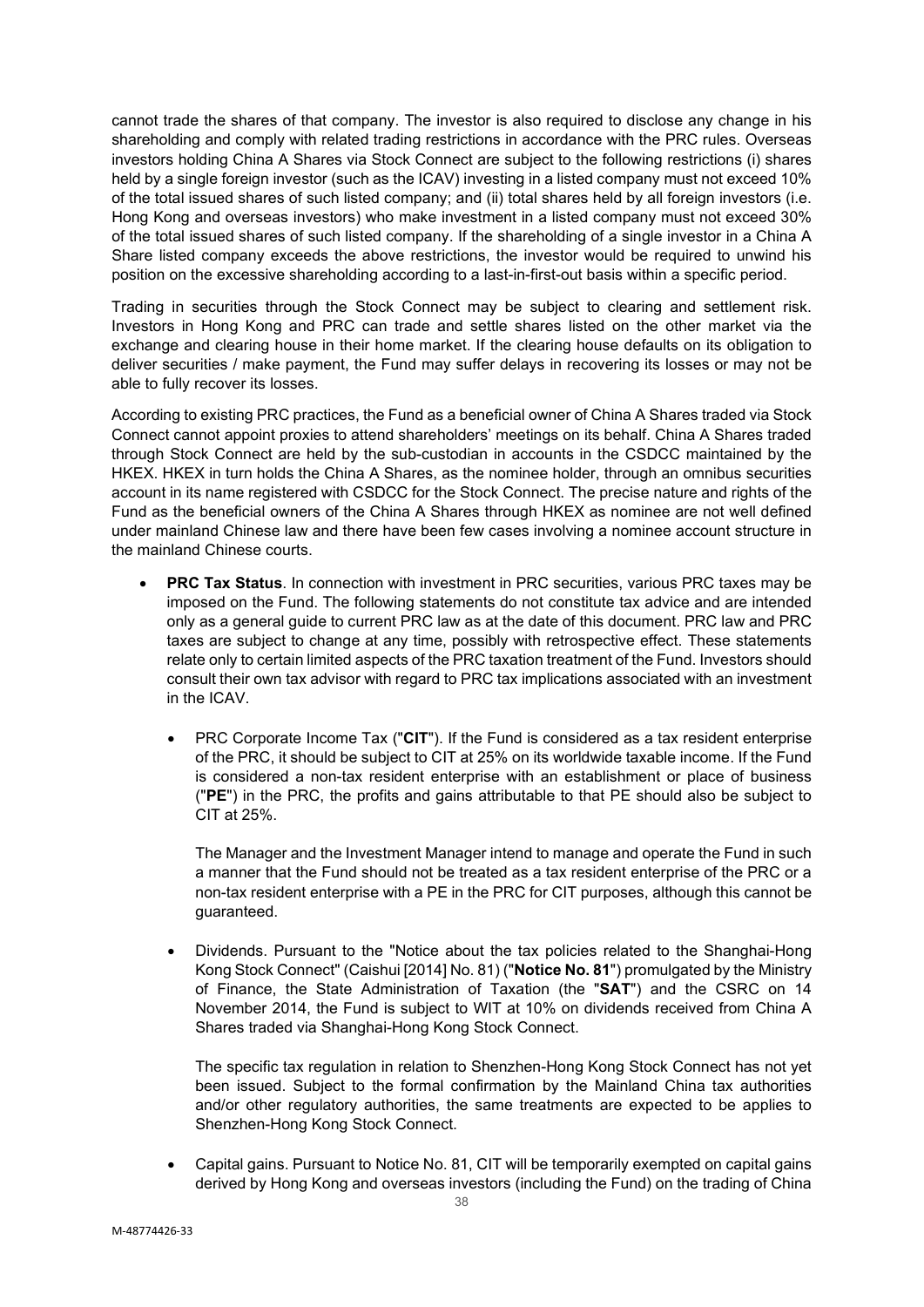A Shares through the Shanghai-Hong Kong Stock Connect. Based on Notice No. 81 and having consulted professional and independent tax advisor, no provision for gross realised or unrealised capital gains derived from trading of China A Shares via Shanghai-Hong Kong Stock Connect is made by the Manager or the Investment Manager on behalf of the Fund.

The specific tax regulation in relation to Shenzhen-Hong Kong Stock Connect has not yet been issued. Subject to the formal confirmation by the Mainland China tax authorities and/or other regulatory authorities, the same treatments are expected to be applies to Shenzhen-Hong Kong Stock Connect.

**Sustainability Risks.** Sustainability Risks may arise in respect of an issuer itself, its affiliates or in its supply chain and/or apply to a particular economic sector, geographical or political region. Environmental sustainability risks, including risks arising from climate change, are associated with events or conditions affecting the natural environment. Social risks may be internal or external to an issuer and are associated with employees, local communities, customers or populations of companies or countries and regions. Governance risks are associated with the quality, effectiveness and process for the oversight of day to day management of companies and issuers.

Loss of investment value following a Sustainability Risk may occur in numerous ways. For investments in a corporate issuer, losses may result from damage to its reputation with a consequential fall in demand for its products or services, loss of key personnel, exclusion from potential business opportunities, increased costs of doing business and/or increased cost of capital. Laws, regulations and industry norms play a significant role in controlling the impact of sustainability factors on many industries, particularly in respect of environmental and social factors. Any changes in such measures, such as increasingly stringent environmental or health and safety laws, can have a material impact on the operations, costs and profitability of businesses. A corporate may also suffer the impact of fines and other regulatory sanctions. The time and resources of the corporate's management team may be diverted from furthering its business and be absorbed seeking to deal with the Sustainability Risk, including changes to business practices and dealing with investigations and litigation. Sustainability Risks may also give rise to loss of assets and/or physical loss including damage to real estate and infrastructure. The utility and value of assets held by businesses to which a Fund is exposed may also be adversely impacted by a Sustainability Risk. Further, certain industries face considerable scrutiny from regulatory authorities, non-governmental organisations and special interest groups in respect of their impact on sustainability which may cause affected industries to make material changes to their business practices which can increase costs and result in a material negative impact on the profitability of businesses. Such scrutiny may also materially impact the consumer demand for a business's products and services which may result in a material loss in value of an investment linked to such businesses.

Sustainability Risks are relevant as both standalone risks, and also as cross-cutting risks which manifest through many other risk types which are relevant to the assets of a Fund. For example, the occurrence of a Sustainability Risk can give rise to financial and business risk, including though a negative impact on the creditworthiness of other businesses.

#### **Environmental Risks**

#### *Carbon Emissions Risk*

Many economic sectors, regions and/or jurisdictions, including those in which the Fund may invest, are currently and/or in the future may be, subject to a general transition to a greener, lower carbon and less polluting economic model. Drivers of this transition include governmental and/or regulatory intervention, evolving consumer preferences and/or the influence of non-governmental organisations and special interest groups.

As the market appreciates tightening regulation and accounts for higher carbon prices, repricing of carbon-intensive sectors occurs, reducing the value of those securities. As carbon pricing continues to be a mechanism through which various policymakers seek to mitigate climate change, companies may be impacted in different ways based on their sectors and region of operations.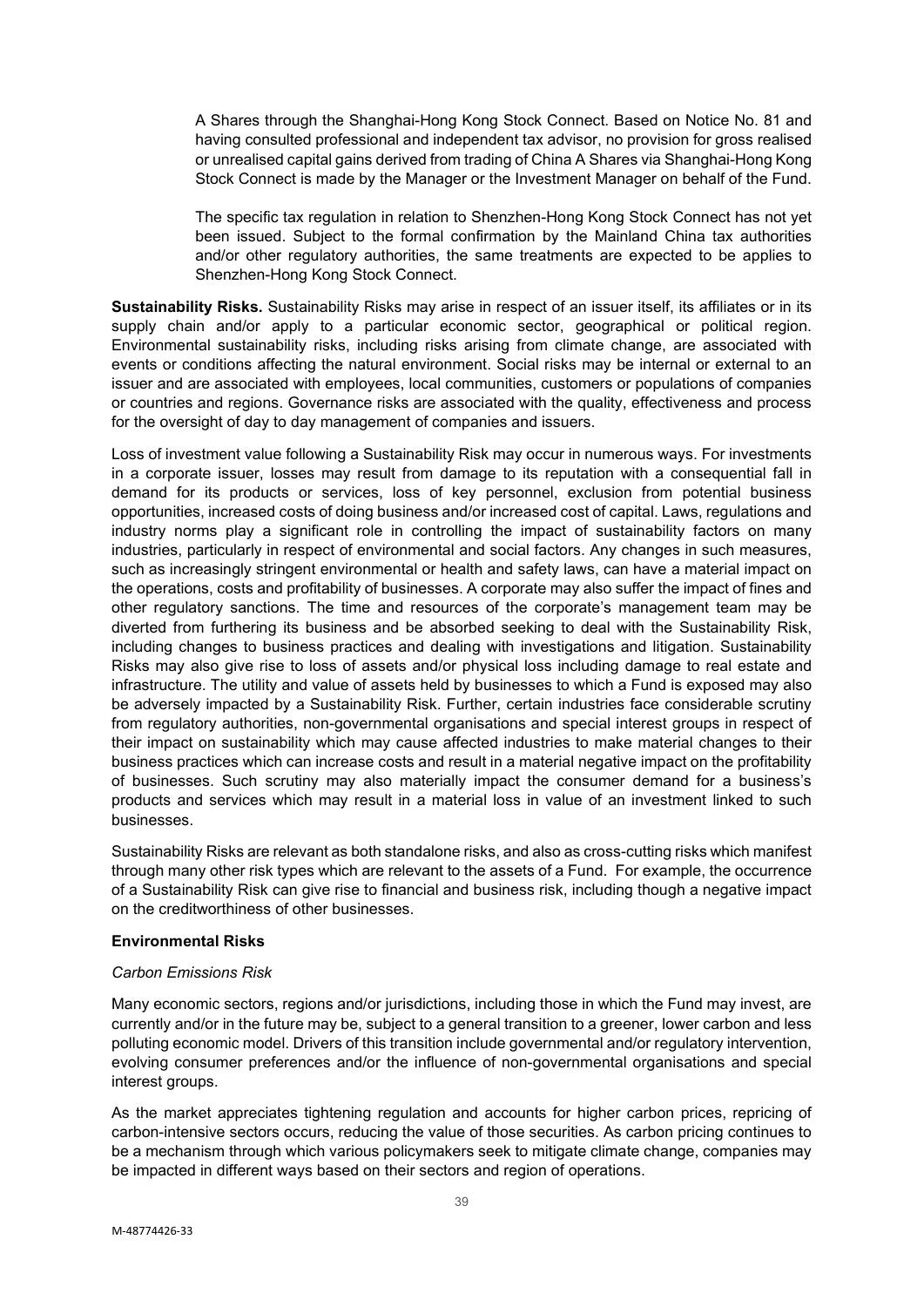Sectors, regions, businesses and technologies which are carbon-intensive, higher polluting or otherwise are not environmentally sustainable may suffer from a significant fall in demand and/or obsolescence, resulting in stranded assets the value of which is significantly reduced or entirely lost. Attempts by sectors, regions, businesses and technologies to adapt so as to improve sustainability may not be successful, may result in significant costs being incurred, and future ongoing profitability may be materially reduced.

### *Climate Change Risk*

The Fund may have exposure to potential physical risks resulting from climate change. For example, the tail risk of significant damage due to increasing erratic and potentially catastrophic weather events such as droughts, wildfires, flooding and heavy precipitations, heat/coldwaves, landslides or storms. As the frequency of extreme weather events increases, the Fund's assets exposure to these events increases too.

Alongside these acute physical risks, the Fund may be exposed to the chronic physical risks stemming from climate change, including amongst others, coastal flooding, coastal erosion, soil degradation and erosion, water stress, changing temperatures or changing wind or precipitation patterns.

Such risks may arise in respect of a company itself, its affiliates or in its supply chain and/or apply to a particular economic sector, geographical or political region.

### *Natural Resource Depletion Risk*

The relationship between businesses and natural resources is becoming increasingly important due to the scarcity of fresh water, loss of biodiversity and risks arising from land use. Water is critical to agricultural, industrial, domestic, energy generation, recreational and environmental activities. Reduced supply or allocation of water and/or increased cost in supply and controls over its use may adversely impact the operations, revenue and expenses of certain industries in which the Fund may invest. Biodiversity underpins ecosystem services such as food, clean water, genetic resources, flood protection, nutrient cycling and climate regulation. A continued loss of biodiversity may adversely affect the operations, revenue and expenses of certain industries in which the Fund may invest, such as land users and marine industries, agriculture, the extractives industries (cement and aggregates, oil, gas and mining) forestry and tourism. Land use and land use management practices have a major impact on natural resources.

#### *Pollution and Waste Risk*

Pollution adversely affects the environment and may for example, result in negative impact on human health, damage to ecosystems and biodiversity and reduced crop harvests. Measures introduced by governments or regulators to reduce pollution and control and reduce waste may adversely impact the operations, revenue and expenses of industries in which the Fund may invest.

#### **Social Risks**

#### *Human Capital Risk*

Human capital offences, were they to occur, would rise to negative consumer sentiment, fines and other regulatory sanctions and investigations and litigation in respect of entities in which the Fund may be invested. These could include human rights violations, lack of access to clean water, food and sanitary living environment, human trafficking, modern slavery, forced labour, inadequate health and safety, discrimination, breaches of employee rights and use of child labour. The profitability of a business which is reliant on adverse treatment of human capital may appear materially higher than if appropriate practices were followed and it may not apparent to investors such as the Fund that such adverse treatment is occurring at the time.

### *External Social Risk*

Were they to occur, restrictions on or abuse of the rights of consumers including consumer personal data, management of product safety, quality and liability, relationships with and infringements of rights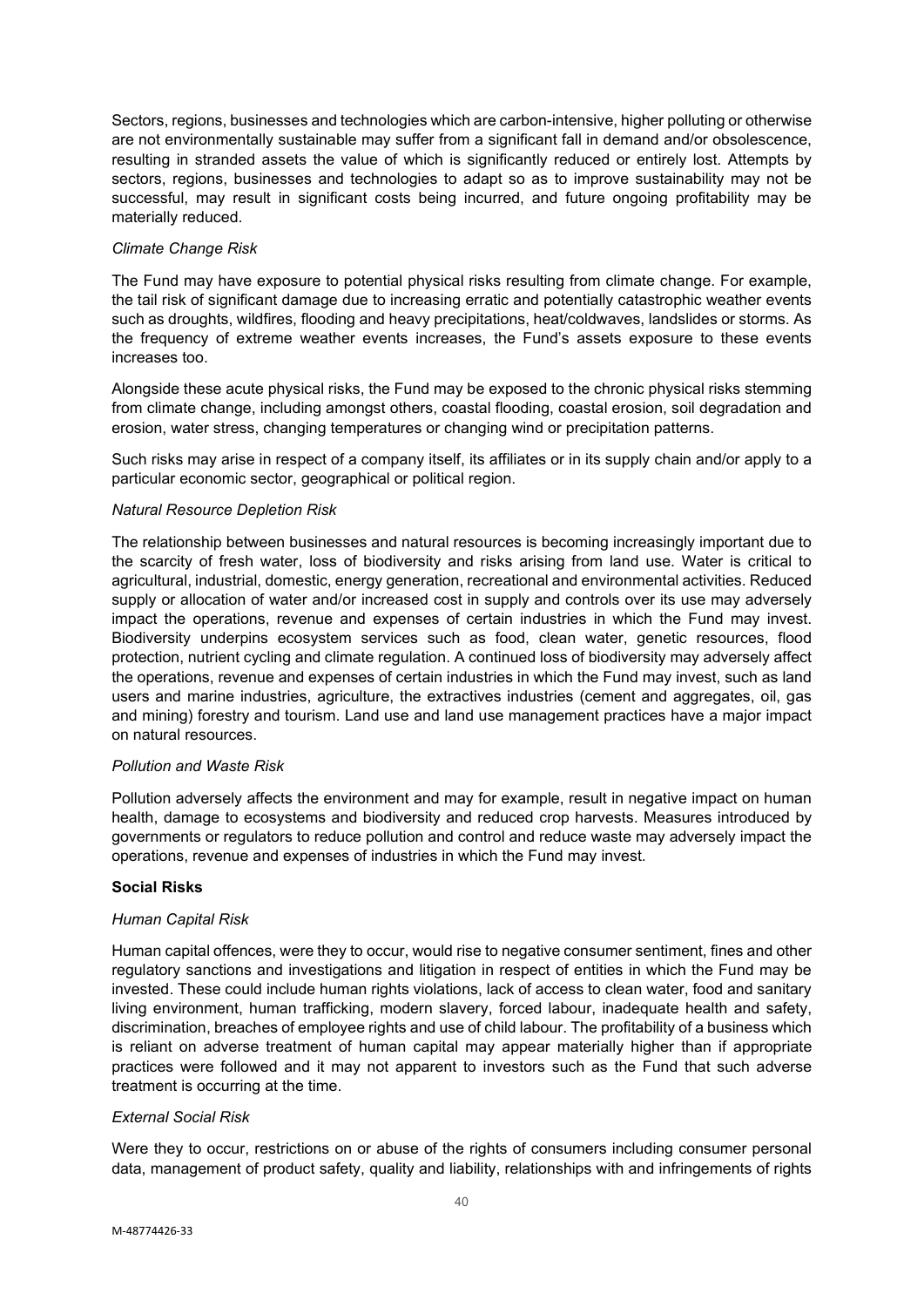of local communities and indigenous populations may, in particular, give rise to negative consumer sentiment, fines and other regulatory sanctions and/or investigations and litigation in respect of entities in which the Fund is invested.

### *Megatrends*

Trends such as globalisation, automation and the use of artificial intelligence in manufacturing and service sectors, inequality and wealth creation, digital disruption and social media, changes to work, leisure time and education, changes to family structures and individual rights and responsibilities of family members, changing demographics including health and longevity and urbanisation are all examples of social trends that can have a material impact on businesses, sectors, geographical regions and the vulnerability and inability to adapt or take advantage of such trends may result in a material negative impact on the Fund's investments.

### **Governance Risks**

#### *Board Diversity and Structure Risk*

The absence of a diverse (in terms of age, gender, educational and professional background) and relevant skillset within a board or governing body may result in less well informed decisions being made without appropriate debate and an increased risk of "group think". Further, the absence of independence among board members, particularly where roles are combined, may lead to a concentration of powers and hamper the board's ability to exercise its oversight responsibilities, challenge and discuss strategic planning and performance, input on issues such as succession planning and executive remuneration and otherwise set the board's agenda.

### *Inadequate External or Internal Audit Risk*

Ineffective or otherwise inadequate internal and external audit functions may increase the likelihood that fraud and other issues within a company are not detected and/or that material information used as part of a company's valuation and/or the Investment Manager's investment decision making is inaccurate.

# *Fair Tax Strategy Risk*

The tax strategy employed by a company may impact on the returns and performance of that company. Where an aggressive tax strategy is pursued by a company this may increase the tax risks associated with that company.

#### *Shareholders Rights Risk*

The extent to which rights of shareholders, and in particular minority shareholders (which may include the Fund) are appropriately respected within a company's formal decision making process may have an impact on the extent to which a company is managed in the best interest of its shareholders as a whole (rather than, for example, a small number of dominant shareholders) and therefore the value of an investment in it.

#### *Bribery and Corruption Risk*

The effectiveness of a company's controls to detect and prevent bribery and corruption both within a company and its governing body and also its suppliers, contractors and sub-contractors may have an impact on the extent to which a company is operated in furtherance of its business objectives. Lack of scrutiny of executive pay: failure to align levels of executive pay with performance and long-term corporate strategy in order to protect and create value may result in executives failing to act in the longterm interest of a company.

#### *IT Safeguards Risk*

The effectiveness of measures taken to protect personal data of employees and customers and, more broadly, IT and cyber security will affect a company's susceptibility to inadvertent data breaches and its resilience to "hacking".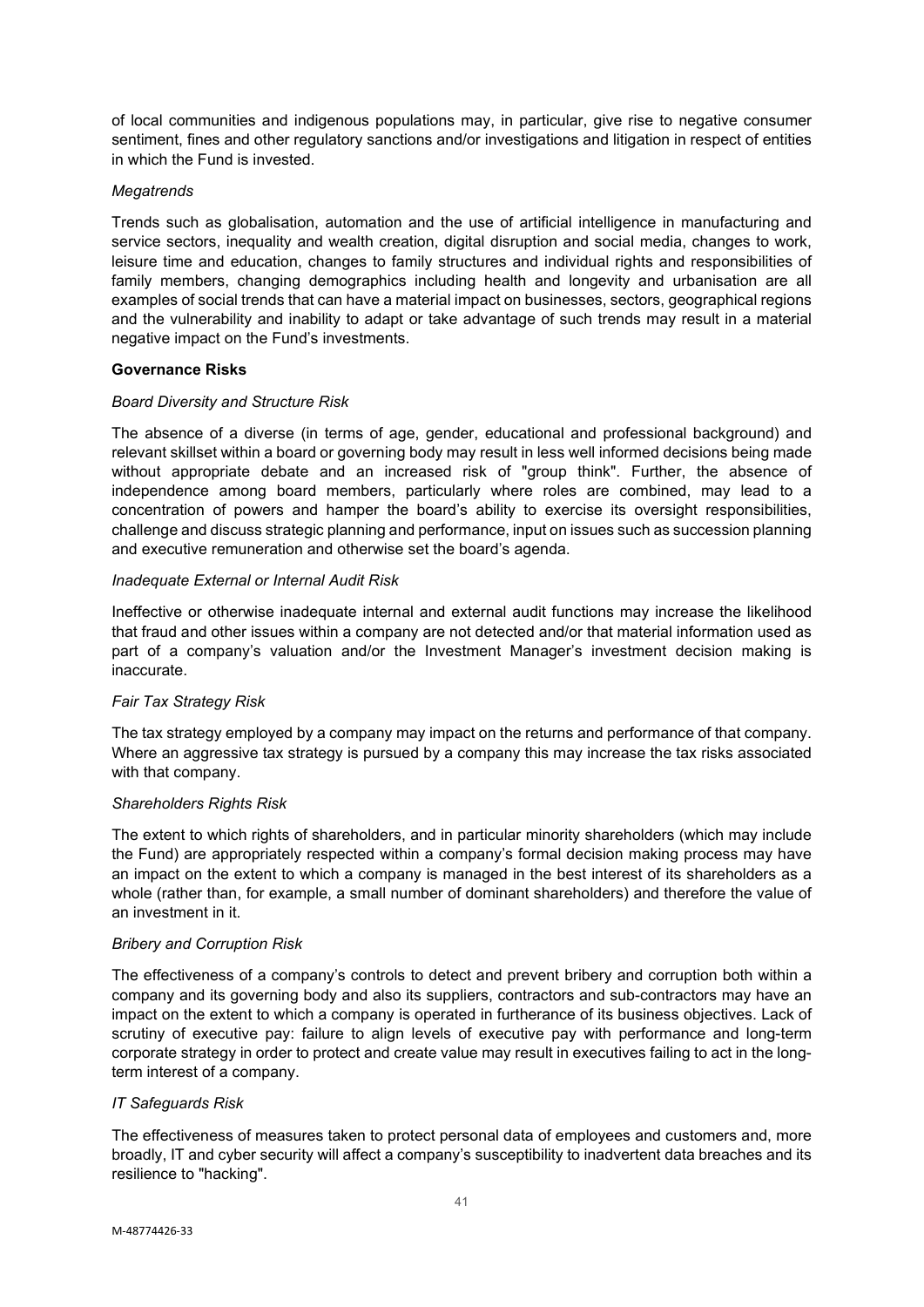#### *Employee Safeguards Risk*

The absence of appropriate and effective safeguards for employment related risks such as discriminatory employment practices, workplace harassment, discrimination and bullying, respect for rights of collective bargaining or trade unions, the health and safety of the workforce, protection for whistle-blowers and non-compliance with minimum wage or (where appropriate) living wage requirements may ultimately reduce the talent pool available to a company, the wellbeing, productivity and overall quality of its workforce and may lead to increased employment and other business costs.

**Taxation risk**. The tax information provided in the section entitled "Taxation" is based on the law and practice of taxation as at the date of this Prospectus and is subject to change from time to time. Any change in the taxation legislation in Ireland or in any jurisdiction where a Fund is registered, listed, marketed or invested could affect the tax status of the ICAV and any Fund. It could also affect the value of a Fund's Investments in the affected jurisdiction, a Fund's ability to achieve its investment objective, and/or alter the after-tax returns to Shareholders. Where a Fund invests in FDI, these considerations may also extend to the jurisdiction of the governing law of the FDI and/or the relevant counterparty and/or to the markets to which the FDI provides exposure. The availability and value of any tax reliefs available to Shareholders depend on the individual circumstances of each Shareholder. The tax information provided in the section entitled "Taxation" is not exhaustive and does not constitute legal or tax advice. Prospective Shareholders should consult their tax advisors with respect to their particular tax situations and the tax effects of an investment in the Funds. Where a Fund invests in a jurisdiction where the tax regime is not fully developed or is not sufficiently certain, neither the ICAV, the Manager, a Fund, the Investment Manager, the Depositary nor the Administrator shall be liable to account to any Shareholder for any payment made or suffered by the ICAV or the affected Fund in good faith to a fiscal authority for taxes or other charges of the ICAV or the affected Fund notwithstanding that it is later found that such payments need not or ought not have been made or suffered.

The ICAV may be subject to withholding or other taxes on income and/or gains arising from its investment portfolio. Where the ICAV invests in securities that are not subject to withholding or other taxes at the time of acquisition, there can be no assurance that tax may not be imposed in the future as a result of any change in applicable laws, treaties, rules or regulations or the interpretation thereof. The ICAV may not be able to recover such tax and so any such change could have an adverse effect on the Net Asset Value of the Shares.

In 2013 the OECD published its report on Addressing Base Erosion and Profit Shifting ("BEPS") and its Action Plan on BEPS. The aim of the report and Action Plan was to address and reduce aggressive international tax planning. BEPS remains an ongoing project. On 5 October 2015, the OECD published its final reports, on the first phase of the project, analysis and sets of recommendations (deliverables) with a view to implementing internationally agreed and binding rules which could result in material changes to relevant tax legislation of participating OECD countries. The final package of deliverables was subsequently approved by the G20 Finance Ministers on 8 October 2015. On 24 November 2016, more than 100 jurisdictions concluded negotiations on a multilateral instrument aimed at amending their respective tax treaties (more than 2,000 tax treaties worldwide) in order to implement the tax treatyrelated BEPS recommendations. The multilateral instrument was signed on 7 June 2017 and entered into force on 1 July 2018. The multilateral instrument enters into effect for a specific tax treaty at certain times after both parties to that treaty have ratified the multilateral instrument. The ratification documents required to implement the multilateral instrument in Ireland were deposited with the OECD on 29 June 2019 and came into effect in Ireland from 1 May 2019. The ability of the ICAV to rely on many of Ireland's double tax treaties with other jurisdictions may now be subject to a principal purpose test ("PPT"). The PPT denies treaty benefits where it is reasonable to conclude, having regard to all of the relevant facts and circumstances for this purpose, that obtaining that benefit was one of the principal purposes of any arrangement or transaction that resulted directly or indirectly in that benefit, unless it was established that granting that benefit in those circumstances would be in accordance with the object and purpose of the relevant provisions of the treaty.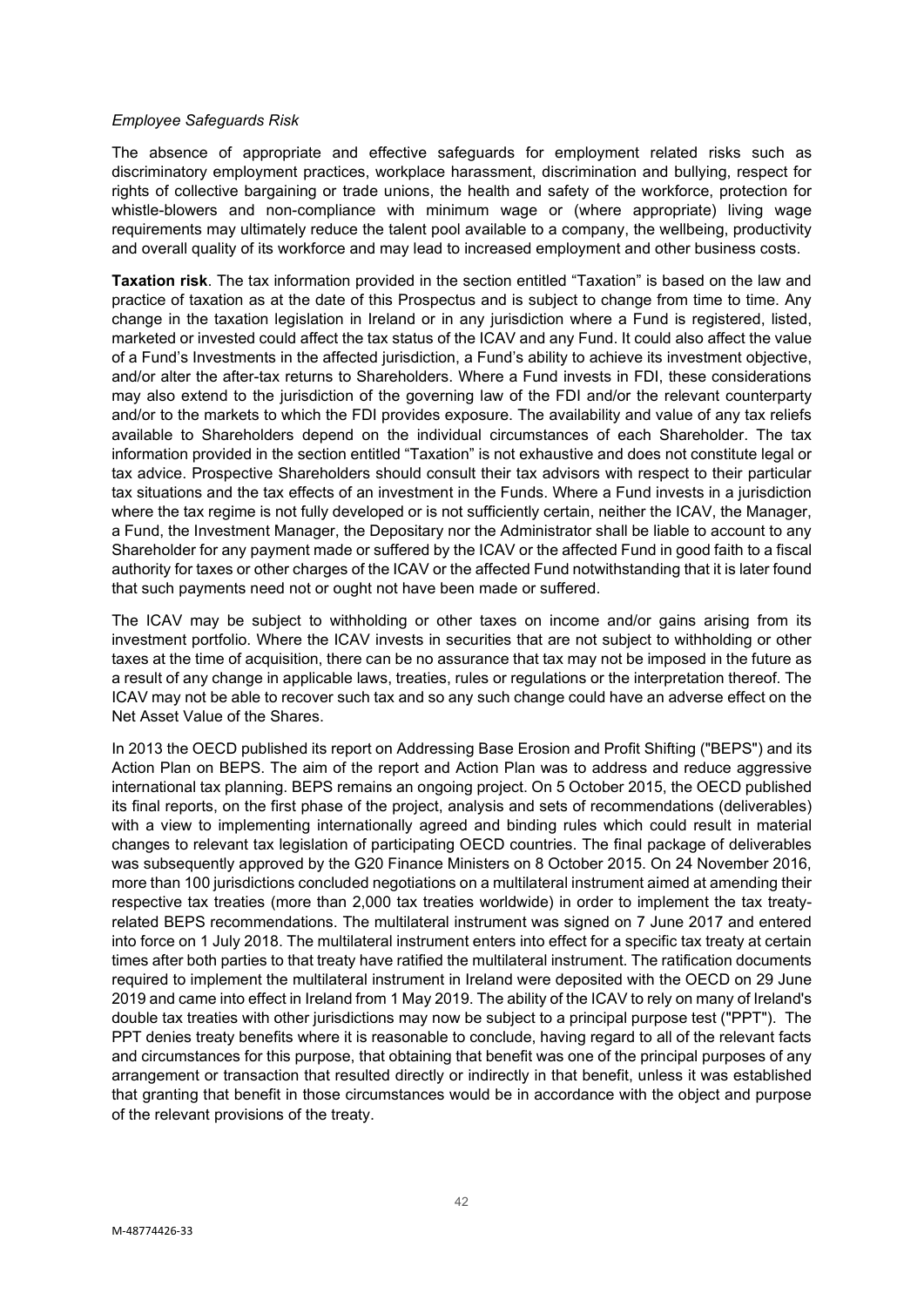**Unlisted securities.** Although a Fund will generally invest in listed securities, a Fund has the discretion to invest up to 10% of its Net Asset Value in securities which are not listed or traded on a Regulated Market. Securities which are neither listed nor traded on a Regulated Market may become illiquid and as a result a Fund may be unable to readily sell such securities and thereby realise their value. In such circumstances the Fund's Net Asset Value will be adversely affected.

**Valuation risk.** A Fund's Investments will typically be valued at the relevant market value, in accordance with the Instrument and applicable law. In certain circumstances, a portion of a Fund's assets may be valued by the ICAV at fair value using prices provided by a pricing service or, alternatively, a broker-dealer or other market intermediary when other reliable pricing sources may not be available. If no relevant information is available from those sources or if the ICAV considers available information unreliable, the Directors may value a Fund's assets based on such other information as the ICAV may in its discretion consider appropriate. There can be no assurance that such prices will accurately reflect the price a Fund would receive upon sale of an Investment and to the extent a Fund sells an asset at a price lower than the price at which it has been valued the Fund's Net Asset Value will be adversely affected.

**Volatility risk.** The Net Asset Value of certain Funds may be subject to high volatility. Further, prospective investors should be aware that investments are subject to normal market fluctuations and other risks inherent in investing in securities.

**Collection accounts**. A single collection account is operated at umbrella level in the name of the ICAV (the "**Collection Account**"). All subscription and redemption monies and dividends or cash distributions payable to or from the Funds are channelled and managed through the Collection Account.

Subscription monies received in respect of a Fund in advance of the issue of Shares will be held in the Collection Account in the name of the ICAV and will be treated as an asset of the relevant Fund. Investors will be unsecured creditors of the ICAV with respect to any cash amount subscribed and held by the ICAV in the Collection Account until such time as the Shares subscribed are issued, and will not benefit from any appreciation in the Net Asset Value of the relevant Fund in respect of which the subscription request was made or any other shareholder rights (including dividend entitlement) until such time as the relevant Shares are issued. In the event of the insolvency of that Fund or the ICAV, there is no guarantee that the Fund or ICAV will have sufficient funds to pay unsecured creditors in full.

Payment by a Fund of redemption proceeds and dividends is subject to receipt by the Administrator of original subscription documents and compliance with all anti-money laundering procedures. Payment of redemption proceeds or dividends to the Shareholders entitled to such amounts may accordingly be blocked pending compliance with the foregoing requirements to the satisfaction of the Administrator. Redemption and distribution amounts, including blocked redemption or distribution amounts, will, pending payment to the relevant investor or Shareholder, be held in the Collection Account in the name of the ICAV. For as long as such amounts are held in the Collection Account, the investors/Shareholders entitled to such payments from a Fund will be unsecured creditors of the ICAV with respect to those amounts and, with respect to and to the extent of their interest in such amounts, will not benefit from any appreciation in the Net Asset Value of the relevant Fund or any other Shareholder rights (including further dividend entitlement). Redeeming Shareholders will cease to be Shareholders with regard to the redeemed Shares as and from the relevant redemption date. In the event of the insolvency of the relevant Fund or the ICAV, there is no guarantee that the Fund or the ICAV will have sufficient funds to pay unsecured creditors in full. Redeeming Shareholders and Shareholders entitled to dividends should therefore ensure that any outstanding documentation and/or information required in order for them to receive such payments to their own account is provided to the ICAV or its delegate, the Administrator, promptly. Failure to do so is at such Shareholder's own risk.

In the event of the insolvency of a Fund, recovery of any amounts to which other Funds are entitled, but which may have transferred to the insolvent Fund as a result of the operation of the Collection Account, will be subject to the principles of Irish trust law and the terms of the operational procedures for the Collection Account. There may be delays in effecting and/or disputes as to the recovery of such amounts, and the insolvent Fund may have insufficient funds to repay amounts due to other Funds.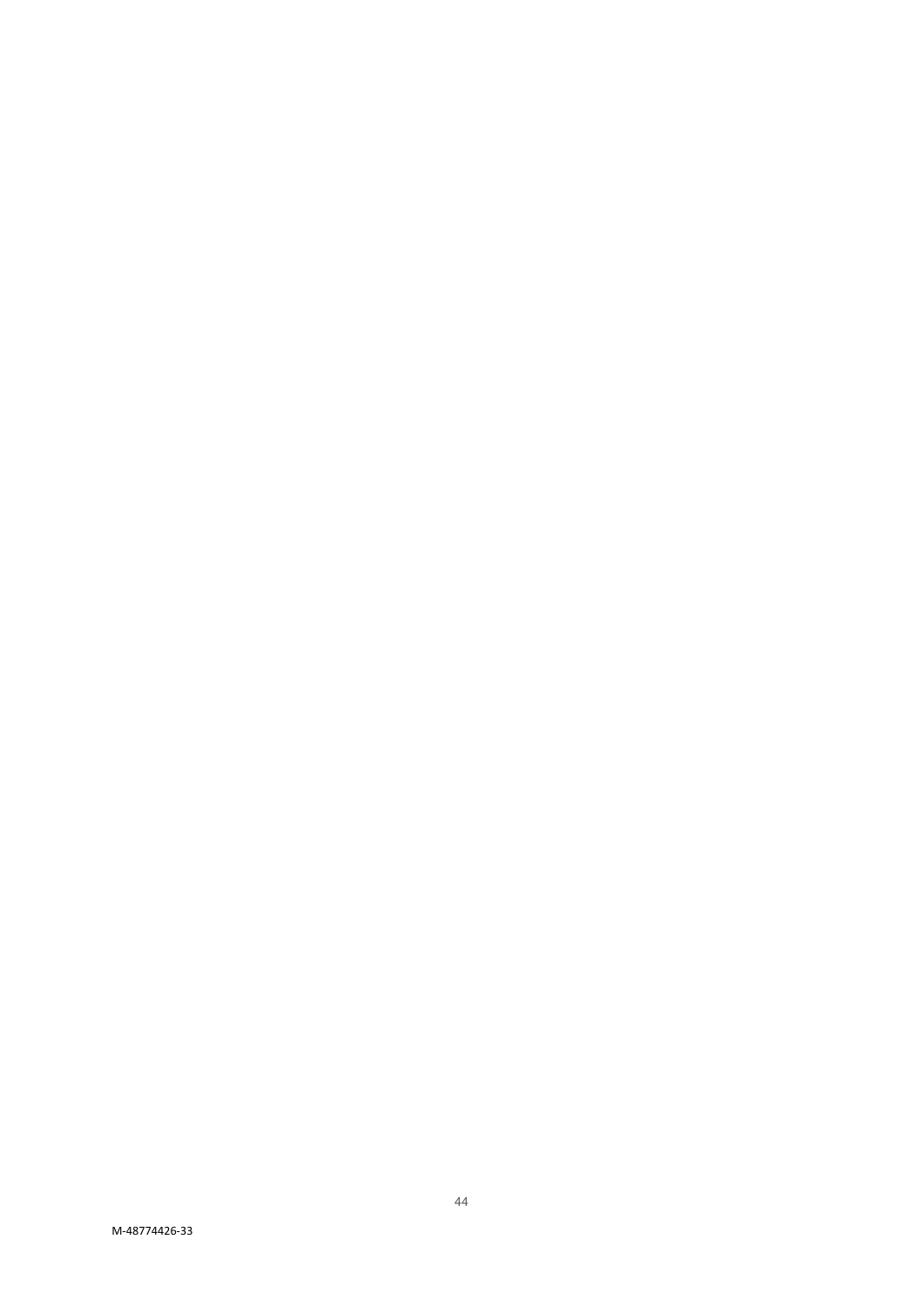# **10. MANAGEMENT AND ADMINISTRATION**

The Directors control the affairs of the ICAV and are responsible for the overall investment policy, which will be determined by them and notified to the Manager. The Manager has delegated certain of its duties to the Investment Managers, the Administrator, the EU Marketing Agent and the UK Marketing Agent.

# **10.1 The Directors**

The ICAV shall be managed and its affairs supervised by the Directors whose details are set out below. The Directors are all non-executive directors of the ICAV.

**Mr Vincent Dodd** *(*Irish Resident). Mr Dodd has over 27 years' experience in fund management, fund administration and private banking. He currently serves as a specialist independent director to a number of Irish and international financial services companies, UCITS and exchange listed mutual funds. Mr Dodd was Head of Private Banking at KBC Bank in Ireland from 1997 to 2003. Before joining KBC Bank he was Head of Business Development at Bank of Ireland Securities Services, the custody and fund administration arm of the Bank of Ireland, from 1993 to 1997. He was a senior manager in the Private Clients Group of the Investment Bank of Ireland from 1991 to 1993. From 2003 to 2008, Mr Dodd was a senior consultant and director of a number of boutique advisory companies working with family offices, corporate and private institutions in the Irish market. Mr Dodd received his B.A. in Economics and Politics from University College Dublin in 1986 and his DBA in Corporate finance and Business Administration in 1987 from Queens University Belfast. Mr Dodd completed the Post Graduate Diploma in Corporate Governance in 2010 at the Smurfit Business School in University College Dublin. Mr Dodd is a member of the Institute of Directors. Mr Dodd is an independent, non-executive Director.

**Ms Denise Kinsella** (Irish resident). Ms Kinsella is an experienced independent non-executive director and chairperson of a number of asset management funds and companies. She has over 30 years' experience in international financial services. She is a former partner of Dillon Eustace Solicitors (1999 to 2005) prior to which (1988 to 1999) she held senior executive roles at Bank of Ireland including Head of Client Services and Head of Legal Affairs at Bank of Ireland Securities Services (since acquired by Northern Trust) and, in Bank of Ireland Asset Management, as a Senior Manager. Ms Kinsella is a past Chairperson of Irish Funds, the Irish Funds industry association and its legal and regulatory subcommittee and represented the industry on a number of key funds industry working groups including An Taoiseach's International Financial Services Committee and FEFSI (now EFAMA). She served on the Committee on Collective Investment Governance formed by the Central Bank of Ireland to develop recommendations for good governance practice for funds. Ms Kinella was consulting editor to "Collective Investment Schemes in Luxembourg, Law and Practice" published by Oxford University Press and has lectured on financial services law at the Law Society of Ireland. She graduated in law from Trinity College Dublin (1983), was admitted as a solicitor by the Law Society of Ireland (1987) and holds a diploma in company direction from the Institute of Directors (UK) (2011). She is a founding member and Director of the Irish Funds' industry charity, basis.point.

**Mr Peter Ziemba** (US resident). Mr. Ziemba has served as Executive Vice President – Senior Advisor to the CEO and Chief Administrative Officer of WisdomTree Asset Management, Inc since January 2018. Prior to this role, he served as Executive Vice President-Business and Legal Affairs of WisdomTree Asset Management, Inc since January 2008 and Chief Legal Officer since March 2011. From April 2007 to March 2011, Mr Ziemba served as WisdomTree's General Counsel. Prior to joining WisdomTree, Mr Ziemba was a partner in the Corporate and Securities department of Graubard Miller, which served as WisdomTree's primary corporate counsel, from 1991 to 2007, and was employed at that firm beginning in 1982. Mr Ziemba received his B.A. in History with university honors from Binghamton University and his J.D. cum laude from Benjamin N. Cardozo School of Law. Mr Ziemba served as a director of WisdomTree Asset Management, Inc from 1996 to 2003.

**Mr Alexis Marinof** (Belgian Resident (UK Resident as of October 2013)). Mr Marinof is the Head of WisdomTree in Europe, and is also a non-executive director of the Manager and the EU Marketing Agent and an executive director and CEO of the UK Marketing Agent. Mr Marinof has over 19 years' experience in the Asset Management Industry and has a proven track record in building multi-product pan-European ETF businesses. Prior to joining WisdomTree, Mr Marinof was EMEA Head of SPDR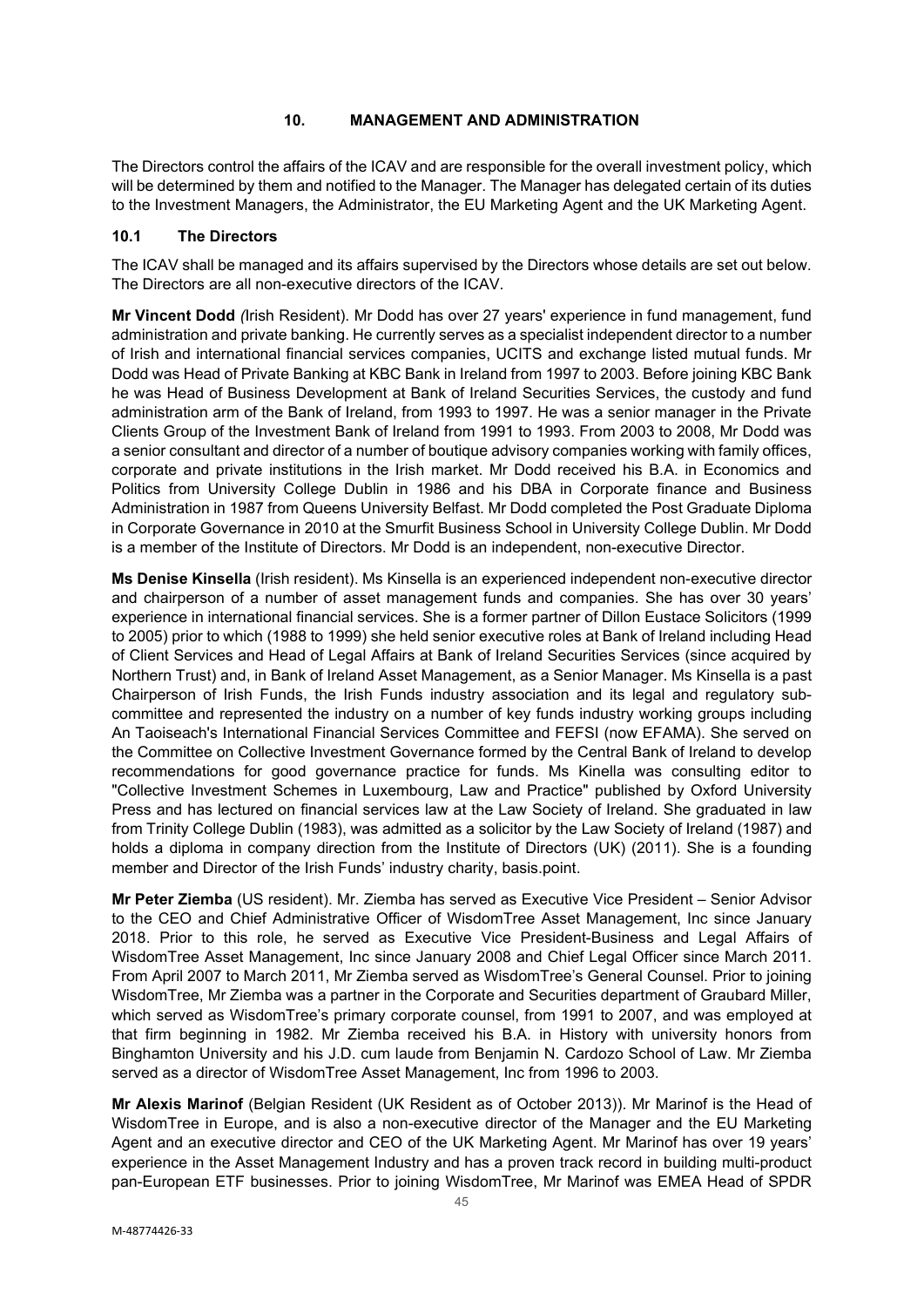ETFs and Managing Director at State Street Global Advisors (SSGA) in London. At SSGA, Mr Marinof also held the roles of EMEA Distribution Chief Operating Officer in London, Head of Middle East and Africa in Dubai and Head of the Nordic Region in Brussels. Mr Marinof is a Certified European Financial Analyst (CEFA) and holds a Master's degree in Finance and Business Management from the Université Catholique de Louvain-La-Neuve (Belgium).

**Mr Bryan Governey** (Irish Resident). Mr Governey joined WisdomTree in September 2014 and has served as General Counsel for WisdomTree in Europe since November 2016. He is responsible for the legal, compliance and human resource departments in Europe. Mr Governey is also a non-executive director of the Manager, and an executive director and CEO of the EU Marketing Agent. Prior to joining WisdomTree, Mr Governey was legal counsel at Renaissance Asset Managers from 2012 until 2014, and he served as legal counsel at Aviva Investors from 2010 until 2012. Prior to this, Mr Governey was a solicitor in the asset management practice of Dillon Eustace in Ireland. He was admitted as a solicitor by the Law Society of Ireland in 2010 and also admitted as a solicitor of the Law Society of England and Wales in the same year. Mr Governey holds a B.A. in Philosophy and Political Science from Trinity College Dublin.

**Ms Nadia Samuels** (UK Resident). Ms Samuels is the Head of Operations for WisdomTree in Europe. Ms Samuels has over 17 years' experience in the Asset Management Industry and has been at WisdomTree since 2016. Prior to joining WisdomTree, Ms Samuels worked at Morgan Stanley Investment Management, where she was head of Portfolio Administration Services. Ms Samuels held similar roles at BMO Asset Management (formerly known as F&C Asset Management) and Thames River Capital. Ms Samuels holds a Higher Diploma in Cost and Management Accounting from the Cape Peninsula University of Technology and a Certificate in Investment Management attained in London with the CFA UK Society.

**Ms Anne-Marie King** (Irish Resident). Ms. King is an Independent non-executive director having served on both Irish and Luxembourg authorised investment funds and management companies. Ms King has over 20 years' senior management experience within the regulated investment funds sector and currently acts as a non-executive director of Irish authorised investment funds. Ms. King joined Invesco Global Asset Management DAC in 1994 and held various executive positions within Invesco, most recently fulfilled the role of Head of EMEA Governance with responsibility for the governance and oversight framework for regulated funds and management company activity across EMEA as well as Country Head of Invesco Ireland, Ms King has also served as a Director and Chair on a number of Invesco promoted funds and corporate Boards with extensive experience across Irish and Luxembourg structures representing in excess of USD\$90 billion of assets under management. Prior to that Ms King has undertaken a number of varied roles within Invesco including: Finance, Investment Administration Business Development and Transfer Agency and was a Conducting Office for Luxembourg management company.

# **10.2 The Manager**

The ICAV has appointed WisdomTree Management Limited as its manager pursuant to the Management Agreement. Under the terms of the Management Agreement, the Manager has responsibility for the management and administration of the ICAV's affairs and the distribution of the Shares, subject to the overall supervision and control of the Directors.

The Manager has delegated the investment management functions in respect of each Fund to the Investment Manager, the administration, transfer agency and registrar functions to the Administrator, and the marketing function to the EU Marketing Agent and the UK Marketing Agent. The Manager may from time to time appoint entities in relation to the distribution of Shares, which entities shall be paid out of the fee payable to the Manager.

The Manager is a private company limited by shares and was incorporated in Ireland on 23 June 2014 under company registration number 545822. It is 100% indirectly owned by WisdomTree and is part of the Promoter's group of companies. The Manager has an authorised share capital of €10,000,000 and will maintain an issued and fully paid up share capital of at least €125,000. The Manager's main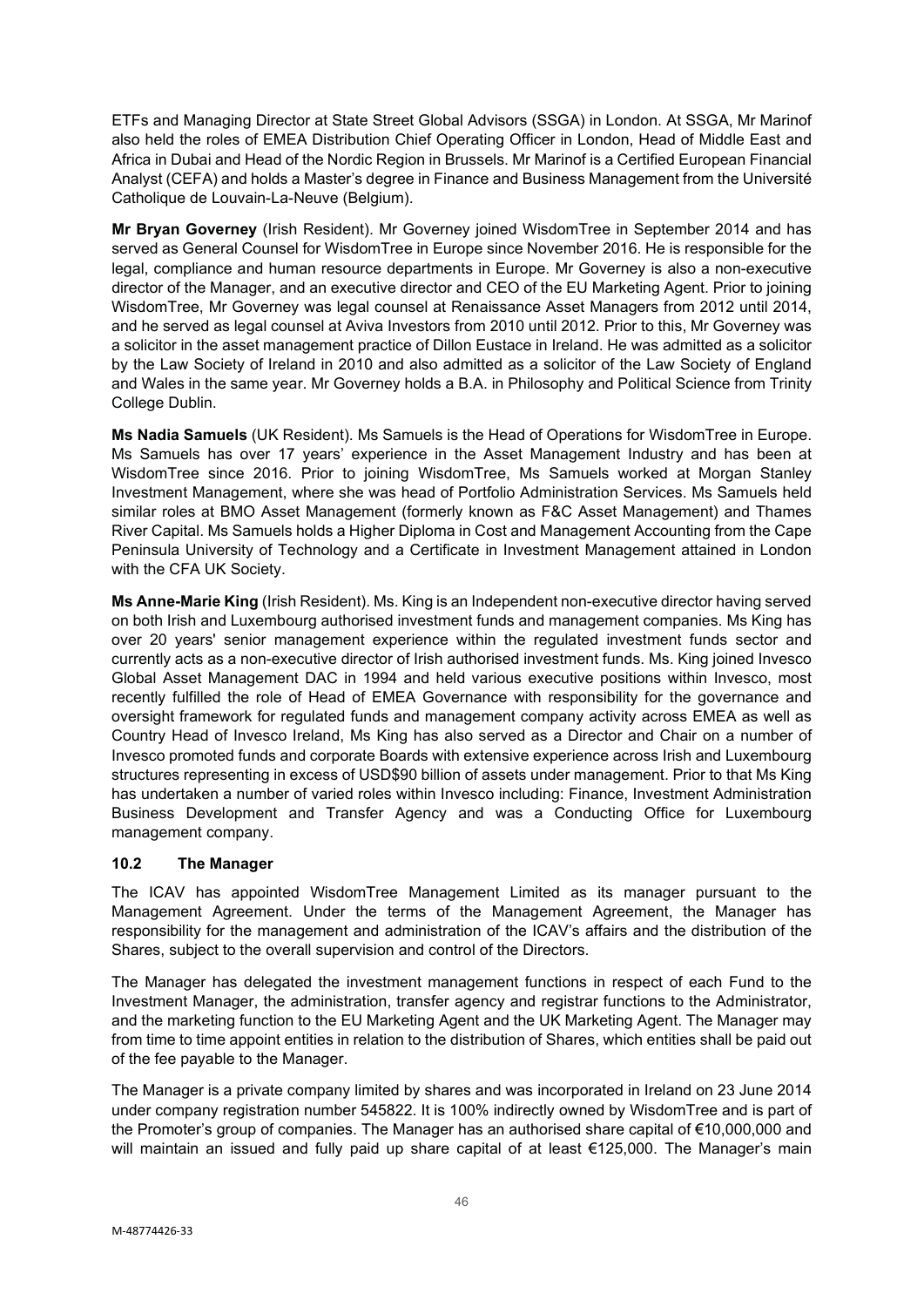business is the provision of fund management and administration services to collective investment schemes such as the ICAV. The directors of the Manager are the same as those of the ICAV.

The secretary of the Manager is Goodbody Secretarial Limited.

The Manager has approved and adopted a remuneration policy (the "**Remuneration Policy**"). The Remuneration Policy aligns the interests of staff with the long-term interests of clients, the business, shareholders, and other stakeholders. It focuses on performance-related pay, together with an emphasis on ensuring that performance is not achieved by taking risks which fall outside the Manager's risk appetite. In the Manager's opinion, the Remuneration Policy is proportionate and consistent with sound and effective risk management in accordance with applicable UCITS requirements. Details of the Manager's up-to-date Remuneration Policy, including a description of how remuneration and benefits are calculated and the identities of the persons responsible for awarding such remuneration/benefits, can be accessed from the following website: [www.wisdomtree.eu.](http://www.wisdomtree.eu/) A paper copy of these policy details is also available free of charge from the Manager upon request.

# **10.3 The Promoter**

WisdomTree Asset Management, Inc acts as promoter of the ICAV. It is authorised by the SEC and is registered as an investment adviser under the Investment Advisers Act, 1940, as amended. It was established on 11 February 2005. As at 16 November 2021, funds under management totalled approximately US\$78,442,754,596.24.

# **10.4 The Investment Managers**

In respect of certain of the Funds as set out in the relevant Supplement, the Manager has appointed Assenagon Asset Management S.A.as investment manager pursuant to the Investment Management Agreement. Assenagon Asset Management S.A. will be responsible for the management of the investment of the assets of certain Funds of the ICAV in accordance with the investment objectives and policies described in this Prospectus and the Supplement for the relevant Fund, subject always to the supervision and direction of the Directors. Assenagon Asset Management S.A is a joint stock ICAV incorporated under the laws of Luxembourg and is authorised and regulated by the Commission de Surveillance du Secteur Financier (the "**CSSF**") under Chapter 15 of the Law of December 2010 relating to undertakings for collective investments. Assenagon Asset Management S.A has a registered office at Aerogolf Center, 1B, Heienhaff, 1736 Senningerberg, Luxembourg. The Investment Manager has approximately €37 billion in assets under management as at 29 October 2021.

In respect of all the remaining Funds, the Manager has appointed Irish Life Investment Managers Limited as investment manager pursuant to the Investment Management Agreement. Irish Life Investment Managers Limited will be responsible for the management of the investment of the assets of certain Funds of the ICAV in accordance with the investment objectives and policies described in this Prospectus and the Supplement for the relevant Fund, subject always to the supervision and direction of the Directors. Irish Life Investment Managers Limited was incorporated in Ireland on the 8 August, 1986 and is regulated by the Central Bank. Irish Life Investment Managers Limited currently has approximately €100.95 billion in assets under discretionary management, as at 29 October 2021.

The Investment Manager may, in accordance with the requirements of the Central Bank, appoint one or more sub-investment managers to whom it may delegate all or part of the day to day conduct of its investment management responsibilities in respect of any Fund. The Investment Manager will, unless otherwise agreed with the Manager, discharge the fees and expenses of any such sub-investment managers. Information relating to any other sub-investment managers to whom the investment decision making may be delegated will be provided to Shareholders on request and details of any such subinvestment managers will be disclosed in the ICAV's annual report and audited financial statements and semi-annual report and unaudited financial statements.

# **10.5 The Depositary**

The ICAV has appointed State Street Custodial Services (Ireland) Limited to act as the depositary of the ICAV's assets pursuant to the Depositary Agreement. The Depositary provides safe custody of the ICAV's assets pursuant to the Regulations.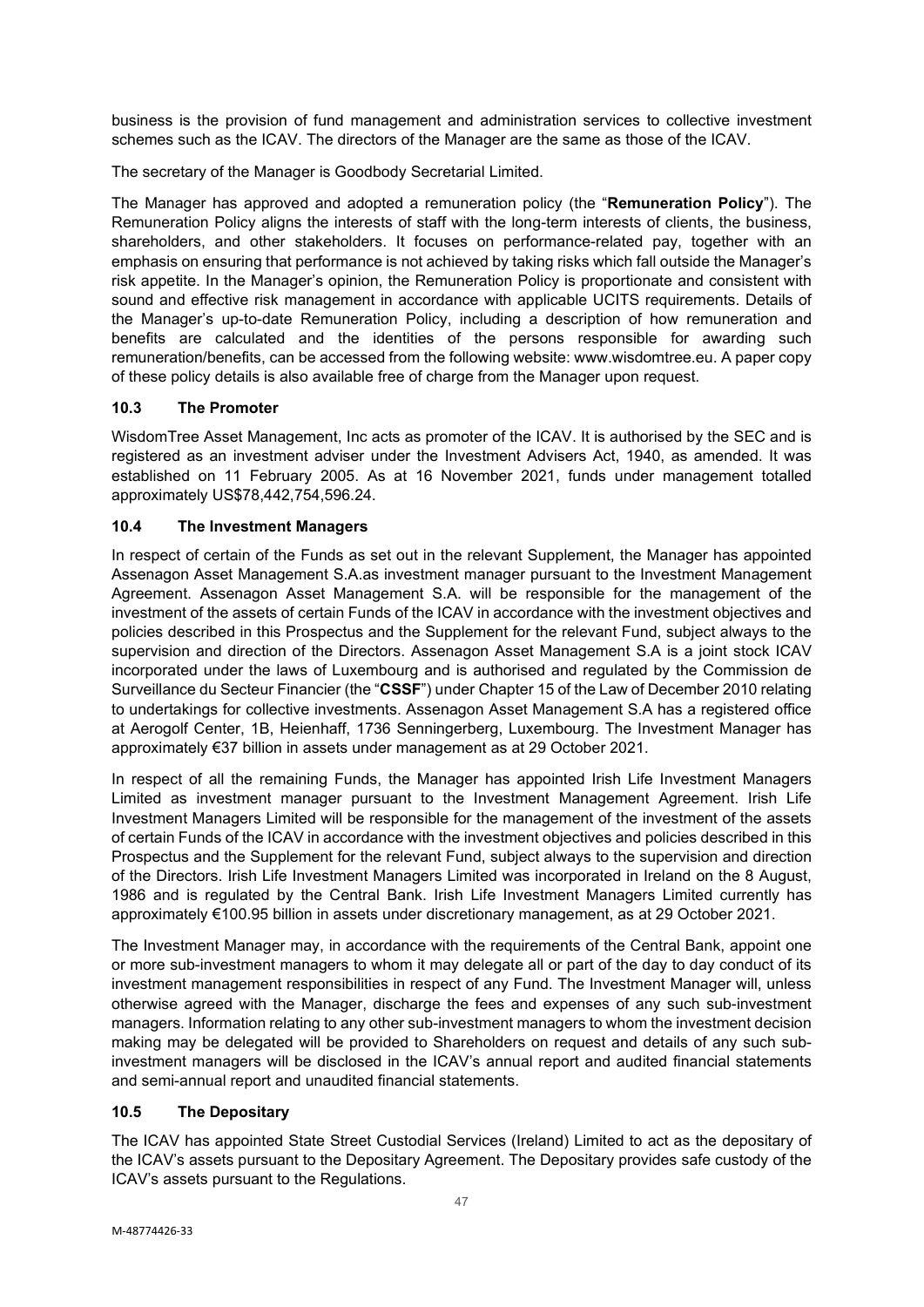The Depositary is a limited liability company incorporated in Ireland on 22 May 1991 and is, like the Administrator, ultimately owned by the State Street Corporation. Its authorised share capital is GBP5,000,000 and its issued and paid up capital is GBP200,000. As at 30 June 2021 the Depositary held funds under custody of US\$1,504,873,220,792. The Depositary is a subsidiary of State Street Bank and Trust Company ("**SSBT**") and the liabilities of the Depositary are guaranteed by SSBT. The Depositary, SSBT and the Administrator are ultimately owned by State Street Corporation. The Depositary's principal business is the provision of custodial and trustee services for collective investment schemes and other portfolios.

State Street Corporation is a leading world-wide specialist in providing sophisticated global investors with investment servicing and investment management. State Street Corporation is headquartered in Boston, Massachusetts, USA, and trades on the New York Stock Exchange under the symbol "STT".

Pursuant to the Depositary Agreement, the Depositary will provide safekeeping for the ICAV's assets in accordance with applicable UCITS requirements. In addition, the Depositary has the following main duties, which may not be delegated:

- (i) it must ensure that the sale, issue, repurchase, redemption and cancellation of Shares is carried out in accordance with the Regulations and the Instrument;
- (ii) it must ensure that the value of the Shares is calculated in accordance with the Regulations and the Instrument;
- (iii) it must carry out the instructions of the Manager, the ICAV and the Investment Manager unless such instructions conflict with the Prospectus, the Regulations or the Instrument;
- (iv) it must ensure that in transactions involving the ICAV's assets or the assets of any Fund that any payment in respect of same is remitted to the relevant Fund(s) within the usual time limits;
- (v) it must ensure that the income of the ICAV or of any Fund(s) is applied in accordance with the Regulations and the Instrument;
- (vi) it must enquire into the conduct of the ICAV and the Manager (acting on behalf of the ICAV) in each accounting period and report thereon to Shareholders; and
- (vii) it must ensure that the ICAV's cash flows are properly monitored in accordance with the Regulations and the Instrument.

In accordance with applicable UCITS requirements, the Depositary shall be liable to the ICAV and the Shareholders (i) in respect of a loss of a financial instrument held in its custody (or in the custody of any third party to whom the Depositary's safekeeping functions have been delegated) unless the Depositary can prove that the loss has arisen as a result of an external event beyond its reasonable control, the consequences of which would have been unavoidable despite all reasonable efforts to the contrary and (ii) in respect of all other losses arising as a result of the Depositary's negligent or intentional failure to properly fulfil its obligations pursuant to the Regulations.

In accordance with the Regulations, the Depositary must not carry out activities with regard to the ICAV or with regard to the Manager acting on behalf of the ICAV that may create conflicts of interest between itself and (i) the ICAV, (ii) the Shareholders and/or (iii) the Manager unless it has separated the performance of its depositary tasks from its other potentially conflicting tasks in accordance with the Regulations and the potential conflicts are identified, managed, monitored and disclosed to Shareholders. Please refer to the section of this Prospectus entitled 'Conflicts of Interest' for details of potential conflicts that may arise involving the Depositary.

The Depositary may delegate its safekeeping duties only in accordance with the Regulations and provided that: (i) the services are not delegated with the intention of avoiding the requirements of the Regulations; (ii) the Depositary can demonstrate that there is an objective reason for the delegation;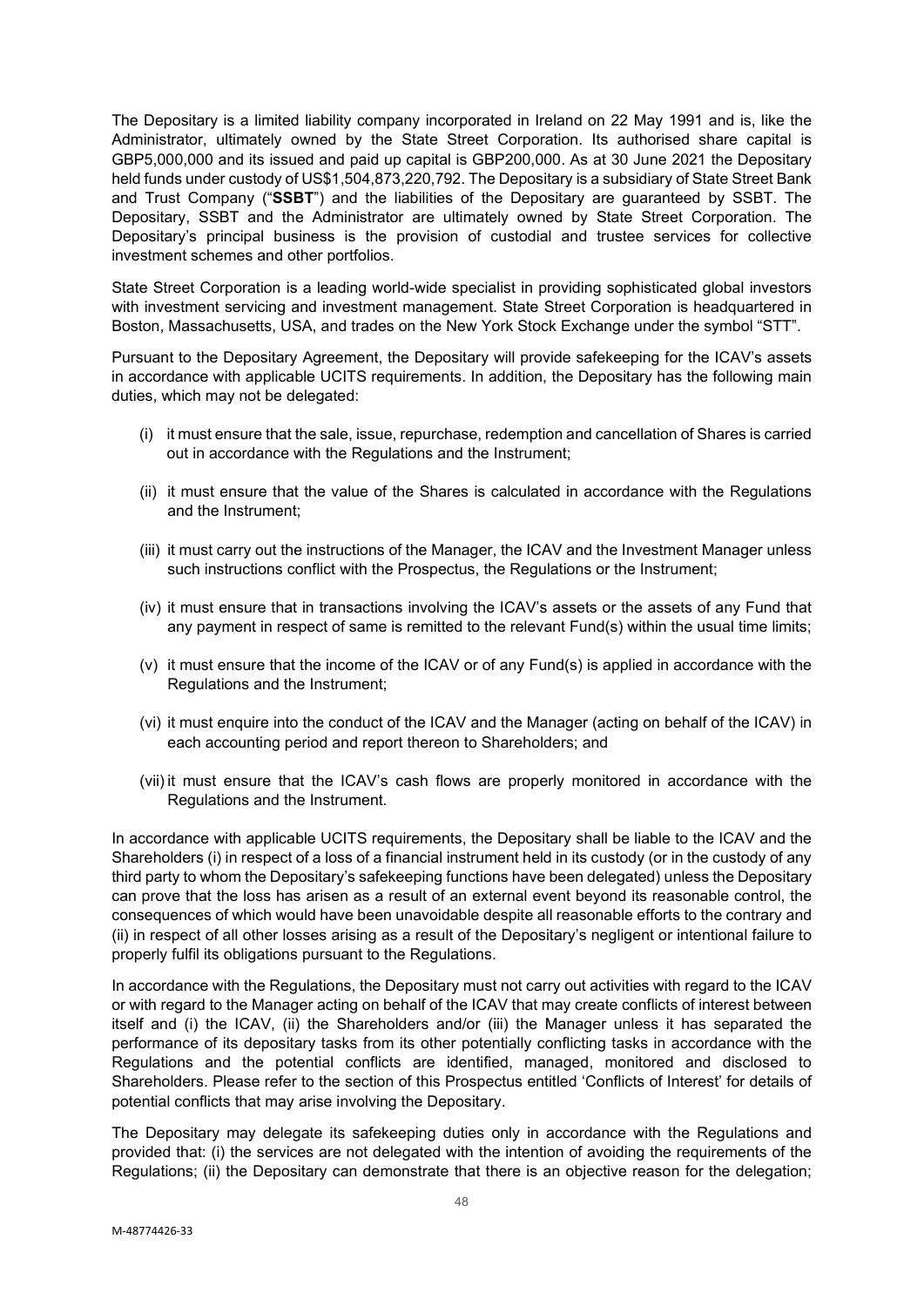and (iii) the Depositary has exercised all due, skill, care and diligence in the selection and appointment of any third party to whom it has delegated its safekeeping duties either wholly or in part and continues to exercise all due skill, care and diligence in the periodic review and ongoing monitoring of any such third party and of the arrangements of such third party in respect of the matters delegated to it. Any third party to whom the Depositary delegates its safekeeping functions in accordance with the Regulations may, in turn, sub-delegate those functions subject to the same requirements as apply to any delegation effected directly by the Depositary. The liability of the Depositary will not be affected by any delegation of its safekeeping functions.

The Depositary may delegate its safekeeping duties in respect of the ICAV's assets to the list of sub delegates set out in Appendix V. The selection of entities to which safekeeping duties will be delegated will depend on the markets in which the ICAV invests. The Depositary has confirmed that no conflicts of interest arise as a result of such delegation.

Up-to-date information regarding the duties of the Depositary, any conflicts of interest that may arise and the Depositary's delegation arrangements will be made available to investors by the ICAV on request.

# **10.6 The Administrator**

The Manager has delegated its responsibilities as administrator and registrar to State Street Fund Services (Ireland) Limited pursuant to the Administration Agreement. The Administrator will have the responsibility for the administration of the ICAV's affairs including the calculation of the Net Asset Value, processing Order Forms and dealing requests from the Primary Market, registry, transfer agency services and the preparation of the accounts of the ICAV, subject to the overall supervision of the Directors and the Manager.

The Administrator is a limited liability company incorporated in Ireland on 23 March 1992 and is ultimately a wholly-owned subsidiary of the State Street Corporation. The authorised share capital of the Administrator is Stg£5,000,000 with an issued and paid up capital of Stg£350,000.

State Street Corporation is a leading world-wide specialist in providing sophisticated global investors with investment servicing and investment management. State Street Corporation is headquartered in Boston, Massachusetts, USA, and trades on the New York Stock Exchange under the symbol "STT".

# **10.7 The Marketing Agents**

The Manager has appointed WisdomTree UK Limited as the entity responsible for marketing the Shares of the ICAV within the UK pursuant to the Marketing and Support Services Agreement. The UK Marketing Agent is part of the Promoter's group of companies.

The Manager has appointed WisdomTree Ireland Limited as the entity responsible for marketing the Shares of the ICAV within the EU pursuant to the Marketing and Support Services Agreement. The EU Marketing Agent is part of the Promoter's group of companies.

# **10.8 Conflicts of Interest**

Due to the widespread operations undertaken by the Promoter, the ICAV, the Directors, the Manager, the Investment Manager, the EU Marketing Agent, the UK Marketing Agent, the Administrator and the Depositary and, where applicable, their respective holding companies, subsidiaries and affiliates (each an "**Interested Party**") conflicts of interest may arise. Subject to the provisions below, the Interested Parties may effect transactions where those conflicts arise and shall not (subject as below) be liable to account for any profit, commission or other remuneration arising. All such transactions must be in the best interests of Shareholders (as at the date of the transaction) and are conducted as if negotiated at arm's length.

Each of the Parties will use its reasonable endeavours to ensure that the performance of their respective duties will not be impaired by any such involvement they may have and that any conflicts which may arise will be resolved fairly. In particular, the Investment Manager will ensure that investment opportunities are allocated on a fair and equitable basis.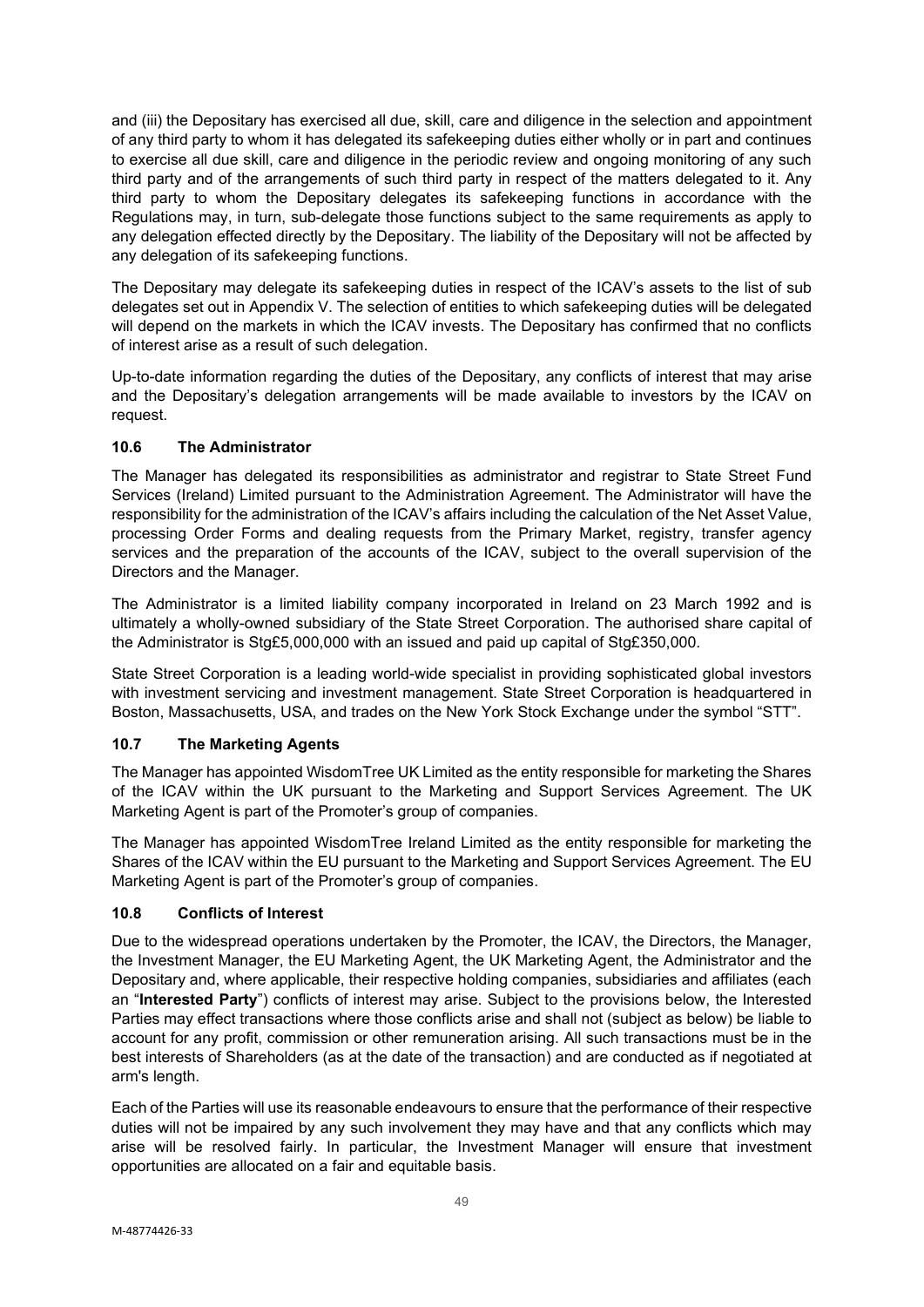Without prejudice to the generality of the foregoing, the following conflicts of interest may arise:

- (i) an Interested Party may acquire or dispose of any Investment notwithstanding that the same or similar Investments may be owned by or for the account of or otherwise connected with the ICAV;
- (ii) an Interested Party may acquire, hold or dispose of Investments notwithstanding that such Investments had been acquired or disposed of by or on behalf of the ICAV by virtue of a transaction effected by the ICAV in which the Interested Party was concerned provided that the acquisition by an Interested Party of such Investments is in the best interests of Shareholders (as at the date of the transaction) and is conducted as if negotiated at arm's length;
- (iii) an Interested Party may deal with the ICAV as principal or as agent, provided that:-
	- A. the value of the transaction is certified by a person approved by the Depositary (or by the Directors in the case of a transaction with the Depositary or an affiliate of the Depositary) as independent and competent; or
	- B. execution is on best terms on an organised investment exchange in accordance with the rules of the relevant exchange; or
	- C. where A and B are not practical, execution is on terms which the Depositary (or the Directors in the case of a transaction with the Depositary or an affiliate of the Depositary) is satisfied conforms with the principle that such a transaction be conducted at arm's length and is in the best interest of the Shareholders.

In the case of each transaction entered into with an Interested Party for or on behalf of the ICAV or any Fund(s), the Depositary (or the Directors in the case of a transaction involving the Depositary or an affiliate of the Depositary), shall document the manner in which the transaction has complied with the principles set out at (A) to (C) above and where a transaction with an Interested Party is conducted in accordance with (C) above, the Depositary (or the Directors in the case of a transaction involving the Depositary or an affiliate of the Depositary) shall document its/their rationale for being satisfied that the transaction conformed to the requirement that such transactions be at arm's length and in the best interests of Shareholders as at the date of the transaction.

- (iv) certain of the Directors of the ICAV are or may in the future be connected with the Manager, Investment Manager and its affiliates. However, in their capacity as Directors of the ICAV, they will function as persons with independent fiduciary duties and will not be subject to the control of the Manager or Investment Manager. For the avoidance of doubt, the Directors shall not be liable to account to the ICAV in respect of such conflict, for example, as a result of receiving remuneration as directors or employees of the Manager or Investment Manager;
- (v) the ICAV may purchase or hold an Investment the issuer of which is an Interested Party or where an Interested Party is its adviser or banker;
- (vi) the ICAV may establish a Fund, the Index of which is licenced from the Promoter. The Promoter may receive a fee from the ICAV or the Manager in respect of such licencing arrangement;
- (vii) the Investment Manager's fee may be based on a percentage of the Net Asset Value of a Fund. The Manager and Investment Manager may provide valuation services to the Administrator (to assist in calculating the Net Asset Value of a Fund) in relation to Investments. This may result in a potential conflict of interest as the Investment Manager's fee will increase as the Net Asset Value of a Fund increases;
- (viii) the Manager, Investment Manager and any sub-investment manager may be involved in advising or managing other investment funds which may have similar or overlapping investment objectives to or with the ICAV;
- (ix) the ICAV may invest in other collective investment schemes which may be operated and/or managed by an Interested Party. Where commission is received by the Manager or Investment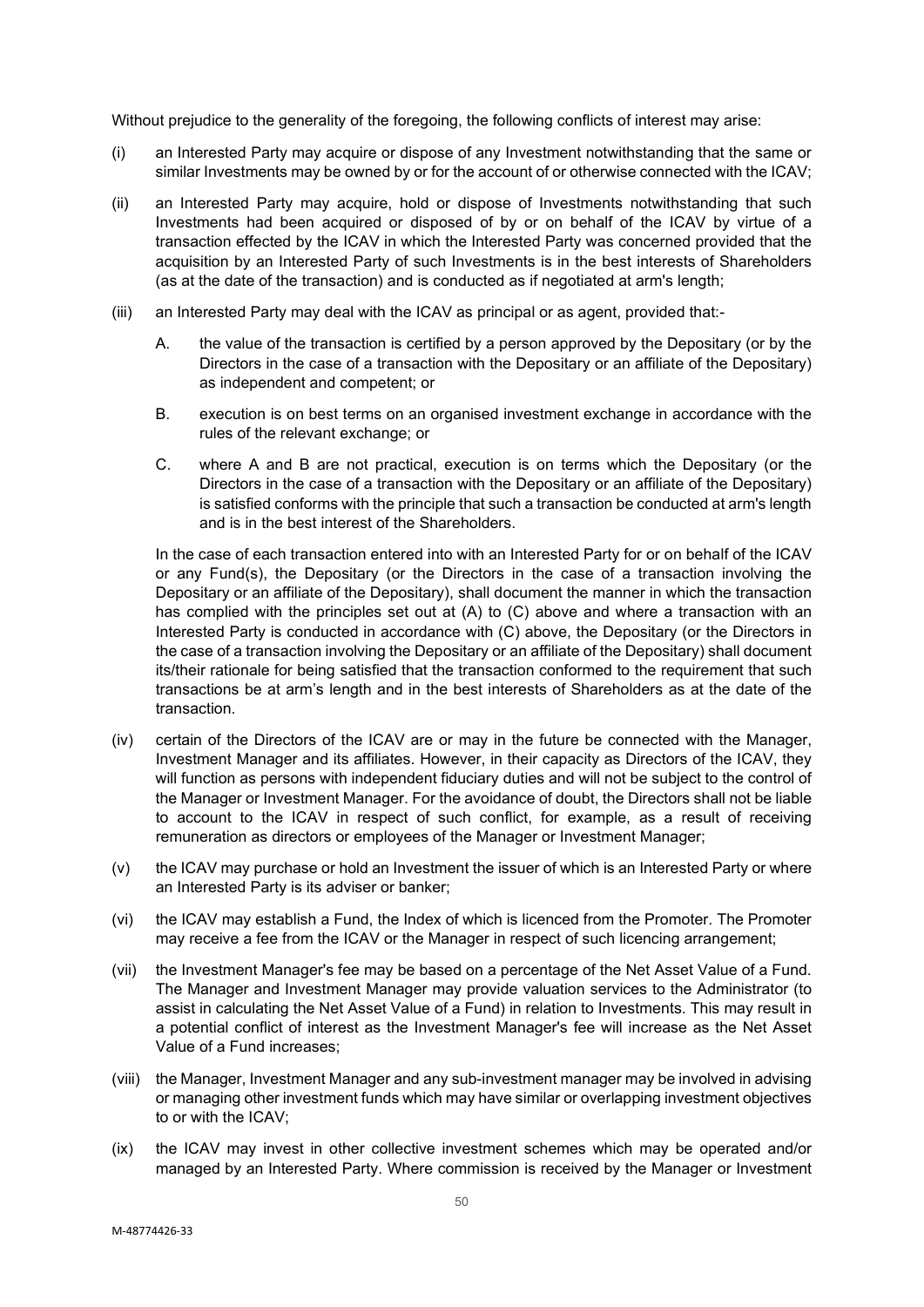Manager by virtue of an investment by the ICAV in the units/shares of any collective investment scheme, such commission will be paid into the property of the relevant Fund;

- (x) the Investment Manager may enter into arrangements with its affiliates whereby the Investment Manager may agree to pay out of its own resources an incentive or an inducement fee for new subscriptions into the Funds.
- (xi) affiliates of the Investment Manager may make investments in a Fund that could constitute a substantial percentage of a Fund's net assets. Such affiliate investors may, in their sole discretion and without notice to Shareholders, subscribe for Shares in a Fund or redeem all or a substantial amount of their Shares in a Fund.
- (xii) In the event of substantial redemptions by affiliated investors and/or other Shareholders, the Investment Manager may not be able to liquidate sufficient investments in a single Dealing Day and some or all of a redemption request by affiliated investors or other Shareholders may be deferred until a subsequent Dealing Day.

# **10.9 Conflicts of interest within the Investment Manager**

Because the Investment Manager manages multiple portfolios for multiple clients, the potential for conflicts of interest exists. The Investment Manager manages portfolios having substantially the same investment style as the Funds but such portfolios may not have portfolio compositions identical to those of the Funds due, for example, to specific investment limitations or guidelines present in some portfolios or accounts, but not others. The Investment Manager may purchase securities for one portfolio and not another portfolio, and the performance of securities purchased for one portfolio may vary from the performance of securities purchased for other portfolios. The Investment Manager may place transactions on behalf of other accounts that are directly or indirectly contrary to investment decisions made on behalf of the Funds, or make investment decisions that are similar to those made for the Funds, both of which have the potential to adversely impact the Funds depending on market conditions. For example, the Investment Manager may purchase a security in one portfolio while appropriately selling that same security in another portfolio. In addition, some of these portfolios have fee structures that are or have the potential to be higher than the fees paid to the Investment Manager, which can cause potential conflicts in the allocation of investment opportunities between the Funds and the other accounts. However, the compensation structure for portfolio managers within the Investment Manager does not generally provide incentive to favour one account over another because that part of a portfolio manager's bonus based on performance is not based on the performance of one account to the exclusion of others. The Investment Manager has undertaken to manage all client accounts in a fair and equitable manner.

#### **10.10 Meetings**

In accordance with section 89 of the Act, the Directors have elected to dispense with the holding of annual general meetings in the ICAV.

### **10.11 Accounts and Information**

The ICAV's accounting year-end is 31 December in each year. The ICAV prepares an annual report and audited financial statements.

The ICAV prepares an annual report and audited financial statements within four months of the end of the financial period to which they relate i.e. by 30 April of each year. Copies of the half-yearly report and unaudited financial statements (made up to 30 June) are also prepared within two months of the end of the half year period to which they relate i.e. by 31 August of each year.

The annual report and audited financial statements and half-yearly report and unaudited financial statements will be sent to the Companies Announcement Office of Euronext Dublin within four months of the ICAV's financial year end and two months of the half year period respectively. Copies of the annual report and audited financial statements and half-yearly report and unaudited financial statements will be sent, on request, to Shareholders.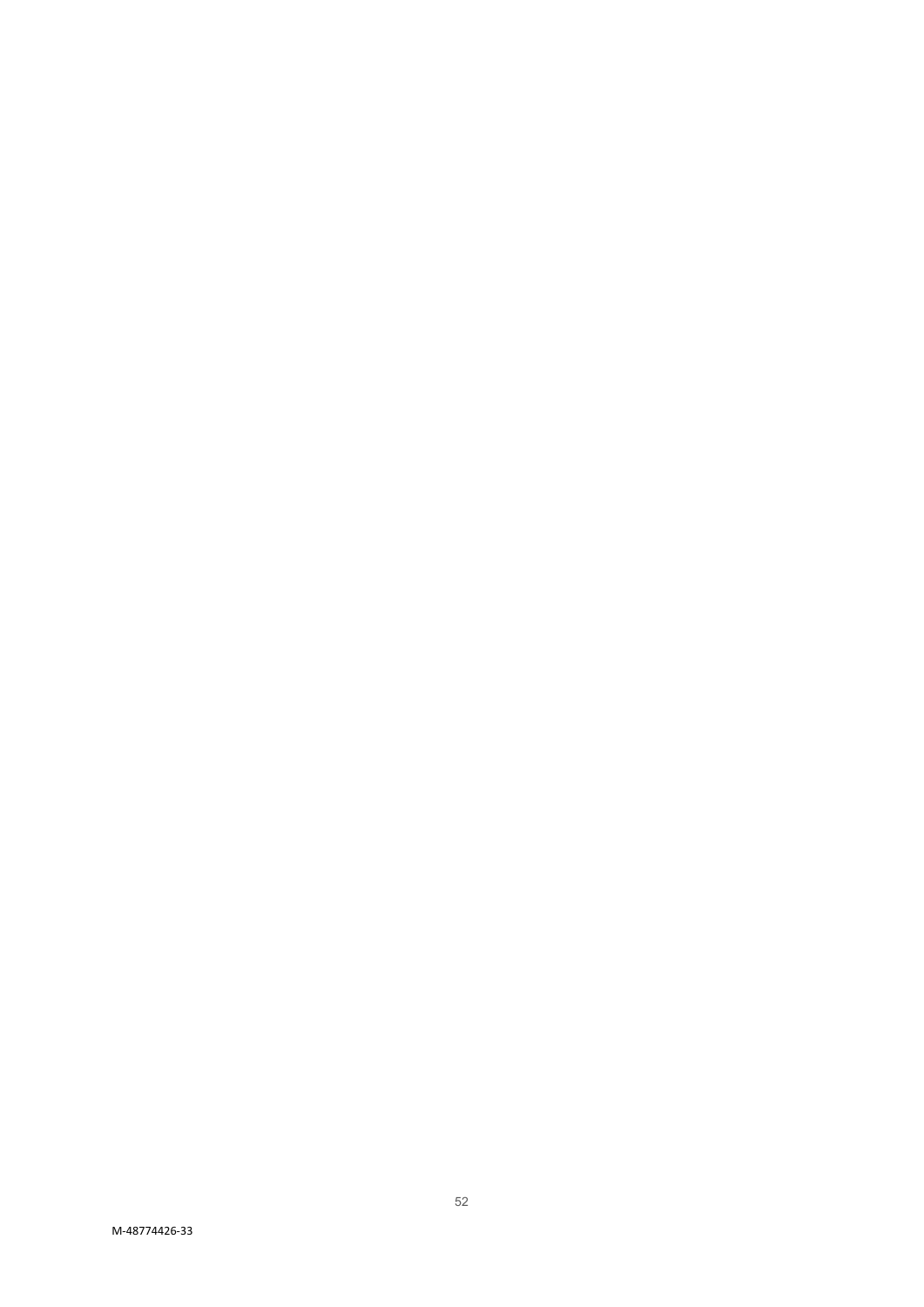### **11. VALUATION**

### **11.1 Calculation of Net Asset Value**

The calculation of the Net Asset Value of each Fund and of each class of Shares within a Fund (if applicable) will be carried out by the Administrator in accordance with the requirements of the Instrument. Except when the determination of the Net Asset Value of any Fund has been suspended or postponed in the circumstances set out under the heading "Temporary Suspension" below, the calculation of the Net Asset Value of each Fund, the Net Asset Value of any class of Shares and the Net Asset Value per Share will be prepared by reference to each Valuation Point.

The Net Asset Value of each Fund will be expressed in its Base Currency. The Net Asset Value of a Fund shall be calculated by ascertaining the value of the assets of a Fund and deducting from such amount the liabilities of the Fund (which shall include all fees and expenses payable and/or accrued and/or estimated to be payable out of the assets of the Fund). The Net Asset Value of any class of Shares within a Fund will be determined by deducting the share of liabilities attributable to that class from the assets attributable to the class. The Net Asset Value of each Share class will be expressed in the currency of denomination of the relevant Share class. The Net Asset Value attributable to each Share of each class will be determined by dividing the Net Asset Value of the class by the number of Shares in issue (or deemed to be in issue) in that class as of the relevant Valuation Point.

Investments of a Fund will be valued in accordance with the valuation provisions contained in the Instrument. The Instrument enables a Fund to be valued using the methodology employed by the underlying Index for valuing Investments. Investments may therefore be valued at either (a) last traded price, (b) bid price (either closing bid price or last bid price), (c) closing mid-market price or (d) latest mid-market price at close of business on the relevant Regulated Market on a Dealing Day. A particular or specific asset may be valued using an alternative method of valuation if the Directors deem it necessary and the alternative method has been approved by the Depositary. The valuation methodology used to determine the Net Asset Value per Share of a Fund will be consistently applied for the same assets of the same class and will be specified in the Supplement of the relevant Fund.

Where Investments are quoted, listed or normally dealt in on more than one Regulated Market the market, which in the opinion of the Administrator, constitutes the main market for the relevant Investment or which provides the fairest criteria for valuing the relevant Investment shall be used. Where such Investments do not have available prices (or have prices which the Directors view as unrepresentative) those Investments shall be valued at their probable realisation value. The probable realisation value of an Investment will be estimated with care and in good faith by a competent person, firm or association making a market in such Investment appointed by the Directors (and approved for the purpose by the Depositary) and/or any other competent person, appointed by the Directors (and approved for the purpose by the Depositary). Where such Investments are acquired at a premium or a discount outside or off the Regulated Market they may be valued taking into account the level of premium or discount at the date of valuation with the approval of the Depositary (who must ensure the adoption of such a procedure is justifiable in the context of establishing the probable realisation value of the Investment).

Where Investments comprising bonds, notes, and similar non-money market debt assets are not constituents of the Index underlying a Fund, such assets shall be valued at the closing mid-market price on the main market on which these assets are traded or admitted for trading (i.e. the market which is the sole market or which is, in the opinion of the Directors the principal market on which the assets in question are quoted or dealt in) plus any interest accrued thereon from the date on which same were acquired. Where investments comprising money market instruments (e.g. certificates of deposit, bankers acceptances and commercial paper) are not constituents of the Index underlying a Fund, the value of such assets shall be determined using reliable market quotations. In the absence of reliable market quotations they shall be valued using valuation models or matrix pricing, which incorporate yield and/or price with respect to such money market instruments that are considered comparable in characteristics such as rating, interest rate and maturity date and quotations from securities dealers to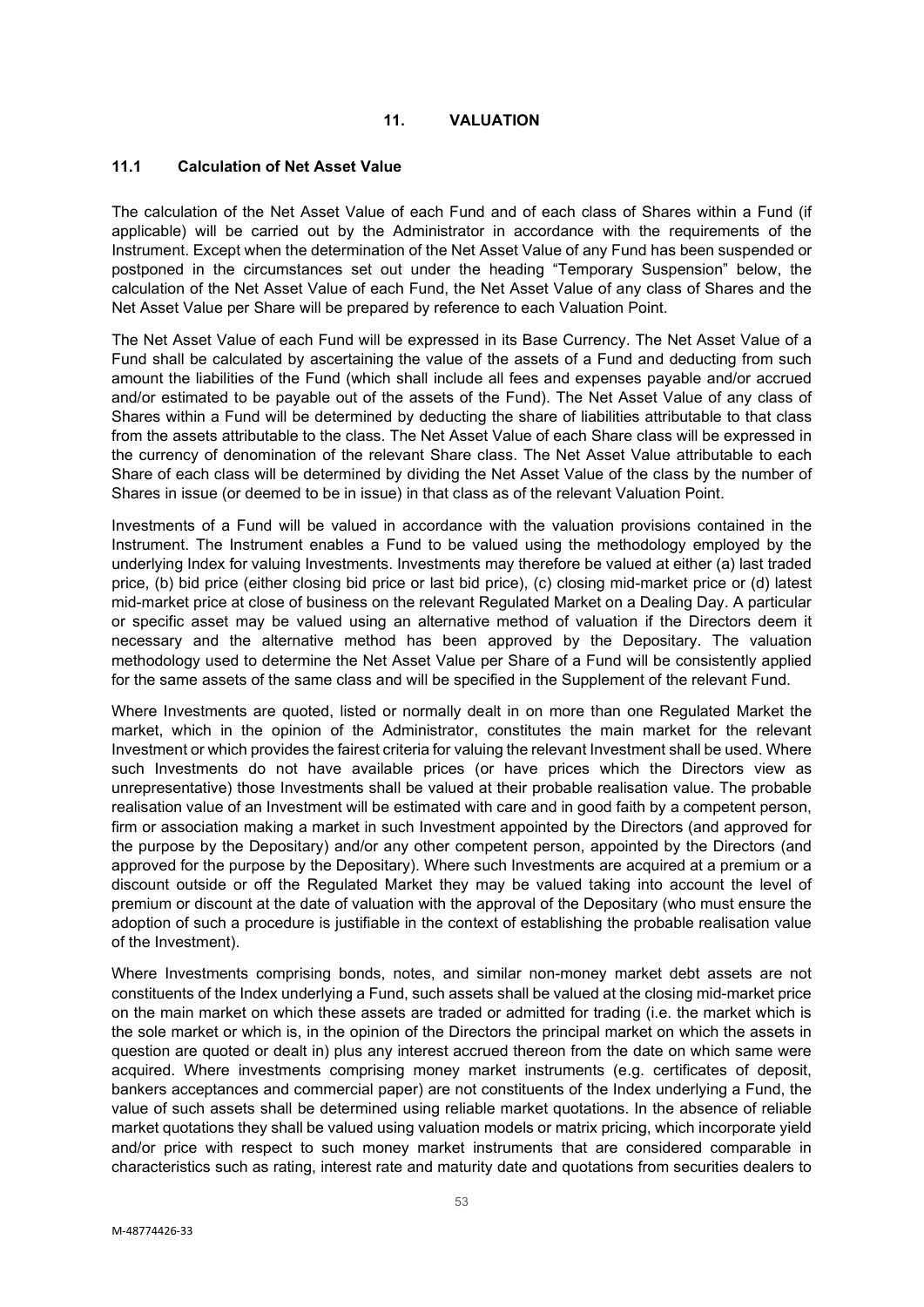determined current value. Investments comprising money market Investments with a known residual maturity of less than three months and have no specific sensitivity to market parameters, including credit risk may be valued using the amortised cost method of valuation in accordance with the requirements of the Central Bank. The Directors or their delegates shall review or cause a review to take place of deviations between the amortised method of valuation and the market value of investments in accordance with the Central Bank's requirements.

The value of investments comprising a unit in an open-ended collective scheme/mutual fund shall be the latest available net asset value of such unit. Cash, deposits and other liquid assets will be valued at face value with applicable interest accrued. FDI (including futures contracts and options dealt in on a Regulated Market) shall be valued at the settlement price as determined by the market in question, provided that if such settlement price is not available for any reason or is unrepresentative, same shall be valued at the probable realisation value estimated with care and in good faith by a competent person appointed by the Directors (and approved for the purpose by the Depositary). OTC FDI shall be valued at least daily using either a counterparty quotation, an alternative valuation calculated by the ICAV or an independent pricing vendor appointed by the Directors and approved for this purpose by the Depositary. Where a counterparty valuation is used, it must be approved or verified at least weekly by a party independent of the counterparty (approved for the purpose by the Depositary). Where an alternative valuation is used the ICAV will follow best international practice established by bodies such as IOSCO (International Organisation of Securities Commission) and AIMA (the Alternative Investment Management Association) and any such valuation shall be reconciled to that of the counterparty on a monthly basis. The ICAV may also value OTC FDI in accordance with the requirements of relevant regulations or Central Bank requirements. Where significant differences arise these must be promptly investigated and explained.

Notwithstanding the provisions set out above the Directors, with the approval of the Depositary, may adjust the value of any Investment if, (a) after accounting for currency, applicable rate of interest, maturity, marketability, dealing costs and/or such other considerations as they may deem relevant, or (b) in relation to a specific asset permit an alternative method of valuation approved by the Depositary to be used if they deem it necessary to reflect its fair value.

# **11.2 Publication of Net Asset Value**

The Net Asset Value per Share in a Fund shall be made public at the offices of the Administrator during normal business hours on each Business Day and will be notified immediately upon calculation to the ISE and any other exchanges on which the Shares of the Funds are listed from time to time (as necessary) by the Administrator. The up to date Net Asset Value per Share in a Fund will also be published on [www.wisdomtree.eu](http://www.wisdomtree.eu/) and in such other media as may be required.

# **11.3 Temporary Suspension**

The Directors may declare a temporary suspension of the determination of the Net Asset Value and of the issue, redemption and switching of any particular class of Shares in the ICAV or any Fund:

- (a) during the whole or any part of any period when any of the principal markets on which any significant portion of the Index constituents relating to a Fund or the Investments of a Fund (as the case may be) from time to time are quoted, listed, traded or dealt in, or when the foreign exchange markets corresponding to a Fund's Base Currency or the currency in which a considerable portion of the Index constituents relating to a Fund or the Fund's Investments (as the case may be) are denominated, is closed (otherwise than for customary weekend or ordinary holidays) or during which dealings therein are restricted or suspended or trading on any relevant futures exchange or market is restricted or suspended;
- (b) during the whole or any part of any period when, as a result of political, economic, military or monetary events or any other circumstances outside the control, responsibility and power of the Directors, any disposal or valuation of Investments of a Fund is not, in the opinion of the Directors, reasonably practicable without this being detrimental to the interests of owners of Shares in general or the owners of Shares of the relevant Fund or if, in the opinion of the Directors, the Net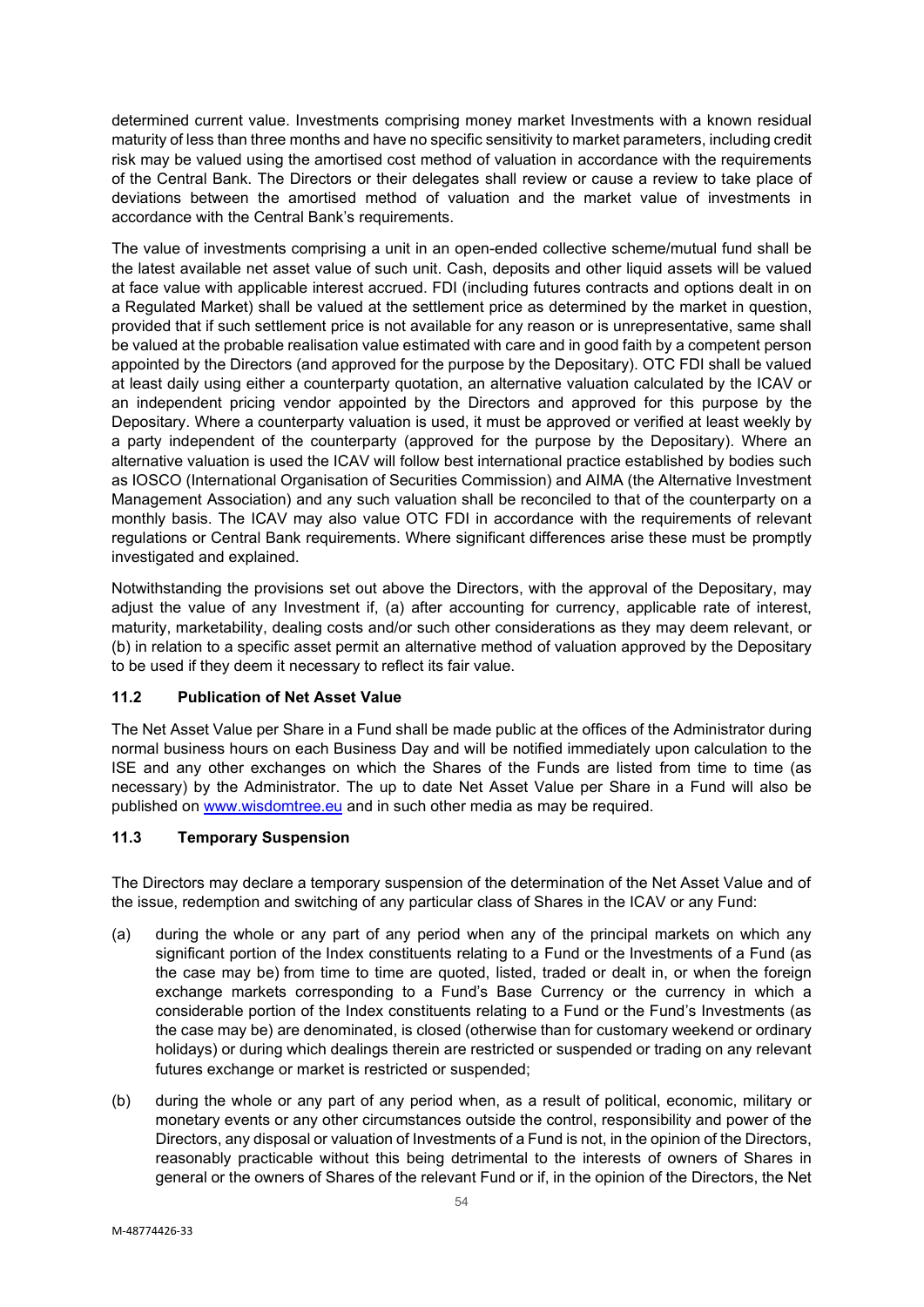Asset Value cannot fairly be calculated or such disposal would be materially prejudicial to the owners of Shares in general or the owners of Shares of the relevant Fund;

- (c) during the whole or any part of any period during which any breakdown occurs in the means of communication normally employed in determining the value of any of the Investments of the ICAV or when for any other reason the value of any of the Investments or other assets of the relevant Fund cannot reasonably or fairly be ascertained;
- (d) during the whole or any part of any period when the ICAV is unable to repatriate funds required for the purpose of making redemption payments or when such payments cannot, in the opinion of the Directors, be effected at normal prices or normal rates of exchange or during which there are difficulties or it is envisaged that there will be difficulties, in the transfer of monies or assets required for subscriptions, redemptions or trading;
- (e) upon the publication of a notice convening a general meeting of Shareholders for the purpose of resolving to wind up the ICAV or terminate any Fund;
- (f) when dealings of the Shares on a relevant stock exchange are restricted or suspended;
- (g) when settlement or clearing of securities in a Securities Settlement System is disrupted;
- (h) any period when the dealing of Shares is suspended pursuant to any order or direction issued by a relevant regulatory authority;
- (i) any period when an Index is not compiled or published; any period in which a counterparty with which the ICAV has entered into a swap transaction is unable to make any payment due or owing under the swap, including where it is unable to repatriate or exchange at a reasonable rate the proceeds of its underlying hedge;
- (j) any period when the Directors, in their discretion, consider suspension to be required or in the interests of the ICAV, a Fund or the Shareholders of a Fund; or
- (k) any period during which the Directors, in their discretion, consider suspension to be required for the purposes of effecting a merger, amalgamation or restructuring of a Fund or of the ICAV.

Notice of the beginning and end of any period of suspension will be communicated immediately to the Central Bank, Euronext Dublin, any other relevant stock exchange and the relevant Securities Settlement System. Such notice shall also be published in such publication(s) as the Board may determine and, in any event, shall be communicated through the media by which Share prices are published. Notice shall also be given to any person applying to subscribe for, or redeem Shares in the Fund concerned. Any applications for Shares received during any period of suspension will normally be held over until the next Dealing Day.

The ICAV, where possible, will take all necessary steps to bring any period of suspension to an end as soon as possible.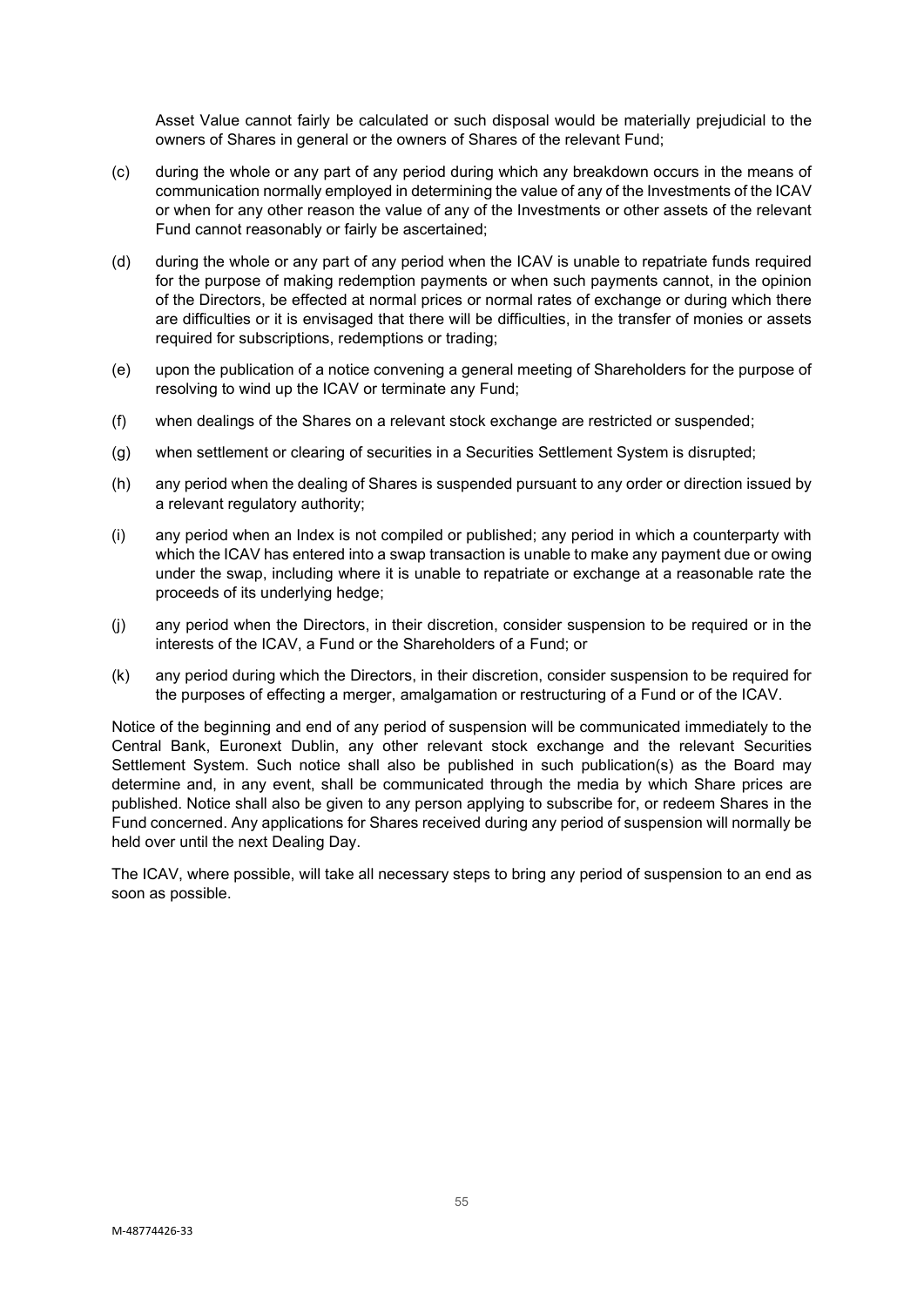# **12. BROKERAGE TRANSACTIONS**

The Investment Manager is responsible for the investment of Fund assets. In selecting the brokers or dealers for any transaction relating to Investments the Investment Manager may make such selection based on factors deemed relevant, including but not limited to the breadth of the market in the security; the price of the security; the reasonableness of the commission or mark-up or mark-down, if any; execution capability; settlement capability; back office efficiency and the financial condition of the broker or dealer, both for the specific transaction and on a continuing basis. The overall reasonableness of brokerage commissions paid is evaluated by the Investment Manager based upon its knowledge of available information as to the general level of commissions paid by other institutional investors for comparable services. Brokers may also be selected because of their ability to handle special or difficult executions, such as may be involved in large block trades, less liquid securities, broad distributions, or other circumstances. The Investment Manager does not consider the provision or value of research, products or services a broker or dealer may provide, if any, as a factor in the selection of a broker or dealer or the determination of the reasonableness of commissions paid in connection with portfolio transactions.

The Investment Manager will seek to ensure that transactions effected in relation to a Fund are on a best execution basis. This means that the Investment Manager will take all reasonable steps to select brokers who provide the best possible result for a Fund, taking into account price, cost, speed, likelihood of execution and settlement, size, nature or any other consideration relevant to execution of the transaction. In managing the assets of the ICAV, the Investment Manager may receive research and assistance from brokers (for example the provision of statistical and other information and computer systems (either hardware or software)). The Investment Manager may allocate brokerage business to entities who have provided such research and assistance to the ICAV. The benefits provided under any such arrangements must assist in the provision of investment services to the ICAV and any such arrangements must be disclosed in the periodic reports of the ICAV.

To the extent creation or redemption transactions are conducted on a cash or "cash in lieu" basis, a Fund may contemporaneously transact with broker-dealers for the purchase or sale of Investments in connection with such transactions. Such orders may be placed with an Authorised Participant in its capacity as broker-dealer or with an affiliated broker-dealer of such Authorised Participant.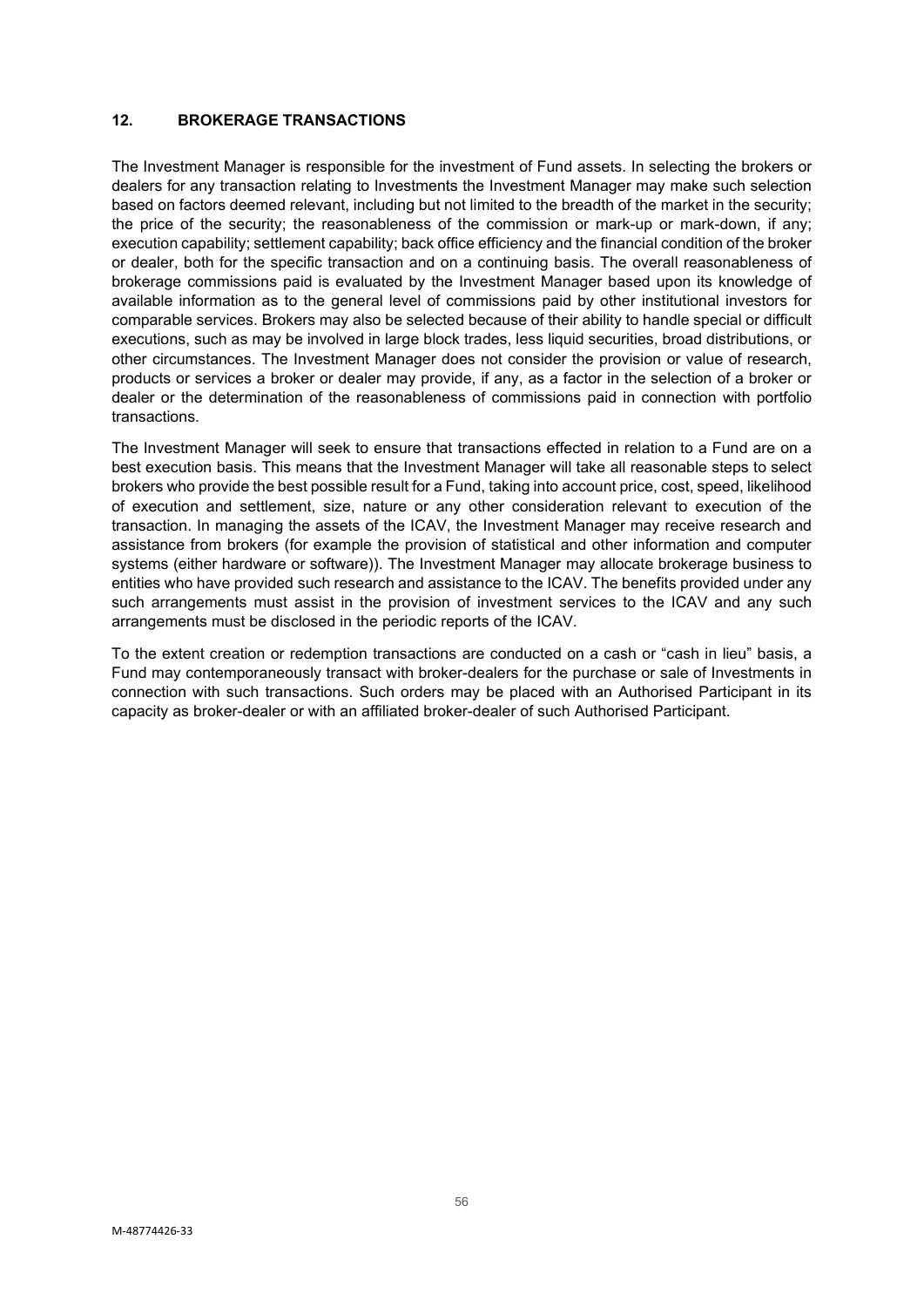### **13. SHARE DEALING**

# **13.1 General**

The Funds are exchange traded funds which means that Shares of the Funds are listed and actively traded on one or more stock exchanges. Only brokers (and similar entities) known as "Authorised Participants" are permitted to subscribe for and redeem Shares of the Funds directly with the ICAV in the Primary Market. Such Authorised Participants generally have the capability to deliver the Shares of the Funds within the Securities Settlement System relevant to the stock exchanges on which the Shares are listed. Authorised Participants usually sell the Shares they subscribe for on one or more stock exchanges, the Secondary Market, where such Shares become freely tradable. Potential investors who are not Authorised Participants can purchase and sell the Shares of the Funds on the Secondary Market through a broker/dealer on a recognised stock exchange or OTC. The section titled "Primary Market" relates to subscriptions and redemptions between the ICAV and Authorised Participants. Investors who are not Authorised Participants should refer to the section below titled "Secondary Market". The ICAV may impose such restrictions as it believes necessary to ensure that no Shares are acquired by persons who are not Qualified Holders.

The ICAV has absolute discretion to accept or reject in whole or in part any application for Shares without assigning any reason therefor. The ICAV may accept subscriptions for Shares and pay redemptions of Shares either in-kind, in cash or in a combination of both. The manner in which a subscription or redemption is satisfied is typically at the discretion of the Manager and further details specific to each Fund will be set out in the relevant Fund Supplement. For more detail on the general subscription and redemption process please see 13.7 and 13.8 below.

# **13.2 International Central Securities Depositary**

Shares will be issued in non-certificated form into the ICSDs. No physical shares will be issued into the ICSDs. This issuance of non-certificated shares into the ICSD will be subject to the issue of one or more Global Certificates, where required by the ICSDs in which the Shares are held. No individual certificates for Shares will be issued by the ICAV. The Global Certificate will be deposited with the relevant Common Depositary and registered in the name of the Common Depositary (or the Common Depositary Nominee). The Common Depositary (or the Common Depositary Nominee) will appear as the sole Shareholder on the Register in respect of such Shares. As a result, purchasers of Shares will not be recorded as Shareholders on the Register but will hold a beneficial interest in such Shares.

**Investors should note that, only the Common Depositary (or the Common Depositary Nominee), will be registered in the ICAV's Register and therefore appear as a Shareholder. Therefore investors will not be able to exercise the rights associated with being a Shareholder directly with the ICAV. Investor's rights in respect of Shares will be governed by their agreement with their nominee, broker or International Central Securities Depositary, as appropriate.**

# **13.3 Primary market**

The issue or redemption of Shares directly with the ICAV is done on what is known as the "Primary Market". Only Authorised Participants are permitted to deal on the Primary Market.

Shares in a Fund are typically issued and redeemed in Creation Units on each Dealing Day on a forward pricing basis (i.e. by reference to the Net Asset Value of Shares calculated as at the Valuation Point for the relevant Dealing Day and after taking account of relevant Duties and Charges (and Cash Transaction Charge (if any)). No subscriptions, redemptions or switches of Shares in a Fund will be made during any period where a temporary suspension of the determination of the Net Asset Value and of the issue, redemption and switching of any particular class of Shares in the ICAV or any Fund has been declared.

# **13.4 Authorised Participants**

To become an Authorised Participant and to deal with a Fund in the Primary Market an applicant must enter into a Participant Agreement with the ICAV. The Participant Agreement requires the applicant to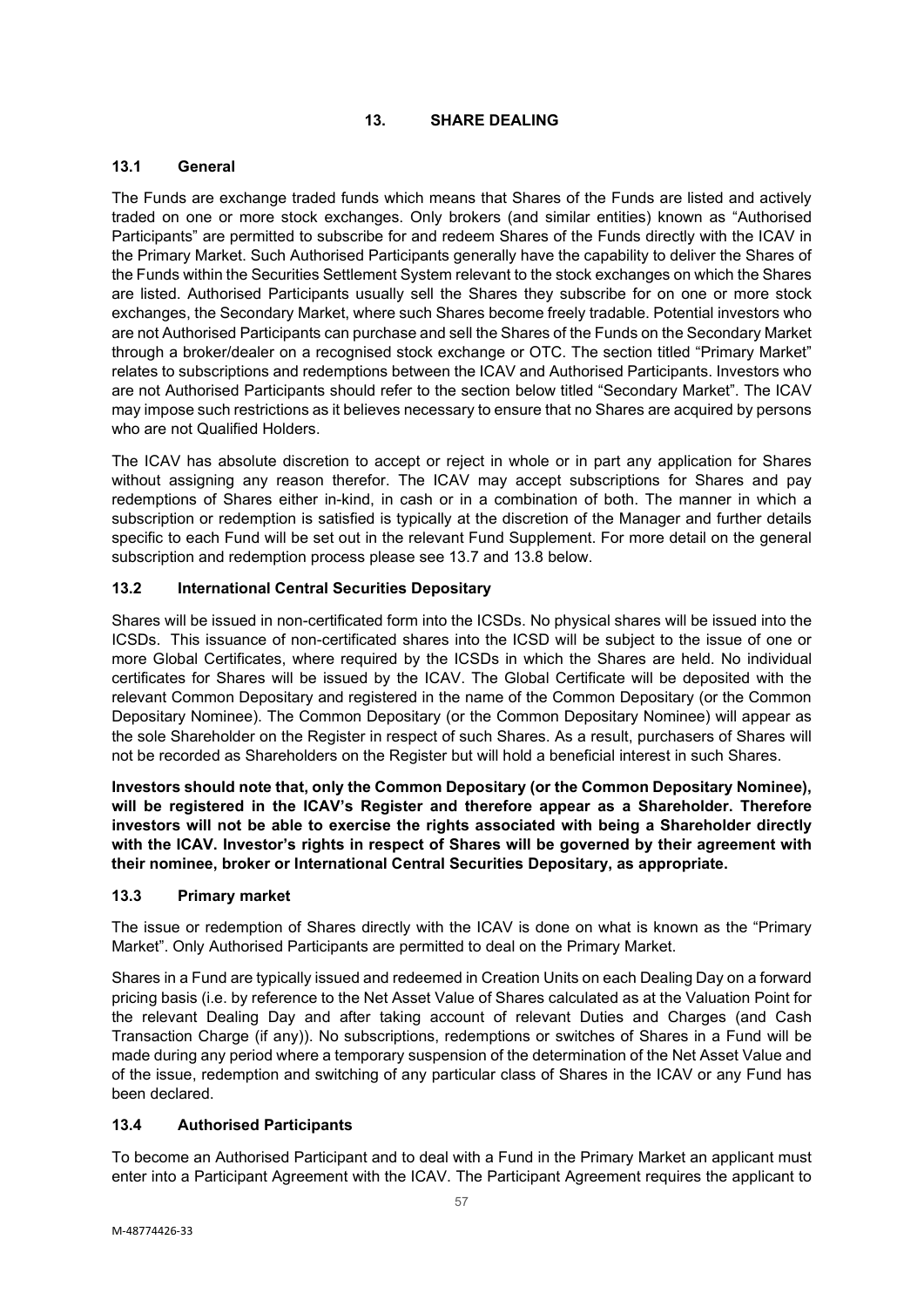satisfy certain eligibility criteria imposed by the ICAV on an ongoing basis. The criteria may include requirements relating to creditworthiness and having access to one or more Securities Settlement Systems. The applicant must also undergo a money laundering prevention verification conducted by the Administrator on behalf of the ICAV. If the criteria set out in the Participant Agreement cease to be met by any Authorised Participant at any time, the Manager and / or the ICAV may take such steps as it believes necessary to seek to ensure that the interests of the ICAV, Fund and / or Shareholders are protected. The ICAV may revoke any authorisation to act as an Authorised Participant. Applicants wishing to become Authorised Participants should contact the Administrator for further details.

Where a Participant Agreement is initially submitted to the Administrator by fax the original Participant Agreement, together with such supporting documentation as may be requested by the Manager (for example, documentation required for the money laundering prevention verification conducted by the Administrator) must be received promptly by the Administrator thereafter. Failure to promptly provide the original Participant Agreement and all requested supporting documentation may, at the discretion of the Manager, result in the compulsory redemption of the Creation Unit(s) subscribed for. Until the original Participant Agreement and relevant verification has been completed an Authorised Participant will not receive the proceeds of any redemption of Creation Units or dividend payments (if any).

# **13.5 Dealing**

Authorised Participants may submit Order Forms in respect of a Dealing Day to the Administrator on a Business Day either by fax, or electronically through the Administrator's on-line order platform. Alternative dealing methods may be made available in accordance with the requirements of the Central Bank.

Subscriptions for and redemptions of Shares must (save as determined otherwise by the Manager at its discretion) be for one or more Creation Units. Order Forms for subscriptions and redemptions (whether submitted by fax or electronically) must be received by the Administrator by the relevant Dealing Deadline (provided always that the Directors may, in exceptional circumstances, decide to accept Order Forms for subscription or redemption of Shares after the Dealing Deadline subject, in all cases to such Order Forms being received before the relevant Valuation Point).

All dealing applications are at the Authorised Participant's own risk and Authorised Participants must ensure that Order Forms have actually been received by the Administrator. Authorised Participants must ensure that the instructions given in the context of any application for dealing in a Fund are clear and legible (where appropriate). Once an Order Form has been received by the Administrator it shall, save as determined by the Manager at its discretion, be irrevocable.

An Authorised Participant's registration details and payment instructions will only be amended upon receipt by the Administrator of an original or electronic instruction. Redemption requests will be processed only where the payment is to be made to the Authorised Participant's account of record.

Authorised Participants should note that, by submitting a Redemption Order Form it is deemed to represent to the ICAV and the Manager that the Shares to be redeemed have not been loaned or pledged to another party nor are they the subject of a repurchase agreement, securities lending agreement or such other arrangement which would preclude the delivery of Shares to the ICAV. The Manager reserves the right to verify these representations at its discretion. If the Authorised Participant, upon receipt of a verification request, does not provide sufficient verification of its representations as determined by the Manager, the Redemption Order Form will not be considered to have been received in proper form and may be rejected by the ICAV.

# **13.6 Portfolio Composition File**

On each Dealing Day and in respect of each Fund, the Administrator will calculate a Portfolio Composition File which will be published on a restricted area of [www.wisdomtree.eu](http://www.wisdomtree.eu/) (to which Authorisation Participants and market makers will have access) by the Publication Time. The Portfolio Composition File will contain an amount of cash or schedule of Investments and Cash Component which may (a) be delivered to the ICAV by the Authorised Participant on the occasion of a subscription for a Creation Unit, or (b) be delivered to the redeeming Shareholder on the occasion of a redemption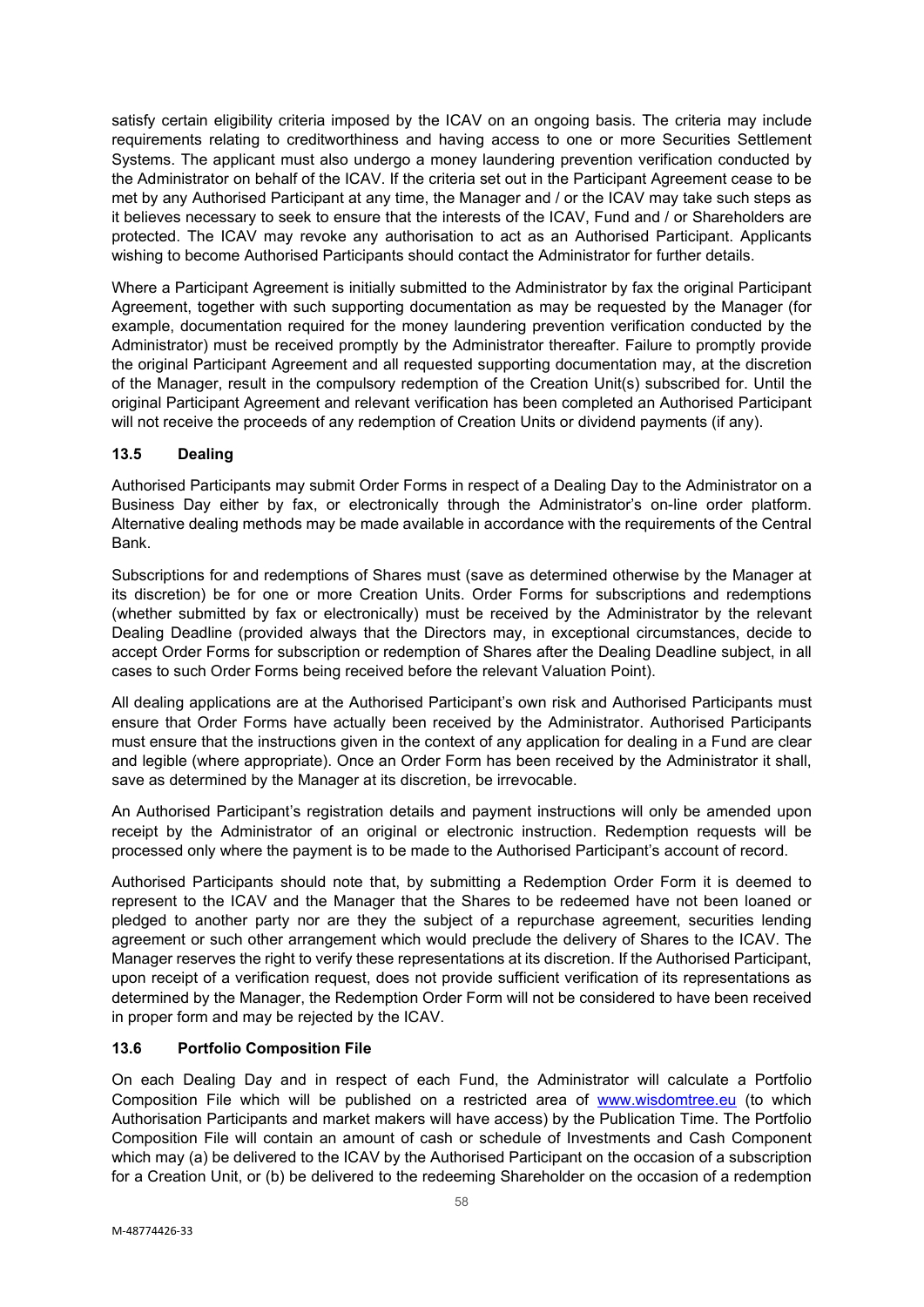of a Creation Unit. The value of Investments and the Cash Component in the Portfolio Composition File will be equal to the sum of the Net Asset Value of the number of Shares in a Creation Unit.

# **13.7 Subscription price and settlement procedures**

### 13.7.1 General

Creation Units can be subscribed for on a Dealing Day at a price based on the Net Asset Value per Share multiplied by the number of Shares in a Creation Unit together with relevant Duties and Charges.

The ability to subscribe for Creation Units in cash or in-kind will be specified in the Supplement for the relevant Fund.

A trade confirmation in relation to the subscription application will be sent by the Administrator to the Authorised Participant following the relevant Dealing Day.

Subject to the procedure at paragraph 12.9, below being used, Shares will not be issued to an Authorised Participant until all the Deposit Securities and Cash Component (as required by the Portfolio Composition File) (in relation to an in-kind subscription) or the cash (as required by the Portfolio Composition File) (in relation to a cash subscription) have been received by the Depositary and if applicable, the Duties and Charges, Cash Transaction Charge and Subscription Fee have been received by the Depositary.

#### 13.7.2 Timing of settlement

Payment in respect of the subscription price for Shares (whether in cash or in-kind) must be received by the Administrator by the time(s) specified in the Supplement of a Fund.

#### 13.7.3 Subscription Fee

The Manager, at its discretion may charge a Subscription Fee of up to 3% of the aggregate Net Asset Value per Share in the Creation Unit subscribed for. The ability to charge any such Subscription Fee will be specified in the Supplement of a Fund.

# 13.7.4 Cash Subscriptions

### Non-directed cash subscription

Subscriptions for Creation Units may be satisfied by way of payment of the amount of cash specified in the Portfolio Composition File together with applicable Duties and Charges. Typically the amount of cash will be based on the Net Asset Value of the Shares comprising a Creation Unit. The amount of Duties and Charges paid by an Authorised Participant can be determined either (a) by reference to the actual costs incurred in purchasing Investments or (b) by reference to a Cash Transaction Charge.

#### Directed cash subscription

Where an Authorised Participant subscribes for Creation Units and wishes to settle the subscription order in cash it may agree with the Manager and the Investment Manager that trades in the underlying securities are directed to a particular broker. The Authorised Participant must advise the Manager and the Investment Manager of its wish to subscribe in this manner in advance provided always that the ability to avail of this facility remains at the discretion of the Manager and the Investment Manager. The Authorised Participant is obliged to ensure that the relevant securities are delivered to the Depositary to the Depositary's satisfaction (and must also comply with the Depositary's instructions as to the correct registration of relevant securities in the name of (or for the benefit of) the relevant Fund). The Authorised Participant, in addition to bearing the risk associated with non-settlement or partial settlement of the relevant securities, will also be responsible for all costs, Duties and Charges and other fees and expenses (howsoever arising) on the transfer of securities to the account of the relevant Fund.

#### Collection Account

Subscription payments received in advance of the issue of Shares will be held in a Collection Account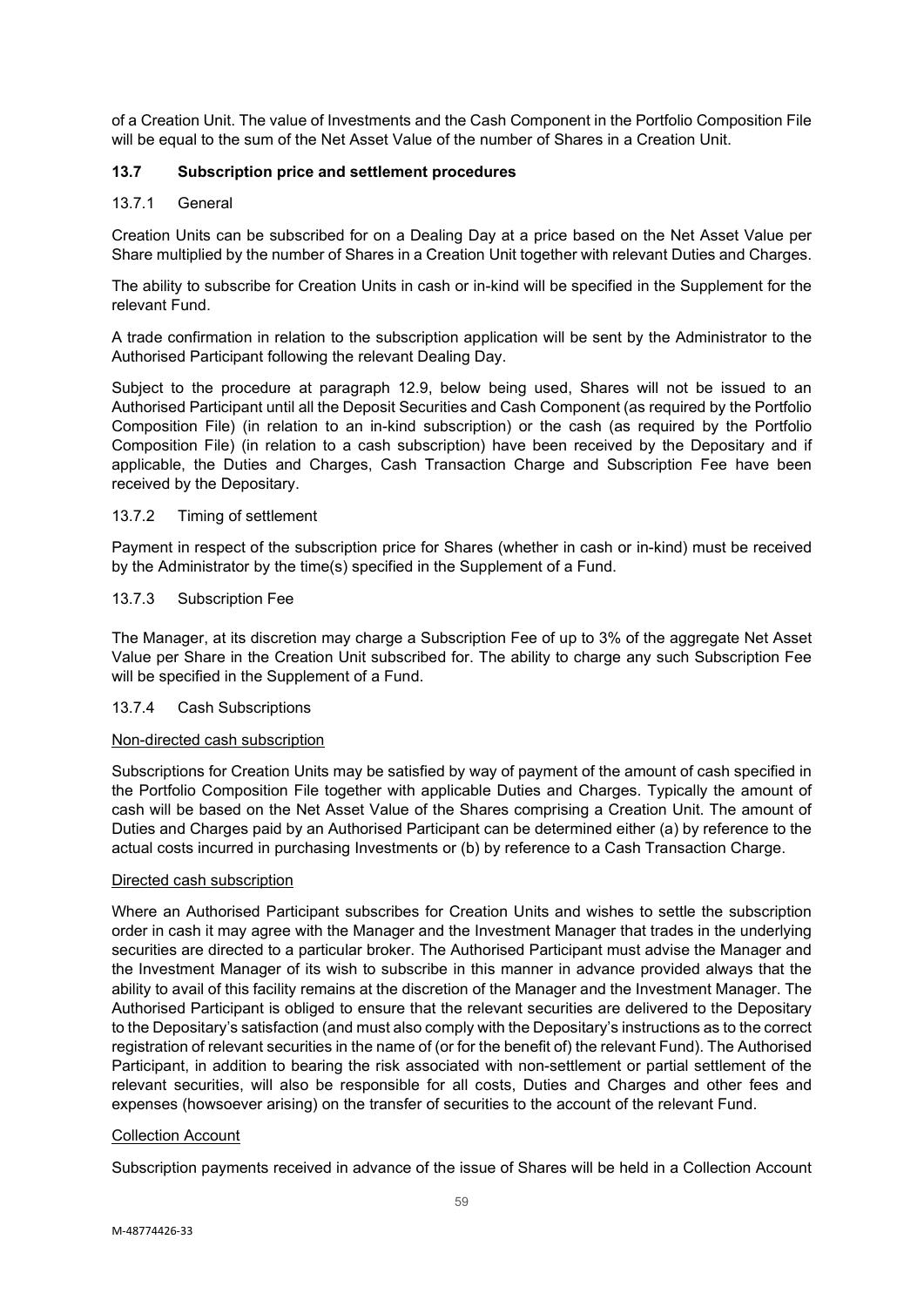in the name of the ICAV. Investors should refer to the risk statement "Collection Accounts" in the section of this Prospectus entitled "Risk Factors" for an understanding of their position vis-a-vis monies held in a Collection Account.

### 13.7.5 In-kind subscriptions

Where an Authorised Participant subscribes for Creation Units and wishes to settle the subscription order in-kind it will transfer Deposit Securities and the Cash Component as set out in the Portfolio Composition File to the Fund.

### Fixed Deposit Securities

An Authorised Participant may settle subscription orders for Creation Units by way of transfer of Fixed Deposit Securities, the Cash Component and an appropriate amount of Duties and Charges.

### Negotiated Deposit Securities

An Authorised Participant may settle subscription orders for Creation Units by way of transfer of Negotiated Deposit Securities, the Cash Component and an appropriate amount of Duties and Charges. In addition an Authorised Participant will be required to pay a securities customisation charge in the amount set out in the Portfolio Composition File. The securities customisation charge is a charge paid by the Authorised Participant to the Investment Manager which represents the cost of adjusting the Negotiated Deposit Securities received by the Fund so that the Investments received reflect the concentration of Index constituents required by the Investment Manager in relation to a Fund.

The Authorised Participant must advise the Manager and the Investment Manager of this method of settlement in advance.

### **13.8 Redemption price and settlement procedures**

### 13.8.1 General

Creation Units may be redeemed on a Dealing Day at a price based on the Net Asset Value per Share multiplied by the number of Shares in a Creation Unit less relevant Duties and Charges.

Typically where an Authorised Participant subscribes for Creation Units on an in-kind basis, redemptions will be paid on an in-kind basis, at the discretion of the Manager, and subject to 12.7.6.

Authorised Participants must ensure that Shares, the subject of a redemption request, have been delivered to the Administrator for cancellation by the time set out in the relevant Fund Supplement.

#### 13.8.2 Timing of settlement

Redemption proceeds (whether in cash or in-kind) will typically be paid by the time(s) specified in the Supplement of a Fund.

### 13.8.3 Redemption Fee

The Manager, at its discretion may charge a Redemption Fee of up to 3% of the aggregate Net Asset Value per Share in the Creation Unit redeemed. The ability to charge any such Redemption Fee will be specified in the Supplement of a Fund.

#### 13.8.4 Cash redemptions

#### Non-directed cash redemption

Subject as provided below in paragraph 12.7.6, an Authorised Participant may request settlement of the proceeds of a redemption of Creation Units in cash. The cost of any transfer of proceeds by wire transfer will be deducted from such proceeds.

A redeeming Shareholder will have deducted from redemption proceeds an appropriate amount of Duties and Charges. The amount of Duties and Charges paid by an Authorised Participant can be determined either (a) by reference to the actual costs incurred in selling Investments or (b) by reference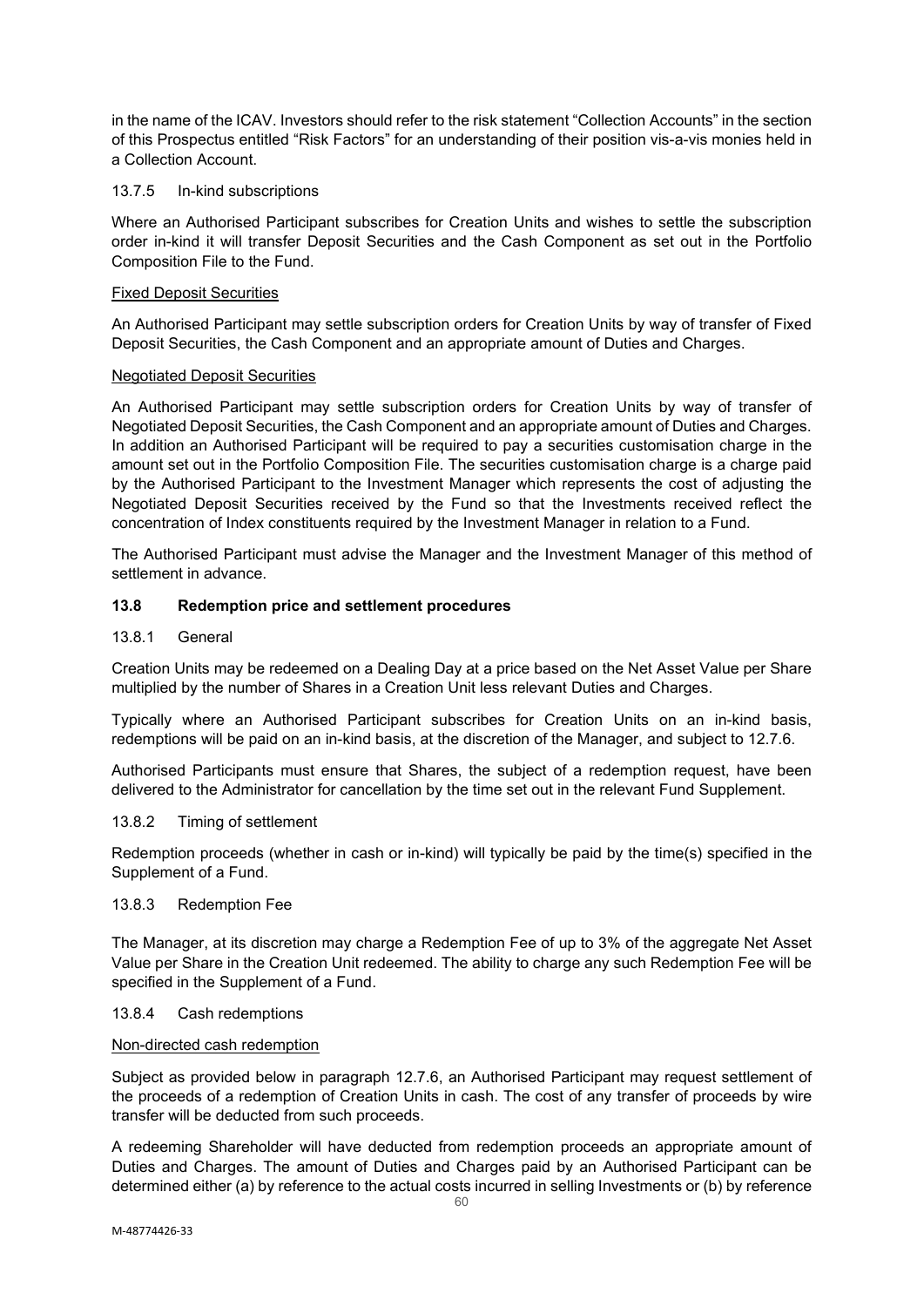### to a Cash Transaction Charge.

### Directed cash redemption

Where an Authorised Participant requests redemption of Creation Units and wishes to direct the sale of underlying Investments to a particular broker it must advise the Manager and the Investment Manager of this in advance with the facility remaining at the discretion of the Manager and the Investment Manager. The Authorised Participant is obliged to ensure that the relevant broker purchases the relevant Investments from the Fund. The Authorised Participant, in addition to bearing the risk associated with non-purchase or partial purchase of relevant Investments, will also be responsible for all costs, Duties and Charges and other fees and expenses (howsoever arising) on the sale of the relevant Investments. The Authorised Participant will receive the purchase price paid by the relevant broker net of costs, Duties and Charges and other fees and expenses referred to above.

Redemption proceeds will be paid by bank transfer at the cost and risk of the redeeming Authorised Participant.

### Collection Account

Redemption proceeds, including blocked redemption proceeds, will be held in a Collection Account in the name of the ICAV pending payment to the relevant Shareholder/investor. Shareholders/investors should refer to the risk statement "Collection Accounts" in the section of this Prospectus entitled "Risk Factors" for an understanding of their position vis-a-vis monies held in a Collection Account.

### 13.8.5 In-kind redemptions

Where an Authorised Participant requests redemption of Creation Units on an in-kind basis it will receive redemption proceeds by way of transfer to it of Investments and, where appropriate, a Cash Component. The redemption will be subject to an appropriate provision for Duties and Charges.

### 13.8.6 Large redemption requests

If an Authorised Participant who has subscribed in cash requests redemption of Creation Units representing 5% or more of the Net Asset Value of a Fund, the Directors may, in their sole discretion, redeem the Creation Units by way of a redemption in-kind. In such circumstances the Directors will, if requested by the Authorised Participant, sell the Investments on behalf of the Authorised Participant with the cost of sale being borne by the Authorised Participant.

If total requests for redemption or switching on any Dealing Day for any Fund exceed 10% of the Net Asset Value of that Fund, each redemption and / or switching request in respect of Shares in such Fund may, at the discretion of the Directors, be reduced pro-rata so that the total number of Shares of the Fund for redemption or switching on that Dealing Day shall not exceed 10% of the Net Asset Value of that Fund (or such greater percentage of the Net Asset Value of a Fund as the Directors may determine, at their discretion). Any redemption or switching request so reduced shall be carried forward to the next Dealing Day and each succeeding Dealing Day (in relation to which the ICAV shall have the same power) until all Shares to which the original request related have been redeemed. If redemption or switching requests are so carried forward, the ICAV shall procure that the Shareholders whose dealings are affected thereby are promptly informed. In these circumstances the ICAV may redeem Shares in quantities other than Creation Units.

# **13.9 Cash "in lieu"**

The ICAV reserves the right to permit or require the substitution of an amount of cash (a "cash in lieu" amount) to be added to the Cash Component at its discretion. For example, cash may be substituted to replace any Deposit Security that may not be available (or available in sufficient quantity) for delivery. The ICAV also reserves the right to permit or require a "cash in lieu" amount where the delivery of the Deposit Security by the Authorised Participant would be restricted under the securities laws or where the delivery of the Deposit Security to the Authorised Participant would result in the disposition of the Deposit Security by the Authorised Participant becoming restricted under the securities laws, or in other situations deemed appropriate by the ICAV.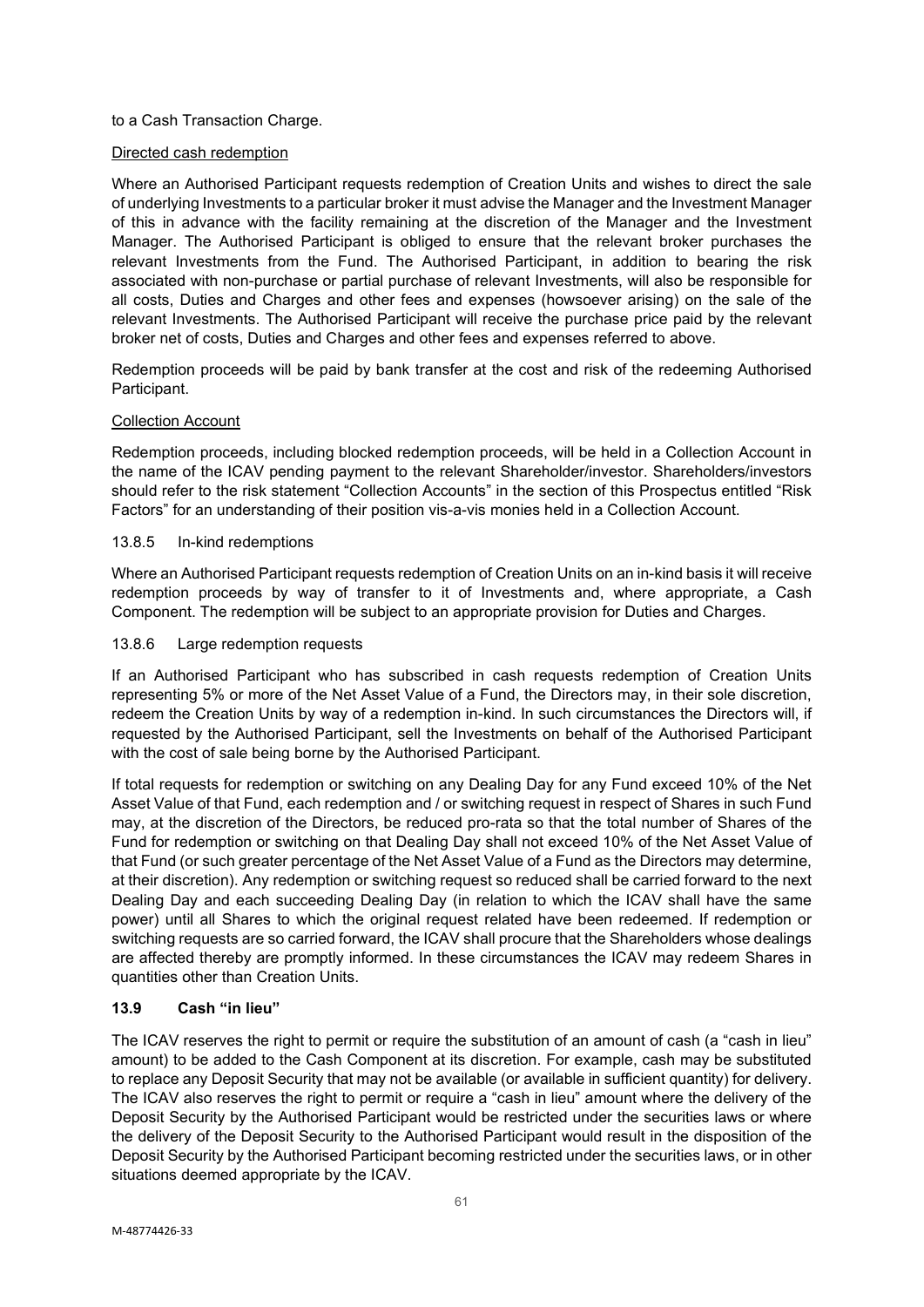### **13.10 Failure to deliver Deposit Securities**

In the event that an Authorised Participant fails to deliver to the Depositary one or more of the Deposit Securities or the Cash Component (as specified in the Portfolio Composition File) or, in respect of a non-directed cash subscription, the amount of cash specified in the Portfolio Composition file together with applicable Duties and Charges by the designated time, the ICAV may reject the application for subscription. Similarly, in the case of a directed cash subscription or redemption where the broker selected by the Authorised Participant fails to deliver one or more of the Deposit Securities or the appropriate amount of cash, the ICAV may reject the application for subscription or redemption.

Where agreed in advance with the Manager, and in anticipation of either it or the relevant broker being unable to deliver Deposit Securities or the appropriate amount of cash, an Authorised Participant may post cash to an account with the Depositary as collateral for any Deposit Securities and cash it will be unable to deliver. Cash collateral posted in this manner must be in an amount at least equal to 105% of the value of the missing Deposit Securities and cash. The amount of collateral required will be determined by the Manager from time to time and may vary depending on the estimated cost of acquiring the missing Deposit Securities or the anticipated cost of selling underlying Investments to meet the cash redemption request.

Any such deposit must be made by the time specified in the relevant Fund Supplement. If the Depositary does not receive the appropriate amount of cash by the relevant time, then the subscription or redemption order may be deemed to be rejected. In such circumstances the Authorised Participant shall be liable to the Fund for losses, if any, resulting therefrom.

To the extent that missing Deposit Securities are not received by the relevant settlement time or in the event the cash payment is not made by the broker within one Business Day following notification to the Authorised Participant that such a payment is required, the Investment Manager may use the cash on deposit to purchase the missing Deposit Securities for the relevant Fund or may use the cash to satisfy the redemption payment due to the Authorised Participant.

Authorised Participants will be liable to the ICAV and relevant Fund for the costs incurred by the Fund in connection with any such transactions. These costs will be deemed to include the amount by which the actual purchase price of the Deposit Securities exceeds the market value of such Deposit Securities in respect of the relevant Dealing Day, and any associated Duties and Charges, as well as any stamp duty, income or dividends due (or, in the case of cash, the cost of remitting the cash to the Authorised Participant). Any unused portion of the cash deposit shall be returned to the Authorised Participant once all of the missing Deposit Securities have been properly received by the Depositary or purchased by the Investment Manager on behalf of the Fund and all related transaction costs and other items, as noted above, have been cleared.

Cash collateral must be in the Base Currency of the relevant Fund (save where otherwise agreed with the Manager), in immediately available funds, held by the Depositary and marked-to-market daily. The ICAV may, on behalf of the affected Fund, purchase the missing Deposit Securities at any time. The ICAV may settle the redemption obligation owed to the Authorised Participant out of cash so maintained by the settlement time provided for in the Supplement. The fees of the Depositary and any subcustodians in respect of the delivery, maintenance and redelivery of the cash collateral shall be payable by the Authorised Participant and deducted from any collateral held by the Depositary following satisfaction of the Authorised Participant's obligations to the ICAV. The Authorised Participant will be liable to the ICAV and the Fund for any shortfall between the cost to the Fund of purchasing such Deposit Securities, the cost of remitting the cash to the Authorised Participant and any Duties and Charges as well as any stamp duty, income or dividends due.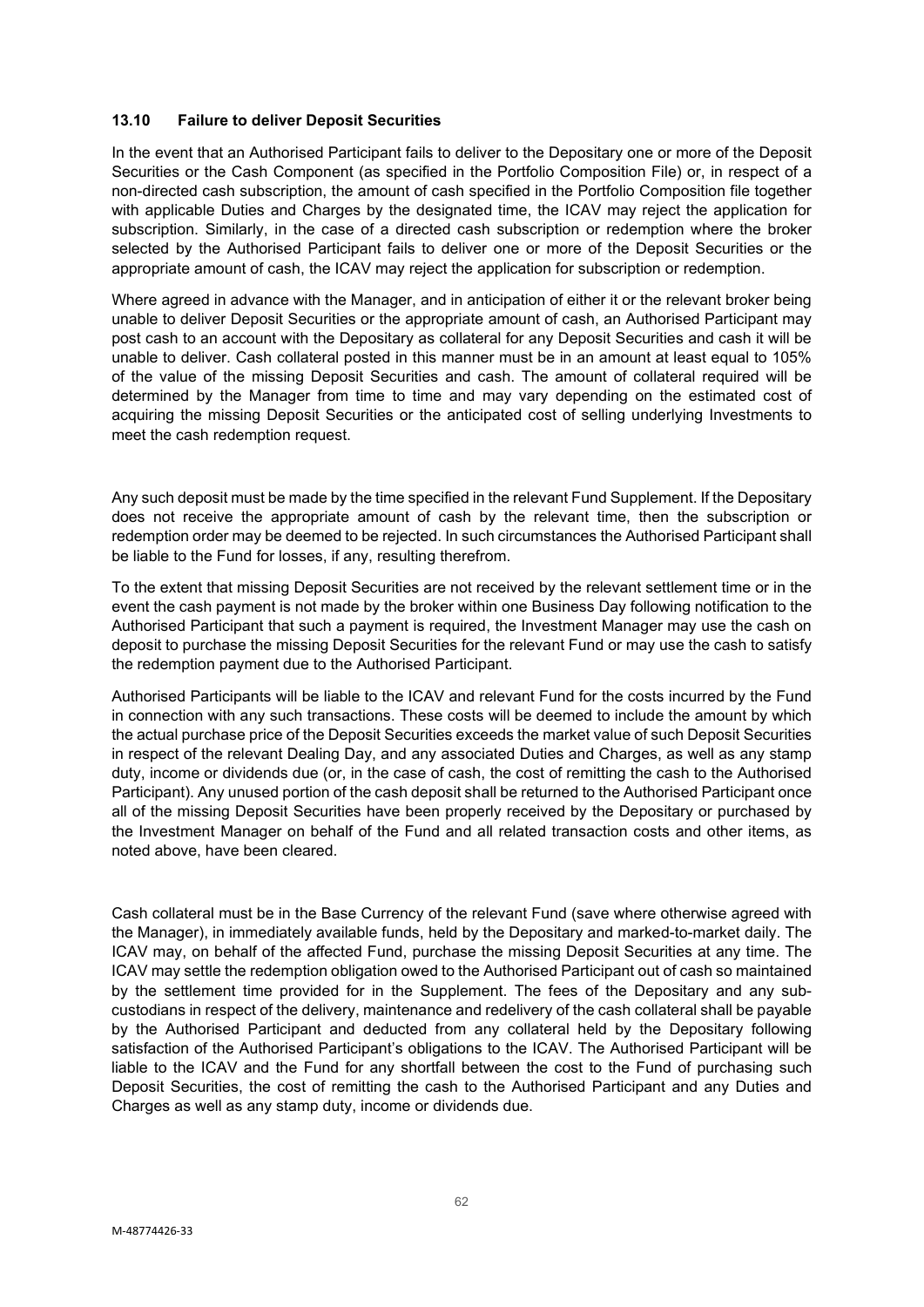# **13.11 Switching of Shares**

Shareholders may switch free of charge to another Fund as the Directors may permit in one or more Creation Units, or such other amount as the Directors may permit. Switching may be effected by submission of an Order Form to the Administrator or by such other means, such as by means of written instructions, as the Manager may prescribe from time to time. The general provisions on procedures for redemptions (including provisions relating to Dealing Deadlines) will apply equally to switching. The number of Shares to be issued in the new Fund will be calculated in accordance with the following formula (provided always that the number of Shares so issued shall be at least a Creation Unit in the new Fund):

$$
A = B \times C \times D
$$

E

**Where** 

- A = number of Shares of the new class and/or Fund to be allocated (provided that this equates to a Creation Unit).
- B = number of Shares of the original class or Fund to be converted (provided that this equates to a Creation Unit).
- C = the Net Asset Value per Share on the relevant Dealing Day for the original class or Fund
- D = the currency conversion factor determined by the Administrator as representing the prevailing rate of exchange of settlement on the relevant Dealing Day applicable to the transfer of assets between the relevant Funds (where the Base Currencies of the relevant Funds are different) or where the Base Currencies of the relevant classes or Funds are the same  $D = 1$
- E = the Net Asset Value per Share on the relevant Dealing Day for the new class and/or Fund.

It should be noted that the Manager will normally impose a fee on the switching of any Shares between Funds of up to 3% of the Net Asset Value of each Share to be switched. Such fee may be waived by the Manager at its discretion in any case.

# **13.12 The Secondary Market**

The Directors intend that each Fund of the ICAV will be an exchange-traded fund. Accordingly, at least one class of Shares of each Fund will be listed on, and available for purchase, through one or more stock exchanges. Liquidity on stock exchanges is typically provided through market makers which are stock exchange member firms. It is through these entities that a liquid and efficient Secondary Market is expected to develop over time as retail demand for such Shares is met. Authorised Participants may, themselves, act as market makers or may offer Shares to retail customers as part of their broker/dealer business. Secondary market trading of Shares will be conducted in accordance with the normal rules and operating procedures of the relevant stock exchange and will be settled using the normal procedures applicable to trading securities.

# 13.12.1 Secondary Market: price of Shares

As the purchase and sale of Shares on the Secondary Market takes place on exchange via a stock exchange member firm or stockbroker, it is not a subscription or redemption of Shares directly with the ICAV. Rather, stock exchange member firms will provide offer and bid prices at which the Shares can be traded by investors. The price of any Shares traded on the Secondary Market depends on factors including market supply and demand, movements in the value of Index constituents as well as prevailing financial market, corporate, economic and political conditions. Investors should also be aware that on days when a stock exchange is trading Shares but the market on which Index constituents are traded is closed, the bid/offer spread may widen and the difference between the market price of Shares and the last calculated Net Asset Value per Share may increase. This bid/offer spread is typically monitored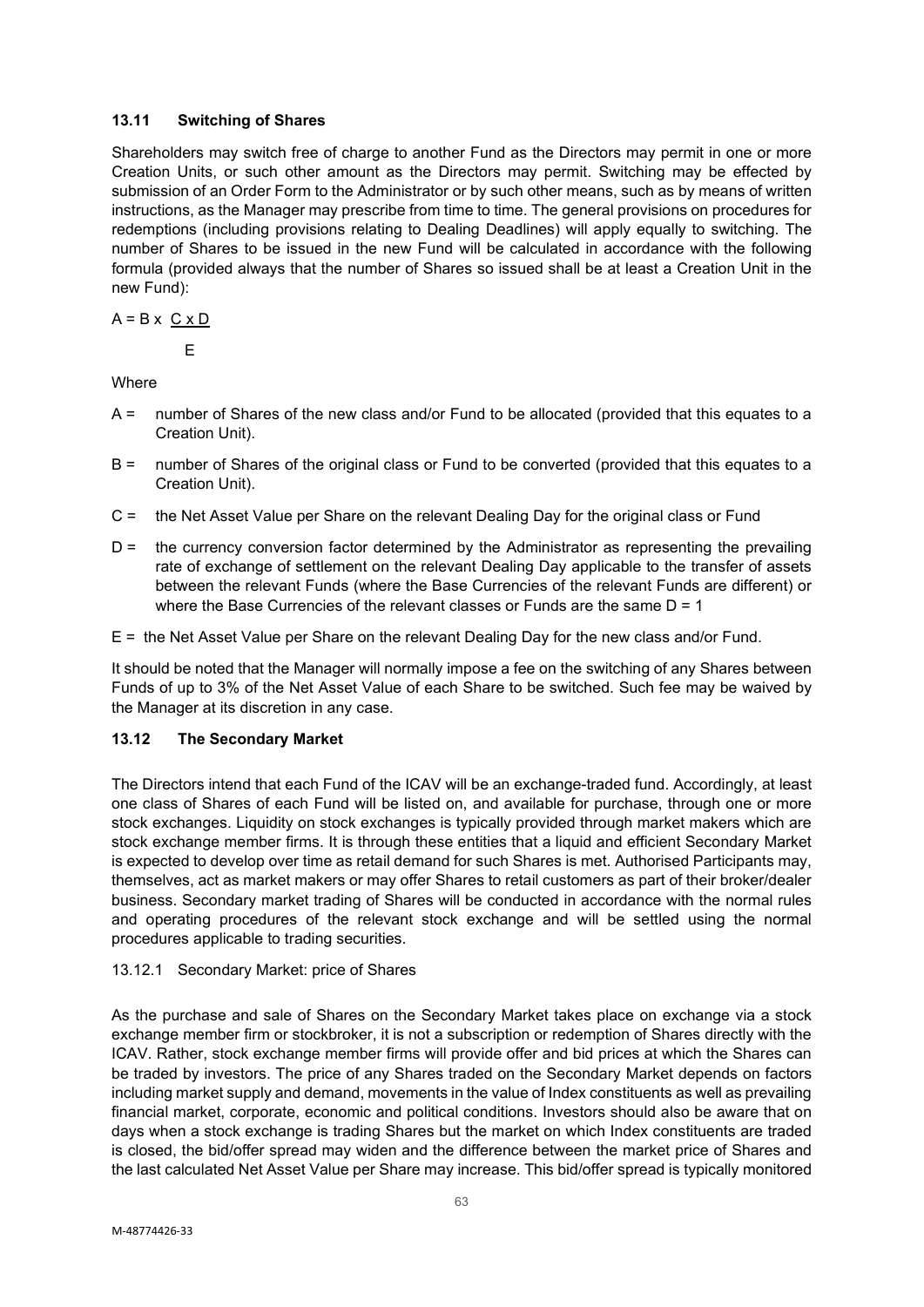by the relevant stock exchange (which may put limits on the extent of any such spread). Additionally investors should note that sale and purchase orders for Shares on the Secondary Market may incur costs such as stockbroker fees and commissions over which the ICAV has no control. Accordingly, Shares are not typically sold or purchased on the secondary market at their Net Asset Value.

### 13.12.2 Secondary Market: dealing

Investors may, when they purchase Shares on the Secondary Market, be registered as a Shareholder in a Fund. Typically, however, the purchase of Shares on the Secondary Market does not result in an investor being registered as a Shareholder in a Fund. This is because the investor will typically arrange for Shares to be purchased through an entity having an account with a Securities Settlement System.

**Shares purchased on the Secondary Market cannot usually be sold directly back to the ICAV. Investors must buy and sell Shares on a Secondary Market with the assistance of an intermediary and may incur fees for doing so. As noted below, investors may pay more than the current Net Asset Value when buying Shares on the Secondary Market and may receive less than the current Net Asset Value when selling them.** 

Notwithstanding the requirements above in relation to dealing on the Primary Market if, in the opinion of the Manager, the stock exchange value of Shares differs significantly from their Net Asset Value (due to, for example the absence of a market maker or the existing of a market disruption event), Shareholders who have acquired Shares on the Secondary Market may, subject to the following requirements, redeem Shares directly with a Fund. A redemption request in such circumstances can only be accepted by the Fund where (i) a valid redemption request has been received by the Administrator, (ii) relevant anti-money laundering and client identification requirements prescribed have been satisfied, (iii) all account opening documentation and procedures have been validly completed, (including the provision of details of the relevant Shareholder's participation in a Securities Settlement System) and (iv) delivery of Shares, the subject of the redemption request, to the Administrator's account at the relevant Central Securities Depositary.

Where an investor holds Shares through an entity having an account with a Securities Settlement System, the investor will need to liaise with this entity in order to arrange for the sale of the Shares attributable to their investment to be effected directly with the ICAV on its behalf. Any such nominee/intermediary may charge fees and expenses for arranging such a redemption which are outside the control of the ICAV.

# **13.13 Intra-Day Net Asset Value**

The Manager may at its discretion make available, or may designate other persons to make available on its behalf, on each Business Day, an intra-day Net Asset Value or "iNAV" for one or more funds. The iNAV is intended to provide investors and market participants with a continuous indication of the value of the fund. Where required by a Relevant Stock Exchange, the Manager will typically make iNAVs available for certain Funds. The iNAV will be calculated in respect of each fund on a per Share basis in real time, every 15 seconds during the trading day or any portion of the trading day and will ordinarily be based upon the then-current value of the assets/exposures of the fund on such Business Day.

Where the Manager elects to make available an iNAV for a particular Fund, the relevant Bloomberg and Reuters codes for the iNAV will be published on [www.wisdomtree.eu](http://www.wisdomtree.eu/) and in such other media as may be required.

iNAVs can only be provided for Funds which track Indices where intra-day prices of constituents are available. Intra-day prices are unavailable for Funds which track or replicate Indices comprised of dynamic strategies with variable allocations to re-balance at the end of each Business Day.

Any iNAV or estimated Net Asset Value is not, and should not be taken to be or relied on as being the value of a Share or the price at which Shares may be subscribed for or redeemed or purchased or sold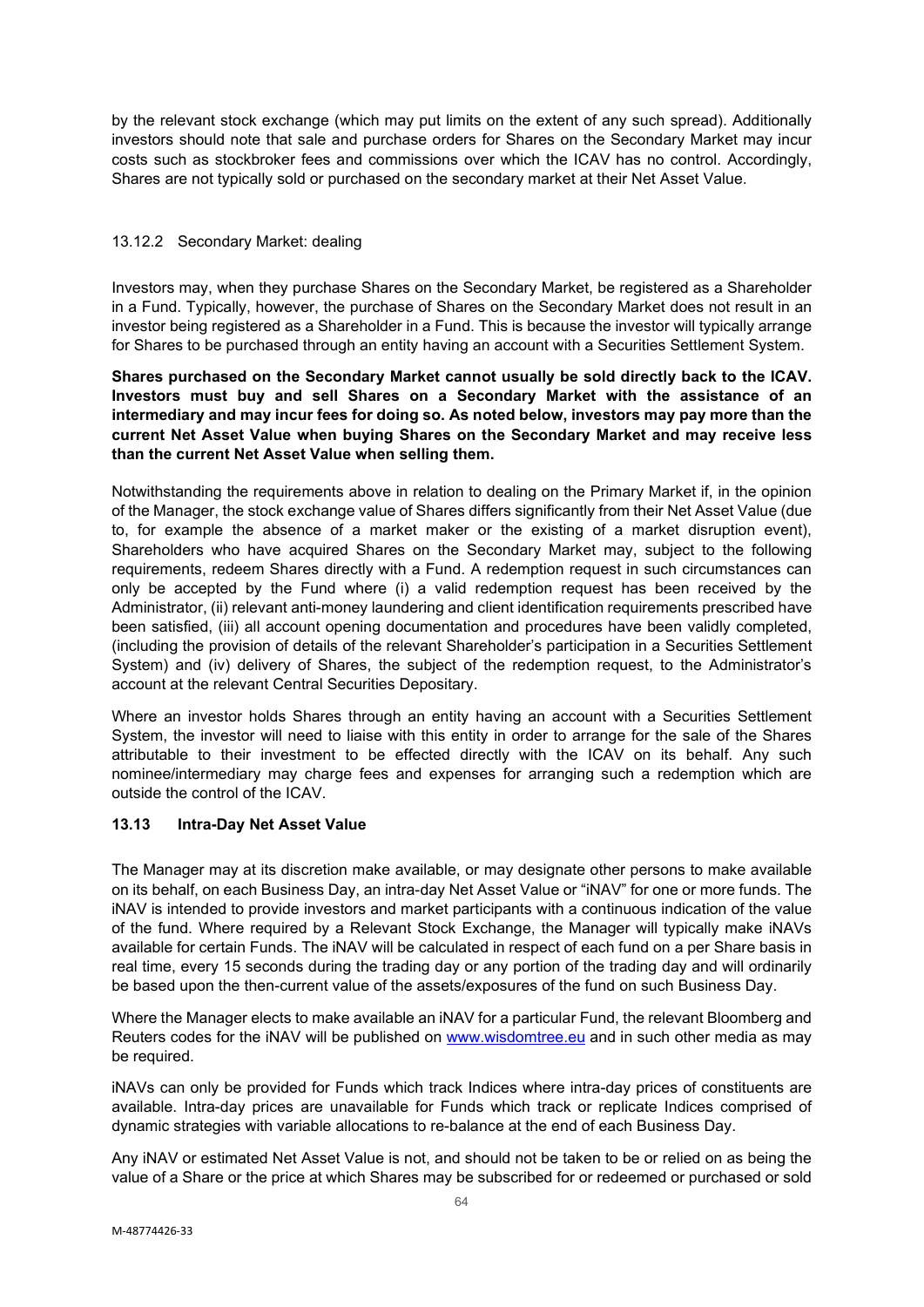on any Relevant Stock Exchange and may not reflect the true value of a Share, may be misleading and should not be relied on. The inability of the Manager or its designee to provide an iNAV or estimated Net Asset Value, on a real-time basis or for any period of time, will not in itself result in a halt in the trading of the Shares on a on a Relevant Stock Exchange, however, the continued eligibility of the Shares for listing on a Relevant Stock Exchange will be determined by the rules of the Relevant Stock Exchange in the circumstances. Investors interested in purchasing or selling Shares on a Relevant Stock Exchange should not rely solely on any iNAV or estimated Net Asset Value which is made available in making investment decisions but should also consider other market information and relevant economic factors (including, where relevant, information regarding the Index, the Index Securities and financial instruments based on the Index corresponding to the relevant Fund).

Neither the ICAV, the Directors, the Manager nor any other service providers to the ICAV shall be liable to any person who relies on the iNAV or estimated Net Asset Value.

# **13.14 Anti-Money Laundering and Countering Terrorist Financing Measures**

As at the date of this Prospectus, measures provided for in the Criminal Justice (Money Laundering and Terrorist Financing) Acts 2010 to 2021 which are aimed towards the prevention of money laundering may require detailed verification of each applicant's identity and where applicable the beneficial owner on a risk sensitive basis and the ongoing monitoring of the business relationship. Politically exposed persons ("PEPs"), an individual who is or who has, at any time in the preceding year, been entrusted with prominent public functions, and immediate family members, or persons known to close associates of such persons, must also be identified. In the case of corporate applicants, this may require production of a certified copy of the certificate of incorporation (and any change of name), memorandum and articles of association (or equivalent), the names, occupations, dates of birth and residential and business address of the directors of the ICAV.

Depending on the circumstances of each application, a detailed verification may not be required where (a) the investor is a regulated credit or financial institution, or (b) the application is made through a regulated financial intermediary. These exceptions will only apply if the financial institution or intermediary referred to above is located in a country which has ratified the recommendations of the Financial Action Task Force and has equivalent anti money laundering legislation to that in place in Ireland. Applicants may contact the Administrator in order to determine whether they meet the above exceptions.

The Administrator and the ICAV reserve the right to request such information as is necessary to verify the identity of an applicant. In the event of delay or failure by the applicant to produce any information required for verification purposes, the ICAV or the Administrator may refuse to accept the application and subscription monies and return all subscription monies or compulsorily repurchase such Shareholder's Shares and/or payment of repurchase proceeds shall be delayed (no repurchase proceeds will be paid nor will any interest accrue thereto if the Shareholder fails to produce such information) and none of the ICAV, the Directors, the Investment Manager or the Administrator shall be liable to the subscriber or Shareholder where an application for Shares is not processed or Shares are compulsorily repurchased in such circumstances. If an application is rejected, the Administrator will return application monies or the balance thereof by wire transfer in accordance with any applicable laws to the account from which it was paid at the cost and risk of the applicant. The Administrator shall not pay repurchase proceeds or dividend payments where the requisite documentation and/or information for verification purposes has not been produced by the entitled Shareholder. Any such blocked payments may be held in a Collection Account pending receipt, to the satisfaction of the Administrator, of the requisite documentation and/or information. Shareholders should refer to the risk statement "Collection Accounts" in the section of this Prospectus entitled "Risk Factors" for an understanding of their position vis-a-vis monies held in a Collection Account.

# **13.15 Data Protection**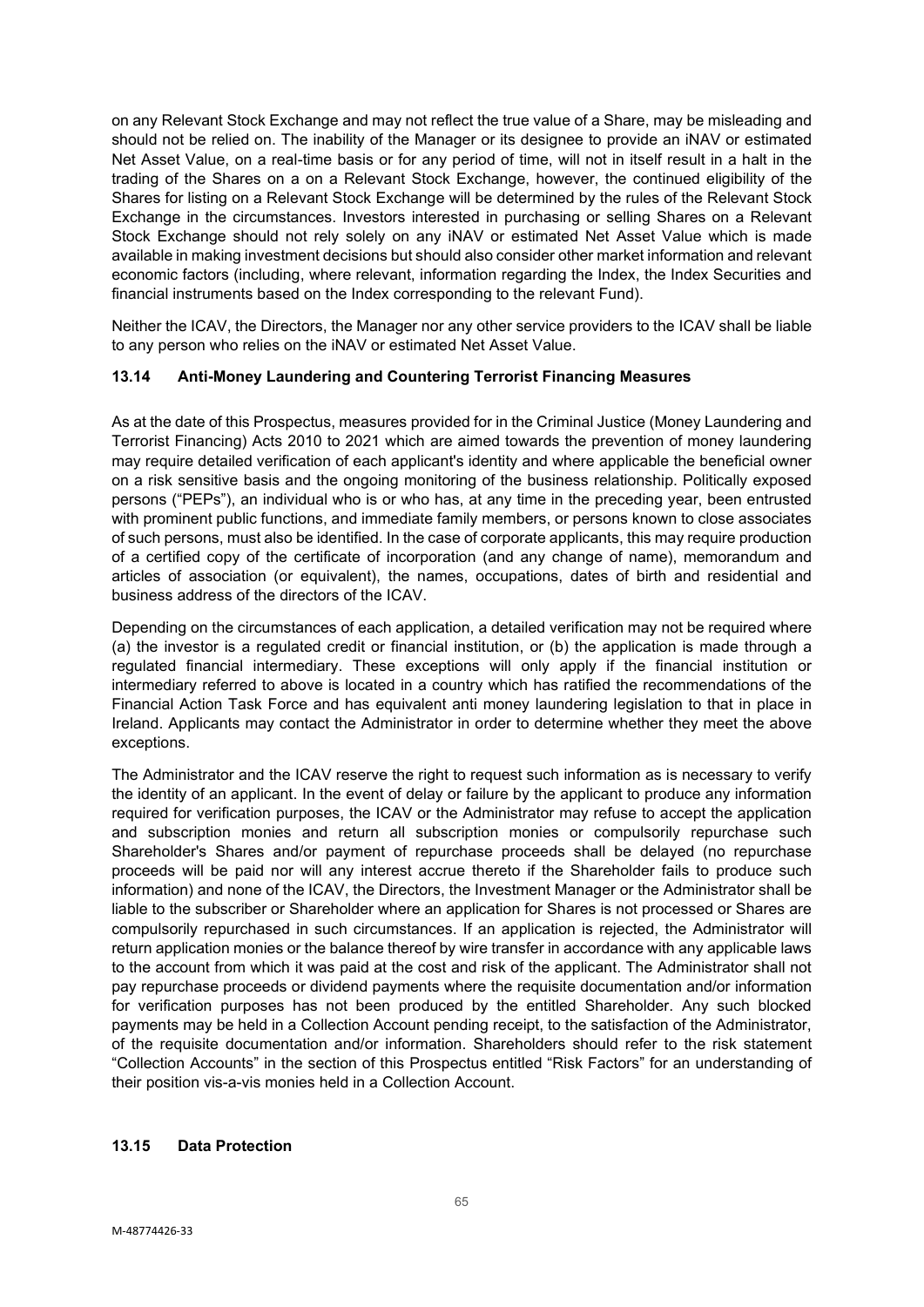# **Data Protection Notice**

#### *Introduction*

By completing the Order Form, a Shareholder is providing personal data to the ICAV. This Data Protection Notice is intended to ensure that a Shareholder is aware of what personal data the ICAV, as data controller, holds in relation to a Shareholder and how that data is used. The ICAV will use a Shareholder's personal data only for the purposes and in the manner set forth below which describes the steps taken to ensure the ICAV's processing of a Shareholder's personal data is in compliance with the General Data Protection Regulation (EU) 2016/679) ("**GDPR**") and any implementing legislation including the Data Protection Act 2018 ("**Data Protection Legislation**").

### **Please note: a Shareholder has the right to object to the processing of his/her personal data where that processing is carried out for our legitimate interests.**

#### *Scope*

This Data Protection Notice applies to a Shareholder and to third parties whose information a Shareholder provides to the ICAV in connection with the ICAV's relationship with a Shareholder. Please ensure that Shareholders provide a copy of this Data Protection Notice to any third parties whose personal data they provide to the ICAV. This Data Protection Notice applies to all personal data processed by the ICAV regardless of the media on which it is stored. The ICAV may update this Data Protection Notice at any time and will notify Shareholders in writing of any changes.

### *Nature, Purpose & Legal Basis for Processing*

Personal data is any data relating to a living person who can be identified directly from that data, or indirectly in conjunction with other information. The ICAV will hold some or all of the following types of personal data: name, address, bank details, email address, telephone number. This personal data will be used for the purposes of administration, transfer agency, statistical analysis and research, in particular:

- 1. to manage and administer the investor's holding in the ICAV and any related accounts on an on-going basis;
- 2. to carry out statistical analysis and market research.

Personal data will only be processed to the extent necessary for the purposes set out above for the ICAV's legitimate business interests. The ICAV will also process personal data as necessary to comply with legal obligations. The ICAV will inform a Shareholder in advance if we intend to further process his/her personal data for a purpose other than as set out above. The ICAV may also seek a Shareholder's specific consent to the processing of personal data for other specific purposes. A Shareholder will have the right to withdraw such consent at any time.

#### *Where you do not provide your Personal Data*

If a Shareholder does not provide the ICAV with his/her personal data, the ICAV may not be able to process the investor application. The ICAV will inform a Shareholder when requesting information whether it is a contractual requirement or needed to comply with the ICAV's legal obligations.

#### *Recipients of Investor Personal Data*

Personal data will be disclosed to, and processed by, the Administrator (who will be a Data Processor of personal data, as defined in Data Protection Legislation) for the purposes of carrying out the services of administrator and registrar of the ICAV and to comply with legal obligations including under company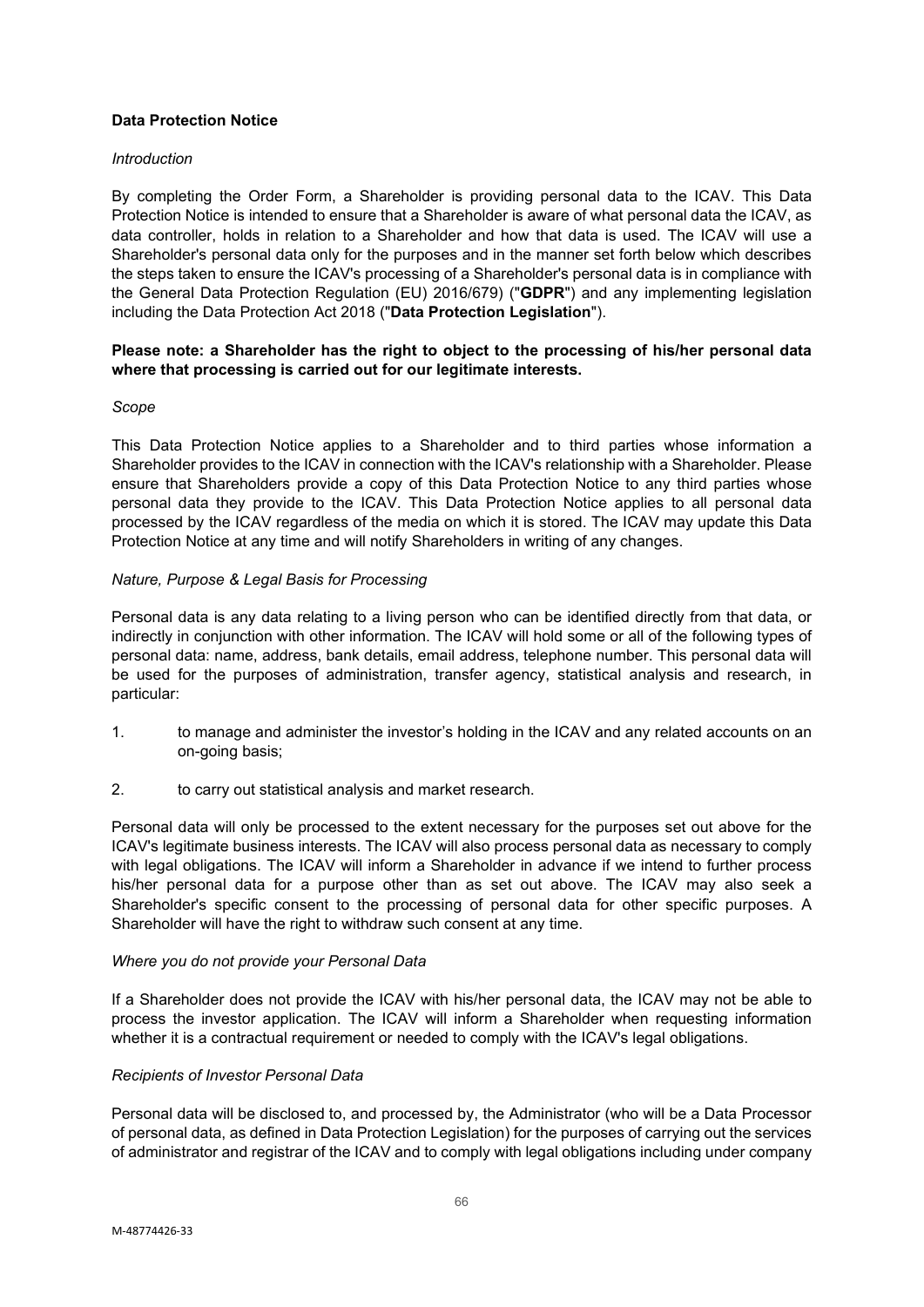law and anti-money laundering legislation or foreign regulatory requirements. The Administrator may in turn disclose personal data to agents or other third parties where necessary to carry out these purposes.

The ICAV may also disclose personal data to:

- the money laundering reporting officer, the Manager, the Investment Manager, the WisdomTree group of companies and the ICAV's or their duly authorised agents and related, associated or affiliated companies;
- the Irish Revenue Commissioners;
- the Central Bank:
- agents of the Administrator who process the data for anti-money laundering purposes or for compliance with foreign regulatory requirements.
- other third parties including financial advisors, regulatory bodies, auditors, technology providers.

The ICAV takes all reasonable steps, as required by Data Protection Legislation, to ensure the safety, privacy and integrity of personal data and where appropriate, enter into contracts with such third parties to protect the privacy and integrity of such data and any information supplied.

### *Transfers of Personal Data outside the EEA*

The ICAV may transfer personal data to countries outside of Ireland (including the U.S.) which may not have the same data protection laws as Ireland. The ICAV will take all steps reasonably necessary to ensure that personal data is treated securely, and that appropriate safeguards are in place to protect the privacy and integrity of such personal data, in accordance with Data Protection Legislation. Please contact the ICAV if a Shareholder wishes to obtain information concerning such safeguards (see 'Contact Us' below).

#### *Security, Storage and Retention of Personal Data*

The ICAV takes all reasonable steps as required by Data Protection Legislation to ensure the safety, privacy and integrity of personal data. The ICAV will retain personal data only for so long as is necessary to carry out the purposes set out above and to comply with any legal obligations.

#### *Your Rights*

A Shareholder has a right to obtain a copy of, and the right to rectify any inaccuracies in, the personal data we hold about him/her by making a request to the ICAV in writing. A Shareholder also has the right to request erasure, restriction, portability or object to the processing of personal data or not to be subject to a decision based on automated processing, including profiling. A Shareholder should inform the ICAV of any changes to his/her personal data. Any requests made under this section can be made using the details set out at 'Contact Us' below. The ICAV will respond to a Shareholder's request in writing, or orally if requested, as soon as practicable and in any event not more than one month after receipt of his/her request.

A Shareholder has the right to lodge a complaint with the Office of the Data Protection Commissioner if unhappy with how his/her personal data is being handled.

#### *Contact us*

If you have any queries regarding this data protection notice, please contact the Manager at [cbi@wisdomtree.com.](mailto:cbi@wisdomtree.com)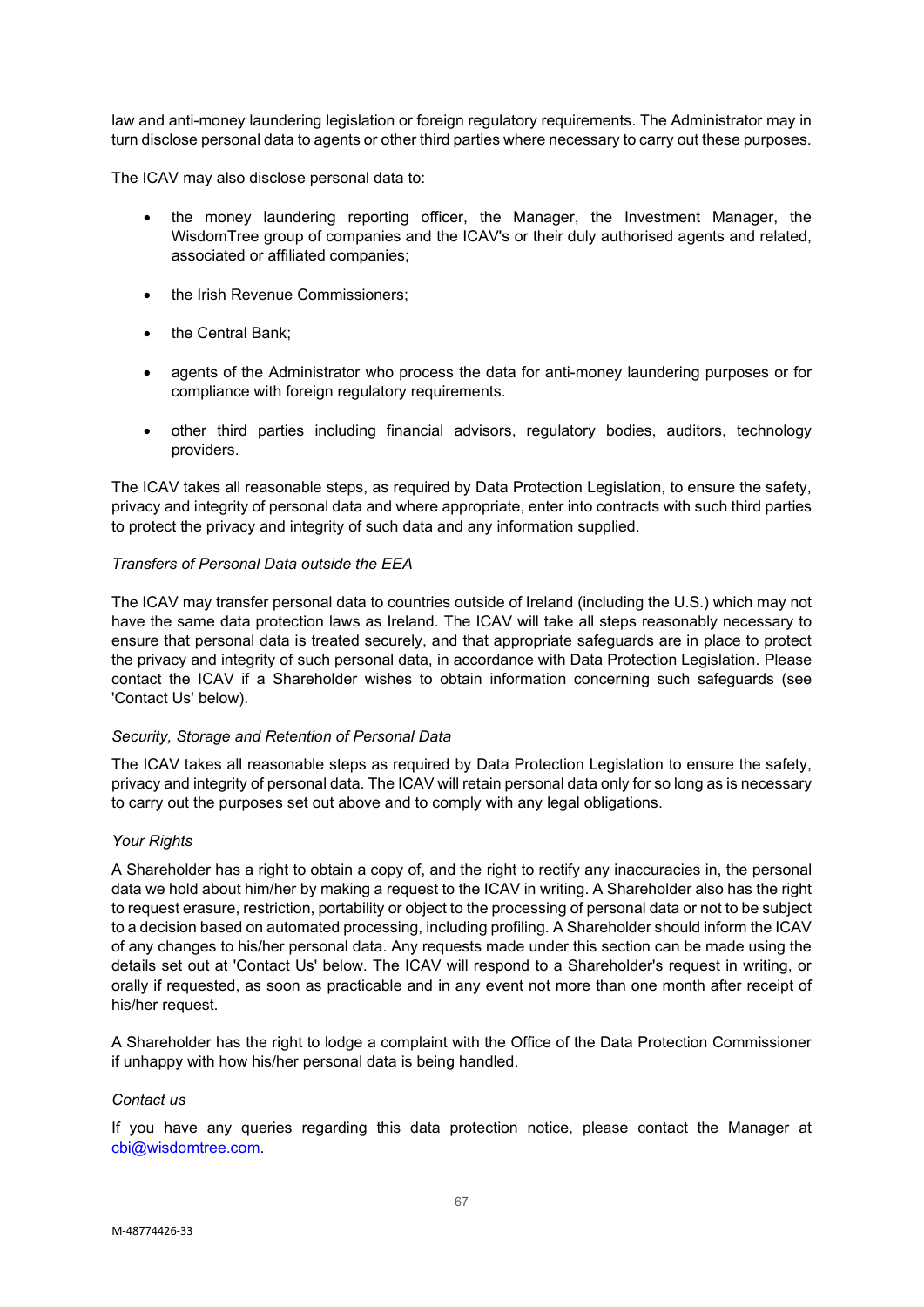# **14. FEES AND EXPENSES**

### **14.1 Establishment expenses**

All fees and expenses (including any listing costs and the fees of the advisers to the ICAV) relating to the organisation and establishment of the ICAV, the Funds of the ICAV and Shares thereof will be borne by the Manager.

### **14.2 TER**

The ICAV employs a unitary fee structure for its Funds (the TER) which means that each Fund pays all of its fees, costs and expenses (and its due proportion of any costs and expenses of the ICAV allocated to it) as a single flat fee. The Manager, the Auditors and the Directors will be paid out of the TER (which fees will be accrued daily and paid monthly in arrears). The Manager's fee will be the difference between the TER and the fees and expenses payable to the Auditors and the Directors.

The Manager is responsible for discharging all ordinary fees and operational expenses, including but not limited to the following, from the amount received by it out of the TER:

- (a) fees and expenses of the Investment Manager, any sub-investment manager, Depositary and Administrator;
- (b) any fees in respect of circulating details of the Net Asset Value per Share;
- (c) ICAV secretarial fees;
- (d) rating fees (if any);
- (e) licensing fees (including those for the use of an Index);
- (f) fees and expenses of the tax, legal and other professional advisers of the ICAV;
- (g) the Central Bank's industry funding levy, statutory fees any relevant regulatory filing fees;
- (h) fees connected with listing of Shares on any stock exchange;
- (i) costs of publication of the intra-day net asset value (if any);
- (j) fees and expenses in connection with the provision of registrar and transfer agency services to the ICAV including, from or within a Securities Settlement System or any other system for the registration and transfer of dematerialised securities;
- (k) fees of any distributor, paying agent or facilities agent (including the UK Facilities Agent);
- (l) fees of any sub-custodian provided that such fees are at normal commercial rates;
- (m) fees and expenses in connection with the distribution of Shares and costs of registration and listing of the ICAV in jurisdictions outside Ireland (including fees of any advisors and translation fees);
- (n) costs of preparing, printing and distributing the Prospectus, Supplements, KIIDs, reports, financial statements and any explanatory memoranda;
- (o) fees and expenses of any portfolio monitoring;
- (p) any costs incurred as a result of periodic updates of the Prospectus, Supplements, KIIDs, or of a change in law or the introduction of any new law (including any costs incurred as a result of compliance with any applicable code, whether or not having the force of law);
- (q) the Central Bank's industry funding levy; and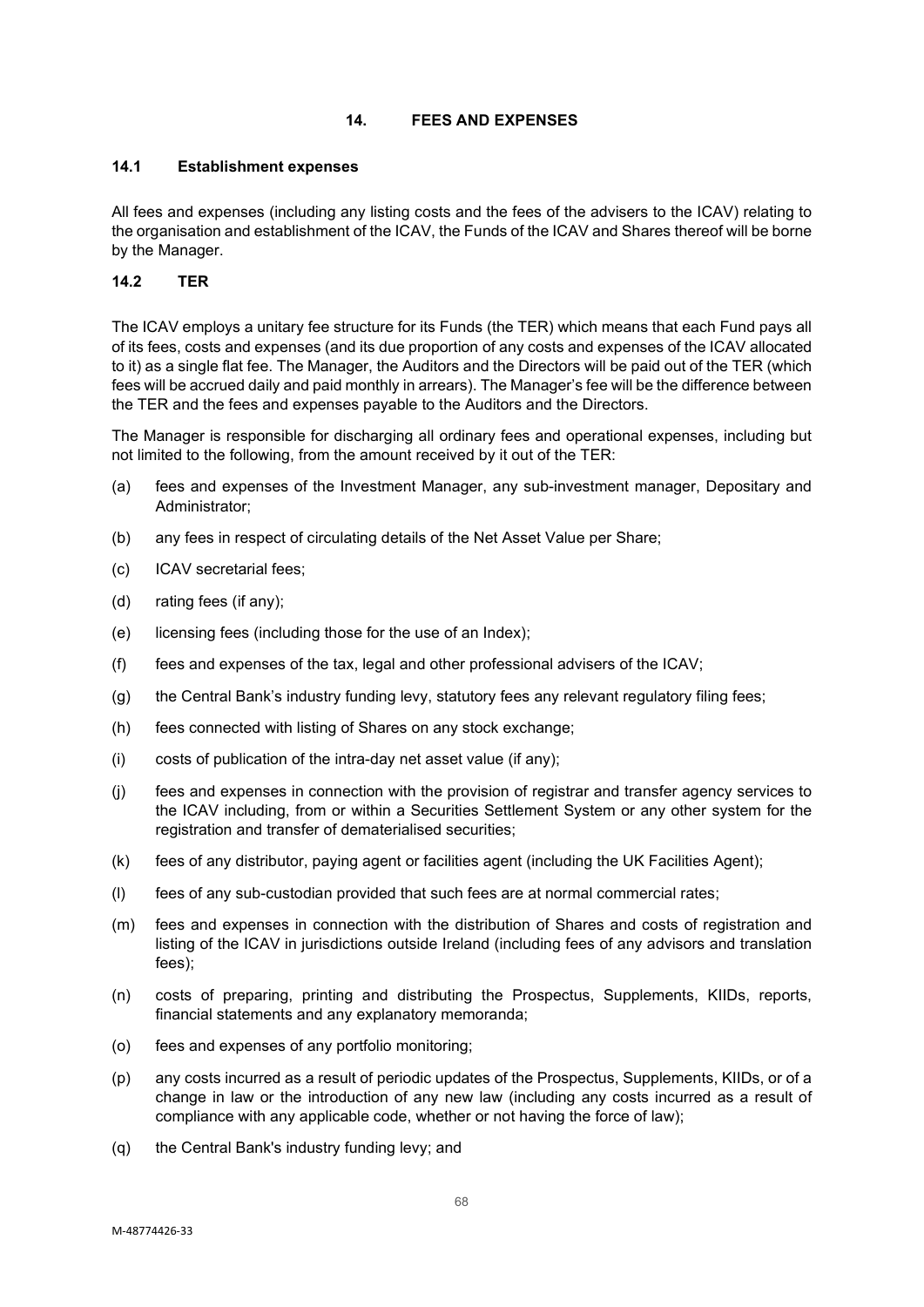(r) any other fees and expenses relating to the management and administration of the ICAV or attributable to the Investments.

The TER payable in respect of a Fund shall be set out in the relevant Supplement. While it is anticipated that the TER borne by a Fund shall not exceed the amounts set out above during the life of a Fund such amounts may need to be increased. Any such increase will be subject to the prior approval of the Shareholders of the relevant Fund evidenced either by a majority vote at a meeting of Shareholders or by a written resolution of all of the Shareholders. If such approval is obtained the relevant Supplement will be updated accordingly.

### **14.3 Operational costs and expenses**

- 14.3.1 Each Fund will pay, out of its assets the following operational costs and expenses:
	- (i) brokerage or other fees, charges, interest, taxes (of any kind or nature including but not limited to, income, excise, transfer, withholding taxes, stamp and government duties), levies incurred in connection with acquiring or disposing of Investments or in connection with creation and redemption transactions including any fees and expenses payable as a result of entering into FDI transactions or arising from investment in collective investment schemes (including, without limitation, any fees, charges, taxes, levies or expenses related to the purchase or sale of an amount of any currency, or the patriation or repatriation of any security or other asset, or related to the execution of portfolio transactions or any creation or redemption transactions);
	- (ii) fees and expenses incurred in connection with securities lending;
	- (iii) extraordinary expenses, including fees in connection with any arbitration, litigation or pending or threatened arbitration or litigation, including any settlements in connection therewith;
	- (iv) costs and expenses incurred in connection with the exercise of voting rights (unless the Manager agrees to discharge such costs and expenses in a particular instance, or generally);
	- (v) fees connected with the winding up of the ICAV and/or the Fund itself (unless the Manager agrees to discharge such costs and expenses in a particular instance, or generally); and
	- (vi) expenses of Shareholders meetings (unless the Manager agrees to discharge such costs and expenses in a particular instance, or generally).

#### 14.3.2 Directors' Fees

The Directors shall be entitled to a fee payable out of the assets of the ICAV (unless the Manager agrees to discharge such costs and expenses in a particular instance, or generally) and remuneration for their services at a rate to be determined from time to time by the Directors. The fees of any Director in any one financial year shall not exceed €30,000 without the approval of the board of Directors. Any Director who holds any executive office (including, for this purpose, the office of Chairman) or who serves on any committee in his capacity as a Director of the ICAV, or who otherwise performs services which in the opinion of the Directors are outside the ordinary duties of a Director or who devotes special attention to the ICAV, may be paid such extra remuneration as the Directors may determine which shall not exceed €10,000. The Directors may also be paid, inter alia, for travelling, hotel and other expenses properly incurred by them in attending meetings of the Directors or in connection with the business of the ICAV. The employees/directors of the Promoter or its subsidiaries or affiliates serving as Directors of the ICAV have agreed to waive their Directors' fees.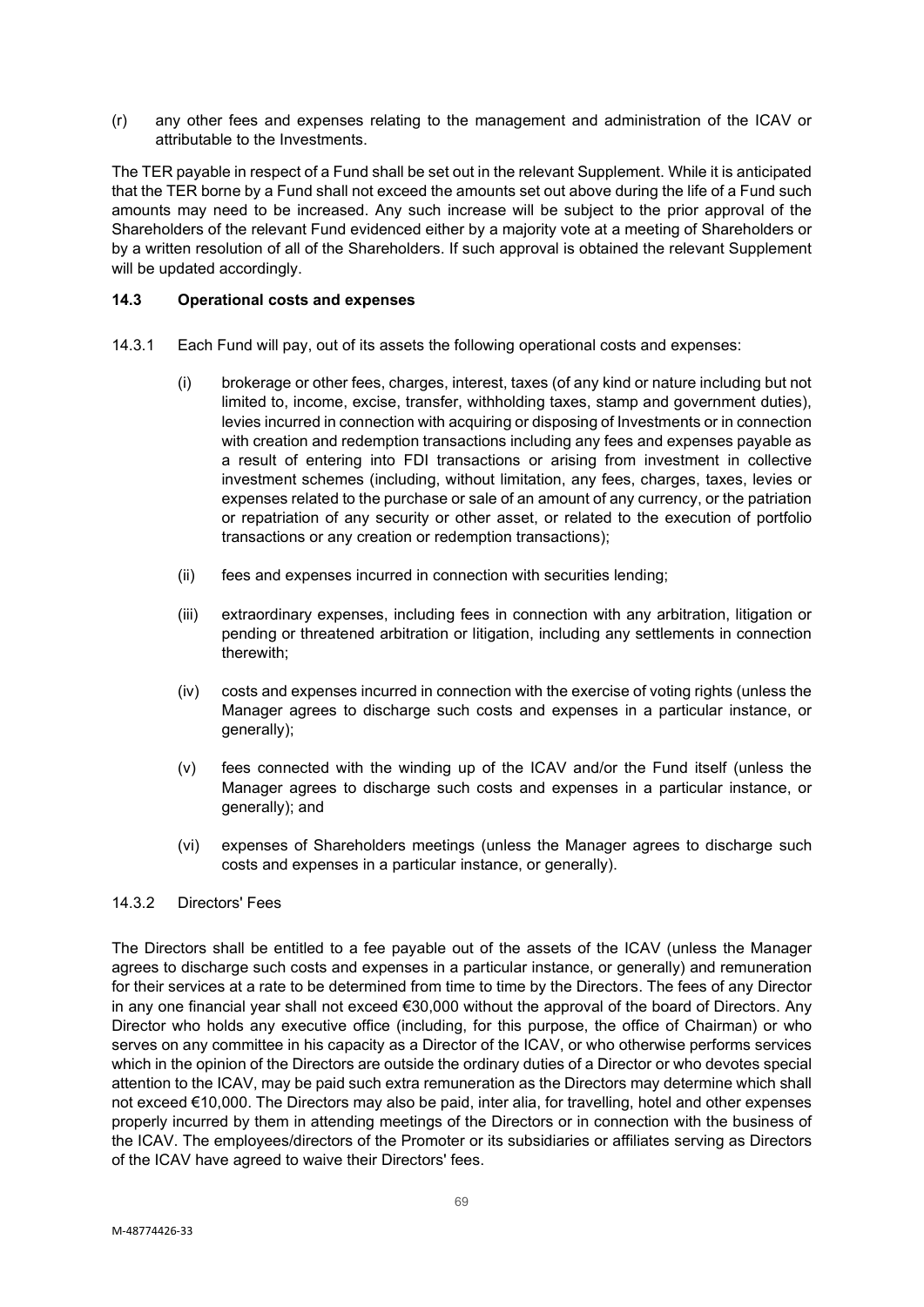# 14.3.3 Subscription Fee and Redemption Fee

The Manager, at its discretion, may charge a Subscription Fee and / or a Redemption Fee of up to 3% of the Net Asset Value per Creation Unit subscribed for or redeemed. The ability to charge any such fee will be specified in the Supplement of a Fund.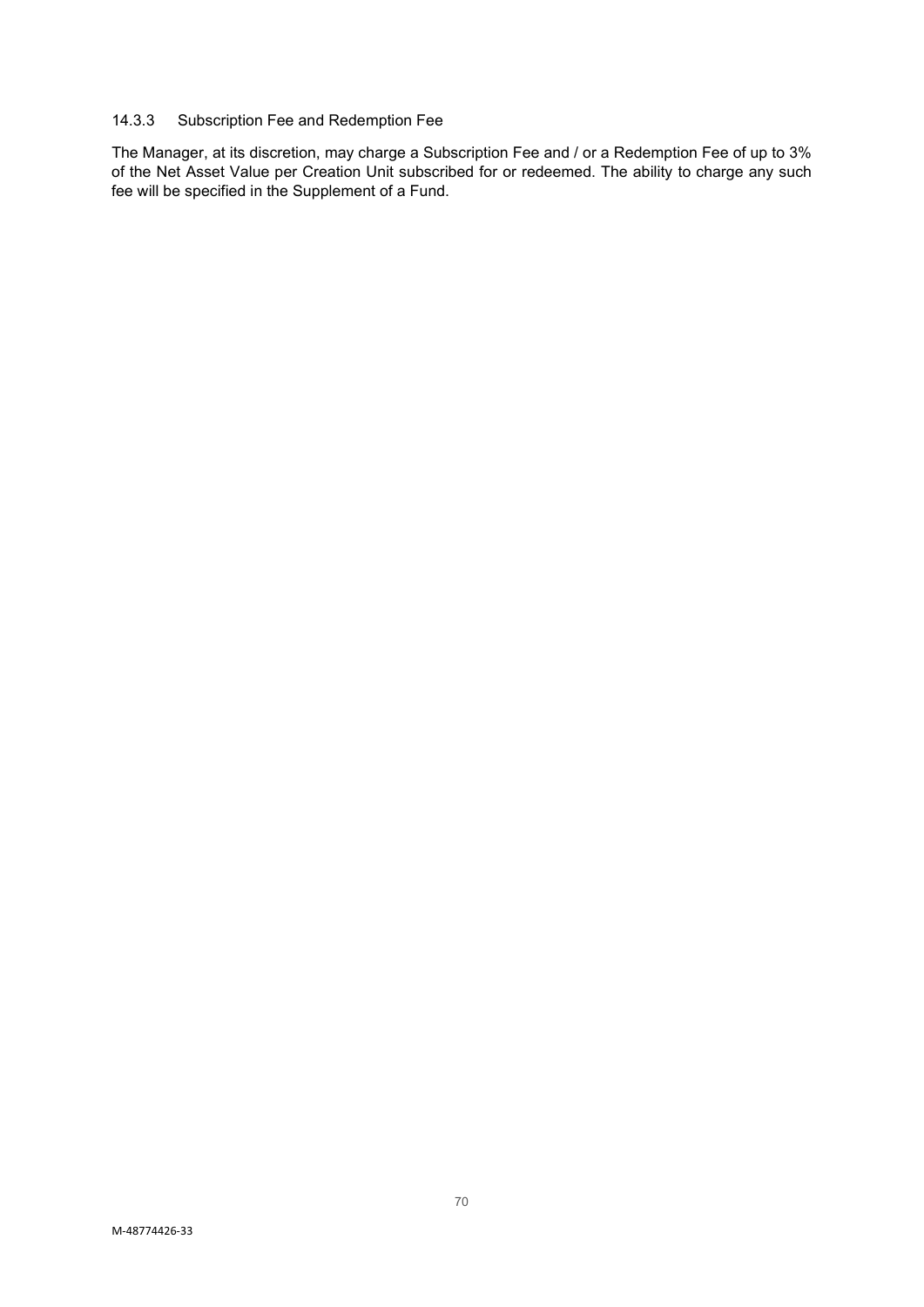# **15. TAXATION**

# **15.1 General**

*The information given is not exhaustive and does not constitute legal or tax advice. Prospective investors should consult their own professional advisers as to the implications of their subscribing for, purchasing, holding, switching or disposing of Shares under the laws of the jurisdictions in which they may be subject to tax. The Directors, the ICAV, the Funds and each of their respective agents shall have no liability in respect of the tax affairs of Shareholders or prospective investors.*

The following is a brief summary of certain aspects of Irish, United Kingdom and German tax law and practice relevant to the transactions contemplated in this Prospectus. It is based on advice received by the Directors as to the law and practice and official interpretation currently in effect, all of which are subject to change.

Dividends (if any) and interest which any of the Funds receive with respect to their Investments (other than securities of Irish issuers) may be subject to taxes, including withholding taxes, in the countries in which the issuers of Investments are located. However, the ICAV may not be able to benefit from reduced rates of withholding tax in double taxation agreements between Ireland and such countries in all cases.

If this position changes in the future and the application of a lower rate results in a repayment to the ICAV, the Net Asset Value will not be re-stated and the benefit will be allocated to the existing Shareholders rateably at the time of the repayment.

# **15.2 Irish Taxation**

The Directors have been advised that on the basis that the ICAV is resident in Ireland for taxation purposes the taxation position of the ICAV and the Shareholders is as set out below.

# 15.2.1 Residence – Individual

An individual will be regarded as being resident in Ireland for a particular twelve month tax year if s/he (i) spends 183 days or more in Ireland in that twelve month tax year; or (ii) has a combined presence of 280 days in Ireland, taking into account the number of days spent in Ireland in that twelve month tax year together with the number of days spent in Ireland in the preceding twelve month tax year. Presence in a twelve month tax year by an individual of not more than 30 days in Ireland will not be reckoned for the purpose of applying the two year test. Presence in Ireland for a day means the personal presence of an individual at any time during that day.

# 15.2.2 Residence – Trust

Determining the tax residence of a trust can be complex. A trust will generally be regarded as resident in Ireland for tax purposes if a majority of its trustees are resident for tax purposes in Ireland. Where some, but not all, of the trustees are resident in Ireland, the residency of the trust will depend on where the general administration of the trust is carried on. In addition, the provisions of any relevant double tax agreement would need to be considered. As a result, each trust must be assessed on a case by case basis.

### 15.2.3 Residence – company

Prior to the Finance Act 2014, company residence was determined with regard to the long established common law rules based in central management and control. These rules were significantly revised in the Finance Act 2014 to provide that a company incorporated in the Republic of Ireland (the "State") will be regarded as resident for tax purposes in the State, unless it is treated as resident in a treaty partner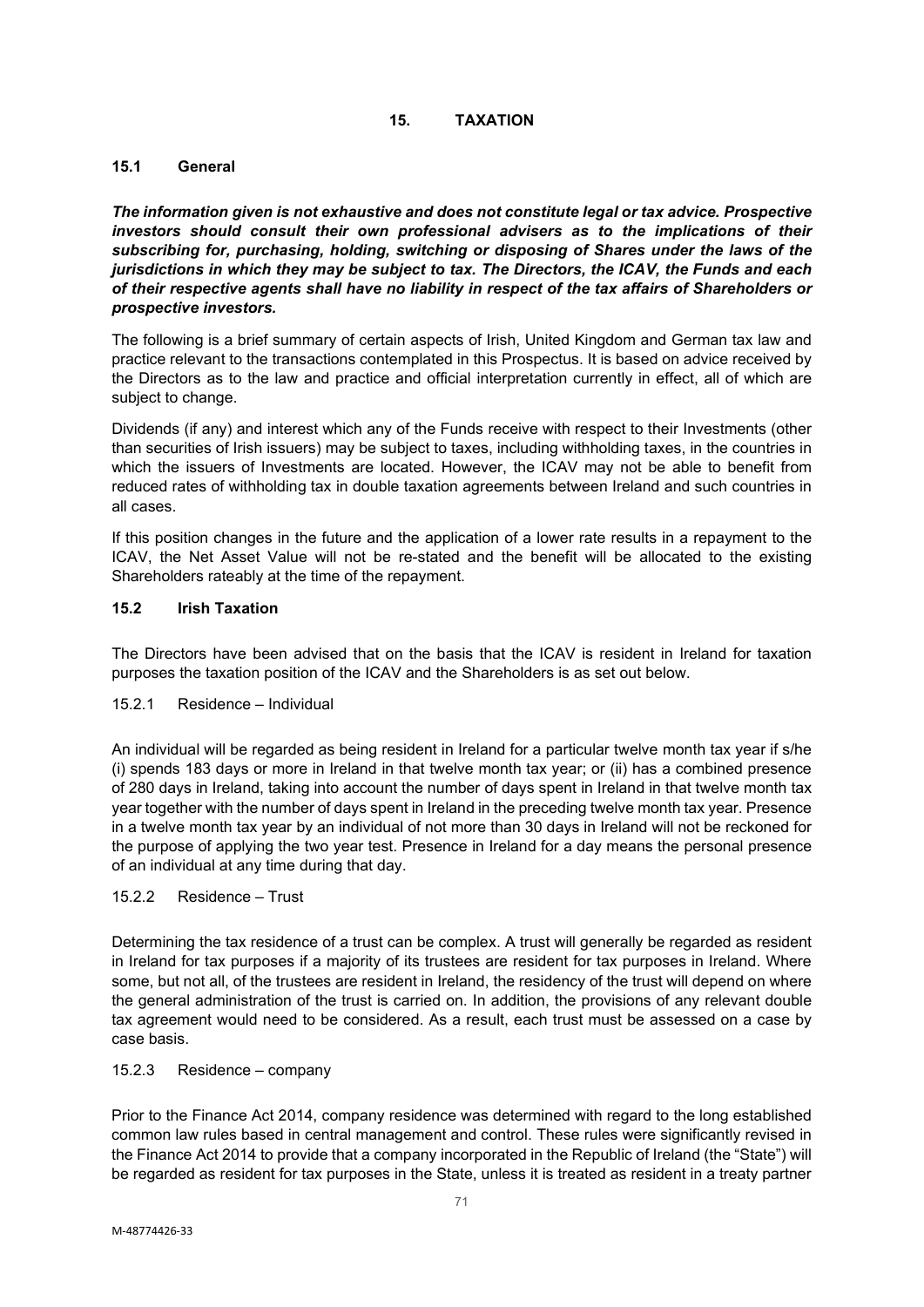country by virtue of a double taxation treaty. While the common law rule based on central management and control remains in place, it is subject to the statutory rule for determining company residence based on incorporation in the State set out in the revised section 23A TCA 1997.

The new incorporation rule for determining the tax residence of a company incorporated in the State applies to companies incorporated on or after 1 January 2015. For companies incorporated in the State before this date, a transition period applied until 31 December 2020.

We would recommend that any Irish incorporated company that considers it is not Irish tax resident, seeks professional advice before asserting this in any tax declaration given to the ICAV.

### 15.2.4 The ICAV

The ICAV will be regarded as resident in Ireland for tax purposes if the central management and control of its business is exercised in Ireland and the ICAV is not regarded as resident elsewhere. It is the intention of the Directors that the business of the ICAV will be conducted in such a manner as to ensure that it is Irish Resident for tax purposes.

The Directors have been advised that the ICAV qualifies as an investment undertaking as defined in Section 739B of the Taxes Act. Under current Irish law and practice, on that basis, it is not chargeable to Irish tax on its income and gains.

On the basis that the ICAV or a sub-fund of the ICAV does not hold IREF Assets as defined in Section 739K of the Taxes Act and does not intend to hold assets or conduct any IREF business, the ICAV or a sub-fund of the ICAV should not be an IREF for the purposes of Part 27 Chapter 3B of the Taxes Act. However, tax can arise on the happening of a "chargeable event" in the ICAV. A chargeable event includes any distribution payments to Shareholders or any encashment, redemption, cancellation or transfer of Shares. A chargeable event also includes the appropriation or cancellation of Shares of a Shareholder by the ICAV for the purposes of meeting the amount of appropriate tax payable on any gain arising on the transfer of an entitlement to a Share. It also includes the end of an eight year period following the acquisition of the Shares regardless of whether the Shares have been encashed, redeemed, cancelled or transferred. No tax will arise on the ICAV in respect of chargeable events in respect of a Shareholder who is neither Irish Resident nor Irish Ordinary Resident at the time of the chargeable event provided that the necessary signed Relevant Declaration is in place and the ICAV is not in possession of any information which would reasonably suggest that the information contained therein is not or, is no longer materially correct. In the absence of a signed and completed Relevant Declaration there is a presumption that the investor is Irish Resident or Irish Ordinary Resident. However, it is not necessary to obtain a Relevant Declaration from Shareholders if Equivalent Measures have been formally agreed with the Revenue Commissioners and the approval has not been withdrawn.

A chargeable event does not include for example (a) an exchange by a Shareholder, effected by way of an arm's length bargain with the ICAV of Shares in the ICAV for other Shares in the ICAV; (b) any transaction (which might otherwise be a chargeable event) in relation to Shares held in a recognised clearing system as designated by order of the Irish Revenue Commissioners; (c) a transfer by a Shareholder of the entitlement to a Share where the transfer is between spouses and former spouses, civil partners or former civil partners, subject to certain conditions; (d) an exchange of Shares arising on a qualifying amalgamation or reconstruction of the ICAV with another investment undertaking (within the meaning of Section 739H of the Taxes Act).

If the ICAV becomes liable to account for tax if a chargeable event occurs, the ICAV shall be entitled to deduct from the payment arising on a chargeable event an amount equal to the appropriate tax and/or where applicable, to appropriate or cancel such number of Shares held by the Shareholder or such beneficial owner as are required to meet the amount of tax. The relevant Shareholder shall indemnify and keep the ICAV indemnified against loss arising to the ICAV by reason of the ICAV becoming liable to account for tax on the happening of a chargeable event if no such deduction, appropriation or cancellation has been made.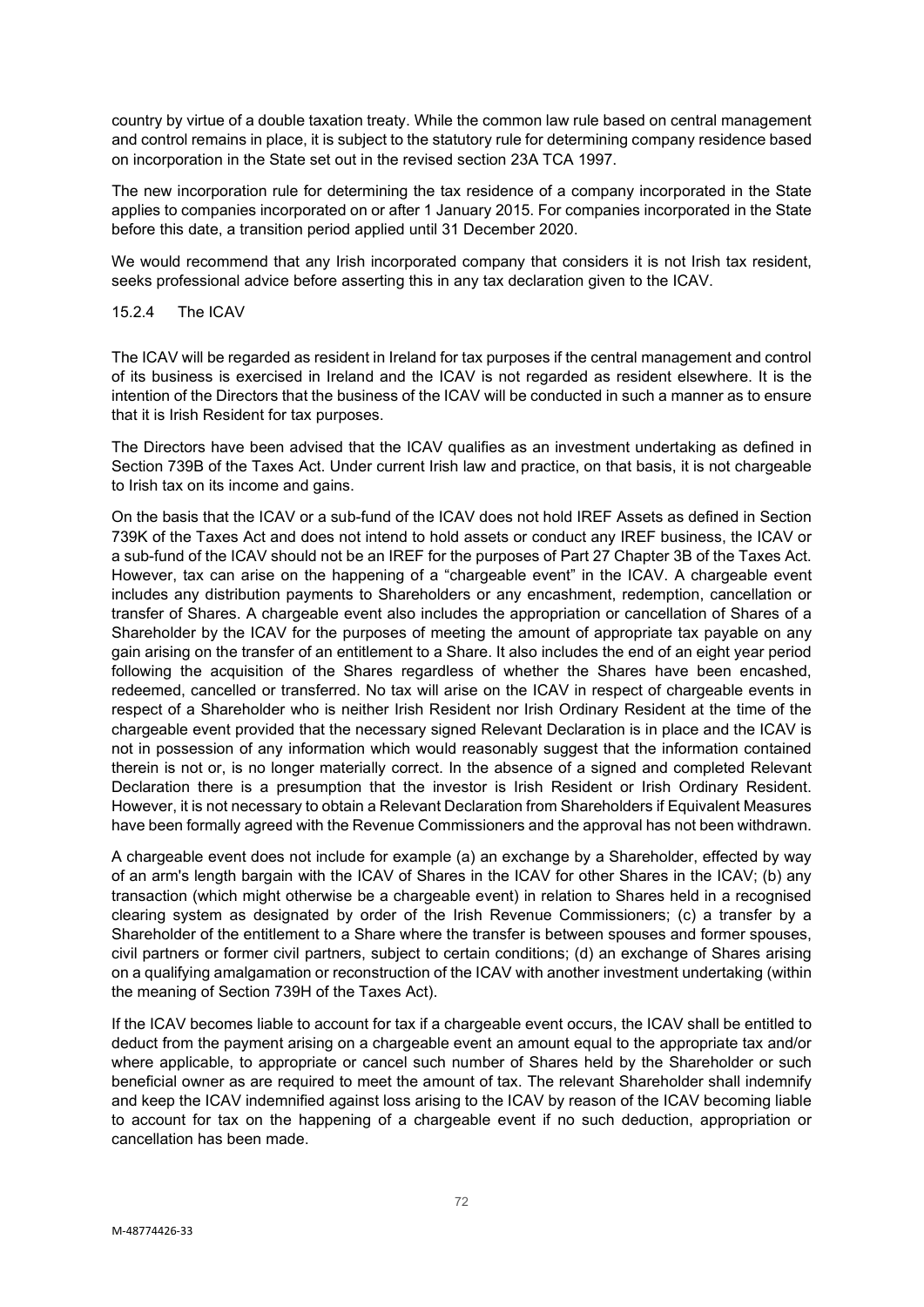Please see the "Shareholders" section below dealing with the tax consequences for the ICAV and the Shareholders of chargeable events in respect of (i) Shareholders who are neither Irish Resident nor Irish Ordinary Resident; and (ii) Shareholders who are either Irish Resident or Irish Ordinary Resident.

Finance Act 2008 introduced an amendment to the eight year deemed disposal rule for Taxable Irish Persons. This allows the ICAV the option of electing to value the Shares at bi-annual dates (meaning 30 June or 31 December) rather than at the date of the deemed eight year disposal itself.

In certain circumstances, and only after notification by the ICAV to a Shareholder, the tax payable on the eight year rolling chargeable event can at the election of the ICAV become a liability of the Shareholder rather than the ICAV. In such circumstances the Shareholder must file an Irish tax return and pay the appropriate tax to the Irish Revenue Commissioners. Shareholders should contact the Administrator to ascertain whether the Directors have made such an election in order to establish their responsibility to account to the Irish Revenue Commissioners for any relevant tax.

An anti avoidance measure applies in the case of certain investments in investment undertakings (such as the ICAV) by Taxable Irish Persons who are individuals. If the investment undertaking is regarded as a PPIU then any payment to such a shareholder will be taxed at 60%. It is a matter of fact whether or not the shareholder or a connected person has a right of selection as envisaged in the anti avoidance measures. Further penalties of tax can apply were tax returns in relation to distributions from a PPIU are incorrectly made by a shareholder.

Dividends received by the ICAV from investment in Irish equities may be subject to Irish dividend withholding tax at the rate of 25%. However, the ICAV can make a declaration to the payer that it is an investment undertaking within the meaning of Section 739B of the Taxes Act beneficially entitled to the dividends which will entitle the ICAV to receive such dividends without deduction of Irish dividend withholding tax.

- 15.2.5 Shareholders
- (i) Shareholders who are neither Irish Resident nor Irish Ordinary Resident

The ICAV will not have to deduct tax on the occasion of a chargeable event in respect of a Shareholder if (a) the Shareholder is neither Irish Resident nor Irish Ordinary Resident, (b) the Shareholder has made a Relevant Declaration and (c) the ICAV is not in possession of any information which would reasonably suggest that the information contained therein is not, or is no longer materially correct. In the absence of a Relevant Declaration (or approval from Revenue to operate Equivalent Measures) tax will arise on the happening of a chargeable event in the ICAV regardless of the fact that a Shareholder is neither Irish Resident nor Irish Ordinary Resident. The appropriate tax that will be deducted is as described below in paragraph (ii).

To the extent that a Shareholder is acting as an Intermediary on behalf of persons who are neither Irish Resident nor Irish Ordinary Resident, no tax will have to be deducted by the ICAV on the occasion of a chargeable event provided that the Intermediary has made a Relevant Declaration that they are acting on behalf of such persons and the ICAV is not in possession of any information which would reasonably suggest that the information contained therein is not, or is no longer materially correct.

Shareholders who are neither Irish Resident nor Irish Ordinary Resident and who have made Relevant Declarations in respect of which the ICAV is not in possession of any information which would reasonably suggest that the information contained in the Relevant Declaration is not, or is no longer materially correct, will not be liable to Irish tax in respect of income from their Shares and gains made on the disposal of their Shares. However, any corporate Shareholder which is not Irish Resident and which holds Shares directly or indirectly by or for a trading branch or agency in Ireland will be liable to Irish tax on income from their Shares or gains made on disposals of the Shares.

Where taxes are withheld by the ICAV on the basis that no Relevant Declaration has been filed with the ICAV by the Shareholder, Irish legislation does not provide for a refund of tax except in the following circumstances;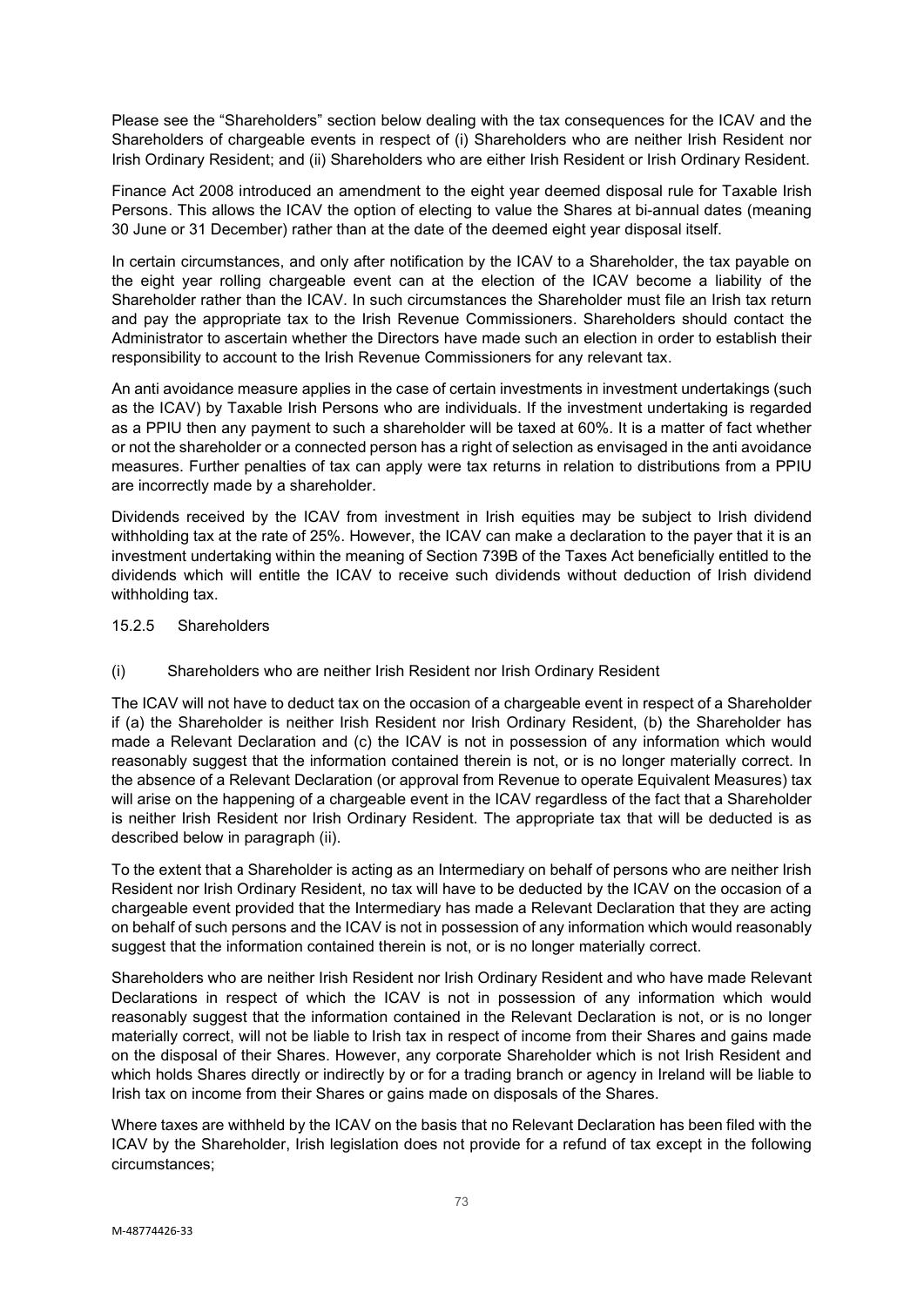- i. The appropriate tax has been correctly returned by the ICAV and within one year of making of the return the ICAV can prove to the satisfaction of the Revenue Commissioners that it is just and reasonable for such tax which has been paid to be repaid to the ICAV.
- ii. Where a claim is made for a refund of Irish tax under Section 189, 189A and 192 of the Taxes Act (relieving provisions relating to incapacitated persons, trusts in relation thereto and persons incapacitated as a result of drugs containing thalidomide) the income received will be treated as net income chargeable to tax under Case III of Schedule D from which tax has been deducted.

#### (ii) Shareholders who are Irish Resident or Irish Ordinary Resident

Unless a Shareholder is an Exempted Irish Investor, makes a Relevant Declaration to that effect and the ICAV is not in possession of any information which would reasonably suggest that the information contained therein is not, or is no longer materially correct, tax at the rate of 41% will be required to be deducted by the ICAV from any distributions or other chargeable events in relation to a Shareholder who is Irish Resident or Irish Ordinary Resident (other than a Shareholder which is a corporate entity and which has made the necessary declaration). The rate of tax to be deducted by the ICAV in respect of a Shareholder which has made a declaration to the effect that it is a corporate entity is 25%.

There are a number of Irish Residents and Irish Ordinary Residents who are exempted from the provisions of the above regime once Relevant Declarations are in place. These are Exempted Irish Investors. Additionally, where Shares are held by the Courts Service no tax is deducted by the ICAV on payments made to the Courts Service. The Courts Service will be required to operate tax on payments to it by the ICAV when they allocate those payments to the beneficial owners.

Irish Resident corporate Shareholders who receive distributions from which tax has been deducted will be treated as having received an annual payment chargeable to tax under Case IV of Schedule D of the Taxes Act from which tax at 25% has been deducted. In general, such Shareholders will not be subject to further Irish tax on any other payments received in respect of their shareholding from which tax has been deducted. An Irish Resident corporate Shareholder whose Shares are held in connection with a trade will be taxable on any Irish income or gains as part of that trade with a set-off against corporation tax payable for any tax deducted by the ICAV. In general, non-corporate Shareholders who are Irish Resident or Irish Ordinary Resident will not be subject to further Irish tax on income from their Shares or gains made on disposal of the shares where tax has been deducted by the ICAV on payments received. Where a currency gain is made by a Shareholder on the disposal of his or her Shares, such a Shareholder may be liable to capital gains tax in the year of assessment in which the Shares are disposed of.

Any Shareholder who is Irish Resident or Irish Ordinary Resident and receives a distribution or a gain on an encashment, redemption, cancellation or transfer of Shares from which tax has not been deducted by the ICAV may be liable to income tax or corporation tax on the amount of such distribution or gain. Higher rates of tax may apply where non-corporate Shareholders do not correctly file their tax return before the specified return date.

The ICAV is required to periodically report information to the Irish Revenue Commissioners in relation to certain Shareholders and the value of their investments in the ICAV. The obligation arises in relation to Shareholders who are Taxable Irish Persons.

# 15.2.6 Stamp Duty

Generally, no stamp duty is payable in Ireland on the issue, transfer, repurchase or redemption of Shares in the ICAV. Where any subscription for or redemption of Shares is satisfied by the in specie transfer of Irish securities or other Irish property, Irish stamp duty might arise on the transfer of such securities or property.

No Irish stamp duty will be payable by the ICAV on the conveyance or transfer of stock or marketable securities provided that the stock or marketable securities in question have not been issued by a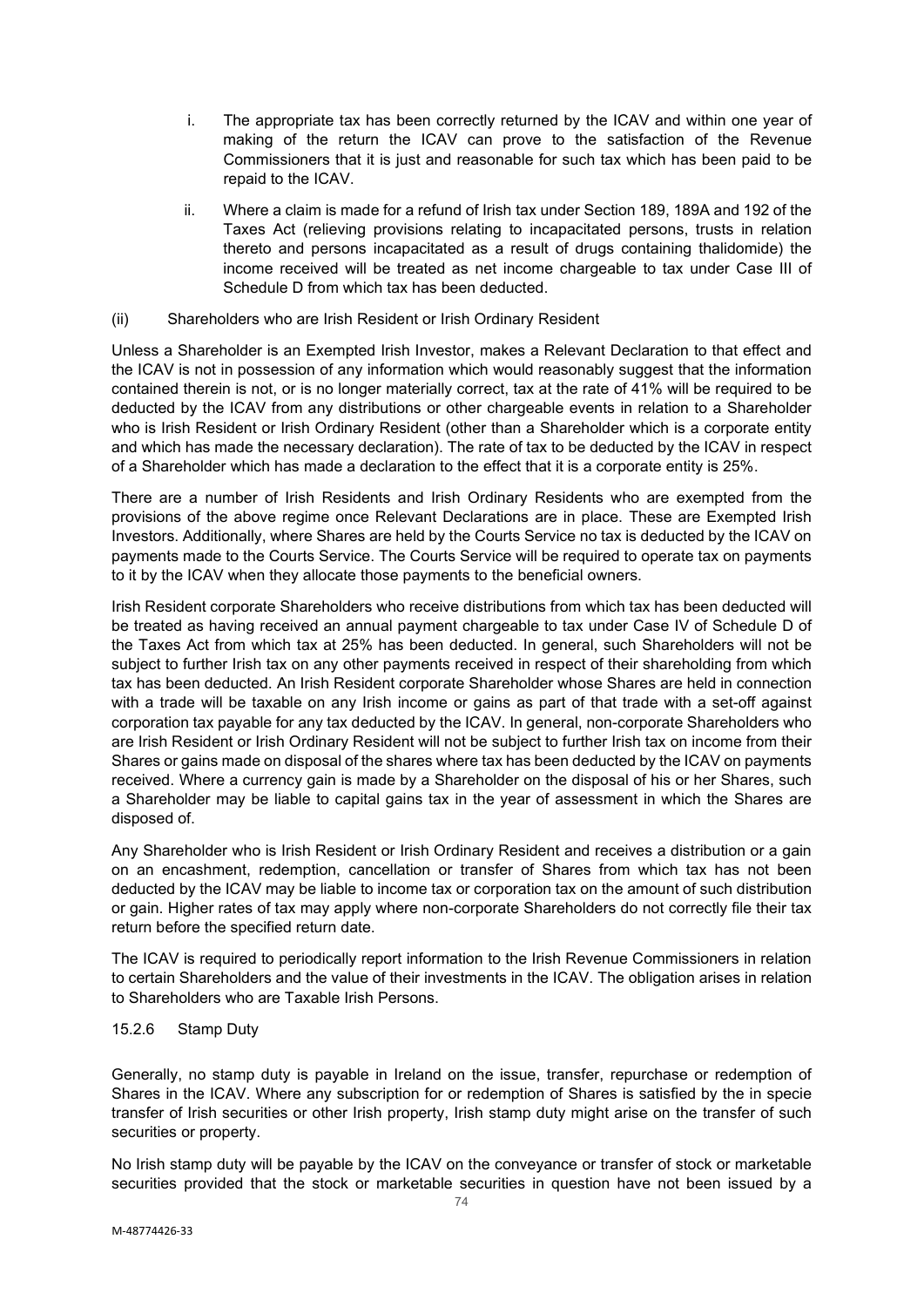company registered in Ireland and provided that the conveyance or transfer does not relate to any immovable property situated in Ireland or any right over or interest in such property or to any stock or marketable securities of a company (other than a company which is an investment undertaking within the meaning of Section 739B of the Taxes Act) which is registered in Ireland.

No Stamp Duty will arise on reconstructions or amalgamations of investment undertakings under Section 739H of the Taxes Act, provided the reconstructions or amalgamations are undertaken for bona fide commercial purposes and not for the avoidance of tax.

# 15.2.7 Capital Acquisitions Tax

The disposal of Shares will not be subject to Irish gift or inheritance tax (Capital Acquisitions Tax), provided that the ICAV falls within the definition of an investment undertaking in Section 739B of the Taxes Act and that (i) at the date of the gift or inheritance, the donee or successor is neither domiciled nor Ordinary Resident in Ireland; (ii) at the date of the disposition, the Shareholder disposing of the Shares is neither domiciled nor Ordinarily Resident in Ireland; and (iii) the Shares are comprised in the gift or inheritance at the date of the gift or inheritance and at the valuation date.

# 15.2.8 Foreign Account Tax Compliance Act ("FATCA") and the Common Reporting Standard ("CRS")

The Hiring Incentives to Restore Employment Act (the "Hire Act") was signed into US law in March 2010. It includes provisions generally known as FATCA. The intention of these is that details of US investors holding assets outside the US will be reported by financial institutions to the IRS as a safeguard against US tax evasion. To discourage non-US financial institutions from staying outside this regime, the Hire Act provides that US securities held by a financial institution that does not enter and comply with the regime will be subject to a US tax withholding of 30% on gross sales proceeds as well as income. The FATCA withholding regime is effective since 1 July 2014 in relation to payments of US interest, dividends, rents, royalties and compensation. The basic terms of the Hire Act include the ICAV as a "Financial Institution", such that in order to comply, the ICAV may require all investors to provide mandatory documentary evidence of their tax residence.

The Irish government has entered into an Intergovernmental Agreement (the "Irish IGA") with the US

in relation to FATCA. Regulations implementing the Irish IGA (known as the Financial Accounts Reporting (United States of America) Regulations 2014 as amended) have been signed into Irish law. These provide that, in order to ensure compliance with the FATCA provisions, Financial Institutions such as the ICAV will report details of their US account holders to the Irish Revenue Commissioners who will then pass these details to the IRS. Registration with the IRS will be necessary in this regard.

Accordingly, in order to comply with its FATCA obligations, the ICAV may require investors to provide the ICAV with information and documentation prescribed by applicable law and such additional documentation as reasonably requested by the ICAV. Prospective investors should consult with their tax advisers regarding the possible implications of FATCA on their investment in the ICAV.

Although the ICAV will use commercially reasonable efforts to comply with any requirements that are necessary to avoid the imposition of withholding taxes on payments to the ICAV pursuant to FATCA, no assurance can be given that the ICAV will be able to satisfy these obligations. If the ICAV becomes subject to a withholding tax as a result of FATCA, the return of all investors may be materially affected.

Prospective investors should consult with their tax advisers regarding the possible implications of FATCA on their investment in the ICAV.

The Common Reporting Standard ("CRS") is a single global standard on Automatic Exchange Of Information ("AEOI"). It was approved by the Organisation for Economic Co-operation and Development ("OECD") in February 2014 and draws on earlier work of the OECD and the EU, global anti-money laundering standards and, in particular, the Model FATCA Intergovernmental Agreement. Under the CRS, participating jurisdictions will be required to exchange certain information held by financial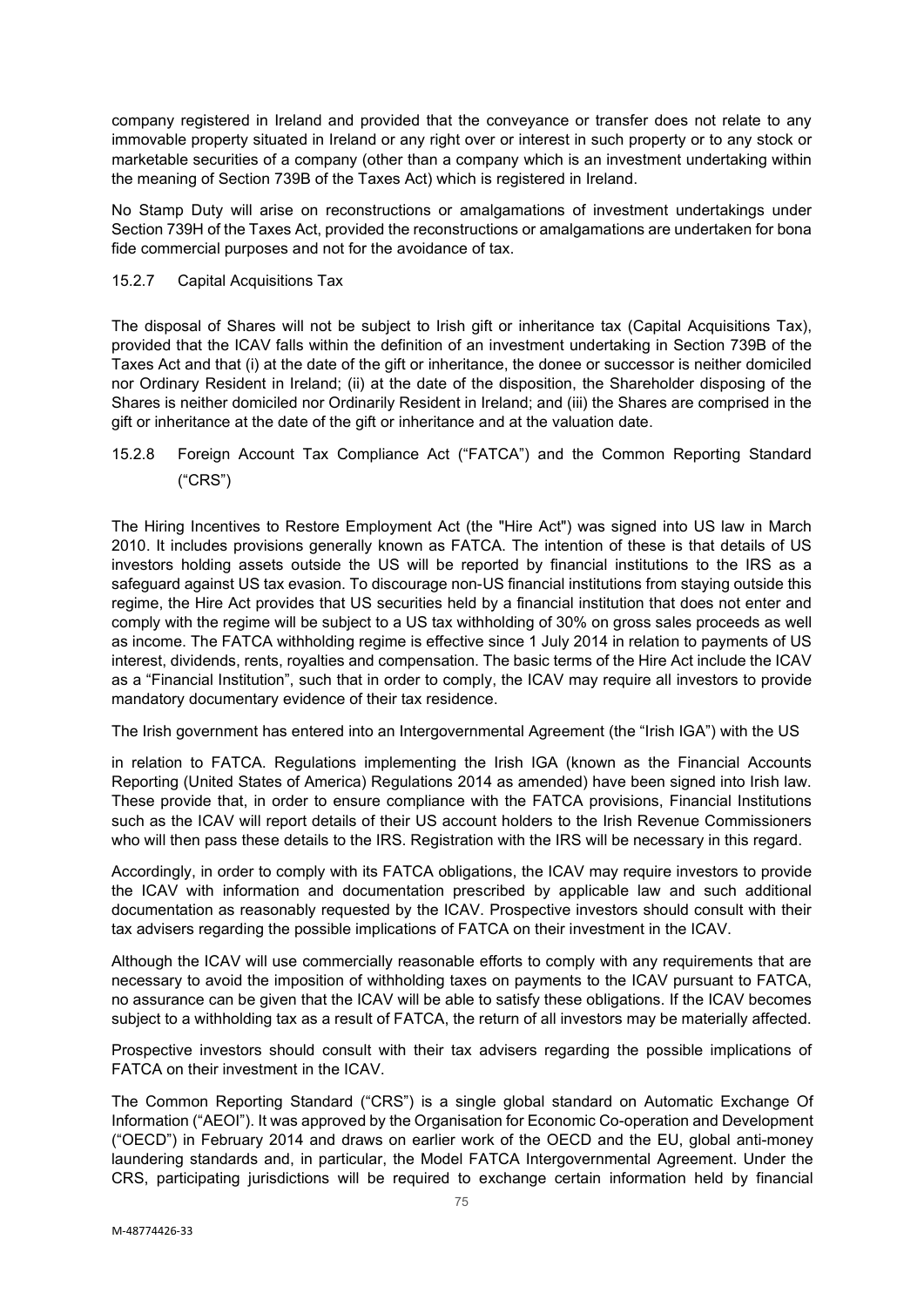institutions regarding their non resident investors. The CRS was effective in Ireland from 1 January 2016. The ICAV will be required to provide certain information to the Irish Revenue Commissioners about non-Irish tax resident Shareholders (which information will in turn be provided to the relevant tax authorities). It should also be noted the CRS replaces the EU Taxation on Savings Directive.

Each investor agrees to provide the ICAV with information and documentation prescribed by applicable law and such additional documentation reasonably requested by the ICAV as may be necessary for the ICAV to comply with its obligations under FATCA and the CRS.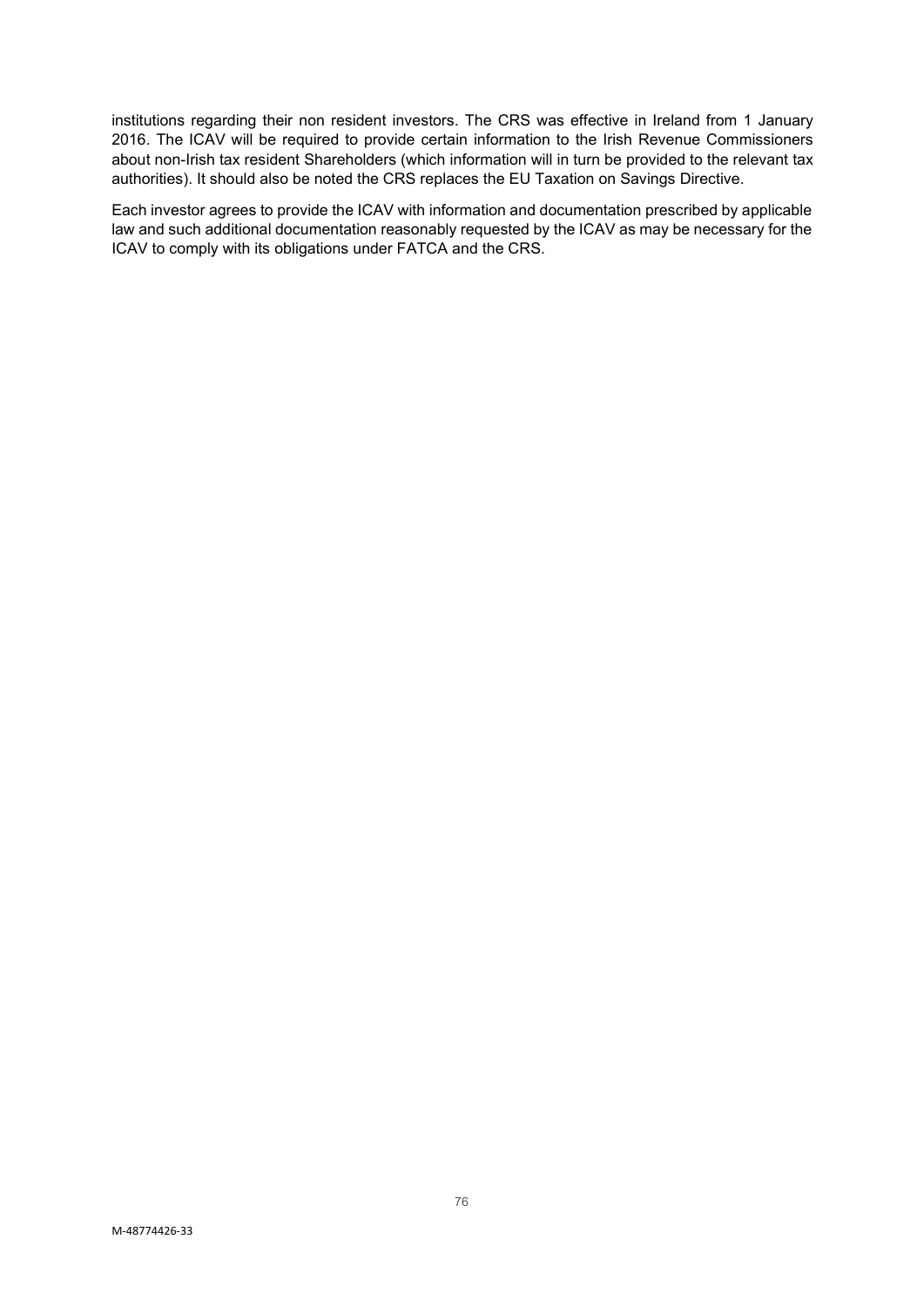# **15.3 UK Taxation**

# 15.3.1 General

The following statements are intended only as a general guide to current UK tax law and legislation, including the Offshore Funds (Tax) Regulations 2009 (the "Regulations") which set out the current UK tax regime for offshore funds, and to current published practice of HM Revenue & Customs. It should be noted that the levels and bases of, and reliefs from, taxation are subject to change.

The following statements relate (except where stated otherwise) exclusively to individual Shareholders who are resident and domiciled in the UK for UK tax purposes and to corporate Shareholders who are resident in the UK for UK tax purposes or who are otherwise within the charge to UK corporation tax, in each case who are beneficial owners of Shares in any Fund described in this Prospectus or in any relevant Supplement and who hold their Shares as an investment (a "UK Shareholder"). Further, they may not apply to certain types of Shareholders, such as dealers in securities, insurance companies and collective investment schemes. The following statements should not be relied on as tax advice and, where any UK Shareholders are in doubt as to their UK tax position, they should consult their own professional advisers and obtain specific UK tax advice relevant to their personal circumstances.

### 15.3.2 UK Reporting Fund Status

While it is the intention of the Directors that each Fund will apply for certification as "reporting funds" under the Regulations, the Directors reserve the right not to do so for selected sub-funds and/or share classes. The tax status of each sub-fund and and/or share class as a "reporting fund" will be visible to UK Shareholders on the WisdomTree website (www.wisdomtree.eu).

Prospective investors should consult their own professional advisers as to the implications of this.

### 15.3.3 Taxation of the ICAV in UK

The Board of Directors intend that the affairs of the ICAV should be managed and conducted so that it does not become resident in the UK for UK taxation purposes. Accordingly, and provided that the ICAV is not trading in the UK through a fixed place of business or agent situated therein that constitutes a "permanent establishment" for UK taxation purposes and that all its trading transactions in the UK are carried out through a broker or investment manager acting as an agent of independent status in the ordinary course of its business, the ICAV will not be subject to UK corporation tax or income tax on its profits. The Board of Directors and the Investment Manager each intend that the respective affairs of the ICAV and the Investment Manager are conducted so that these requirements are met insofar as this is within their respective control. However, it cannot be guaranteed that the necessary conditions will at all times be satisfied.

As a result, certain interest and other amounts received by the ICAV which have a UK source may be subject to withholding or other taxes in the UK.

#### 15.3.4 Taxation of UK Shareholders

#### **Sale or redemption or other disposal of Shares**

The ICAV is an offshore fund as defined in section 355 of the Taxation (International and Other Provisions) Act 2010, in respect of each Share class (with each Share class being deemed to constitute a separate offshore fund). Any gain accruing to UK Shareholders on the sale or other disposal of their Shares may therefore be taxed as income, rather than as a capital gain, unless the ICAV qualifies as a "reporting fund" throughout the period during which the UK Shareholders hold their Shares.

As stated above, the Directors intend to apply for each Fund (and, as applicable, each Share class) to have "reporting fund" status, while the Directors reserve the right not to do so for selected sub-funds and/or share classes. Each Fund or Share class (as applicable), once it has obtained "reporting fund"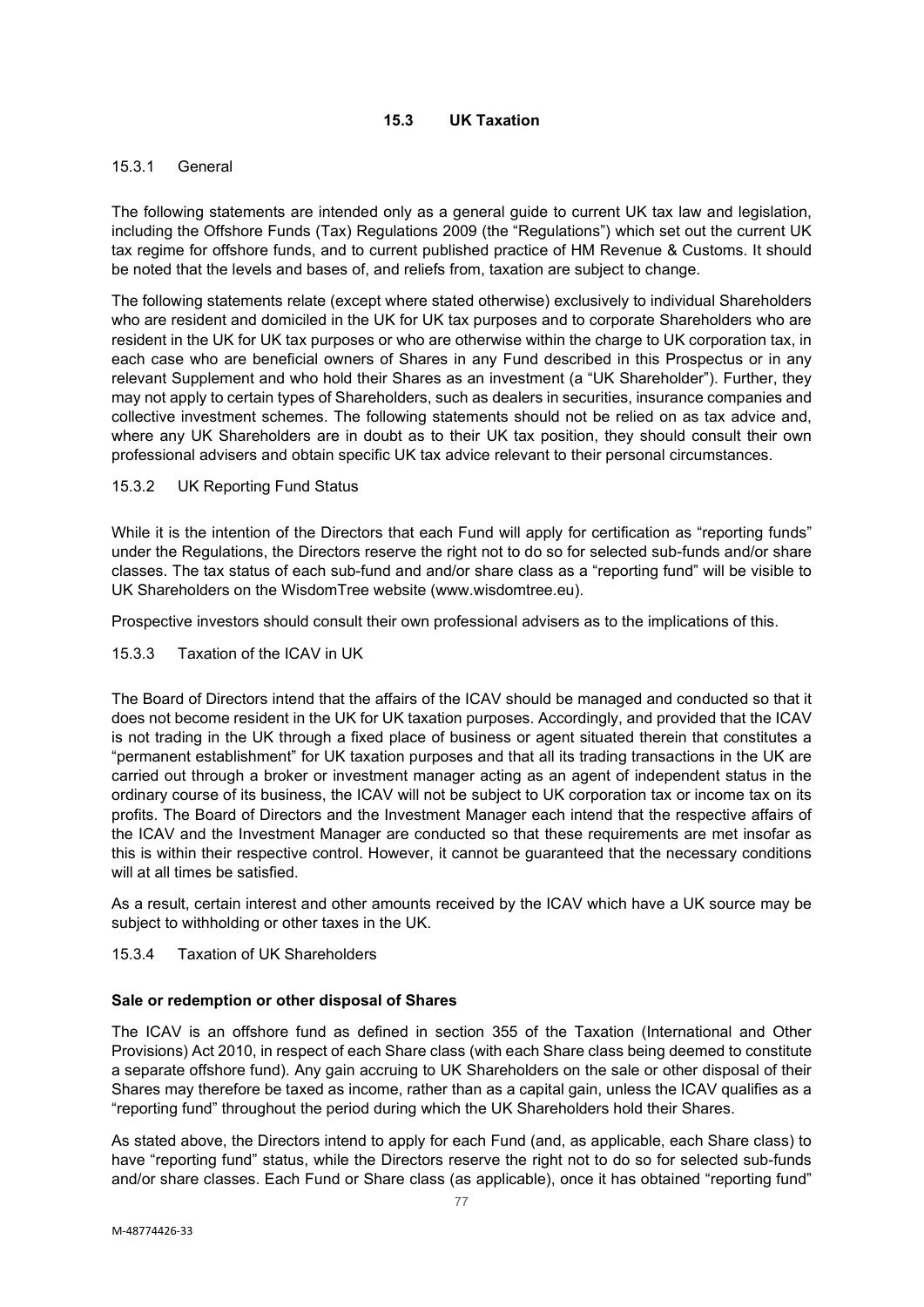status, will maintain such status for each period of account of the ICAV, provided the ICAV continues to comply with the applicable rules and reporting requirements and does not elect in relation to any such Fund or Share class to become a non-reporting fund. Continued compliance includes submitting annual reports to HM Revenue & Customs that detail the annual reportable income for the Fund or Share class (as applicable), avoiding serious breaches of the Regulations and, avoiding four minor breaches of the Regulations in any period of 10 years starting with the first day of the period of account in which the first breach occurs. Although the Directors intend to maintain "reporting fund" status for those Funds and Share classes, which were selected by the Directors, it cannot be guaranteed that such status will be maintained at all times.

Whilst the Fund or Share class (as applicable) has "reporting fund" status, any gain arising to UK Shareholders from the sale or other disposal of their Shares will be taxed as chargeable gains (rather than income) and thus be subject to capital gains tax or corporation tax as applicable. Where "reporting fund" status is not obtained or maintained for a Fund or Share class throughout the relevant Shareholder's period of ownership, any gains arising to UK Shareholders from the sale or other disposal of their Shares will be taxed as income (rather than as chargeable gains) and thus be subject to income tax or corporation tax as applicable. Whether or not reporting fund status is obtained and/or maintained, this tax treatment is subject to the application of the loan relationship rules for corporate UK Shareholders, as outlined below.

Corporate UK Shareholders holding interests in an offshore fund will instead be subject to tax under the loan relationship rules (contained in Chapters 5 and 6 of the Corporation Tax Act 2009 ("CTA 2009"), on a fair value accounting basis, on all gains arising from the sale or other disposal of their Shares if the ICAV, the relevant Fund or the relevant Share class (as applicable) has more than 60% by market value of its investments in "qualifying investments" (as defined in section 494 of CTA 2009, broadly being investments which yield a return directly or indirectly in the form of interest). These rules will apply to a corporate UK Shareholder if the 60% limit is exceeded at any time during the relevant UK Shareholder's accounting period, even if it was not holding Shares at that time. Based on the Investment Objectives set out in this Prospectus (which are further detailed for each Fund in the relevant Fund Supplement), the 60% limit may be exceeded by certain Funds and Share classes.

Registered pension schemes are exempt from tax on gains arising on the sale or other disposal of Shares.

#### **Distributions / deemed distributions**

Subject to their individual circumstances, UK Shareholders will generally be liable to UK income tax or corporation tax in respect of any dividends or other distributions of an income nature made by the ICAV, whether or not such dividends or distributions are reinvested.

As stated above, the Directors intend that each Fund will apply for "reporting fund" status in respect of each Share class, although the Directors reserve the right not to do so for selected sub-funds and/or share classes. Assuming that "reporting fund" status is obtained for a Share class, in outline, a UK Shareholder who, at the end of any period of account, holds an interest in such Share class will be deemed to receive a distribution of an amount equal to the UK Shareholder's proportionate share of the ICAV's reported income in respect of such Share class for that period of account (as determined under international accounting standards or equivalent accounting standards) to the extent that reported amount has not been actually paid out as a distribution. Any such deemed distribution is taxed as though it were an actual distribution.

The rules relating to the taxation of dividends received by UK resident individuals changed on 6 April 2016. From 6 April 2016, all UK resident individuals are entitled to a tax-free Dividend Allowance each tax year. The dividend allowance available to UK resident shareholders is currently £2,000. Where the total dividend income received exceeds the Dividend Allowance in a given tax year, UK resident individuals liable to UK income tax at the basic rate, will be taxed at 7.5% on the excess dividend income received and, those UK resident individuals liable to income tax at the higher rate will be taxed at 32.5% on the excess dividend income received. UK resident individuals who are liable to income tax at the additional rate will be taxed at 38.1% on dividend income received in excess of the allowance. From 6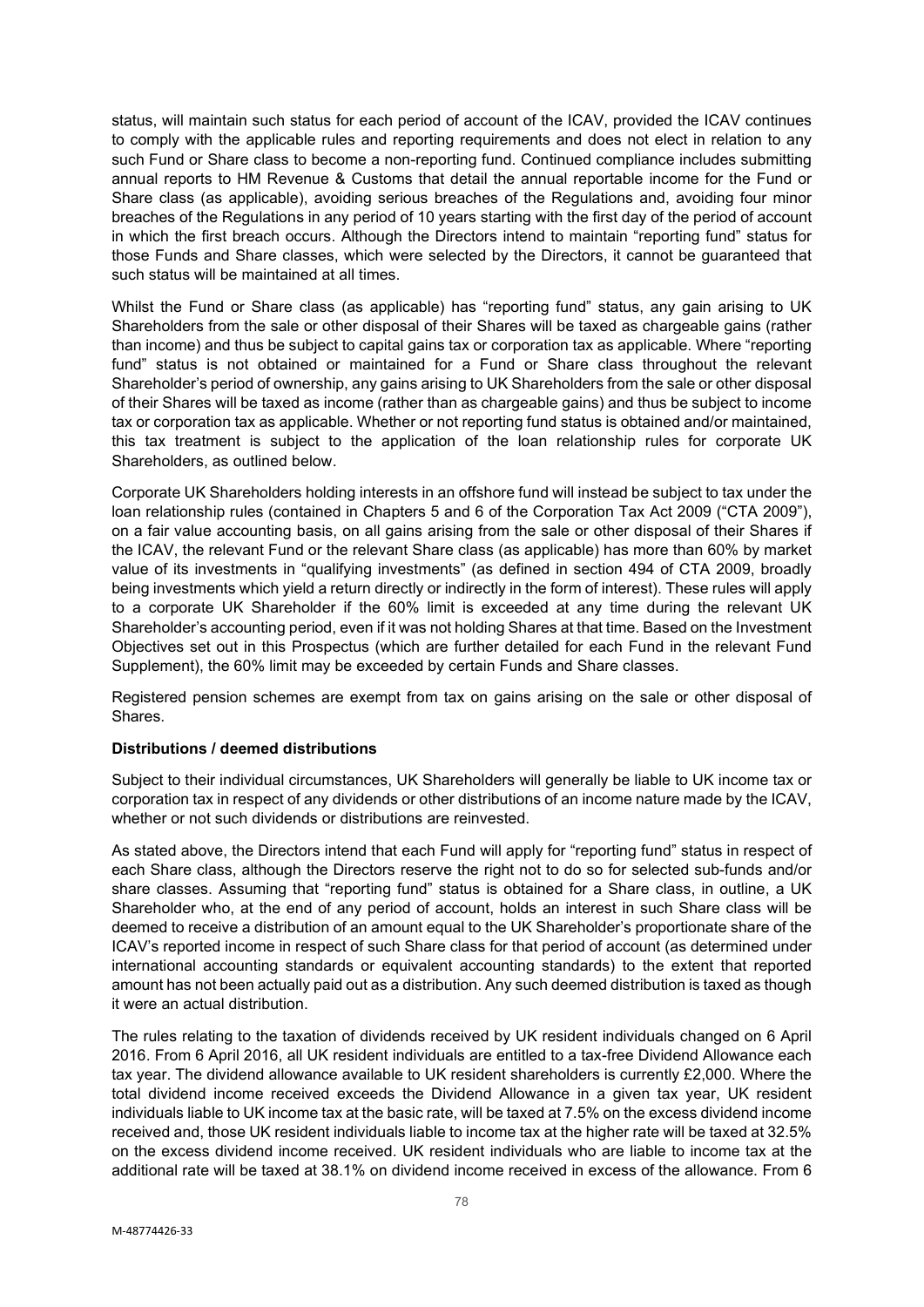April 2022, it is proposed each applicable rate will increase by 1.25%, meaning the respective rates are 8.75%, 33.75% and 39.35%.

However, if the ICAV, the relevant Fund or (if applicable) the relevant Share class has more than 60% by market value of its investments in "qualifying investments" (see above) at any time in the relevant accounting period, distributions received by individual UK Shareholders from the ICAV will be taxed as interest income. This will be treated as savings income for UK resident individuals.

UK resident individuals are entitled to a tax-free personal savings allowance of £1,000 for basic rate taxpayers and £500 for higher rate taxpayers. UK resident individuals liable to UK income tax at the basic rate will be taxed at 20% on any excess savings income and, UK resident individuals liable to income tax at the higher rate will be taxed at 40% on any excess savings income received. UK resident individuals who are liable to income at the additional rate will be taxed at 45% on all savings income received.

Shareholders within the charge to UK corporation tax will not generally be subject to UK corporation tax in respect of distributions received (or deemed to be received) from the ICAV unless the distributions do not fall within the available exemptions from UK corporation tax for distributions (including distributions received from overseas companies) in Part 9A of CTA 2009, which are subject to certain exclusions and specific anti-avoidance rules.

Special rules apply to corporate UK Shareholders if the ICAV, the relevant Fund or (if applicable) the relevant Share class has more than 60% by market value of its investments in "qualifying investments" (see above) in the relevant accounting period. Where applicable, actual or deemed distributions (including distributions that would otherwise be taxed as exempt distributions or annual payments) will instead be taken into account in the calculation of loan relationship debits and credits and will be subject to corporation tax, where relevant.

### **Stamp duty and stamp duty reserve tax ("SDRT")**

No stamp duty or SDRT will arise on the issue of the Shares.

Provided that (as is intended) the Shares are not registered in any register kept in the UK, any agreement to transfer the Shares will not be subject to stamp duty reserve tax. No stamp duty will be payable on any transfer of the Shares provided that the instrument to transfer is not executed in the UK and does not relate to any property situated, or to any matter or thing done or to be done, in the UK.

#### **Inheritance tax**

The Shares will constitute non-UK situated property for UK inheritance tax purposes.

### **Anti-avoidance**

UK resident individuals should be aware of the anti-avoidance provisions contained within sections 714 to 751 of the Income Tax Act 2007. These provisions are aimed at preventing UK individuals from avoiding UK income tax by transferring assets or income to persons, including companies, resident or domiciled abroad so that income arises abroad. If deemed to apply, individual UK Shareholders will be liable to tax in respect of undistributed income of the ICAV on an annual basis. Exemption from these rules are available for genuine commercial transactions (including genuine commercial activities overseas) where the avoidance of tax was not the main purpose or one of the main purposes for which the transactions were effected. If UK resident individuals are of the view that this exemption applies, it should be claimed appropriately on their self-assessment tax returns to ensure the claim is valid.

UK resident individuals should also be aware that if a person becomes non-UK resident and subsequently realises a gain on the sale or other disposal of their Share, they may be subject to UK capital gains tax on that gain if they return to the UK within five whole tax years following the disposal.

Individual Shareholders who are resident, but not domiciled, in the UK for tax purposes should note that, if they are applying for Shares, they may be required to make payment directly into a UK bank account. Where such an individual Shareholder intends to meet subscription proceeds from funds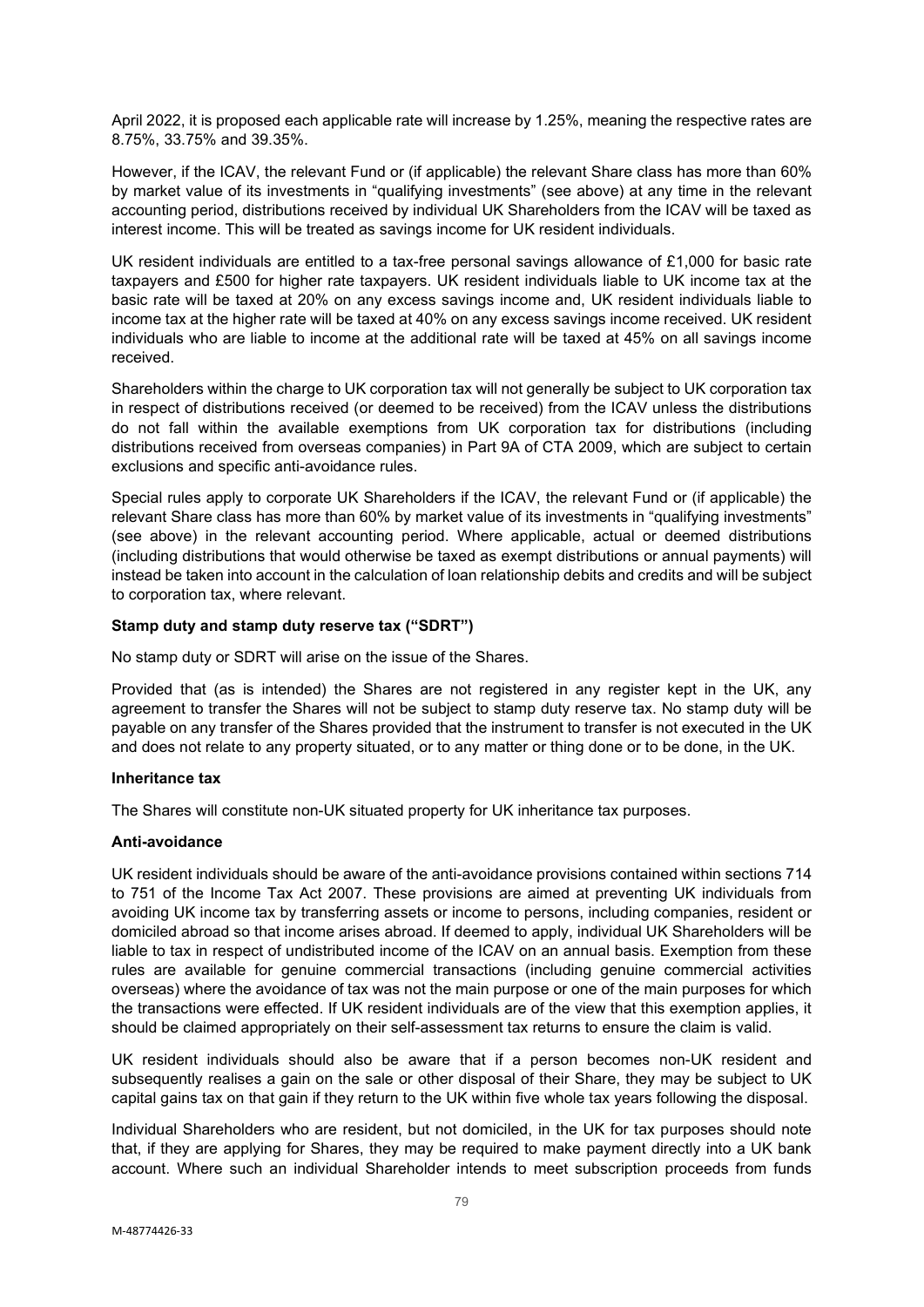sourced outside the UK, such a payment may give rise to a taxable remittance for the purposes of UK taxation, in accordance with Chapter A1 in Part 14 of the Income Tax Act 2007, depending upon the particular circumstances of that individual. Accordingly, it is recommended that such individual Shareholder seek independent tax advice in this respect before making a subscription for Shares from such funds.

Corporate UK shareholders should be aware of the "controlled foreign companies" provisions in Part 9A of the Taxation (International and Other Provisions) Act 2010. These provisions affect UK resident companies which, either alone or together with associates, have an interest in at least 25 per cent of the chargeable profits of a non-resident company where the non-resident company is controlled by persons resident in the UK (companies, individuals or others). This may be relevant to any corporate UK shareholder which has (together with associated persons) more than a 25% interest in the Fund, if deemed to be controlled by UK resident persons. The legislation is not directed towards the taxation of capital gains and is generally focused on profits artificially diverted from the UK. The effect of the rules would be to render such companies liable to UK corporation tax by reference to their proportionate interest in the chargeable profits of the Fund.

HM Revenue & Customs may seek to cancel tax advantages from certain transactions in securities under section 698 of the Income Tax Act 2007 or section 746 of the Corporation Tax Act 2010. The Directors do not believe that a relevant tax advantage will arise, however no clearance has been sought from HM Revenue & Customs.

If the shareholdings in the ICAV will not be sufficiently widely held to ensure that the ICAV would not be a close company if it were resident in the UK, then capital gains accruing to the ICAV may be apportioned to UK Shareholders who hold an interest in excess of 25 per cent of the ICAV, in which case such UK Shareholders would be subject to capital gains tax or corporation tax (as applicable) on the gains apportioned to them. Exemptions to those rules are available, including in respect of the disposal by the ICAV of assets that were only used for the purposes of economically significant activities carried on by the ICAV wholly or mainly outside the UK or where it can be shown that the avoidance of tax was not the main purpose or one of the main purposes for which the relevant transactions were effected. Where capital gains tax or corporation tax is paid by a Shareholder under these provisions, it may be possible for that Shareholder to subsequently claim relief for all or part of the tax suffered.

It should be noted that the levels and bases of, and reliefs from, taxation are subject to change.

# **15.4 German Taxation**

Certain Funds of the ICAV, as specified in the Supplement for the relevant Fund, will qualify as an "Equity Fund", such term as defined in the German Investment Tax Act (*Investmentsteuergesetz*) (as amended) ("**GITA**").

For this purpose, an Equity Fund is a Fund which invests more than 50% of its gross assets on a continuous basis directly (i.e. not by holding Equities (as defined below) via an intermediate company in the legal form of a partnership) into Equities (the "**Equity Fund Capital Participation Threshold**", as defined for the purposes of eligibility for the partial exemption tax regime for Equity Funds, according to section 2 and 20 of GITA).

In order to be recognised as "Equities" for the purposes of the Equity Fund Capital Participation Threshold, the Equities need to be owned (i.e. "assigned" for German tax purposes) by the relevant Fund. For example, in the case of a securities lending arrangement or swap agreement, the relevant Fund may lose tax ownership of those Equities for German tax purposes if they are subject to such agreements. The gross assets of the relevant Fund are determined by using the value of the assets of the Fund without taking into account liabilities of the Fund.

The relevant Fund is entitled, but not obligated, to utilise simplification rules or rules for equitable relief established by the German tax authorities which are applicable for purposes of the GITA.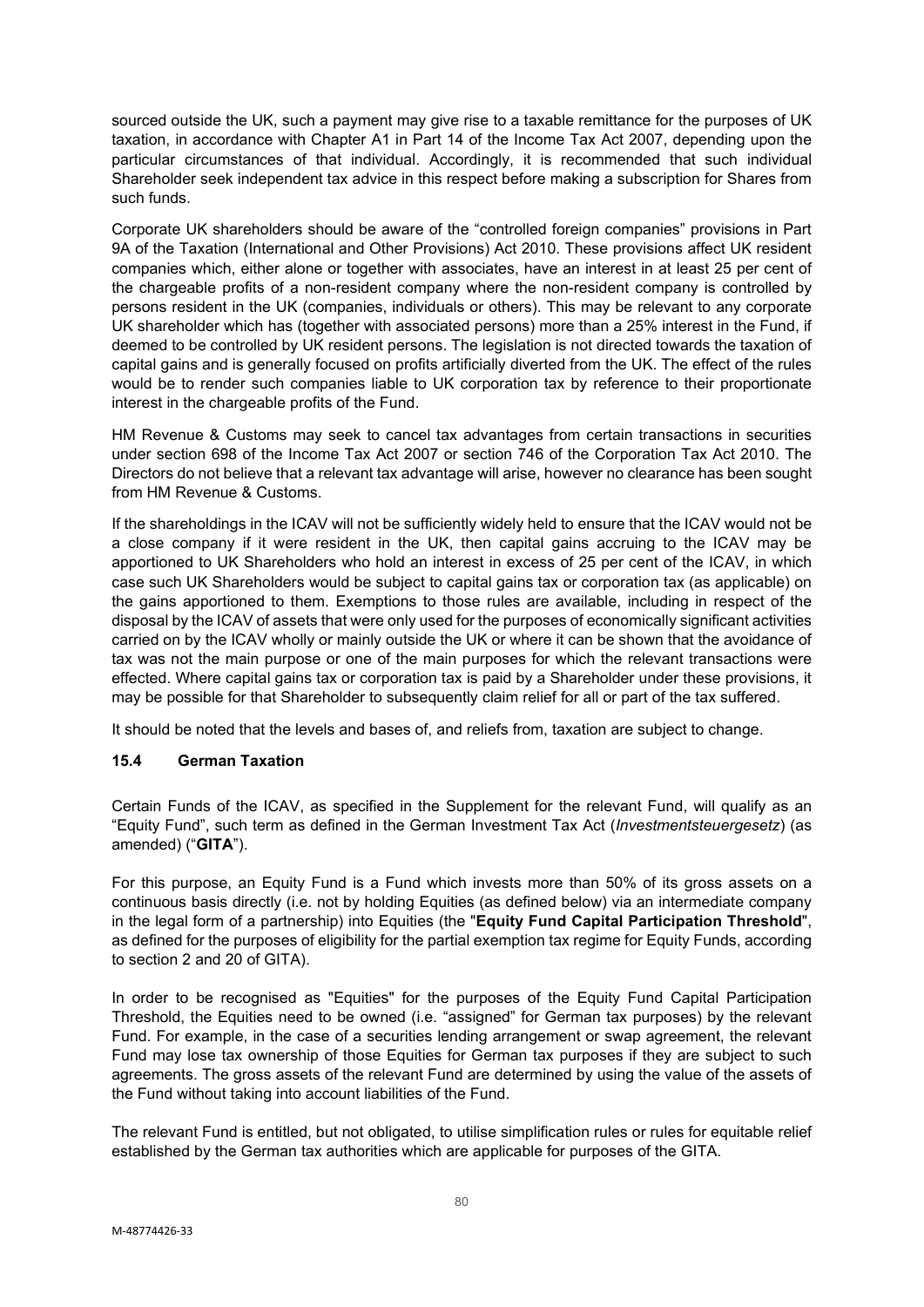Passive violations of the Equity Fund Capital Participation Threshold, for example violations caused by unrealised changes in the value of the assets of the relevant Fund, do not result in the loss of the tax status of an Equity Fund if immediately after being informed of such violation the Fund takes feasible and reasonable measures to restore the Equity Fund Capital Participation Threshold.

Where a relevant Fund materially violates the investment restrictions in this section and thereby falls below the Equity Fund Capital Participation Threshold, the Fund will lose its tax classification as an Equity Fund.

For the purposes of the Equity Fund Capital Participation Threshold, "Equities" shall mean:

- (a) shares of a corporation which are admitted to official trading on a stock exchange or included in an organised market (which is a recognised market and open to the public and which operates in a due and proper manner);
- (b) shares of a corporation, which is not a real estate company and which;
	- i. is resident in a Member State or a member state of the EEA and is subject to corporate income tax in that state and is not exempt from such taxation; or
	- ii. is resident in any other state and is subject to corporate income tax in that state at a rate of at least 15% and is not exempt from such taxation;
- (c) fund units of an Equity Fund (being a fund that invests more than 50% of its gross assets on a continuous basis directly into Equities according to its constitution or prospectus), with 51% of the Equity Fund units' value being taken into account as Equities; or
- (d) fund units of a mixed fund (being a fund that invests at least 25% of its gross assets on a continuous basis directly into Equities according to its constitution or prospectus) ("**Mixed Fund**") with 25% of the Mixed Fund units' value being taken into account as Equities.

The following shall not be deemed to be Equities for the purposes of the Equity Fund Capital Participation Threshold:

- (a) shares in partnerships that opted to be taxed as corporations pursuant to section 1a of the German Corporate Income Tax Act (*Körperschaftsteuergesetz*);
- (b) shares in corporations that qualify as real estate pursuant to section 2 paragraph 9 sentence 6 GITA;
- (c) shares in corporations that are exempt from income taxation to the extent that they make distributions, unless the distributions are subject to taxation of at least 15% and the investment fund is not exempt; and
- (d) shares in corporations,
	- i. more than 10% of the income of which is derived directly or indirectly from equity interests in corporations that do not meet the requirements
		- 1. of being a resident in a Member State or a member state of the EEA and being subject to corporate income tax in that state and not being exempt from such taxation; or
		- 2. of being resident in any other state and being subject to corporate income tax in that state at a rate of at least 15% and not being exempt from such taxation; or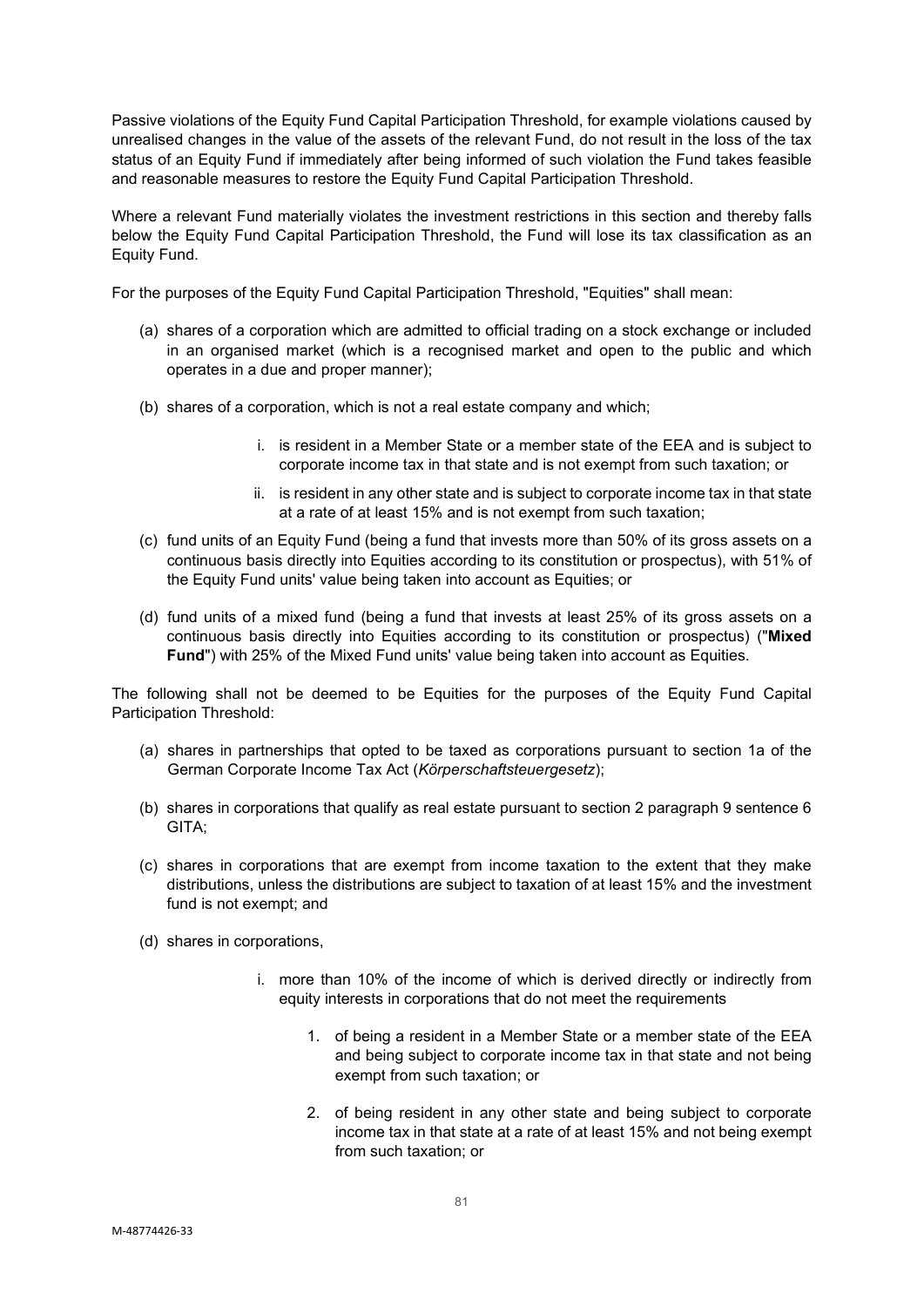ii. which directly or indirectly hold equity interests in corporations that do not meet the requirements of (d) i. 1. or 2. above, if the fair market value of such equity interests is more than 10% of the fair market value of the corporations.

If the Equity Fund Capital Participation Threshold of an Equity Fund or the Mixed Fund Capital Participation Threshold of a Mixed Fund (both as defined for the purposes of eligibility for the partial exemption tax regime for Equity Funds and for Mixed Funds, according to section 2 and 20 of GITA) used as a target fund and laid out with binding legal effect for those target funds and for all of their investors in their constitution or prospectus, define a percentage of more than 51% (in case of an Equity Fund) or more than 25% (in case of a Mixed Fund) of its gross assets for the continuous investment into Equities, then differing from (c) and (d) above, the Equity Fund or the Mixed Fund, used as a target fund, qualify as an Equity participation by the amount of this higher percentage.

If the relevant Fund invests into units or shares of a target fund, the Fund consolidates equity participation ratios of these target funds which are being published in the valuation frequency of each target fund. This consolidation method is only applicable to such target funds which produce a valuation at least once a week.

The relevant Fund publishes its own equity participation ratios in its Net Asset Value frequency, but at least once a week, on the website www.wisdomtree.eu.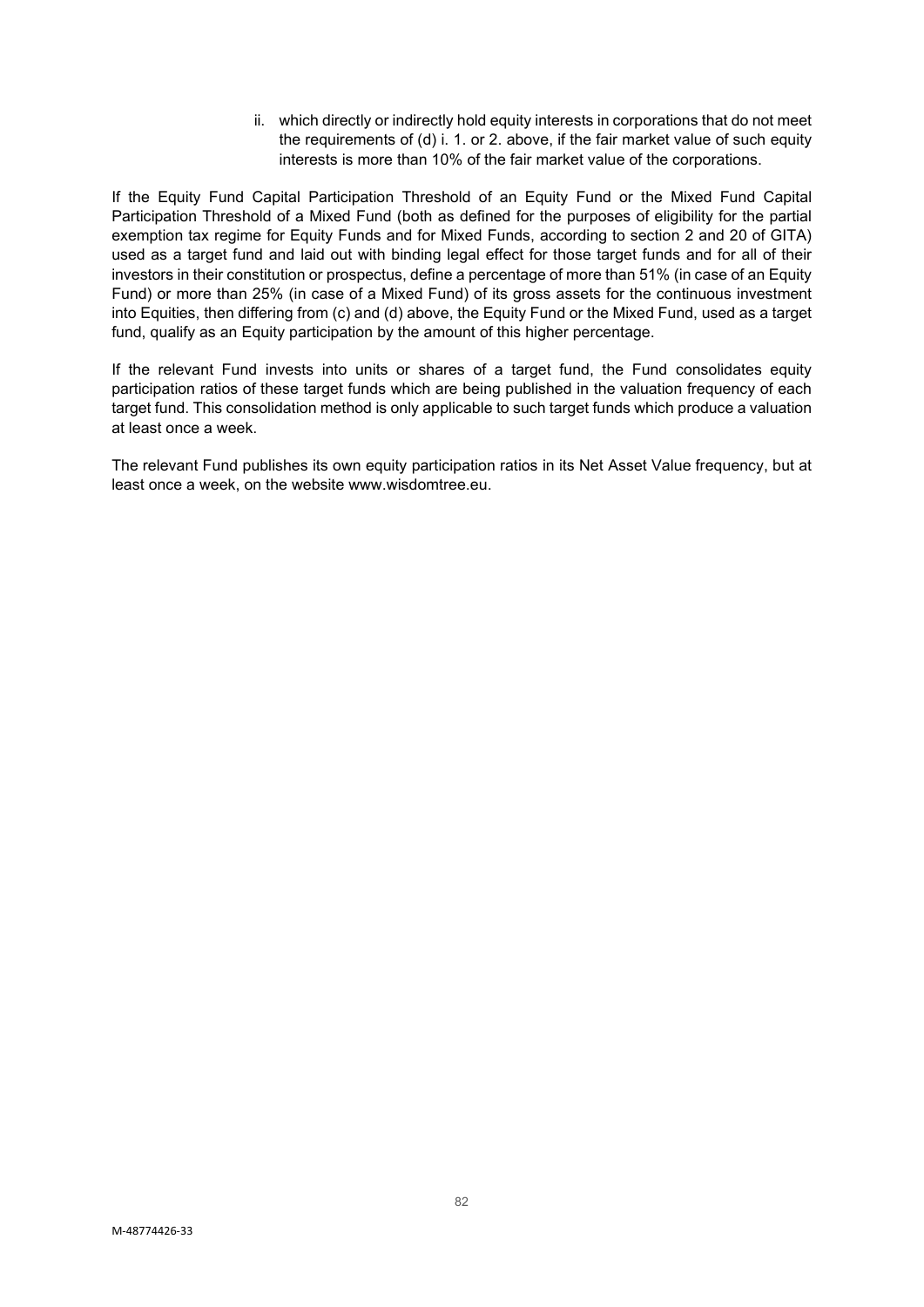# **16. STATUTORY AND GENERAL INFORMATION**

# **16.1 Share Capital**

The share capital of the ICAV is €2 divided into 2 Subscriber Shares of a par value of €1 each and 500,000,000,000 Shares of no par value.

The unclassified shares are available for issue as Shares. There are no rights of pre-emption attaching to the Shares in the ICAV.

### **16.2 Title to Shares**

The ICAV is required to have and maintain the Register containing details of Shareholders and holders of Subscriber Shares. Only persons whose name has been entered on the Register will be Shareholders in the ICAV. The Common Depositary's Nominee will be the only registered Shareholder included on the Register.

### **16.3 Instrument**

Clause 4.1 of the Instrument provides that the sole object of the ICAV is the collective investment of its funds in property and giving members the benefit of the results of the management of its funds. The Instrument contains provisions to the following effect:

16.3.1 Directors' Authority to Allot Shares.

The Directors are generally and unconditionally authorised to exercise all powers of the ICAV to allot relevant securities, including fractions thereof, up to an amount equal to the authorised but as yet unissued share capital of the ICAV;

16.3.2 Variation of rights.

The rights attached to any class of Shares may be varied or abrogated with the consent in writing of the holders of 75% in number of the issued Shares of that class, or with the sanction of a special resolution passed at a separate general meeting of the holders of the Shares of the class, and may be so varied or abrogated either whilst the ICAV is a going concern or during or in contemplation of a winding-up.

# 16.3.3 Voting Rights.

Subject to any rights or restrictions for the time being attached to any class or classes of Shares, on a show of hands every holder who is present in person or by proxy shall have one vote and on a poll every holder present in person or by proxy shall have one vote for every Share of which he is the holder. Shareholders who hold a fraction of a Share may not exercise any voting rights, whether on a show of hands or on a poll, in respect of such fraction of a Share;

#### 16.3.4 Alteration of Share Capital.

The ICAV may from time to time by ordinary resolution increase the share capital by such amount and/or number as the resolution may prescribe.

The ICAV may also by ordinary resolution:

(i) redenominate the currency of any class of Shares;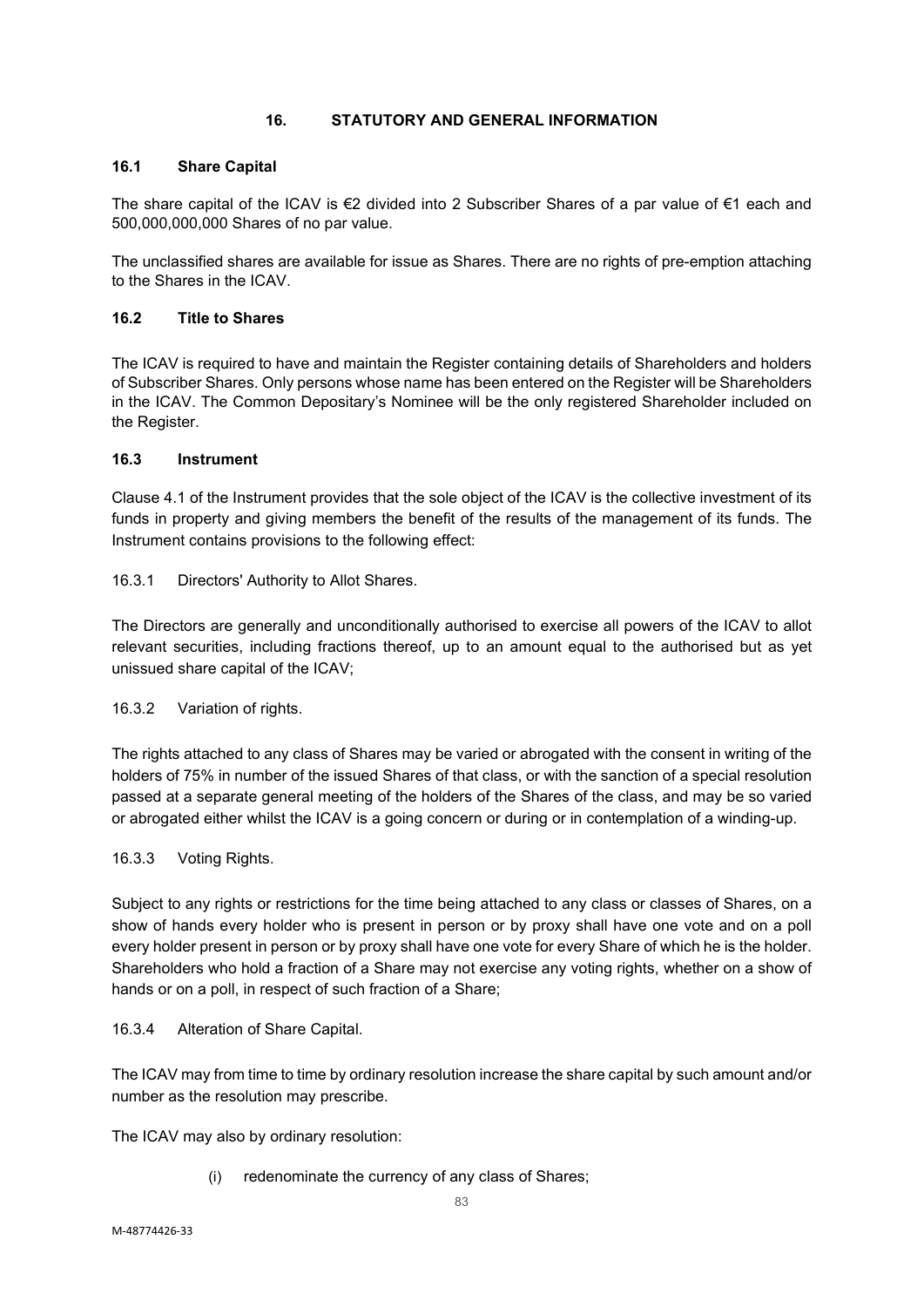- (ii) consolidate and divide all or any of its share capital into Shares of larger amount;
- (iii) subdivide its Shares, or any of them, into Shares of smaller amount or value; or
- (iv) cancel any Shares which, at the date of the passing of the resolution, have not been taken or agreed to be taken by any person and reduce the amount of its authorised share capital by the amount of the Shares so cancelled.

#### 16.3.5 Directors' Interests.

Provided that the nature and extent of his interest shall be disclosed as set out below, no Director or intending Director shall be disqualified by their office from contracting with the ICAV nor shall any such contract or any contract or arrangement entered into by or on behalf of any other company in which any Director shall be in any way interested be avoided nor shall any Director so contracting or being so interested be liable to account to the ICAV for any profit realised by any such contract or arrangement by reason of such Director holding that office or of the fiduciary relationship thereby established;

The nature of a Director's interest must be declared by him/her at the meeting of the Directors at which the question of entering into the contract or arrangement is first taken into consideration, or if the Director was not at the date of that meeting interested in the proposed contract or arrangement at the next meeting of the Directors held after he became so interested, and in a case where the Director becomes interested in a contract or arrangement after it is made, at the first meeting of the Directors held after he becomes so interested;

A Director shall not vote at a meeting of the Directors on any resolution concerning a matter in which he/she has, directly or indirectly, an interest which is material (other than an interest arising by virtue of his interest in shares or other securities or otherwise in or through the ICAV) or a duty which conflicts or may conflict with the interests of the ICAV. A Director shall not be counted in the quorum present at a meeting in relation to any such resolution on which he/she is not entitled to vote.

A Director shall be entitled to vote (and be counted in the quorum) in respect of any resolutions concerning any of the following matters, namely:-

- (i) the giving of any security, guarantee or indemnity to him/her in respect of money lent by him to the ICAV or any of its subsidiary or associated companies or obligations incurred by him at the request of or for the benefit of the ICAV or any of its subsidiary or associated companies;
- (ii) the giving of any security, guarantee or indemnity to a third party in respect of a debt or obligation of the ICAV or any of its subsidiary or associated companies for which the Director has assumed responsibility in whole or in part and whether alone or jointly with others under a guarantee or indemnity or by the giving of security;
- (iii) any proposal concerning any offer of shares or other securities of or by the ICAV or any of its subsidiary or associated companies for subscription, purchase or exchange in which offer the Director is or is to be interested as a participant in the underwriting or sub-underwriting thereof; or
- (iv) any proposal concerning any other company in which the Director is interested, directly or indirectly and whether as an officer or shareholder or otherwise howsoever;

The ICAV by ordinary resolution may suspend or relax the provisions of this clause to any extent or ratify any transaction not duly authorised by reason of a contravention of this provision;

84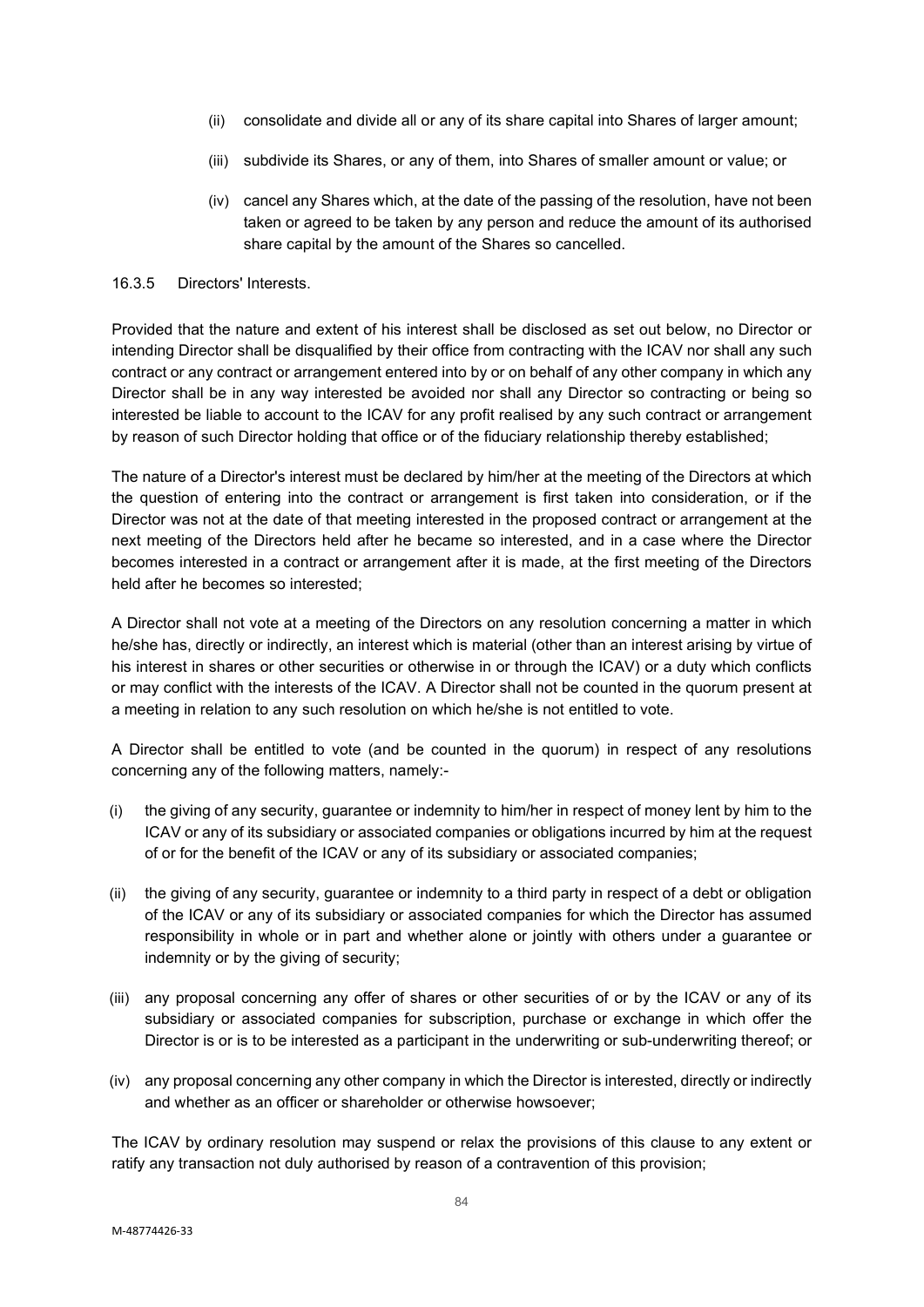#### 16.3.6 Borrowing Powers.

Subject to the Regulations and the Act, the Directors may exercise all of the powers of the ICAV to borrow or raise money and to mortgage, pledge, charge or transfer its undertaking, property and assets (both present and future) and uncalled capital or any part thereof provided that all such borrowings and any such transfer of assets shall be within the limits laid down by the Central Bank;

# 16.3.7 Retirement of Directors.

The Directors shall not be required to retire by rotation or by virtue of their attaining a certain age;

### 16.3.8 Directors' Remuneration.

Unless and until otherwise determined from time to time by the ICAV in general meeting, the ordinary remuneration of each Director shall be determined from time to time by resolution of the Directors. Any Director who holds any executive office (including for this purpose the office of chairman or deputy chairman), or who otherwise performs services which in the opinion of the Directors are outside the scope of the ordinary duties of a Director, may be paid such extra remuneration by way of salary, commission or otherwise as the Directors may determine. The Directors may be paid all travelling, hotel and other out-of-pocket expenses properly incurred by them in connection with their attendance at meetings of the Directors or general meetings or separate meetings of the holders of any class of Shares or otherwise in connection with the discharge of their duties.

### 16.3.9 Transfer of Shares.

Subject to the restrictions set out below, the Shares of any holder may be transferred by instrument in writing in any usual or common form or any other form, which the Directors may approve. The Directors in their absolute discretion and without assigning any reason therefor may decline to register any transfer of a Share directly or indirectly to any person or entity who, in the opinion of the Directors is or holds such Shares for the benefit of a US Person (unless the Directors determine (i) the transaction is permitted under an exemption from registration available under the securities laws of the United States and (ii) that the relevant Fund and ICAV continue to be entitled to an exemption from registration as an investment company under the securities laws of the United States if such person holds Shares), an individual under the age of 18 (or such other age as the Directors may think fit), a person or entity who breached or falsified representations on subscription documents (including as to its status under ERISA), who appears to be in breach of any law or requirement of any country or government authority or by virtue of which such person is not qualified to hold Shares, or if the holding of the Shares by any person is unlawful or is less than the minimum shareholding set for that class of Shares by the Directors, or in circumstances which (whether directly or indirectly affecting such person or persons, and whether taken alone or in conjunction with any other persons, connected or not, or any other circumstances appearing to the Directors to be relevant), in the opinion of the Directors, might result in the relevant Fund of the ICAV incurring any liability to taxation or suffering any other pecuniary liability to taxation or suffering other pecuniary legal or material administrative disadvantage (including endeavouring to ensure that the relevant Fund's assets are not considered "plan assets" for the purpose of ERISA and the related code) or being in breach of any law or regulation which the Fund might not otherwise have incurred, suffered or breached or might result in the Fund being required to comply with registration or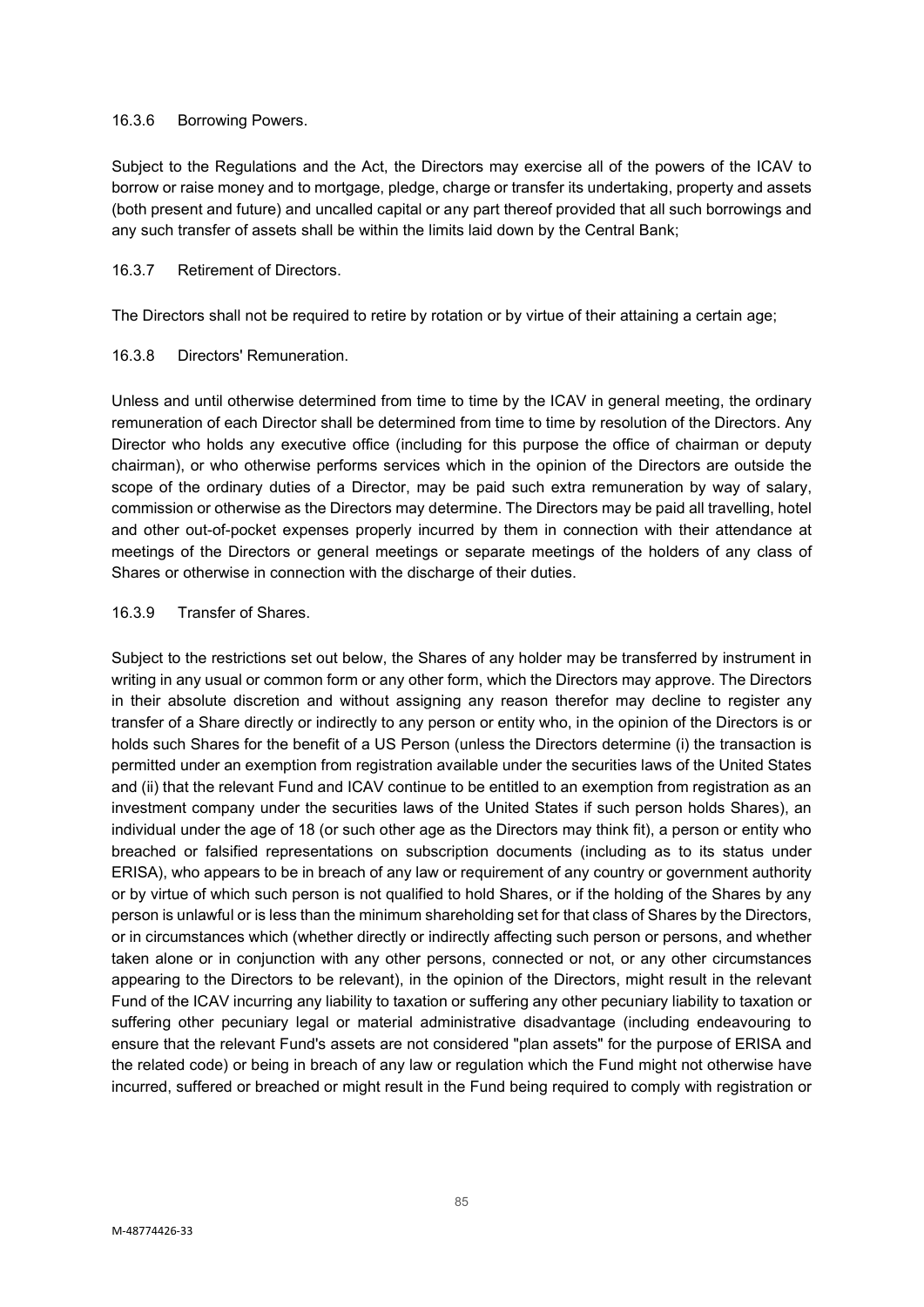filing requirements in any jurisdiction with which it would not otherwise be required to comply or is otherwise prohibited by the Instrument.

The Directors may decline to recognise any instrument of transfer unless it is accompanied by the certificate for the Shares to which it relates (if issued), is in respect of one class of Share only, is in favour of not more than four transferees and is lodged at the registered office or at such other place as the Directors may appoint;

# 16.3.10 Right of Redemption

Shareholders have the right to request the ICAV to redeem their Shares in accordance with the provisions of the Instrument;

#### 16.3.11 Dividends

Under the Instrument, the Directors are entitled to declare dividends out of net income (i.e. income less expenses) and/or realised gains net of realised and unrealised losses and/or realised and unrealised gains net of realised and unrealised losses and/or net income and realised gains net of realised and unrealised losses and/or net income and realised and unrealised gains net of realised and unrealised losses and/or capital. Any dividend unclaimed for six years from the date of declaration of such dividend shall be forfeited and shall revert to the relevant Fund;

## 16.3.12 Funds

The Directors are required to establish a separate portfolio of assets for each Fund created by the ICAV from time to time, to which the following shall apply:

- (i) for each Fund the ICAV shall keep separate books and records in which all transactions relating to the relevant Fund shall be recorded and, in particular, the proceeds from the allotment and issue of Shares of each class of Shares in the Fund, and the investments and the liabilities and income and expenditure attributable thereto shall be applied to such Fund subject to the provisions of the Instrument;
- (ii) any asset derived from any other asset(s) (whether cash or otherwise) comprised in any Fund, shall be applied in the books and records of the ICAV to the same Fund as the asset from which it was derived and any increase or diminution in the value of such an asset shall be applied to the relevant Fund;
- (iii) no Shares will be issued on terms that entitle the Shareholders of any Fund to participate in the assets of the ICAV other than the assets (if any) of the Fund relating to such Shares. If the proceeds of the assets of the relevant Fund are not sufficient to fund the full redemption amount payable to each Shareholder for the relevant Fund, the proceeds of the relevant Fund will, subject to the terms for the relevant Fund, be distributed equally among each Shareholder of the relevant Fund *pro rata* to the net asset value of the Shares held by each Shareholder. If the realised net assets of any Fund are insufficient to pay any amounts due on the relevant Shares in full in accordance with the terms of the relevant Fund, the relevant Shareholders of that Fund will have no further right of payment in respect of such Shares or any claim against the ICAV, any other Fund or any assets of the ICAV in respect of any shortfall;
- (iv) in the event that there are any assets of the ICAV which the Directors do not consider are attributable to a particular Fund or Funds, the Directors shall, with the approval of the Depositary,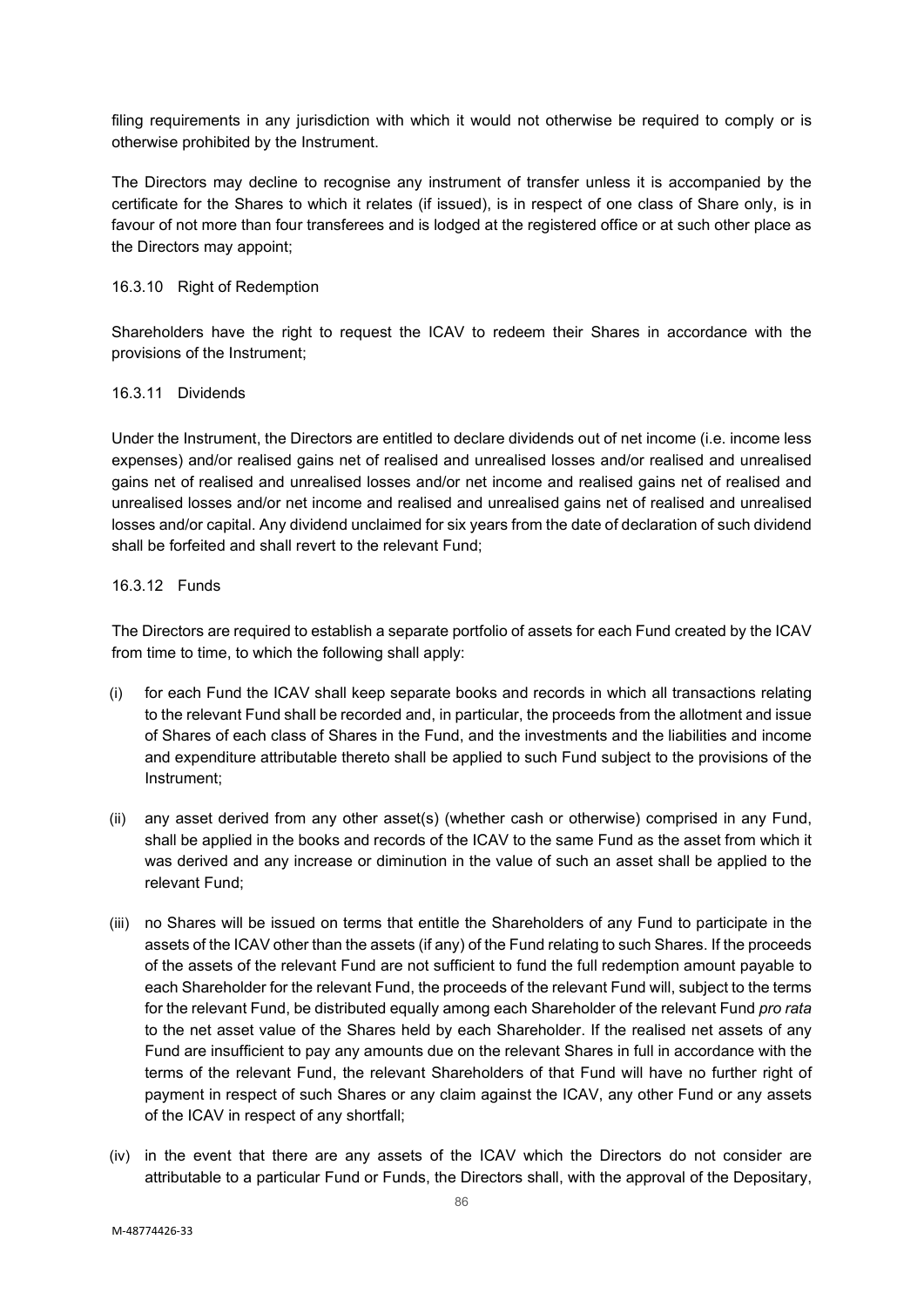allocate such assets to and among any one or more of the Funds in such manner and on such basis as they, in their discretion, deem fair and equitable; and the Directors shall have the power to and may at any time and from time to time, with the approval of the Depositary, vary the basis upon which such assets have been previously allocated;

(v) each Fund shall be charged with the liabilities, expenses, costs, charges or reserves of the ICAV in respect of or attributable to that Fund and any such liabilities, expenses, costs, charges or reserves of the ICAV not attributable to any particular Fund or Funds shall be allocated and charged by the Directors, with the approval of the Depositary, in such manner and on such basis as the Directors, in their sole and absolute discretion deem fair and equitable, and the Directors shall have the power to and may at any time and from time to time, with the approval of the Depositary, vary such basis including, where circumstances so permit, the re-allocation of such liabilities, expenses, costs, charges and reserves.

16.3.13 Fund Exchanges.

Subject to the provisions of the Instrument, the Prospectus and the relevant Supplement, a Shareholder holding Shares in any class in a Fund on any Dealing Day shall have the right from time to time to exchange all or any of such Shares for Shares of another class (such class being either an existing class or a class agreed by the Directors to be brought into existence with effect from that Dealing Day).

16.3.14 Winding up.

The ICAV shall be wound up in the following circumstances:

- (i) by the passing of a special resolution for a winding-up;
- (ii) where the ICAV does not commence business within a year of being incorporated or where it suspends its business for a year;
- (iii) where the number of members falls below the statutory minimum of two;
- (iv) where the ICAV is unable to pay its debts and a liquidator has been appointed;
- (v) where the appropriate court in Ireland is of the opinion that the ICAV's affairs and the powers of the Directors have been exercised in a manner oppressive to members; or
- (vi) where the appropriate court in Ireland is of the opinion that it is just and equitable that the ICAV should be wound up.

The Instrument contains provisions to the following effect:

If the ICAV shall be wound up the liquidator shall, subject to the provisions of the Act, apply the assets of each Fund in such manner and order as he thinks fit in satisfaction of creditors' claims relating to that Fund;

The assets available for distribution amongst the Shareholders shall be applied as follows: first the proportion of the assets in a Fund attributable to each class of Share shall be distributed to the holders of Shares in the relevant class in the proportion that the number of Shares held by each holder bears to the total number of Shares relating to each such class of Shares in issue as at the date of commencement to wind up; and secondly, any balance then remaining and not attributable to any of the classes of Shares shall be apportioned pro-rata as between the classes of Shares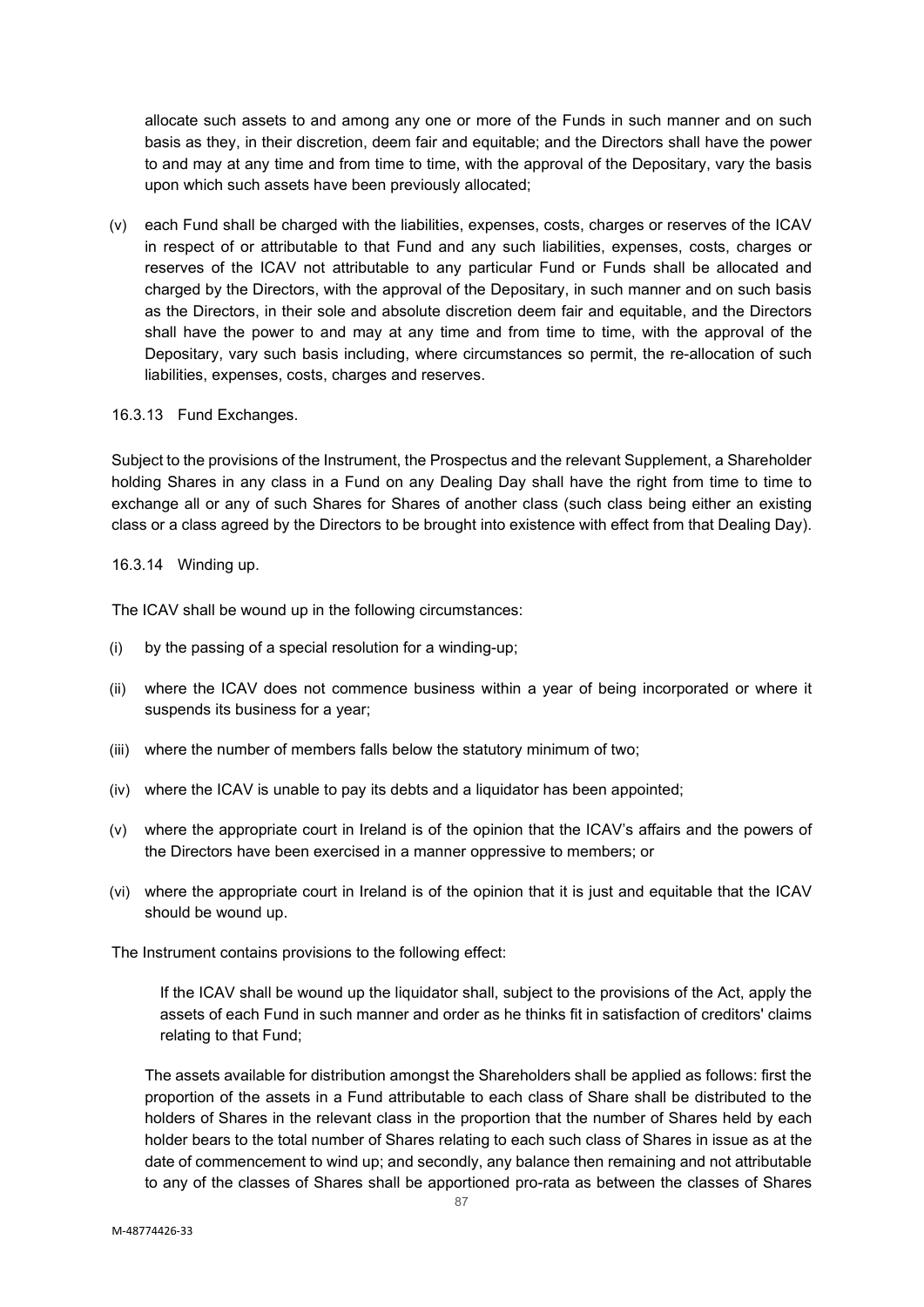based on the Net Asset Value attributable to each class of Shares as at the date of commencement to wind up and the amount so apportioned to a class shall be distributed to holders pro-rata to the number of Shares in that class of Shares held by them;

A Fund may be wound up pursuant to section 37 of the Act and in such event the provisions reflected in this paragraph shall apply mutatis mutandis in respect of that Fund;

If the ICAV shall be wound up (whether the liquidation is voluntary, under supervision or by the court) the liquidator may, with the authority of a special resolution of the relevant holders and any other sanction required by the Act, divide among the holders of Shares of any class or classes of a Fund in-kind the whole or any part of the assets of the ICAV relating to that Fund, and whether or not the assets shall consist of property of a single kind, and may for such purposes set such value as he deems fair upon any one or more class or classes of property, and may determine how such division shall be carried out as between the holders of Shares or the holders of different classes of Shares as the case may be. The liquidator may, with the like authority, vest any part of the assets in trustees upon such trusts for the benefit of holders as the liquidator, with the like authority, shall think fit, and the liquidation of the ICAV may be closed and the ICAV dissolved, but so that no holder shall be compelled to accept any assets in respect of which there is a liability. A Shareholder may require the liquidator instead of transferring any asset-in-kind to him/her, to arrange for a sale of the assets and for payment to the holder of the net proceeds of same.

### 16.3.15 Termination of a Fund

Any Fund may be terminated by the Directors, in their sole and absolute discretion, by notice in writing to the Depositary in any of the following events:-

- (a) if at any time the Net Asset Value of the relevant Fund shall be less than the compulsory redemption threshold as may be determined by the Directors in respect of that Fund and disclosed in the relevant Supplement; or
- (b) if any Fund shall cease to be authorised or otherwise officially approved; or
- (c) if any law shall be passed which renders it illegal or in the opinion of the Directors impracticable or inadvisable to continue the relevant Fund; or
- (d) if there is a change in material aspects of the business, in the economic or political situation relating to a Fund which the Directors consider would have material adverse consequences on the Investments of the Fund; or
- (e) if the Directors shall have resolved that it is impracticable or inadvisable for a Fund to continue to operate having regard to prevailing market; or
- (f) if the Directors shall have resolved that it is or becomes impossible or impractical, for example from a cost, risk or operational perspective, to enter into, continue with or maintain derivatives relating to the Index for the relevant Fund or to invest in stocks comprised within the particular Index; or
- (g) if a Fund is unable to replicate the relevant Index and unable to substitute another index for the Index; or
- (h) if prevailing circumstances on the Secondary Market are such that it is impracticable or uneconomic for a Fund to operate.
- 16.3.16 Share Qualification.

The Instrument does not contain a share qualification for Directors.

#### **16.4 Material contracts**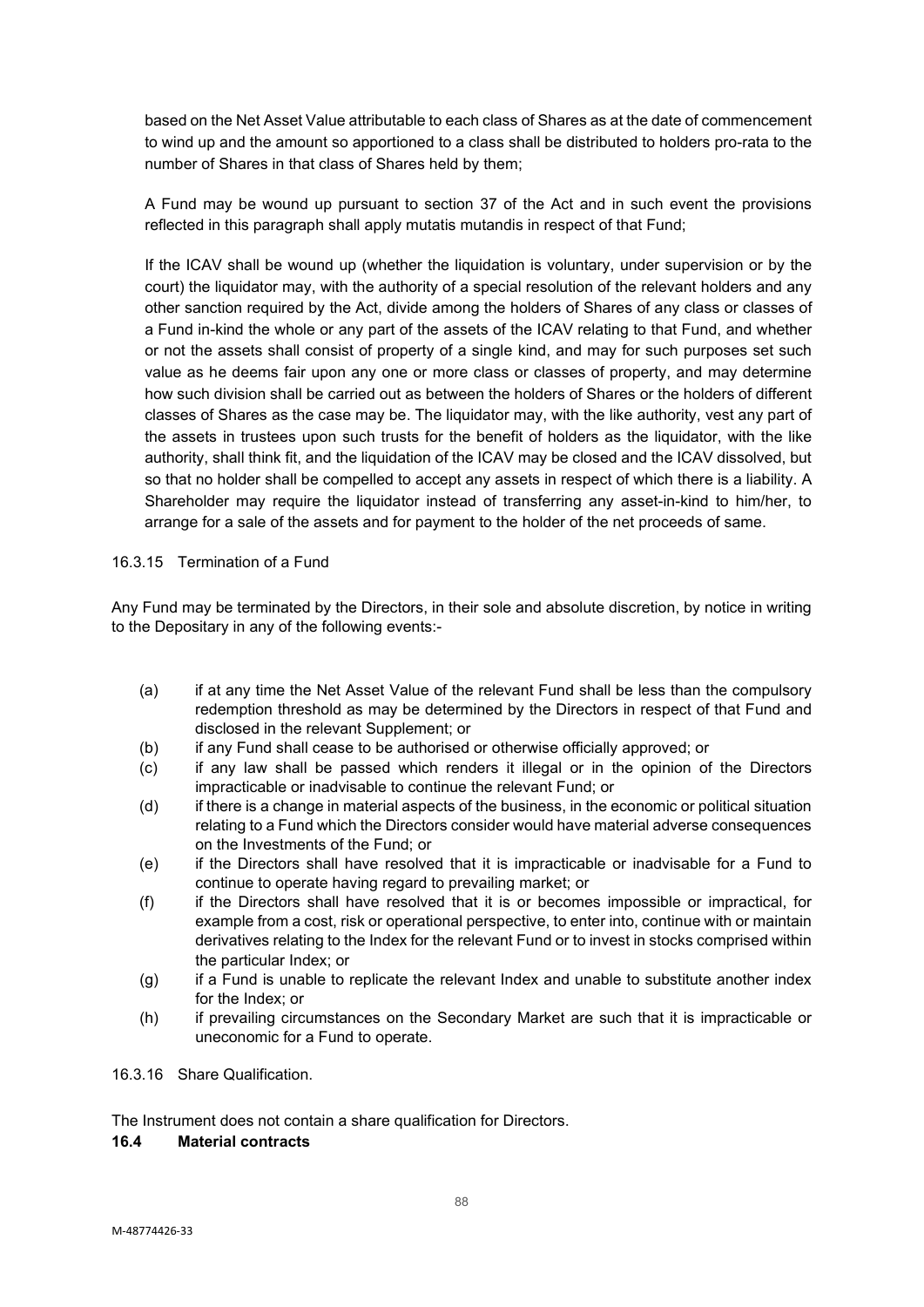- (a) The following contracts, not being contracts entered into in the ordinary course of business, have been entered into by the ICAV and are, or may be, material. Save as set out below the ICAV had not entered into any other contract (not being a contract entered into in the ordinary course of business) which contains any provision under which the ICAV has any obligations or entitlements which is material to the ICAV as at the date of this Prospectus:
	- (i) the Management Agreement. The Management Agreement provides that the appointment of the Manager will continue in force unless and until terminated by either party giving to the other not less than 180 days' written notice although in certain circumstances, such as the insolvency of either party or an unremedied breach after notice, the Management Agreement may be terminated forthwith by notice in writing by either party to the other. The Management Agreement contains indemnities in favour of the Manager other than in respect of matters arising by reason of its fraud, bad faith, wilful default, recklessness or negligence in the performance of its duties and obligations, in which cases the Manager shall be liable;
	- (ii) the Depositary Agreement. The Depositary Agreement provides that the appointment of the Depositary will continue in force unless and until terminated by either party giving to the other not less than ninety days' notice in writing although in certain circumstances, such as the insolvency of either party or an unremedied breach after notice, the Depositary Agreement may be terminated forthwith provided that in every instance the termination of the Depositary's appointment shall not take effect until such time as a successor depositary has been appointed and its appointment has been approved by the Central Bank. The Depositary Agreement contains indemnities in favour of the Depositary other than in respect of matters arising by reason of its unjustifiable failure to perform its obligations or its improper performance of its obligations, in which cases the Depositary shall be liable;
- (b) The following contracts, not being entered into in the ordinary course of its business, have been entered into by the Manager in relation to the ICAV and are, or may be, material:
	- (i) the Investment Management Agreement pursuant to which the Manager has appointed Assenagon Asset Management S.A. as an Investment Manager of certain Funds. The Agreement provides that the appointment of Assenagon Asset Management S.A. will continue in force unless and until terminated by either party giving to the other not less than ninety days' notice in writing although, in certain circumstances such as the insolvency of either party, Assenagon Asset Management S.A. ceasing to be permitted to act as an investment manager, or an unremedied breach after notice, the Agreement may be terminated forthwith by notice in writing by either party to the other. The Agreement contains indemnities in favour of Assenagon Asset Management S.A. other than in respect of matters arising out of the breach of the confirmations or undertakings made or by reason of its wilful default, fraud, bad faith or negligence in the performance of its duties and obligations;
	- (ii) the Investment Management Agreement pursuant to which the Manager has appointed Irish Life Investment Managers Limited as an Investment Manager of certain Funds. The Agreement provides that the appointment of Irish Life Investment Managers Limited will continue in force unless and until terminated by either party giving to the other not less than ninety days' notice in writing although, in certain circumstances such as the insolvency of either party, Irish Life Investment Managers Limited ceasing to be permitted to act as an investment manager, or an unremedied breach after notice, the Agreement may be terminated forthwith by notice in writing by either party to the other. The Agreement contains indemnities in favour of Irish Life Investment Managers Limited other than in respect of matters arising by reason of its wilful default, fraud, bad faith, negligence or recklessness in the performance of its duties and obligations;
	- (iii) the Administration Agreement pursuant to which the Manager has delegated to the Administrator its administration, registrar and transfer agency functions. The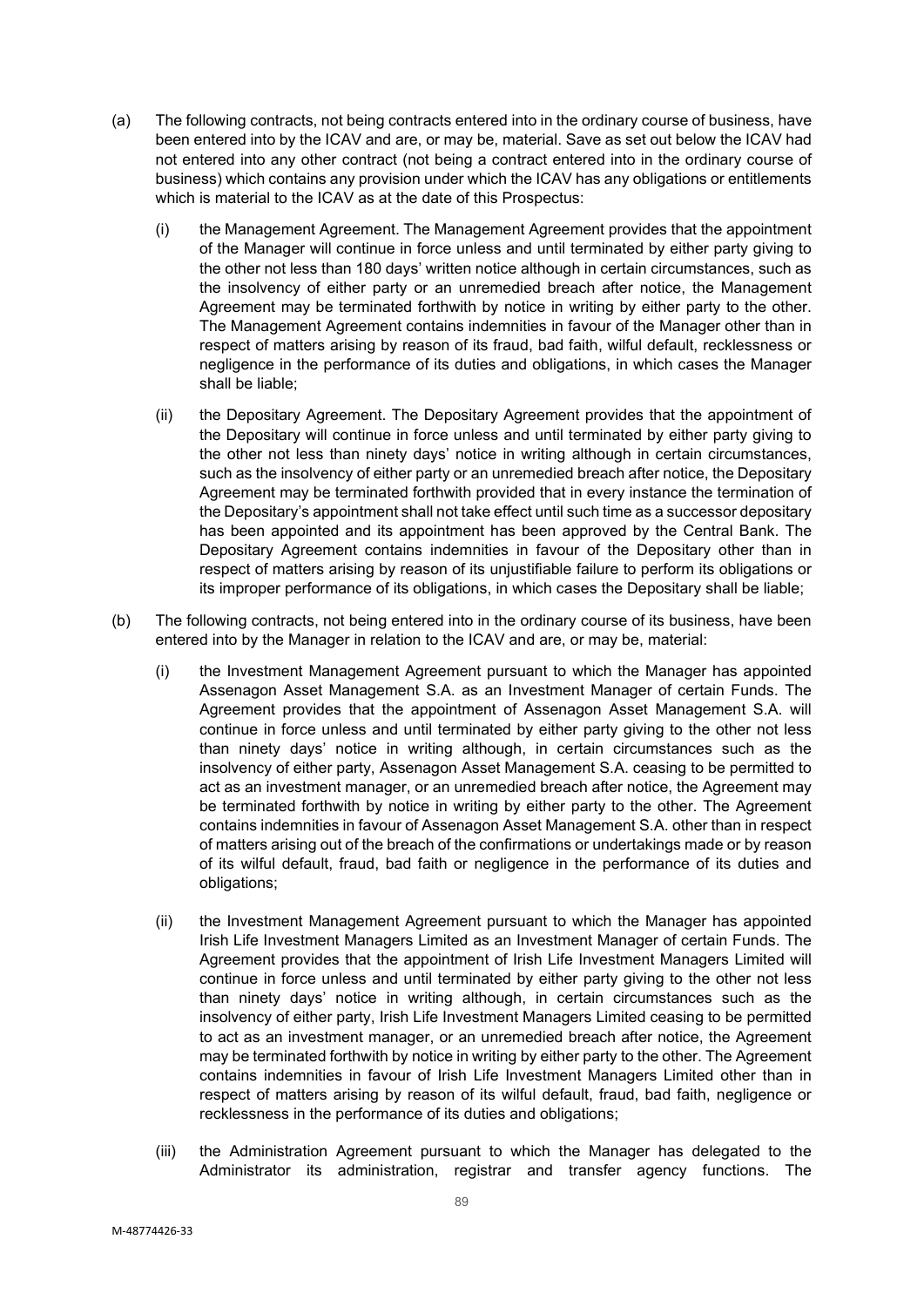Administration Agreement provides that the appointment of the Administrator will continue in force unless and until terminated by either party giving to the other not less than ninety days' notice in writing although in certain circumstances, such as the insolvency of either party or an unremedied breach after notice, the Administration Agreement may be terminated forthwith by notice in writing by either party to the other. The Administration Agreement contains indemnities in favour of the Administrator other than in respect of matters arising by reason of its negligence, wilful default or fraud in the performance of its duties under the Administration Agreement, in which cases the Administrator shall be liable;

(iv) the Marketing and Support Services Agreements pursuant to which the Manager has delegated to the EU Marketing Agent and the UK Marketing Agent (the **Agents**) the function of marketing Shares of the ICAV. The Marketing and Support Services Agreements provide that the appointment of the Agents will continue in force unless and until terminated by either party giving to the other not less than ninety days' notice in writing although in certain circumstances, such as the insolvency of either party or an unremedied breach after notice, the Marketing and Support Services Agreements may be terminated forthwith by notice in writing by either party to the other. The Marketing and Support Services Agreements contain indemnities in favour of the Agents other than in respect of matters arising by reason of its negligence, wilful default or fraud in the performance of its duties under the Marketing and Support Services Agreements, in which cases the Agents shall be liable.

### **16.5 Litigation**

The ICAV is not, nor has it been since its incorporation, involved in any governmental, legal or arbitration proceedings nor, so far as the ICAV is aware, are there any governmental, legal or arbitration proceedings, pending or threatened by or against, the ICAV which may have or have had since the ICAV's incorporation a significant effect on the ICAV's financial position or profitability.

#### **16.6 Segregated Liability between Funds**

As the ICAV has segregated liability between its Funds, the records and accounts of each Fund shall be maintained separately in the Base Currency of the relevant Fund with the assets of each Fund belonging exclusively to that Fund, being segregated in the records of the Depositary from the assets of other Funds, and shall not (save as provided in the Act), be used to discharge directly or indirectly the liabilities of or claims against any other Fund and shall not be available for any such purpose. In the case where an asset or a liability of the ICAV cannot be considered as being attributable to a particular Fund, the Directors shall have the discretion, subject to the approval of the Auditors, to determine the basis upon which such asset or liability shall be allocated between the Funds and the Directors shall have power at any time and from time to time subject to the approval of the Auditors to vary such basis, provided that the approval of the Auditors shall not be required in any case where the assets or liability is allocated between all Funds pro rata to their Net Asset Value.

#### **16.7 Commissions**

Save as disclosed under the heading "Fees and Expenses" above, no commissions, discounts, brokerages or other special terms have been granted or are payable by the ICAV in connection with the issue or sale of any capital of the ICAV.

# **16.8 Miscellaneous**

The ICAV does not have as at the date of this Prospectus any loan capital (including term loans) outstanding or created but unissued, or any outstanding mortgages, charges, debentures or other borrowings or indebtedness in the nature of borrowings, including bank overdraft, liabilities under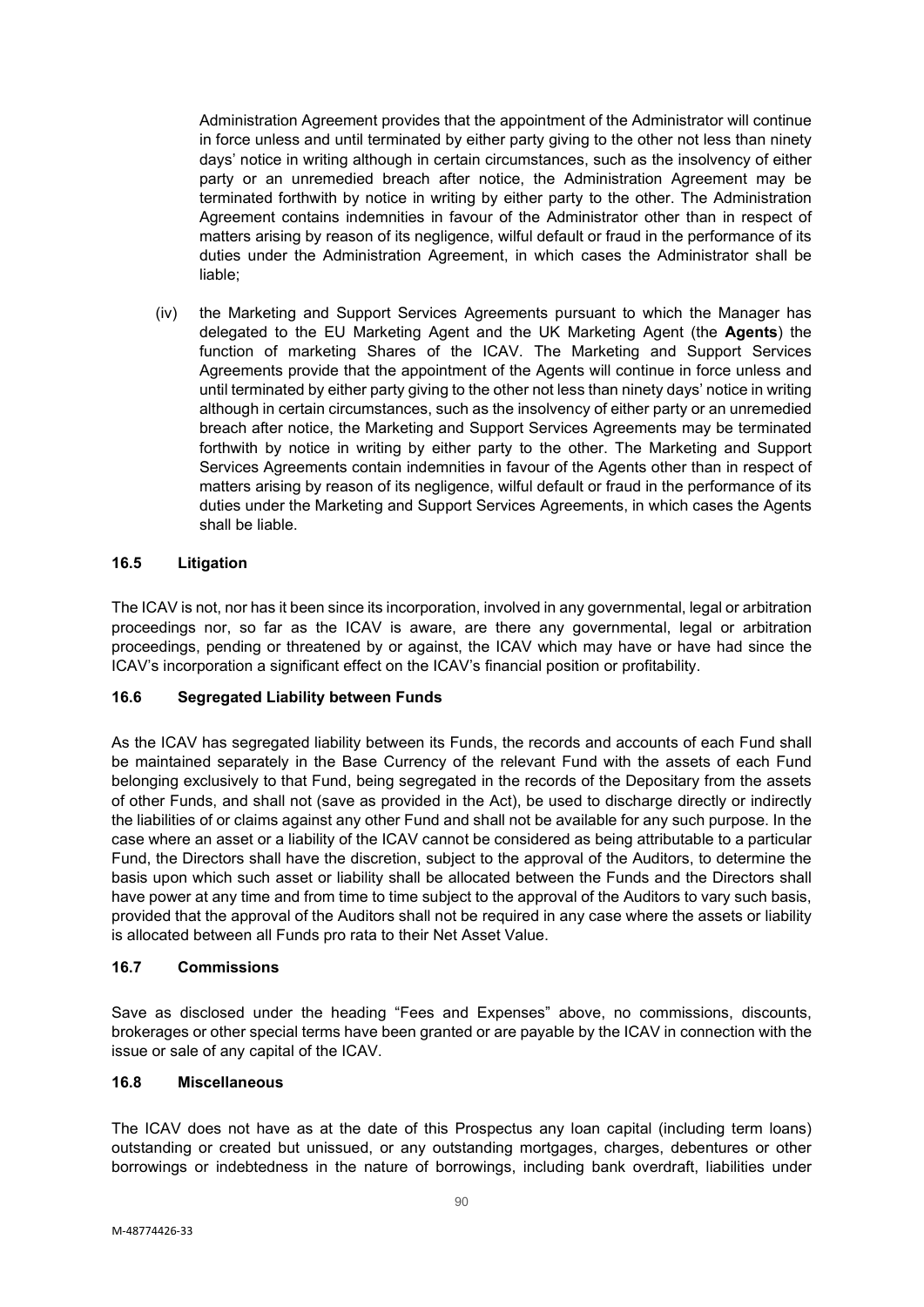acceptances or acceptance credits, obligations under finance leases, hire purchase, commitments, guarantees or other contingent liabilities. The ICAV does not have, nor has it had since its incorporation, any employees. No Director has any interest direct or indirect in the promotion of the ICAV or in any assets which have been acquired or disposed of by or leased to the ICAV or are proposed to be acquired by, disposed of or leased to the ICAV, nor is there any contract or arrangement subsisting at the date of this document in which a Director is materially interested and which is unusual in its nature and conditions or significant in relation to the business of the ICAV. The ICAV has not and does not intend to purchase or acquire nor agree to purchase or acquire any property.

# **16.9 UK Facilities Agent**

The UK Facilities Agent is WisdomTree UK Limited. It will maintain facilities at its UK address so that (i) any person may inspect and/or obtain (free of charge) a copy of this Prospectus, the KIIDs, the ICAV's latest annual and half-yearly reports and the Instrument. The ICAV's constitutional documents may be obtained at no more than a reasonable charge. This Prospectus, the KIIDs and the ICAV's latest annual and half-yearly reports will be supplied at no charge; (ii) investors can obtain information on prices of Shares, redeem Shares or arrange to redeem Shares and receive payments for redemptions; and (iii) any person may submit a complaint about the operation of the ICAV to be transmitted to the Manager by the UK Facilities Agent.

# **16.10 Inspection of Documents**

Copies of the following documents will be available for inspection at any time during normal business hours on any day (excluding Saturdays, Sundays and public holidays) and the documents listed at (i) and (iii) may be obtained free of charge, at the offices of the Manager in Dublin and, for investors in the United Kingdom, at the office of the UK Facilities Agent during normal business hours on any Business Day

- (i) the Instrument;
- (ii) the Prospectus;
- (iii) the Fund Supplements, if any;
- (iv) the KIIDs; and
- (v) the latest annual and semi-annual reports of the ICAV.

Additionally, the material contracts referred to under the heading "Material Contracts" shall be made available for inspection for a period of 14 Business Days from the date of this Prospectus at the addresses noted above.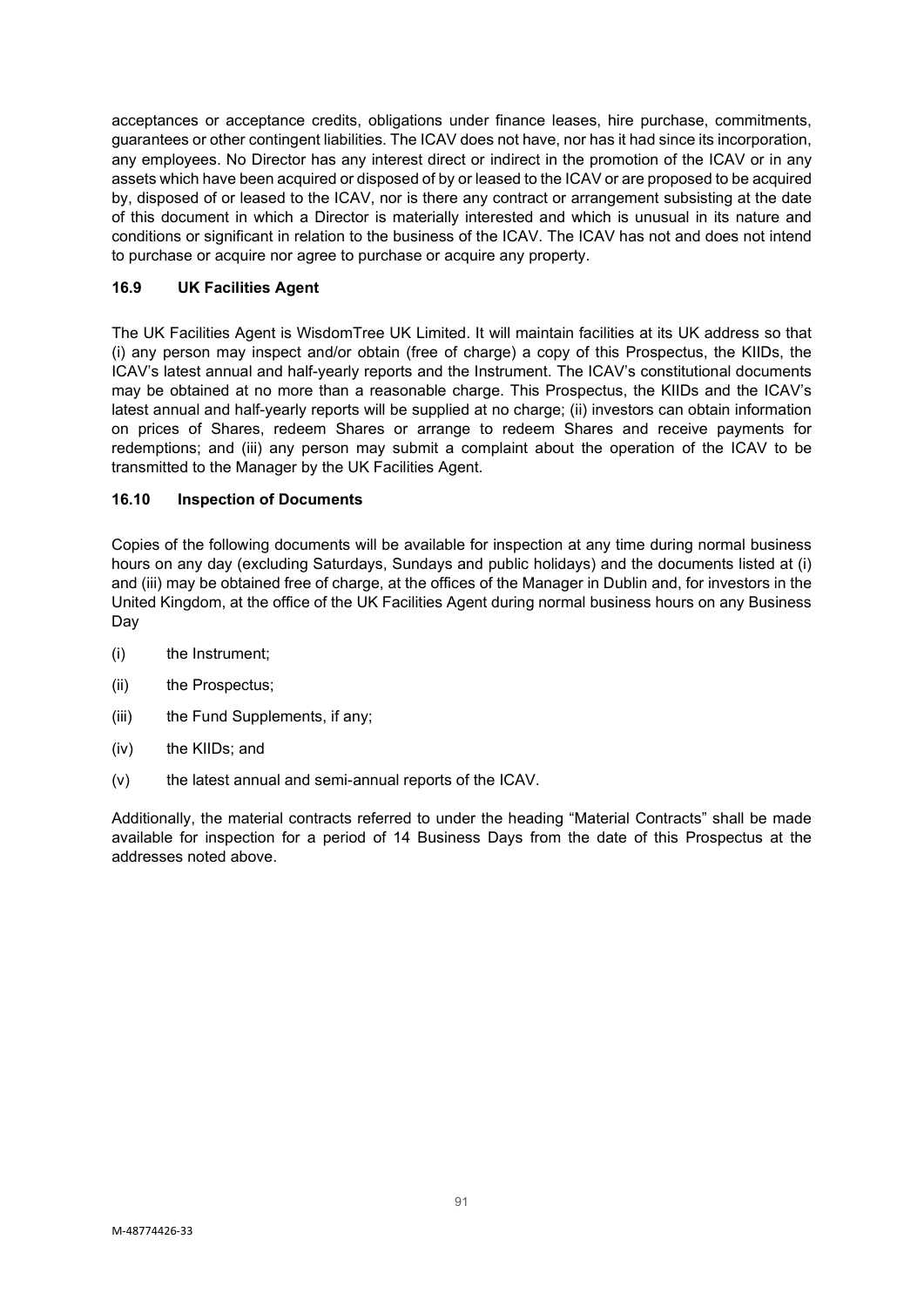#### **APPENDIX I**

#### **STOCK EXCHANGES AND REGULATED MARKETS**

With the exception of permitted investment in unlisted securities and off-exchange FDI, investment in securities or FDI will be made only in securities or FDI which are listed or traded on stock exchanges and markets listed below in this Prospectus or any Supplement thereto or revision thereof. These stock exchanges and markets are listed in accordance with the Central Bank Requirements, it being noted that the Central Bank does not issue a list of approved markets and exchanges. The list is currently as follows:

- 1. Stock exchanges in any EU Member State (except Malta), EEA Member State (except Liechtenstein), Australia, Canada, Hong Kong, Japan, New Zealand, the United Kingdom or the United States.
- 2. The following stock exchanges:-

| Argentina        | the Bolsa de Comercio de Buenos Aires |
|------------------|---------------------------------------|
|                  | the Mercado Abierto Electronico S.A.  |
| Bangladesh       | the Dhaka Stock Exchange              |
|                  | the Chittagong Stock Exchange Limited |
| Brazil           | the BM&F BOVESPA S.A.                 |
| Chile            | the Bolsa Electronica de Chile        |
|                  | the Bolsa de Comercio de Santiago     |
|                  | the Bolsa de Valparaiso               |
| China            | the Shanghai Stock Exchange           |
|                  | the Shenzhen Stock Exchange           |
| Colombia         | the Bolsa de Valores de Colombia      |
| Croatia          | the Zagreb Stock Exchange             |
| Egypt            | the Egyptian Exchange                 |
| India            | the National Stock Exchange           |
|                  | the Bombay Stock Exchange Limited     |
| Indonesia        | the Indonesia Stock Exchange          |
| Israel           | the Tel Aviv Stock Exchange           |
| Jordan           | the Amman Stock Exchange              |
| Kenya            | the Nairobi Securities Exchange       |
| South Korea      | the Korea Exchange                    |
| Malaysia         | the Bursa Malaysia Securities Berhad  |
|                  | the Bursa Malaysia Derivatives Berhad |
| <b>Mauritius</b> | the Stock Exchange of Mauritius       |
| Mexico           | the Bolsa Mexicana de Valores         |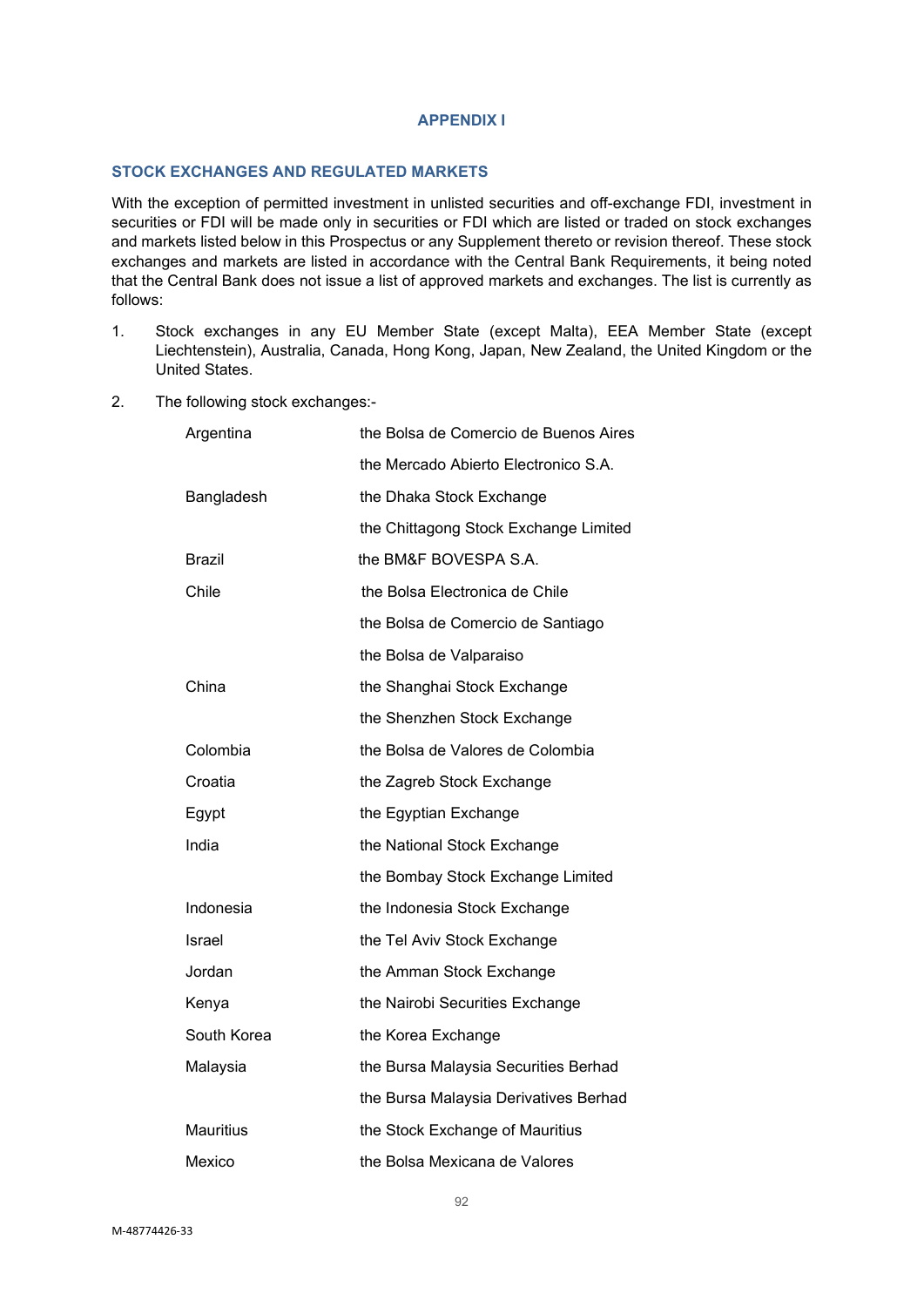|                 | the Mercado Mexicano de Derivados                                     |
|-----------------|-----------------------------------------------------------------------|
| Morocco         | the Bourse de Casablanca                                              |
| Nigeria         | the Nigeria Stock Exchange                                            |
| Pakistan        | the Karachi Stock Exchange                                            |
|                 | the Lahore Stock Exchange                                             |
|                 | the Islamabad Stock Exchange                                          |
| Peru            | the Bolsa de Valores de Lima                                          |
| Philippines     | the Philippines Stock Exchange                                        |
| Russia          | the Open Joint Stock Company Moscow Exchange<br>MICEX-RTS (MICEX-RTS) |
| Singapore       | the Singapore Exchange Limited                                        |
|                 | the CATLIST                                                           |
| South Africa    | the JSE Limited                                                       |
|                 | the South African Futures Exchange                                    |
| Sri Lanka       | the Colombo Stock Exchange                                            |
| Thailand        | the Stock Exchange of Thailand                                        |
|                 | the Market for Alternative Investments                                |
|                 | the Bond Electronic Exchange                                          |
|                 | the Thailand Futures Exchange                                         |
|                 |                                                                       |
| Taiwan          | the Taiwan Stock Exchange                                             |
|                 | the GreTai Securities Market                                          |
|                 | the Taiwan Futures Exchange                                           |
| Tunisia         | the Bourse des Valeurs Mobilieres de Tunis                            |
| Turkey          | the Istanbul Stock Exchange                                           |
|                 | the Turkish Derivatives Exchange                                      |
| UAE - Abu Dhabi | the Abu Dhabi Securities Exchange                                     |
| UAE - Dubai     | the Dubai Financial Market (DFM)                                      |
|                 | the NASDAQ Dubai Limited                                              |
| Uruguay         | the Bolsa de Valores de Montevideo                                    |
|                 | the Bolsa Electrónica de Valores del Uruguay SA                       |

The following regulated markets including regulated markets on which FDI may be traded:

- (a) the markets organised by the International Capital Market Association;
- (b) the market conducted by "listed money market institutions" as described in the Bank of England publication "The Regulation of the Wholesale Cash and OTC Derivatives Markets (in Sterling,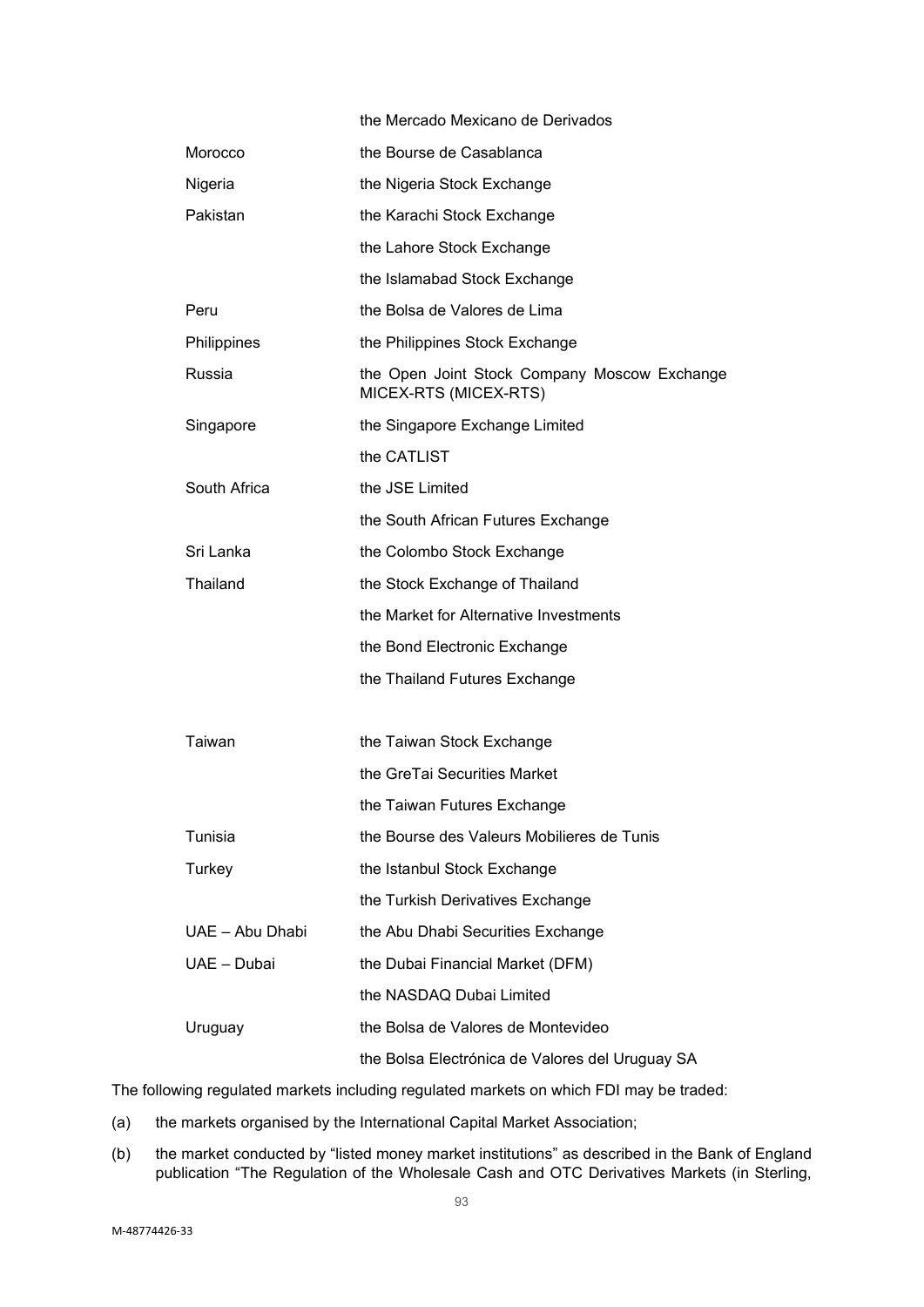foreign currency and bullion)";

- (c) AIM the Alternative Investment Market in the UK, regulated and operated by the LSE;
- (d) NASDAQ in the United States;
- (e) the market in US government securities conducted by primary dealers regulated by the Federal Reserve Bank of New York;
- (f) the over-the-counter market in the United States regulated by the Financial Industry Regulatory Authority;
- (g) the over-the-counter market in the United States regulated by MarketAxess;
- (h) the over-the-counter market in the United States regulated by National Association Of Securities Dealers (NASD);
- (i) the French market for "Titres de Creance Negotiable" (over-the-counter market in negotiable debt instruments);
- (j) The Korea Exchange (Futures Market);
- (k) the over-the-counter market in Canadian Government Bonds, regulated by the Investment Industry Regulatory Organisation of Canada;
- (l) any approved derivative market within the European Economic Area on which FDI are traded.
- (m) EUROTLX (Multilateral Trading Facility);
- (n) HI\_MTF (Multilateral Trading Facility);
- (o) NASDAQ OMX Europe (NEURO) (Multilateral Trading Facility);
- (p) EURO MTF for securities (Multilateral Trading Facility);
- (q) MTS Austria (Multilateral Trading Facility);
- (r) MTS Belgium (Multilateral Trading Facility);
- (s) MTS France (Multilateral Trading Facility);
- (t) MTS Ireland (Multilateral Trading Facility);
- (u) NYSE Bondmatch (Multilateral Trading Facility);
- (v) POWERNEXT (Multilateral Trading Facility);
- (w) Tradegate AG (Multilateral Trading Facility).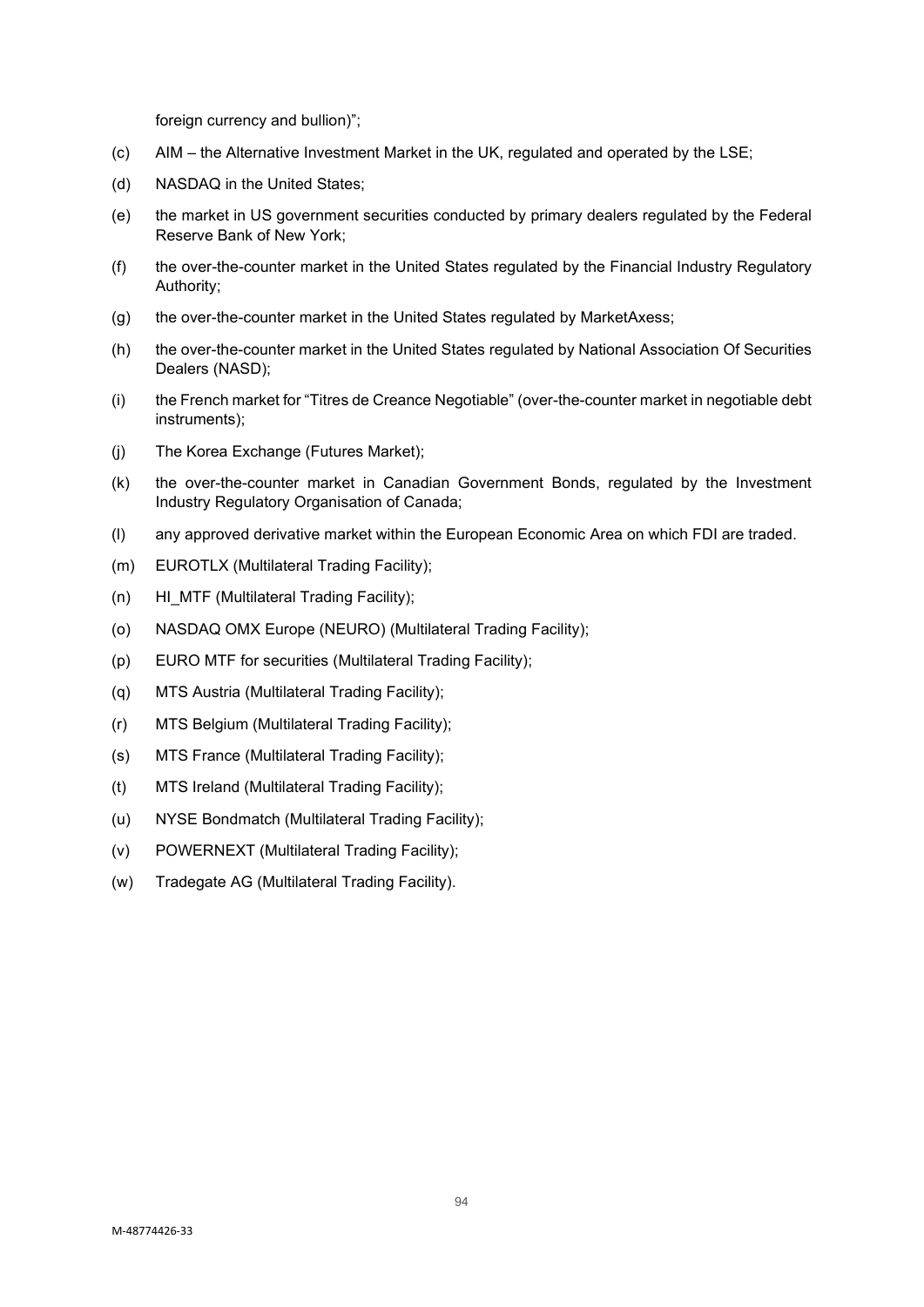# **APPENDIX II**

# **Investment Techniques and Instruments for Efficient Portfolio Management/Direct Investment Purposes**

# **A. Investment in FDI**

The following provisions apply whenever a Fund proposes to engage in transactions in FDI including, but not limited to, futures, forwards, swaps, inflation swaps (which may be used to manage inflation risk), options, swaptions and warrants, where the transactions are for the purposes of the efficient portfolio management of any Fund or for direct investment purposes (and such intention is disclosed in the Fund's investment policy). Where it does intend to engage in transactions in relation to FDI, the Manager will employ a risk management process to enable it to manage, monitor and measure, on a continuous basis, the various risks associated with FDI and their contribution to the overall risk profile of a Fund's portfolio. Only FDI which have been included in the risk management process will be used. The ICAV will, on request, provide supplemental information to Shareholders relating to the risk management methods employed, including the quantitative limits that are applied and any recent developments in the risk and yield characteristics of the main categories of investment.

The conditions and limits for the use of such techniques and instruments in relation to each Fund are as follows:

Position exposure to the underlying assets of FDI, including embedded FDI in transferable securities or money market instruments, when combined where relevant with positions resulting from direct investments, may not exceed the investment limits set out in the Central Bank Requirements. (This provision does not apply in the case of index based FDI provided the underlying index is one which meets with the criteria set out in the Central Bank Requirements).

A Fund may invest in FDI dealt in OTC provided that the counterparties to OTC transactions are institutions subject to prudential supervision and belonging to categories approved by the Central Bank.

Investment in FDI are subject to the conditions and limits laid down by the Central Bank.

# **B. Efficient Portfolio Management - Other Techniques and Instruments**

In addition to the investments in FDI noted above, the ICAV may employ other techniques and instruments relating to transferable securities and money market instruments for efficient portfolio management purposes subject to the conditions imposed by the Central Bank such as repurchase/ reverse repurchase agreements, ("repo contracts") and securities lending. Techniques and instruments which relate to transferable securities and money market instruments and which are used for the purpose of efficient portfolio management, including FDI which are not used for direct investment purposes, shall be understood as a reference to techniques and instruments which fulfil the following criteria:

- (a) they are economically appropriate in that they are realised in a cost-effective way;
- (b) they are entered into for one or more of the following specific aims:
	- (i) reduction of risk;
	- (ii) reduction of cost;
	- (iii) generation of additional capital or income for a Fund with a level of risk which is consistent with the risk profile of a Fund and the risk diversification rules stipulated under the Regulations and Central Bank Requirements.
- (c) their risks are adequately captured by the risk management process of a Fund; and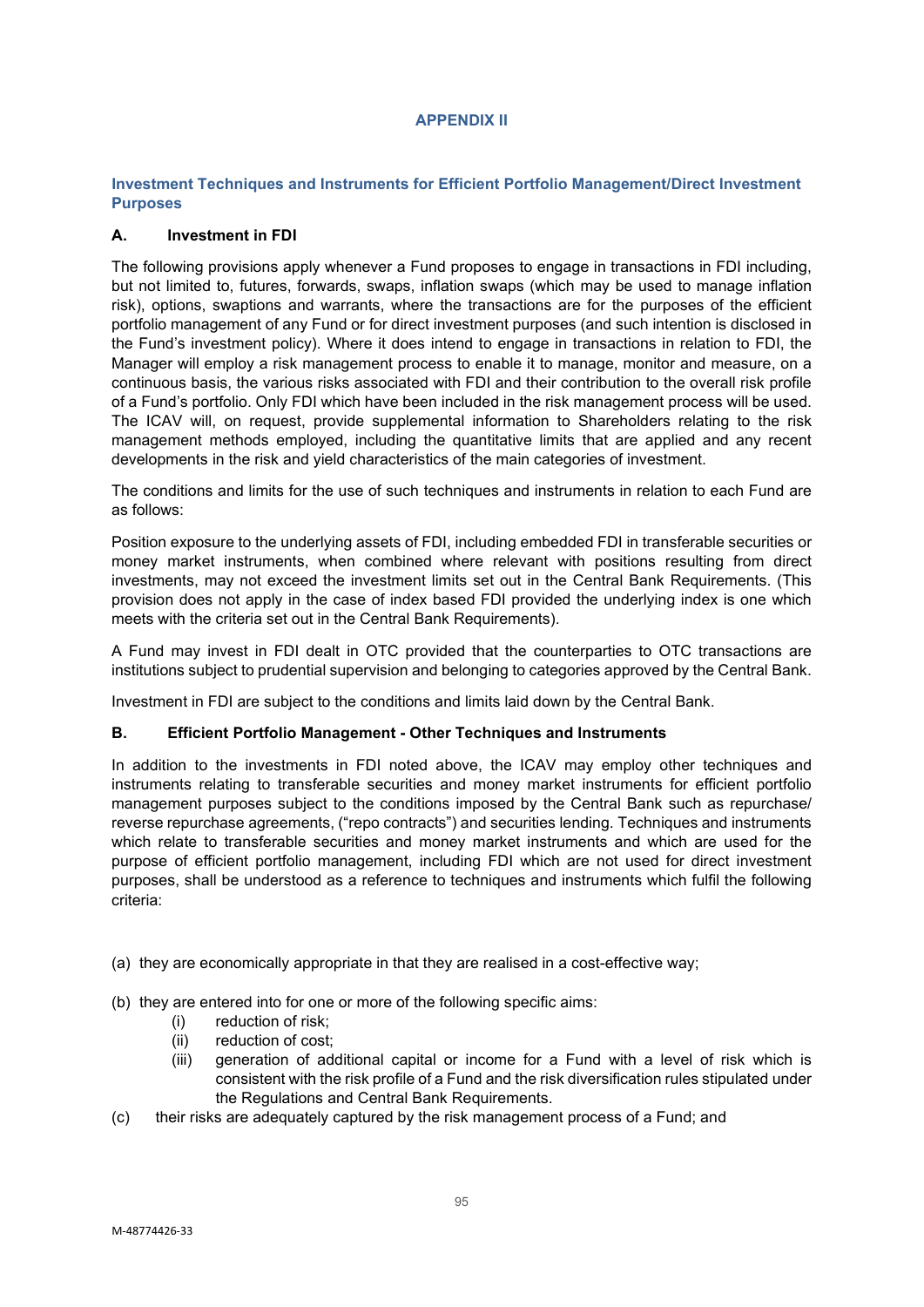(d) they cannot result in a change to a Fund's declared investment objectives or add substantial supplementary risks in comparison to the general risk policy as described in the sales documents.

Techniques and instruments (other than FDI) may be used for efficient portfolio management purposes subject to the conditions set out below.

The following applies to repo contracts and securities lending arrangements, in particular, and reflects the requirements of the Central Bank:

- 1. Repo contracts and securities lending may only be effected in accordance with normal market practice.
- 2. The ICAV must have the right to terminate any securities lending arrangement which it has entered into at any time or demand the return of any or all of the securities loaned.
- 3. Repo contracts or securities lending do not constitute borrowing or lending for the purposes of Regulation 103 and Regulation 111 respectively.
- 4. Where the ICAV enters into repo contracts, it must be able at any time to recall any securities subject to the repo contract or to terminate the repo contract into which it has entered. Fixed-term repo contracts that do not exceed seven days should be considered as arrangements on terms that allow the assets to be recalled at any time by the ICAV.

Where the ICAV enters into reverse repurchase agreements, it must be able at any time to recall the full amount of cash or to terminate the reverse repurchase agreement on either an accrued basis or a mark-to-market basis. When the cash is recallable at any time on a mark-to-market basis, the mark-tomarket value of the reverse repurchase agreement should be used for the calculation of a Fund's Net Asset Value. Fixed-term reverse repurchase agreements that do not exceed seven days should be considered as arrangements on terms that allow the assets to be recalled at any time by the ICAV.

The Investment Manager conducts credit assessments of counterparties to a repurchase/reverse repurchase agreement or securities lending arrangement. Where a counterparty is subject to a credit rating by an agency registered and supervised by the ESMA that rating shall be taken into account in the credit assessment process and where the counterparty is downgraded by the credit rating agency to A-2 or below (or comparable rating), a new credit assessment of the counterparty is conducted by the Investment Manager without delay.

# **C. Risks and potential conflicts of interest involved in efficient portfolio management techniques.**

There are certain risks involved in efficient portfolio management activities and the management of collateral in relation to such activities (see further below). Please refer to the section of this Prospectus entitled "Risk Factors". These risks may expose investors to an increased risk of loss.

# **D. Management of collateral for OTC financial derivative transactions and efficient portfolio management techniques**

For the purposes of this section, "Relevant Institutions" refers to those institutions which are credit institutions authorised in the EEA or credit institutions authorised within a signatory state (other than an EEA Member State) to the Basle Capital Convergence Agreement of July 1988 or credit institutions authorised in Jersey, Guernsey, the Isle of Man, Australia or New Zealand.

Collateral obtained in respect of OTC financial derivative transactions and efficient portfolio management techniques ("Collateral"), such as a repo contract or securities lending arrangement, must comply with the following criteria: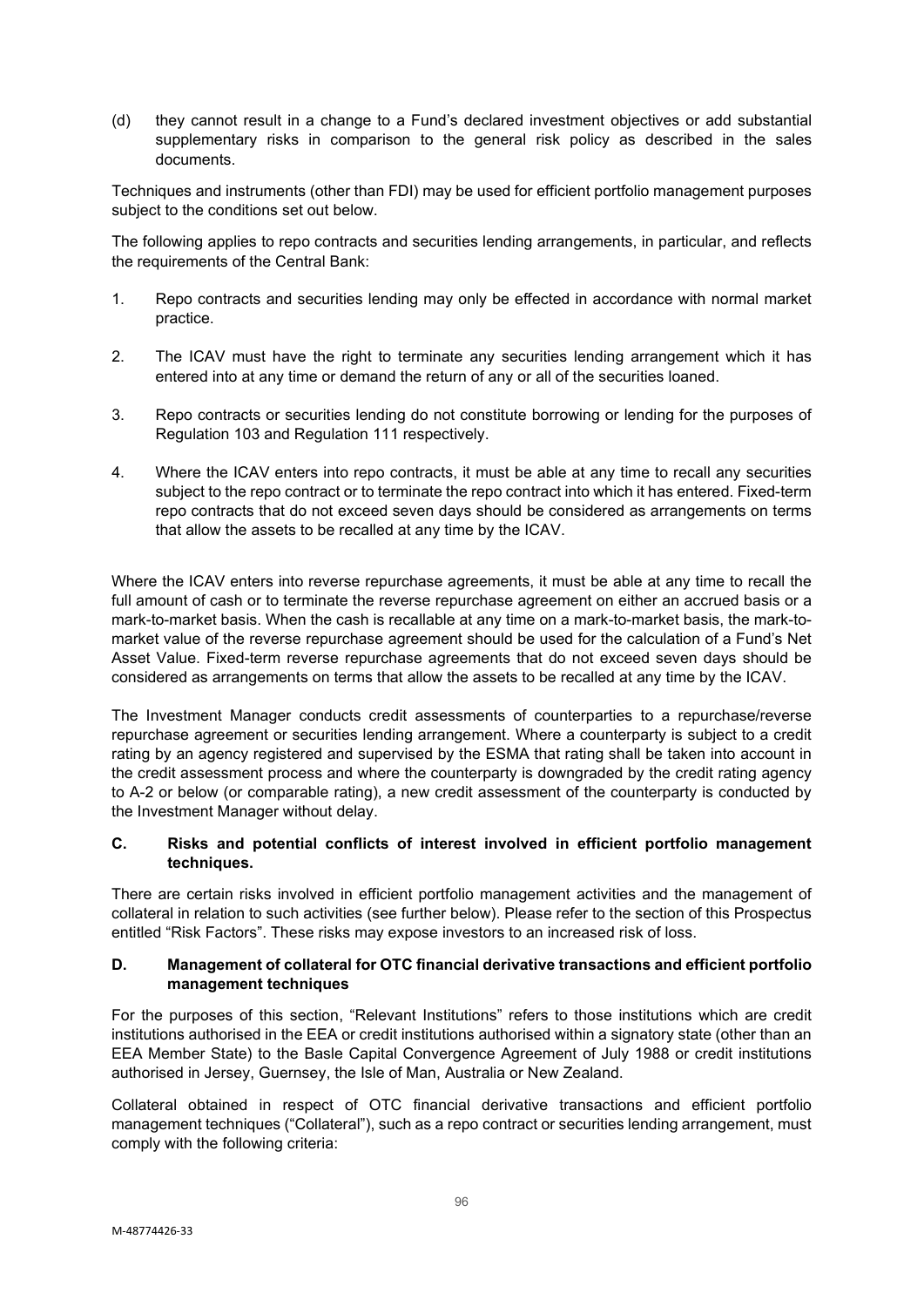Liquidity: Collateral (other than cash) should be highly liquid and traded on a Regulated Market or multilateral trading facility with transparent pricing in order that it can be sold quickly at a price that is close to its pre-sale valuation. Collateral should also comply with the provisions of Regulation 74 of the Regulations;

Valuation: Collateral should be valued on at least a daily basis at marked to market value and assets that exhibit high price volatility should not be accepted as collateral unless suitably conservative haircuts are in place;

Issuer credit quality: Collateral should be of high quality. The Manager will ensure that:

- (i) where the issuer was subject to a credit rating by an agency registered and supervised by ESMA that rating shall be taken into account by the Manager in the credit assessment process; and
- (ii) where an issuer is downgraded below the two highest short-term credit ratings by the credit rating agency referred to in subparagraph (i) immediately above this shall result in a new credit assessment being conducted of the issuer by the Manager without delay:

Correlation: Collateral should be issued by an entity that is independent from the counterparty. There must be a reasonable ground for the Manager to expect that it would not display a high correlation with the performance of the counterparty;

Diversification:

- (i) subject to subparagraph (ii) immediately below, collateral should be sufficiently diversified in terms of country, markets and issuers with a maximum exposure to a given issuer of 20% of a Fund's Net Asset Value. When a Fund is exposed to different counterparties, the different baskets of collateral should be aggregated to ensure exposure to a single issuer does not exceed 20% of Net Asset Value;
- (ii) a Fund may be fully collateralised in different transferable securities and money market instruments issued or guaranteed by a Member State, its local authorities, non-Member States or public international bodies of which one or more Member States are members provided such Fund receives securities from at least 6 different issues and securities from any single issue do not account for more than 30% of the relevant Fund's Net Asset Value. The Member States, local authorities, non-Member States or public international bodies issuing or guaranteeing securities that may be accepted as collateral for more than 20% of a Fund's Net Asset Value are identified in paragraph 2.12 of Appendix III; and

Immediately available: Collateral must be capable of being fully enforced by the ICAV at any time without reference to or approval from the counterparty.

Subject to the above criteria, Collateral must be in the form of one of the following:

- (a) cash;
- (b) government or other public securities;
- (c) certificates of deposit issued by Relevant Institutions;
- (d) bonds/commercial paper issued by Relevant Institutions or by non-bank issuers where the issue or the issuer are rated A1 or equivalent;
- (e) letters of credit with a residual maturity of three months or less, which are unconditional and irrevocable and which are issued by Relevant Institutions; and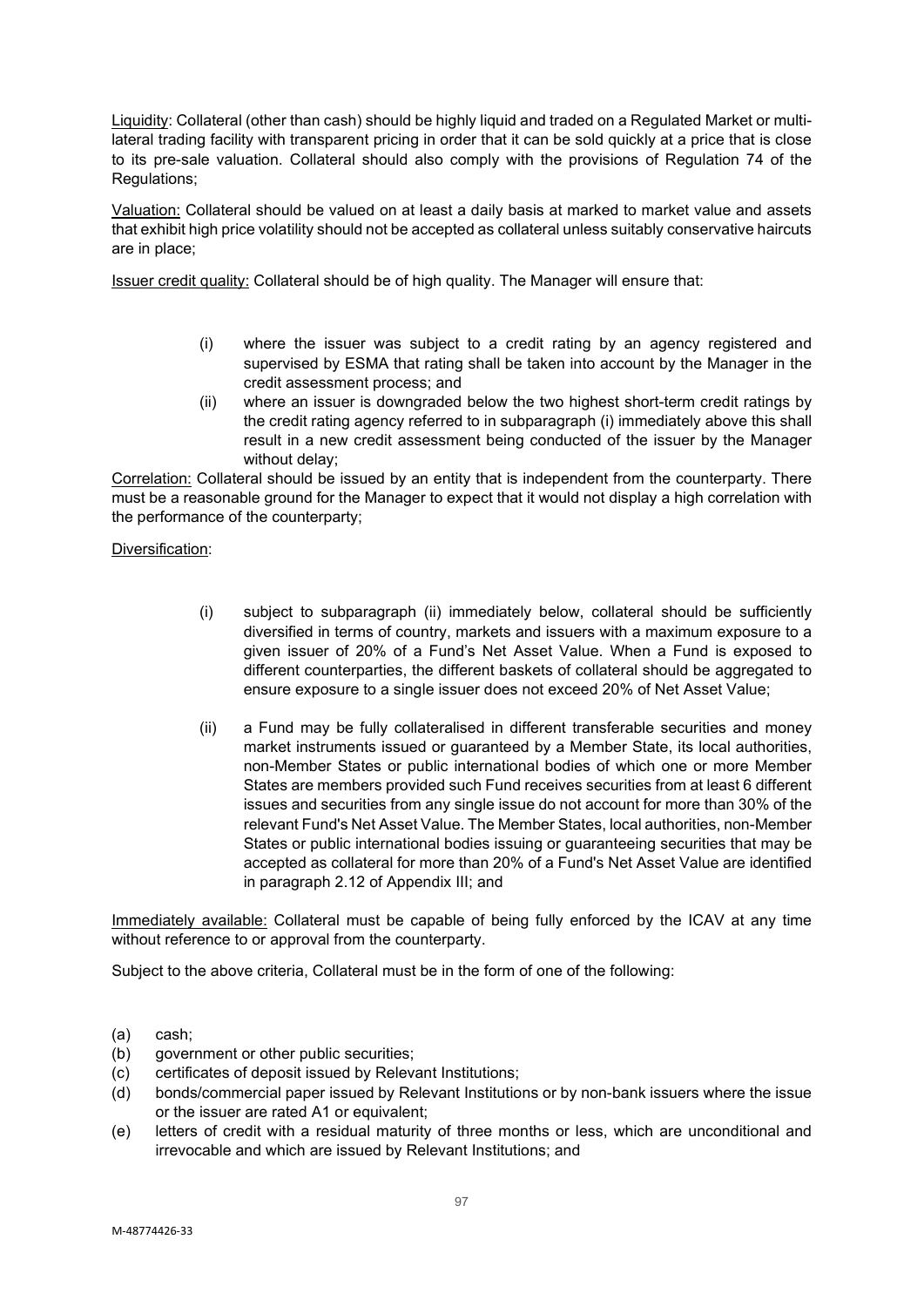(f) equity securities traded on a stock exchange in the EEA, Switzerland, Canada, Japan, the United States, Jersey, Guernsey, the Isle of Man, Australia or New Zealand.

Until the expiry of the repo contract or securities lending arrangement, collateral obtained under such contracts or arrangements must be marked to market daily; and is intended to equal or exceed the value of the amount invested or securities loaned. Collateral must be held by the Depositary, or its agent (where there is title transfer). This is not applicable in the event that there is no title transfer in which case the Collateral can be held by a third party custodian which is subject to prudential supervision, and which is unrelated to the provider of the Collateral.

#### Non-cash Collateral

Non- cash Collateral cannot be sold, re-invested or pledged.

Cash Collateral

Cash as Collateral may only be:

- 1. placed on deposit with Relevant Institutions;
- 2. invested in high quality government bonds;<br>3. used for the purpose of reverse repurcha
- used for the purpose of reverse repurchase agreements provided the transactions are with Relevant Institutions and the ICAV can recall at any time the full amount of the cash on an accrued basis;
- 4. short-term money market funds as defined in Article 2(14) of the Money Markets Funds Regulation;
- 5. short-term money market funds as defined in Regulation 89 of the Central Bank Requirements where such investment is made prior to 21 January 2019; and
- 6. re-invested cash Collateral should be diversified in accordance with the diversification requirements applicable to non-cash Collateral.

The ICAV has implemented a haircut policy in respect of each class of assets received as Collateral. A haircut is a discount applied to the value of a Collateral asset to account for the fact that its valuation, or liquidity profile, may deteriorate over time. The haircut policy takes account of the characteristics of the relevant asset class, including the credit standing of the issuer of the Collateral, the price volatility of the Collateral and the results of any stress tests which may be performed in accordance with the collateral management policy. Subject to the framework of agreements in place with the relevant counterparty, which may or may not include minimum transfer amounts, it is the intention of the ICAV that any Collateral received shall have a value, adjusted in light of the haircut policy, which equals or exceeds the relevant counterparty exposure where appropriate.

The risk exposures to a counterparty arising from OTC financial derivative transactions and efficient portfolio management techniques should be combined when calculating the counterparty risk limits set out in Appendix III, section 2.8.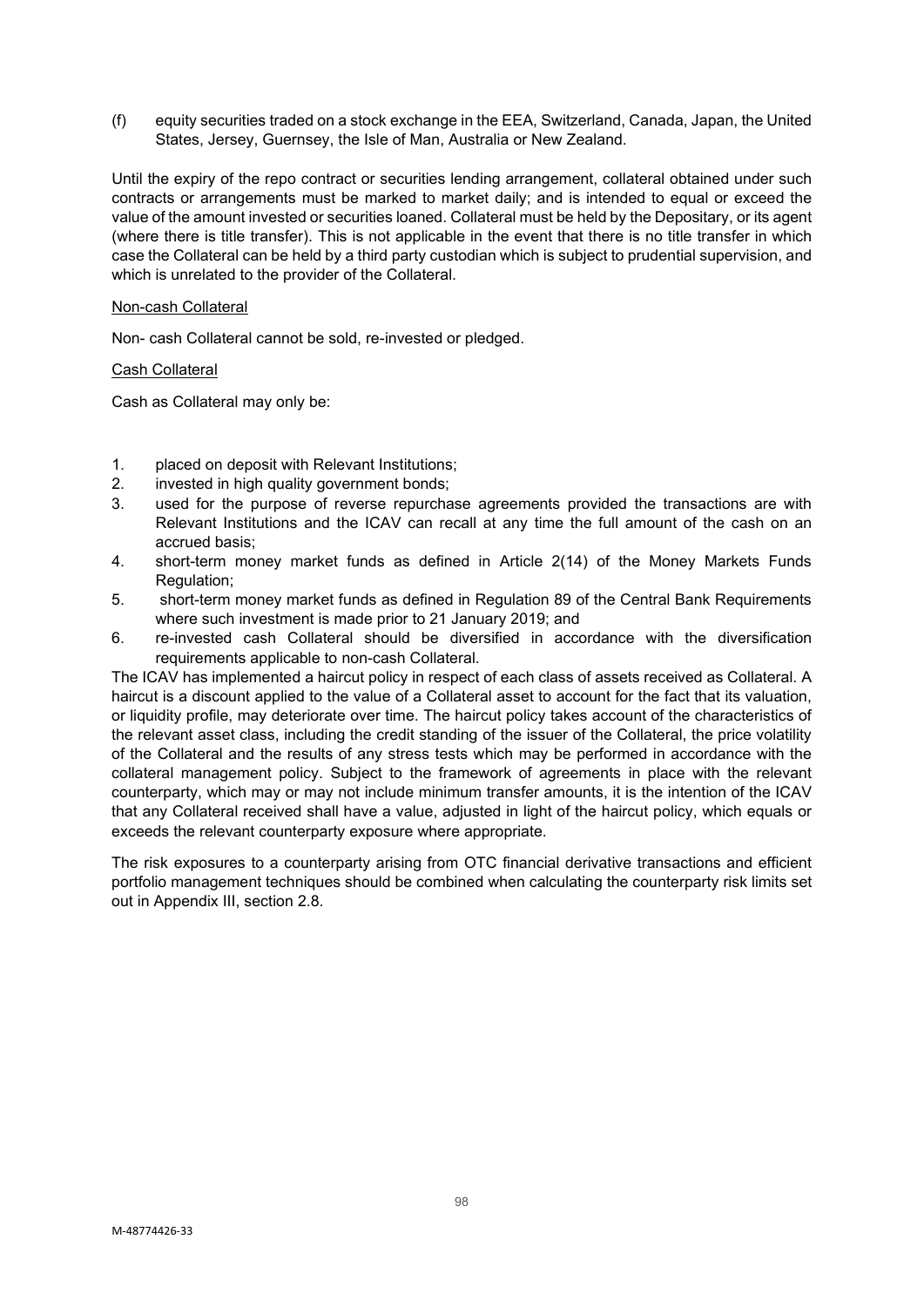# **APPENDIX III**

# **Investment and Borrowing Restrictions**

Investment of the assets of the relevant Fund must comply with the Regulations. The Regulations provide:

| 1            | <b>Permitted Investments</b>                                                                                                                                                                                                                                                                                              |
|--------------|---------------------------------------------------------------------------------------------------------------------------------------------------------------------------------------------------------------------------------------------------------------------------------------------------------------------------|
|              | Investments of a Fund are confined to:                                                                                                                                                                                                                                                                                    |
| 1.1          | Transferable securities and money market instruments, which are either admitted to official listing<br>on a stock exchange in a Member State or non-Member State or which are dealt on a market<br>which is regulated, operates regularly, is recognised and open to the public in a Member State<br>or non-Member State. |
| 1.2          | Recently issued transferable securities which will be admitted to official listing on a stock<br>exchange or other market (as described above) within a year.                                                                                                                                                             |
| 1.3          | Money market instruments other than those dealt on a regulated market.                                                                                                                                                                                                                                                    |
| 1.4          | Units of UCITS.                                                                                                                                                                                                                                                                                                           |
| 1.5          | Units of AIFs.                                                                                                                                                                                                                                                                                                            |
| 1.6          | Deposits with credit institutions.                                                                                                                                                                                                                                                                                        |
| 1.7          | Financial derivative instruments.                                                                                                                                                                                                                                                                                         |
| $\mathbf{2}$ | <b>Investment Restrictions</b>                                                                                                                                                                                                                                                                                            |
| 2.1          | A Fund may invest no more than 10% of its Net Asset Value in transferable securities and money<br>market instruments other than those referred to in paragraph 1.                                                                                                                                                         |
| 2.2          | Subject to paragraph (2) a responsible person shall not invest any more than 10% of assets of a<br>Fund in securities of the type to which Regulation 68(1)(d) of the UCITS Regulations 2011 apply.                                                                                                                       |
|              | Paragraph (1) does not apply to an investment by a responsible person in US Securities known<br>as " Rule 144 A securities" provided that;                                                                                                                                                                                |
|              | (a) the relevant securities have been issued with an undertaking to register the securities with<br>the SEC within 1 year of issue; and                                                                                                                                                                                   |
|              | (b) the securities are not illiquid securities i.e. they may be realised by the Fund within 7 days at<br>the price, or approximately at the price, which they are valued by the Fund.                                                                                                                                     |
|              |                                                                                                                                                                                                                                                                                                                           |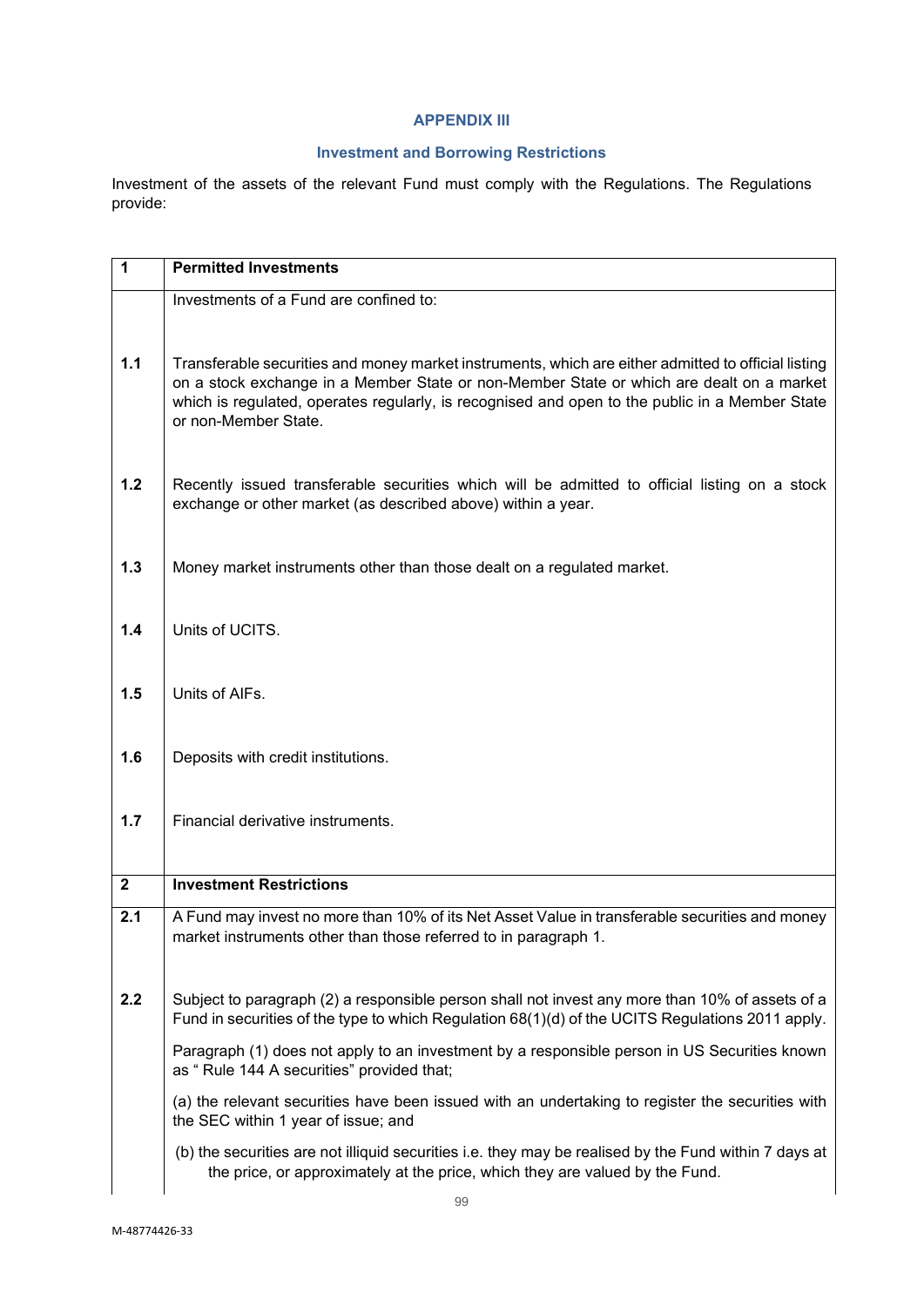- 2.3 A Fund may invest no more than 10% of its Net Asset Value in transferable securities or money market instruments issued by the same body provided that the total value of transferable securities and money market instruments held in the issuing bodies in each of which it invests more than 5% is less than 40%.
- **2.4** The limit of 10% (in 2.3) is raised to 25% in the case of bonds that are issued by a credit institution which has its registered office in a Member State and is subject by law to special public supervision designed to protect bond-holders. If a Fund invests more than 5% of its Net Asset Value in these bonds issued by one issuer, the total value of these investments may not exceed 80% of the Net Asset Value of the Fund.
- **2.5** The limit of 10% (in 2.3) is raised to 35% if the transferable securities or money market instruments are issued or guaranteed by a Member State or its local authorities or by a non-Member State or public international body of which one or more Member States are members.
- **2.6** The transferable securities and money market instruments referred to in 2.4 and 2.5 shall not be taken into account for the purpose of applying the limit of 40% referred to in 2.3.
- **2.7** A Fund shall not invest more than 20% of its assets in deposits made with the same body.
- 2.8 The risk exposure of a Fund to a counterparty to an OTC derivative may not exceed 5% of its Net Asset Value.

This limit is raised to 10% in the case of a credit institution authorised in the EEA; a credit institution authorised within a signatory state (other than an EEA member state) to the Basle Capital Convergence Agreement of July 1988; or a credit institution authorised in Jersey, Guernsey, the Isle of Man, Australia or New Zealand

- **2.9** Notwithstanding paragraphs 2.3, 2.7 and 2.8 above, a combination of two or more of the following issued by, or made or undertaken with, the same body may not exceed 20% of a Fund's Net Asset Value:
	- investments in transferable securities or money market instruments;
	- deposits, and/or
	- counterparty risk exposures arising from OTC derivative transactions.
- **2.10** The limits referred to in 2.3, 2.4, 2.5, 2.7, 2.8 and 2.9 above may not be combined, so that exposure to a single body shall not exceed 35% of a Fund's Net Asset Value.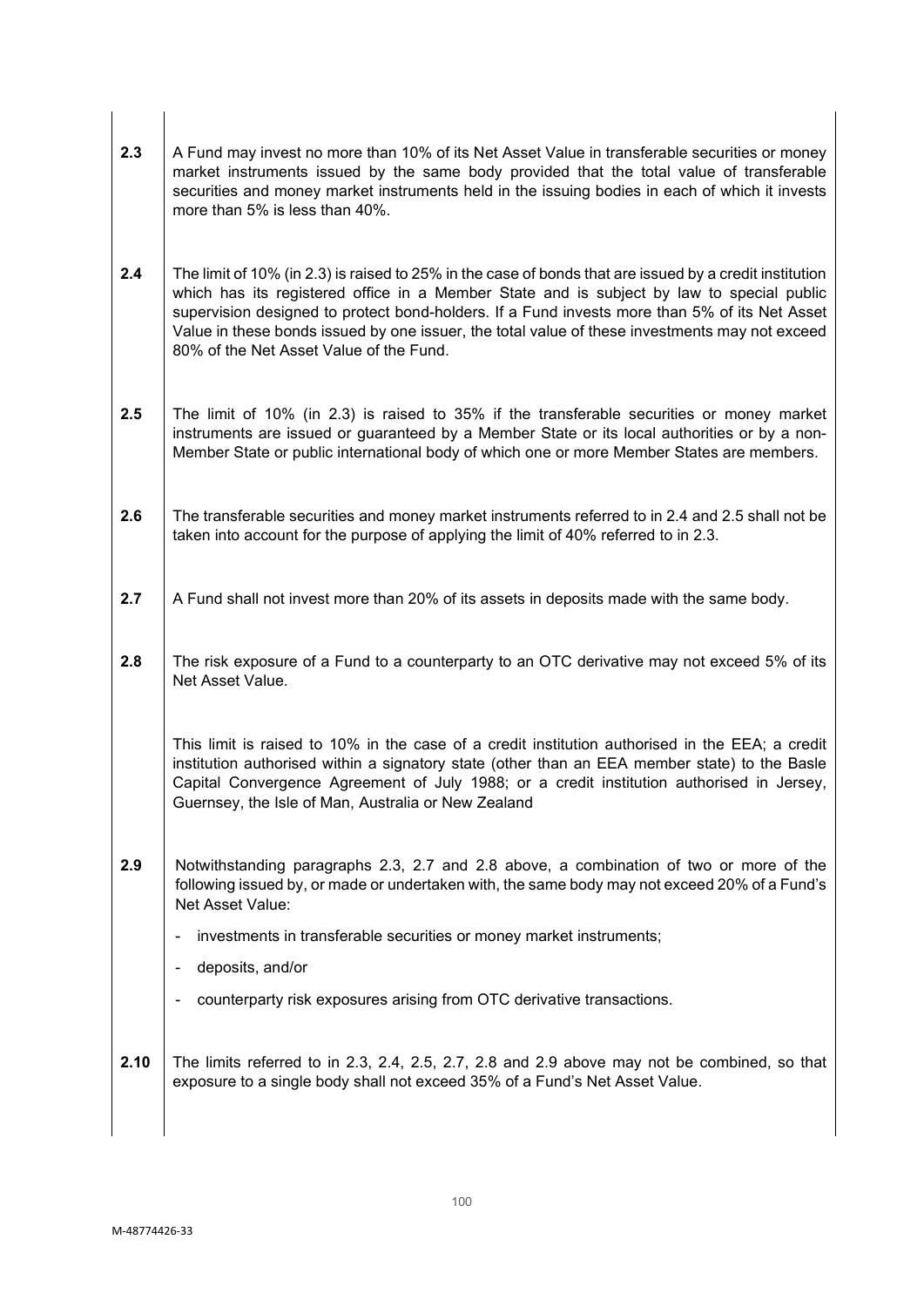| 2.11 Group companies are regarded as a single issuer for the purposes of 2.3, 2.4, 2.5, 2.7, 2.8 and |  |
|------------------------------------------------------------------------------------------------------|--|
| 2.9. However, a limit of 20% of a Fund's Net Asset Value may be applied to investment in             |  |
| I transferable securities and money market instruments within the same group.                        |  |

**2.12** A Fund may invest up to 100% of its Net Asset Value in different transferable securities and money market instruments issued or guaranteed by any Member State, its local authorities, non-Member States or public international body of which one or more Member States are members.

The individual issuers must be listed in the prospectus and may be drawn from the following list: OECD Governments (provided the relevant issues are investment grade), Government of the People's Republic of China, Government of Brazil (provided the issues are of investment grade), Government of India (provided the issues are of investment grade), Government of Singapore, European Investment Bank, European Bank for Reconstruction and Development, International Finance Corporation, International Monetary Fund, Euratom, The Asian Development Bank, European Central Bank, Council of Europe, Eurofima, African Development Bank, International Bank for Reconstruction and Development (The World Bank), The Inter American Development Bank, European Union, Federal National Mortgage Association (Fannie Mae), Federal Home Loan Mortgage Corporation (Freddie Mac), Government National Mortgage Association (Ginnie Mae), Student Loan Marketing Association (Sallie Mae), Federal Home Loan Bank, Federal Farm Credit Bank, Tennessee Valley Authority and Straight-A Funding LLC.

Each Fund must hold securities from at least 6 different issues, with securities from any one issue not exceeding 30% of net assets.

| $\overline{3}$ | <b>Investment in Collective Investment Schemes</b>                                                                                                                                                                                                                                                                                                                                                                                    |
|----------------|---------------------------------------------------------------------------------------------------------------------------------------------------------------------------------------------------------------------------------------------------------------------------------------------------------------------------------------------------------------------------------------------------------------------------------------|
| 3.1            | A Fund may not invest more than 20% of net assets in any one CIS.                                                                                                                                                                                                                                                                                                                                                                     |
| 3.2            | Investment in AIFs may not, in aggregate, exceed 30% of net assets.                                                                                                                                                                                                                                                                                                                                                                   |
| 3.3            | The CIS are prohibited from investing more than 10% of net assets in other open-ended CIS.                                                                                                                                                                                                                                                                                                                                            |
| 3.4            | When a Fund invests in the units of other CIS that are managed, directly or by delegation, by the<br>Manager or by any other company with which the Manager is linked by common management<br>or control, or by a substantial direct or indirect holding, that management company or other<br>company may not charge subscription, conversion or redemption fees on account of the Fund<br>investment in the units of such other CIS. |
| 3.5            | Where by virtue of investment in the units of another investment fund, the Manager or an<br>Investment Manager receives a commission on behalf of the Fund (including a rebated<br>commission), the Manager shall ensure that the relevant commission is paid into the property of<br>the Fund.                                                                                                                                       |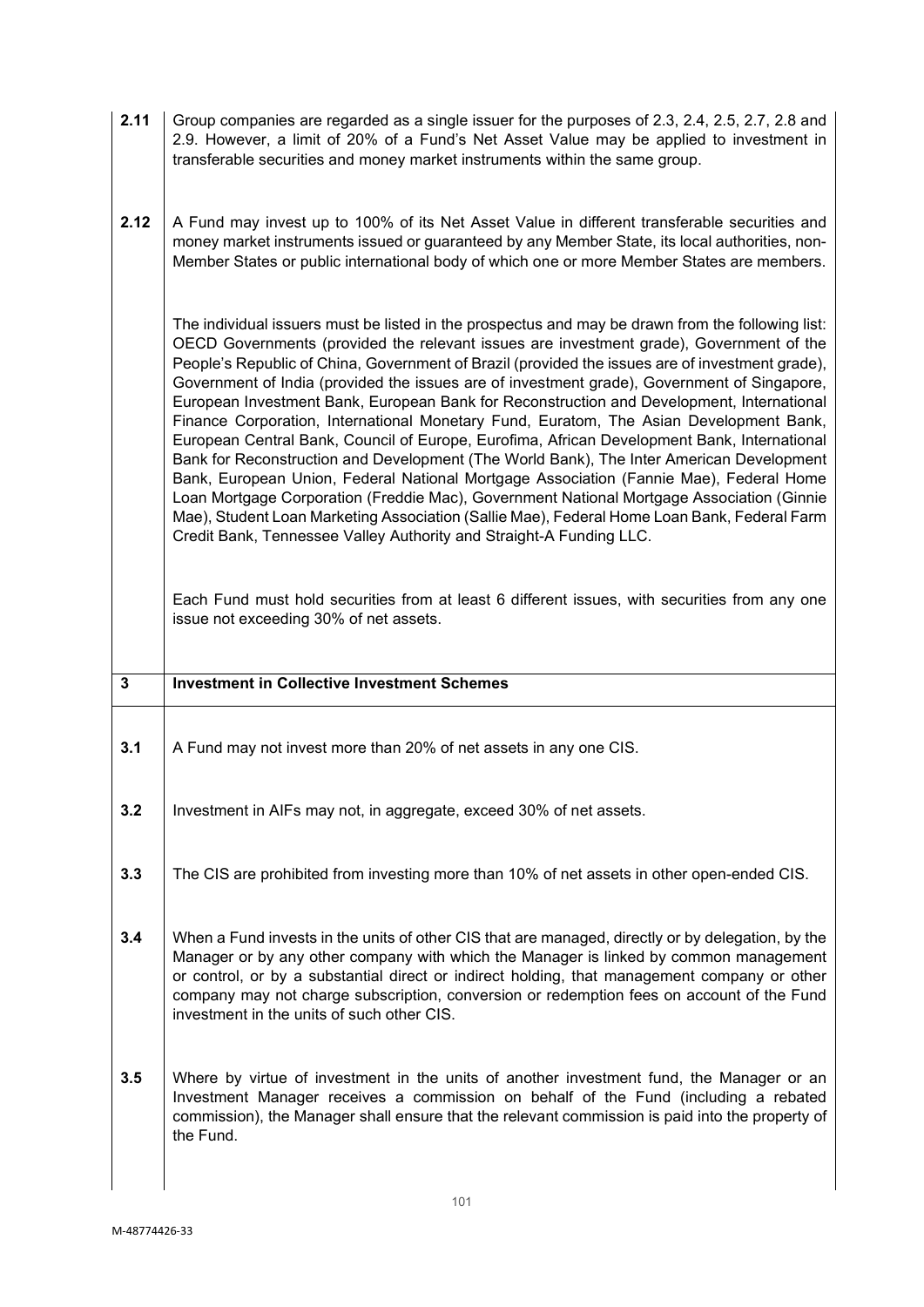| 4   | <b>Index Tracking UCITS</b>                                                                                                                                                                                                                                                                                                                                                                                           |  |
|-----|-----------------------------------------------------------------------------------------------------------------------------------------------------------------------------------------------------------------------------------------------------------------------------------------------------------------------------------------------------------------------------------------------------------------------|--|
|     |                                                                                                                                                                                                                                                                                                                                                                                                                       |  |
| 4.1 | A Fund may invest up to 20% of its Net Asset Value in shares and/or debt securities issued by<br>the same body where the investment policy of the Fund is to replicate an index which satisfies<br>the criteria set out in the Central Bank Requirements and is recognised by the Central Bank.                                                                                                                       |  |
| 4.2 | The limit in 4.1 may be raised to 35%, and applied to a single issuer, where this is justified by<br>exceptional market conditions.                                                                                                                                                                                                                                                                                   |  |
| 5   | <b>General Provisions</b>                                                                                                                                                                                                                                                                                                                                                                                             |  |
| 5.1 | An investment company or management company acting in connection with all of the CIS it<br>manages, may not acquire any shares carrying voting rights which would enable it to exercise<br>significant influence over the management of an issuing body.                                                                                                                                                              |  |
| 5.2 | A Fund may acquire no more than:                                                                                                                                                                                                                                                                                                                                                                                      |  |
|     | (i)<br>10% of the non-voting shares of any single issuing body;                                                                                                                                                                                                                                                                                                                                                       |  |
|     | (ii)<br>10% of the debt securities of any single issuing body;                                                                                                                                                                                                                                                                                                                                                        |  |
|     | 25% of the units of any single CIS;<br>(iii)                                                                                                                                                                                                                                                                                                                                                                          |  |
|     | 10% of the money market instruments of any single issuing body.<br>(iv)                                                                                                                                                                                                                                                                                                                                               |  |
|     | NOTE: The limits laid down in (ii), (iii) and (iv) above may be disregarded at the time of acquisition<br>if at that time the gross amount of the debt securities or of the money market instruments, or the<br>net amount of the securities in issue cannot be calculated.                                                                                                                                           |  |
| 5.3 | 5.1 and 5.2 shall not be applicable to:                                                                                                                                                                                                                                                                                                                                                                               |  |
|     | (i) transferable securities and money market instruments issued or guaranteed by a Member<br>State or its local authorities;                                                                                                                                                                                                                                                                                          |  |
|     | (ii) transferable securities and money market instruments issued or guaranteed by a non-Member<br>State;                                                                                                                                                                                                                                                                                                              |  |
|     | (iii) transferable securities and money market instruments issued by public international bodies<br>of which one or more Member States are members;                                                                                                                                                                                                                                                                   |  |
|     | (iv) shares held by a Fund in the capital of a company incorporated in a non-member State which<br>invests its assets mainly in the securities of issuing bodies having their registered offices in that<br>State, where under the legislation of that State such a holding represents the only way in which<br>the Fund can invest in the securities of issuing bodies of that State. This waiver is applicable only |  |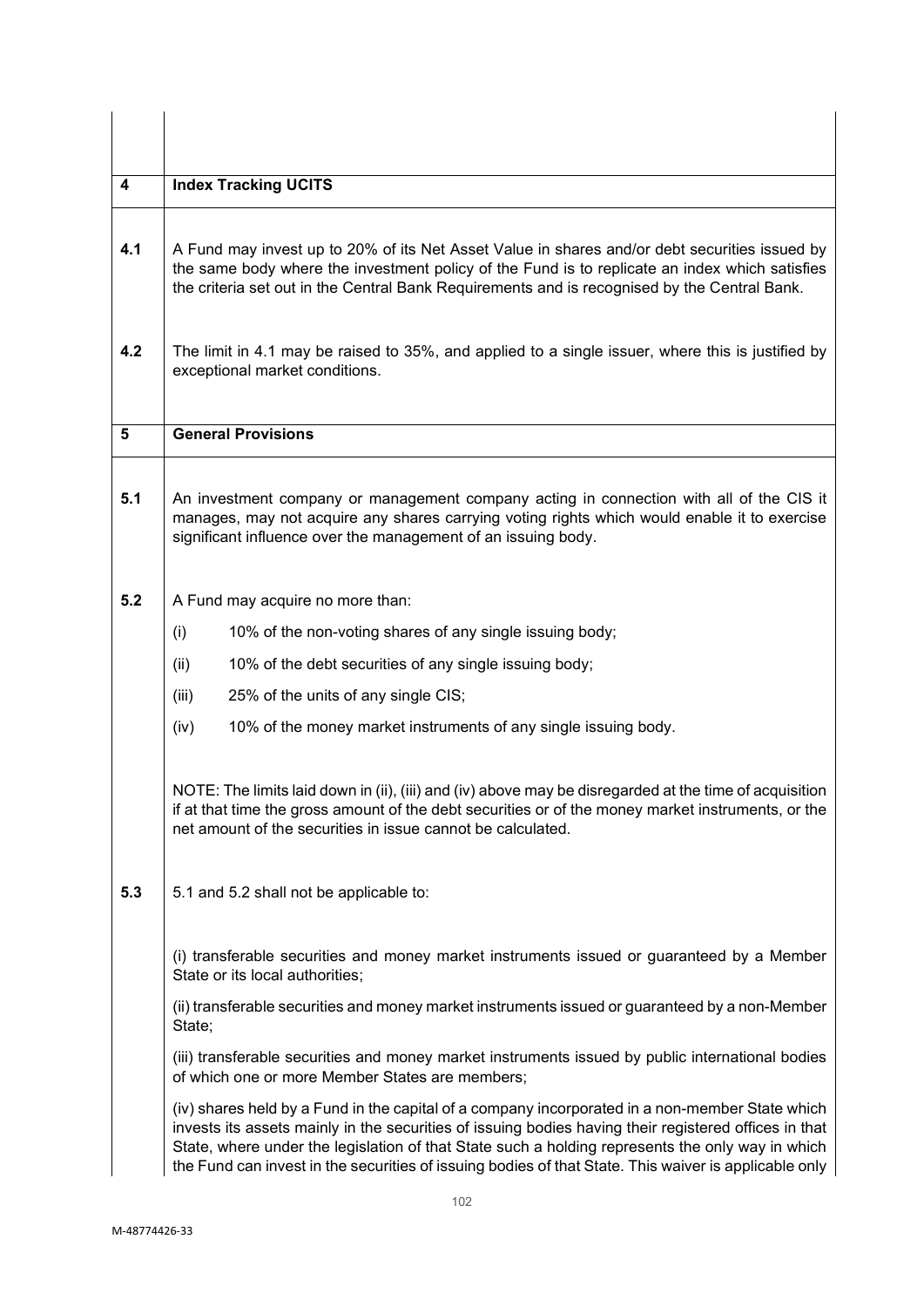|     | if in its investment policies the company from the non-Member State complies with the limits laid<br>down in 2.3 to 2.11, 3.1, 3.2, 5.1, 5.2, 5.4, 5.5 and 5.6, and provided that where these limits are<br>exceeded, paragraphs 5.5 and 5.6 below are observed.                                                             |
|-----|------------------------------------------------------------------------------------------------------------------------------------------------------------------------------------------------------------------------------------------------------------------------------------------------------------------------------|
|     | (v) Shares held by an investment company or investment companies in the capital of subsidiary<br>companies carrying on only the business of management, advice or marketing in the country<br>where the subsidiary is located, in regard to the repurchase of units at unit-holders' request<br>exclusively on their behalf. |
| 5.4 | A Fund need not comply with the investment restrictions herein when exercising subscription<br>rights attaching to transferable securities or money market instruments which form part of their<br>assets.                                                                                                                   |
| 5.5 | The Central Bank may allow recently authorised Funds to derogate from the provisions of 2.3 to<br>2.12, 3.1, 3.2, 4.1 and 4.2 for six months following the date of their authorisation, provided they<br>observe the principle of risk spreading.                                                                            |
| 5.6 | If the limits laid down herein are exceeded for reasons beyond the control of a Fund, or as a<br>result of the exercise of subscription rights, the Fund must adopt as a priority objective for its<br>sales transactions the remedying of that situation, taking due account of the interests of its<br>Shareholders.       |
| 5.7 | A Fund may not carry out uncovered sales of:                                                                                                                                                                                                                                                                                 |
|     | transferable securities;                                                                                                                                                                                                                                                                                                     |
|     | money market instruments <sup>*</sup> ;                                                                                                                                                                                                                                                                                      |
|     | units of CIS; or<br>-                                                                                                                                                                                                                                                                                                        |
|     | FDI.                                                                                                                                                                                                                                                                                                                         |
| 5.8 | A Fund may hold ancillary liquid assets.                                                                                                                                                                                                                                                                                     |
| 6   | <b>FDI</b>                                                                                                                                                                                                                                                                                                                   |
| 6.1 | The Fund's global exposure relating to FDI must not exceed its total Net Asset Value.                                                                                                                                                                                                                                        |
| 6.2 | Position exposure to the underlying assets of FDI, including embedded FDI in transferable<br>securities or money market instruments, when combined where relevant with positions resulting<br>from direct investments, may not exceed the investment limits set out in the Central Bank UCITS                                |

<span id="page-102-0"></span><sup>•</sup> *Any short selling of money market instruments by UCITS is prohibited.*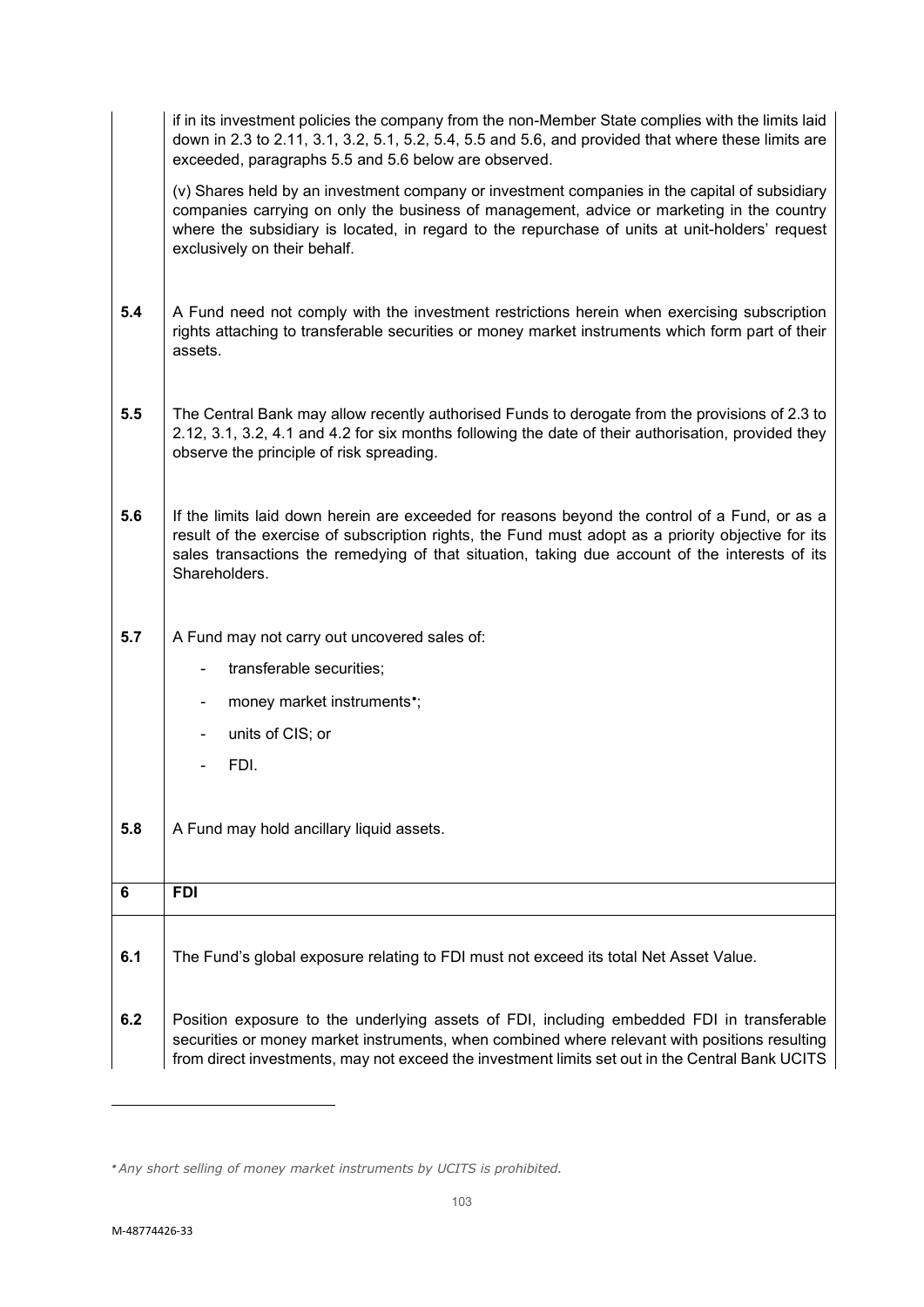|     | Regulations. (This provision does not apply in the case of index based FDI provided the<br>underlying index is one which meets with the criteria set out in Central Bank UCITS Regulations.) |
|-----|----------------------------------------------------------------------------------------------------------------------------------------------------------------------------------------------|
| 6.3 | Any Fund may invest in FDIs dealt in OTC provided that                                                                                                                                       |
|     | The counterparties to over-the-counter transactions (OTCs) are institutions subject to<br>prudential supervision and belonging to categories approved by the Central Bank.                   |
| 6.4 | Investment in FDIs are subject to the conditions and limits laid down by the Central Bank.                                                                                                   |

### **Borrowing Restrictions**

The Regulations provide that the ICAV in respect of each Fund:

- (a) may not borrow, other than borrowings which in the aggregate do not exceed 10% of the Net Asset Value of the Fund and provided that this borrowing is on a temporary basis. The Depositary may give a charge on the assets of the Fund in order to secure borrowings. Credit balances (e.g. cash) may not be offset against borrowings when determining the percentage of borrowings outstanding;
- (b) may acquire foreign currency by means of a back-to-back loan. Foreign currency obtained in this manner is not classed as borrowings for the purpose of the borrowing restriction in paragraph (a), provided that the offsetting deposit: (i) is denominated in the Base Currency of the Fund and (ii) equals or exceeds the value of the foreign currency loan outstanding. However, where foreign currency borrowings exceed the value of the back-to-back deposit, any excess is regarded as borrowing for the purposes of paragraph (a) above.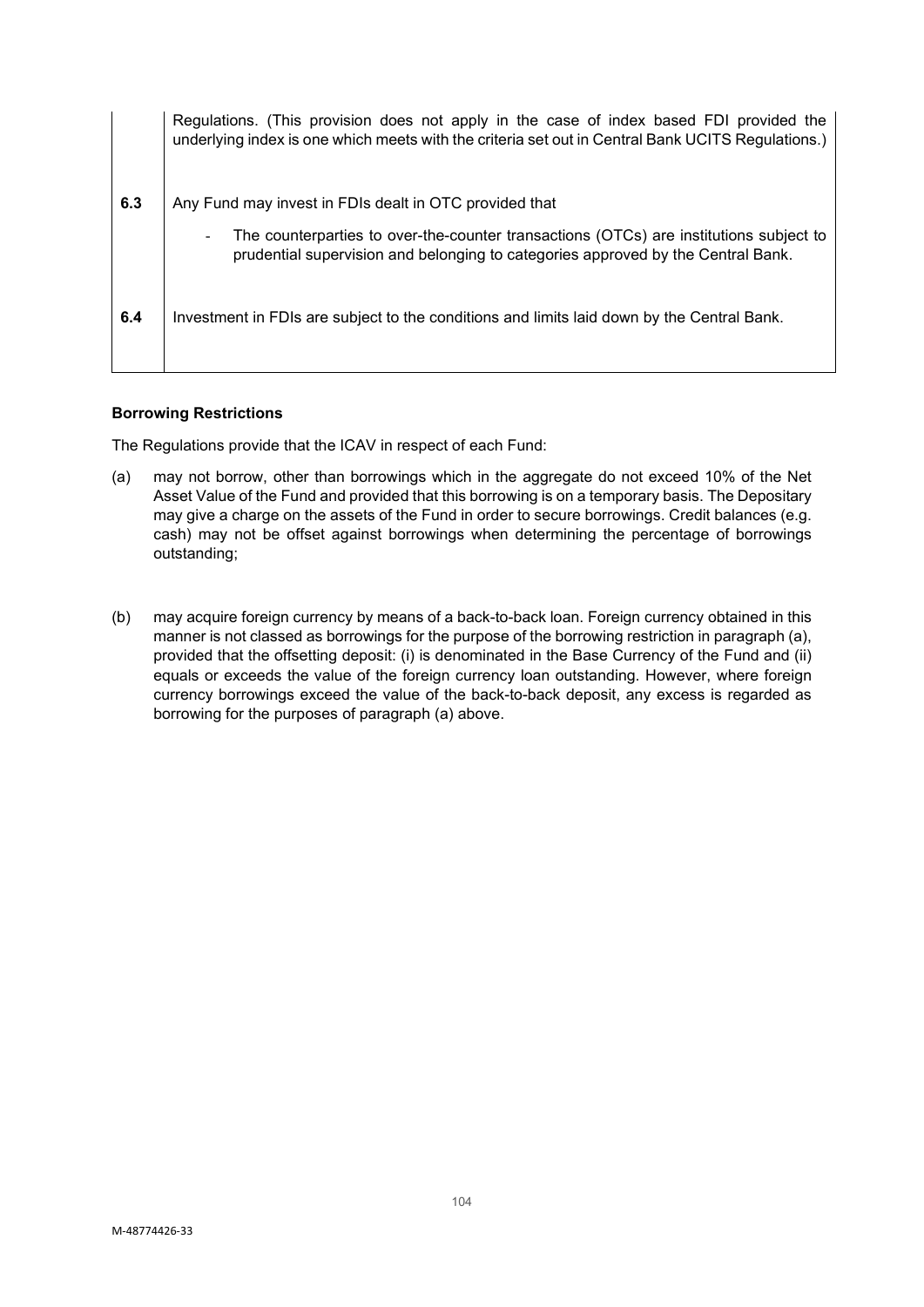#### **APPENDIX IV**

#### **Definition of US Person and Related Information**

**THE MANAGER MAY AMEND THE DEFINITION OF "US PERSON" WITHOUT NOTICE TO SHAREHOLDERS AS NECESSARY IN ORDER BEST TO REFLECT THEN-CURRENT APPLICABLE LAW AND REGULATION. CONTACT YOUR SALES REPRESENTATIVE FOR A LIST OF PERSONS OR ENTITIES THAT ARE DEEMED TO BE A "US PERSON".**

#### **Information Related to Definition of US Person(s)**

Each subscriber for Shares will be required to certify to the ICAV, among other things, that the Shares are not being acquired and will not at any time be held for the account or benefit, directly or indirectly, of any US Person (as defined below) or any non-US person subject to the restrictions described herein. Shareholders are required to notify the ICAV immediately of any change in such information. **EACH APPLICANT FOR SHARES WILL BE REQUIRED TO VERIFY THAT IT IS NOT A US PERSON THAT IS PROHIBITED FROM OWNING SHARES IN THE ICAV.**

Each prospective Shareholder is urged to consult with its own advisors to determine the suitability of an investment in the Shares, and the relationship of such an investment to the purchaser's overall investment programme and financial and tax position. By subscribing for Shares, each purchaser of Shares represents that, after all necessary advice and analysis, its investment in the ICAV is suitable and appropriate, in light of the foregoing considerations.

**ERISA PLANS AND PERSONS ACQUIRING SHARES WITH THE ASSETS OF AN ERISA PLAN MAY NOT PURCHASE SHARES IN THE FUNDS. THE TAX AND OTHER MATTERS DESCRIBED IN THIS PROSPECTUS DO NOT CONSTITUTE, AND SHOULD NOT BE CONSIDERED AS, LEGAL OR TAX ADVICE TO PROSPECTIVE SHAREHOLDERS. THE SHARES HAVE NOT BEEN AND WILL NOT BE REGISTERED UNDER THE UNITED STATES SECURITIES ACT OF 1933, AS AMENDED. THE ICAV IS NOT AND WILL NOT BE REGISTERED UNDER THE US INVESTMENT COMPANY ACT OF 1940, AS AMENDED.**

#### Definition of US Person(s)

A "US Person" is a person described in any the following paragraphs:

- 1. With respect to any person, any individual or entity that would be a US Person under Regulation S of the US Securities Act of 1933. The Regulation S definition is set forth below. **Even if you are not considered a US Person under Regulation S, you can still be considered a "US Person" within the meaning of this Prospectus under Paragraphs 2, 3 and 4, below**.
- 2. With respect to any person, any individual or entity that would be excluded from the definition of "Non-United States person" in Commodity Futures Trading Commission ("CFTC") Rule 4.7. The definition of "Non-United States person" is set forth below.
- 3. With respect to individuals, any US citizen or "resident alien" within the meaning of US income tax laws as in effect from time to time. Currently, the term "resident alien" is defined under US income tax laws to generally include any individual who (i) holds an Alien Registration Card (a "green card") issued by the US Immigration and Naturalisation Service or (ii) meets a "substantial presence" test. The "substantial presence" test is generally met with respect to any current calendar year if (i) the individual was present in the US on at least 31 days during such year and (ii) the sum of the number of days on which such individual was present in the US during the current year, 1/3 of the number of such days during the first preceding year, and 1/6 of the number of such days during the second preceding year, equals or exceeds 183 days.
- 4. With respect to persons other than individuals, (i) a corporation or partnership created or organised in the United States or under the law of the United States or any state, (ii) a trust where (a) a US court is able to exercise primary supervision over the administration of the trust and (b) one or more US persons have the authority to control all substantial decisions of the trust and (iii) an estate which is subject to US tax on its worldwide income from all sources.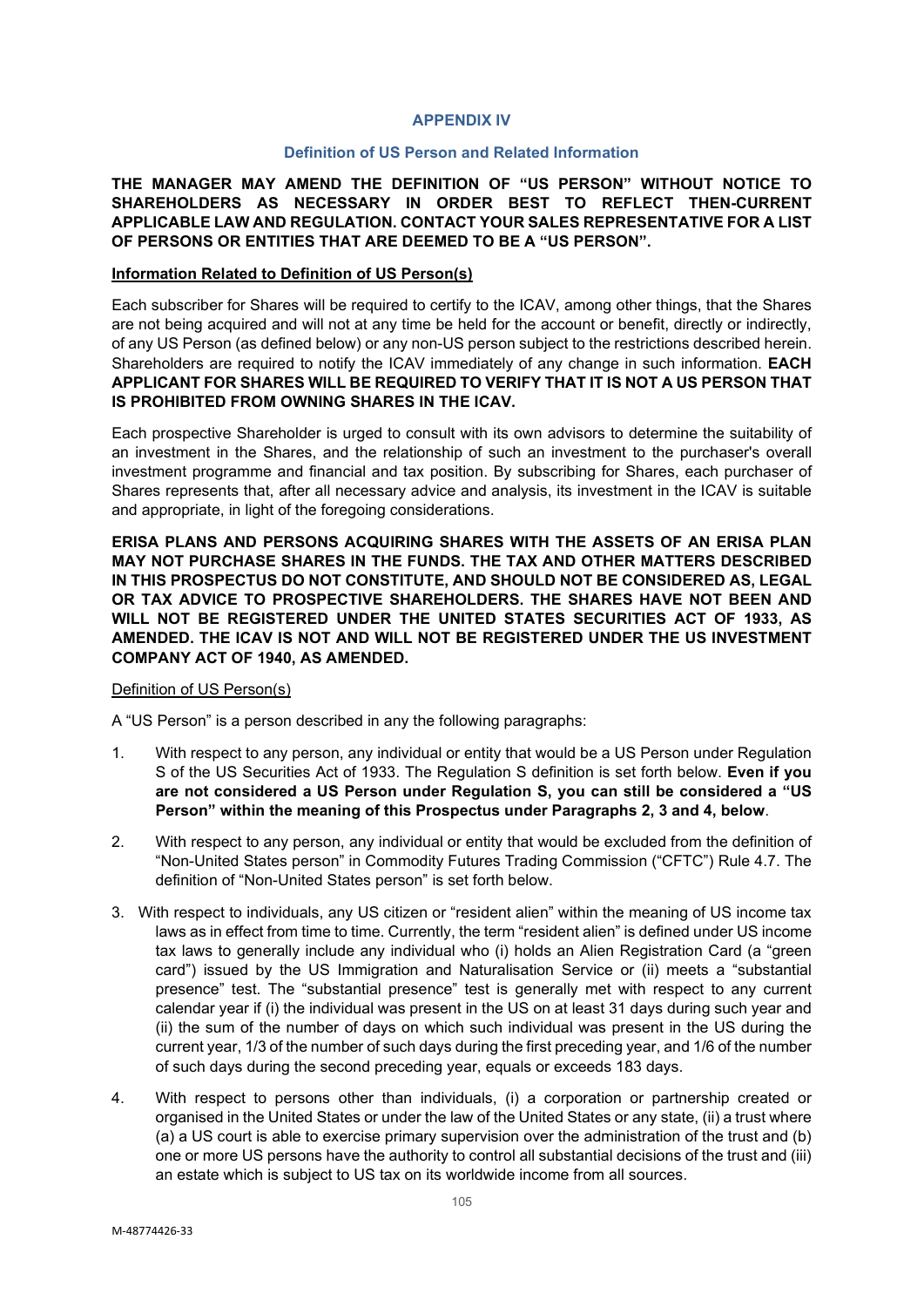#### Regulation S Definition of US Person

- 1. Pursuant to Regulation S of the US Securities Act of 1933, as amended (the "Act"), "US Person" means:
	- (i) any natural person resident in the United States;
	- (ii) any partnership or corporation organised or incorporated under the laws of the United States;
	- (iii) any estate of which any executor or administrator is a US person;
	- (iv) any trust of which any trustee is a US person;
	- (v) any agency or branch of a foreign entity located in the United States;
	- (vi) any non-discretionary account or similar account (other than an estate or trust) held by a dealer or other fiduciary for the benefit or account of a US Person;
	- (vii) any discretionary account or similar account (other than an estate or trust) held by a dealer or other fiduciary organised, incorporated, or (if an individual) resident in the United States; or
	- (viii) any partnership or corporation if:
		- (A) organised or incorporated under the laws of any non-US jurisdiction; and
		- (B) formed by a US Person principally for the purpose of investing in securities not registered under the Act, unless it is organised or incorporated, and owned, by accredited investors (as defined in Rule 501(a) under the Act) who are not natural persons, estates or trusts.
- 2. Notwithstanding (1) above, any discretionary account or similar account (other than an estate or trust) held for the benefit or account of a non-US Person by a dealer or other professional fiduciary organised, incorporated, or (if an individual) resident in the United States shall not be deemed a "US Person".
- 3. Notwithstanding (1) above, any estate of which any professional fiduciary acting as executor or administrator is a US Person shall not be deemed a "US Person" if:
	- (i) an executor or administrator of the estate who is not a US Person has sole or shared investment discretion with respect to the assets of the estate; and
	- (ii) the estate is governed by non-US law.
- 4. Notwithstanding (1) above, any trust of which any professional fiduciary acting as trustee is a US Person shall not be deemed a "US Person" if a trustee who is not a US Person has sole or shared investment discretion with respect to the trust assets, and no beneficiary of the trust (and no settlor if the trust is revocable) is a US Person.
- 5. Notwithstanding (1) above, an employee benefit plan established and administered in accordance with the law of a country other than the United States and customary practices and documentation of such country shall not be deemed a "US Person".
- 6. Notwithstanding (1) above, any agency or branch of a US Person located outside the United States shall not be deemed a "US Person" if:
	- (i) the agency or branch operates for valid business reasons; and
	- (ii) the agency or branch is engaged in the business of insurance or banking and is subject to substantive insurance or banking regulation, respectively, in the jurisdiction where located.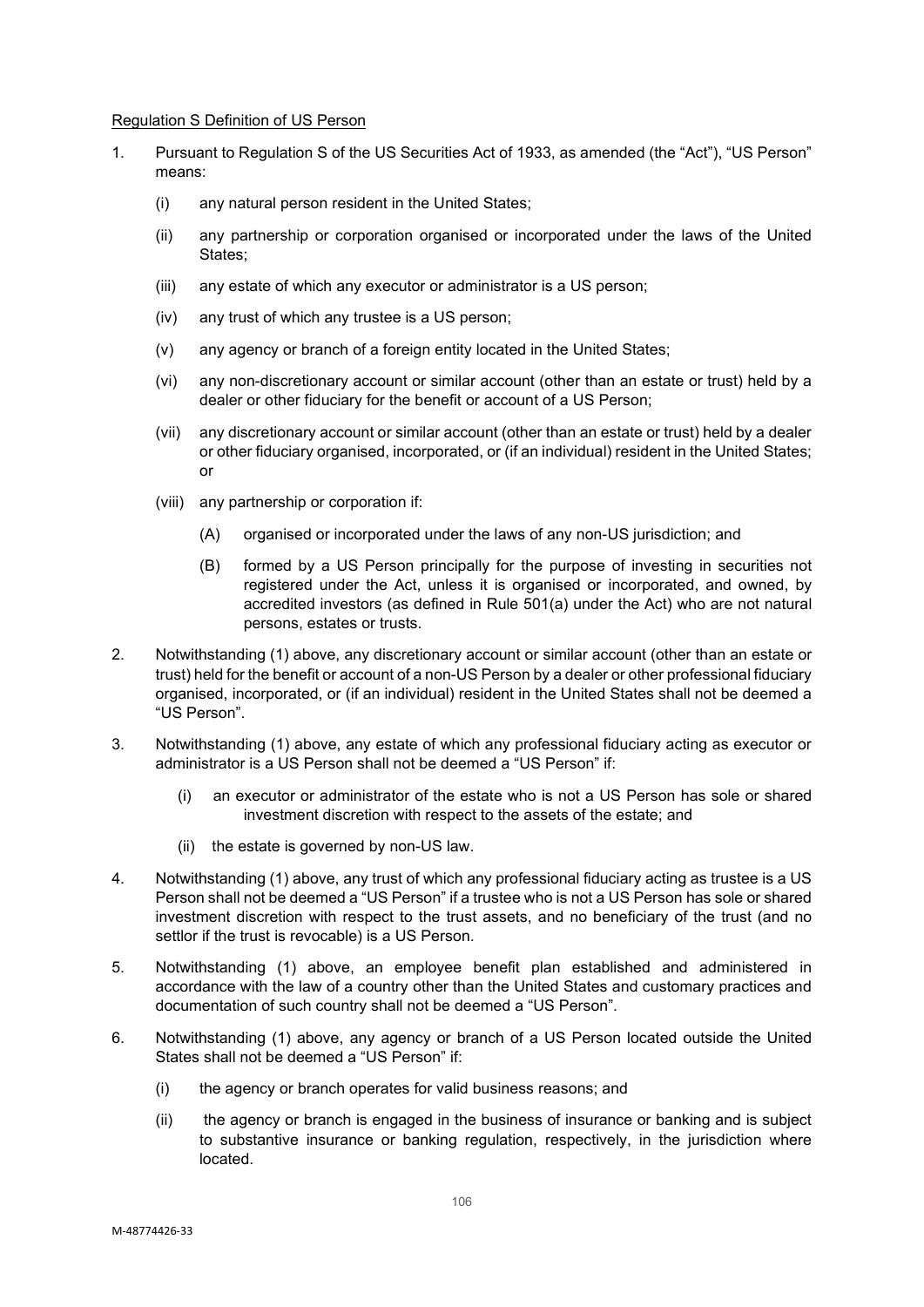7. The International Monetary Fund, the International Bank for Reconstruction and Development, the Inter-American Development Bank, the Asian Development Bank, the African Development Bank, the United Nations, and their agencies, affiliates and pension plans, and any other similar international organisations, their agencies, affiliates and pension plans shall not be deemed "US Persons".

The Directors may amend the definition of "US Person" without notice to Shareholders as necessary in order best to reflect then-current applicable US law and regulation. Contact your sales representative for a list of persons or entities that are deemed to be "US Persons".

#### Definition of "Non-United States Person"

CFTC Rule 4.7 currently provides in relevant part that the following persons are considered "Non-United States persons":

- 1. a natural person who is not a resident of the United States or an enclave of the US government, its agencies or instrumentalities;
- 2. a partnership, corporation or other entity, other than an entity organised principally for passive investment, organised under the laws of a non-US jurisdiction and which has its principal place of business in a non-US jurisdiction;
- 3. an estate or trust, the income of which is not subject to US income tax regardless of source;
- 4. an entity organised principally for passive investment such as a pool, investment company or other similar entity, provided, that units of participation in the entity held by persons who do not qualify as Non-United States persons or otherwise as qualified eligible persons (as defined in CFTC Rule 4.7(a)(2) or (3)) represent in the aggregate less than ten per cent. of the beneficial interest in the entity, and that such entity was not formed principally for the purpose of facilitating investment by persons who do not qualify as Non-United States persons in a pool with respect to which the operator is exempt from certain requirements of Part 4 of the CFTC's regulations by virtue of its participants being Non-United States persons; and
- 5. a pension plan for the employees, officers or principals of an entity organised and with its principal place of business outside the United States.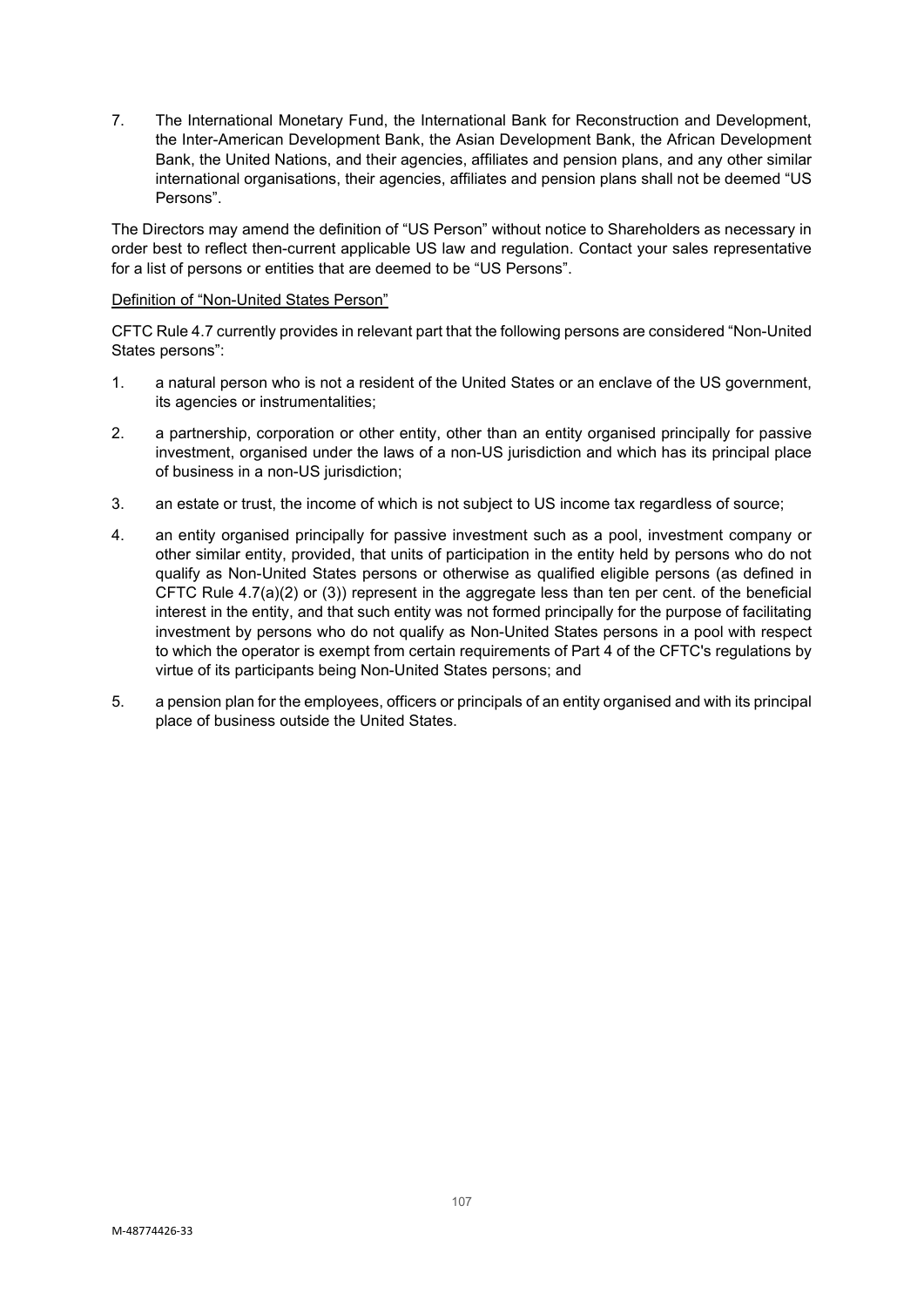# **APPENDIX V**

# **List of Depositary Sub-Delegates**

| <b>Austria</b>                  | UniCredit Bank Austria                                    |
|---------------------------------|-----------------------------------------------------------|
| <b>Belgium</b>                  | Deutsche Bank AG, Netherlands                             |
| <b>Brazil</b>                   | Citibank N.A. - São Paulo Branch                          |
| <b>Chile</b>                    | <b>Banco Itau Chile</b>                                   |
| <b>CREST</b>                    | <b>State Street Bank and Trust Company</b>                |
| <b>Czech</b><br><b>Republic</b> | Ceskoslovenska Obchodni Banka A.S.                        |
| <b>Denmark</b>                  | Skandinaviska Enskilda Banken Denmark                     |
| <b>Euroclear</b>                | Euroclear Bank                                            |
| <b>Finland</b>                  | Skandinaviska Enskilda Banken AB (Publ) (SEB), Finland    |
| <b>France</b>                   | Deutsche Bank AG, Netherlands                             |
| Germany                         | State Street Bank International GmbH:                     |
| Germany                         | Deutsche Bank AG, Investor Services                       |
| <b>Hong Kong</b>                | Standard Chartered Bank (Hong Kong)                       |
| <b>Hungary</b>                  | UniCredit Bank Hungary Zrt.                               |
| <b>India</b>                    | Citibank, N.A., Mumbai                                    |
| <b>Indonesia</b>                | Deutsche Bank AG, Jakarta                                 |
| <b>Italy</b>                    | Deutsche Bank S.p.A. Investor Services, Italy             |
| Japan                           | Mizuho Bank, Ltd. 4-16-13, Tsukishima, Chuo-ku, Tokyo,    |
| Korea                           | Hongkong and Shanghai Banking Corporation Limited Seoul,  |
| <b>Malaysia</b>                 | Deutsche Bank (Malaysia)                                  |
| <b>Mexico</b>                   | Banco Nacional de México S.A.                             |
| <b>Netherlands</b>              | Deutsche Bank AG, Netherlands                             |
| Norway                          | Skandinaviska Enskilda Banken Securities Services, Norway |
| <b>Philippines</b>              | Deutsche Bank AG, Investor Services, Philippines          |
| Poland                          | Bank Handlowy w Warszawie S.A. Poland                     |
| Portugal                        | Deutsche Bank AG, Netherlands                             |
| <b>South Africa</b>             | Standard Bank of South Africa Limited                     |
| <b>Spain</b>                    | Deutsche Bank SAE, Spain                                  |
| <b>Sweden</b>                   | Skandinaviska Enskilda Banken                             |